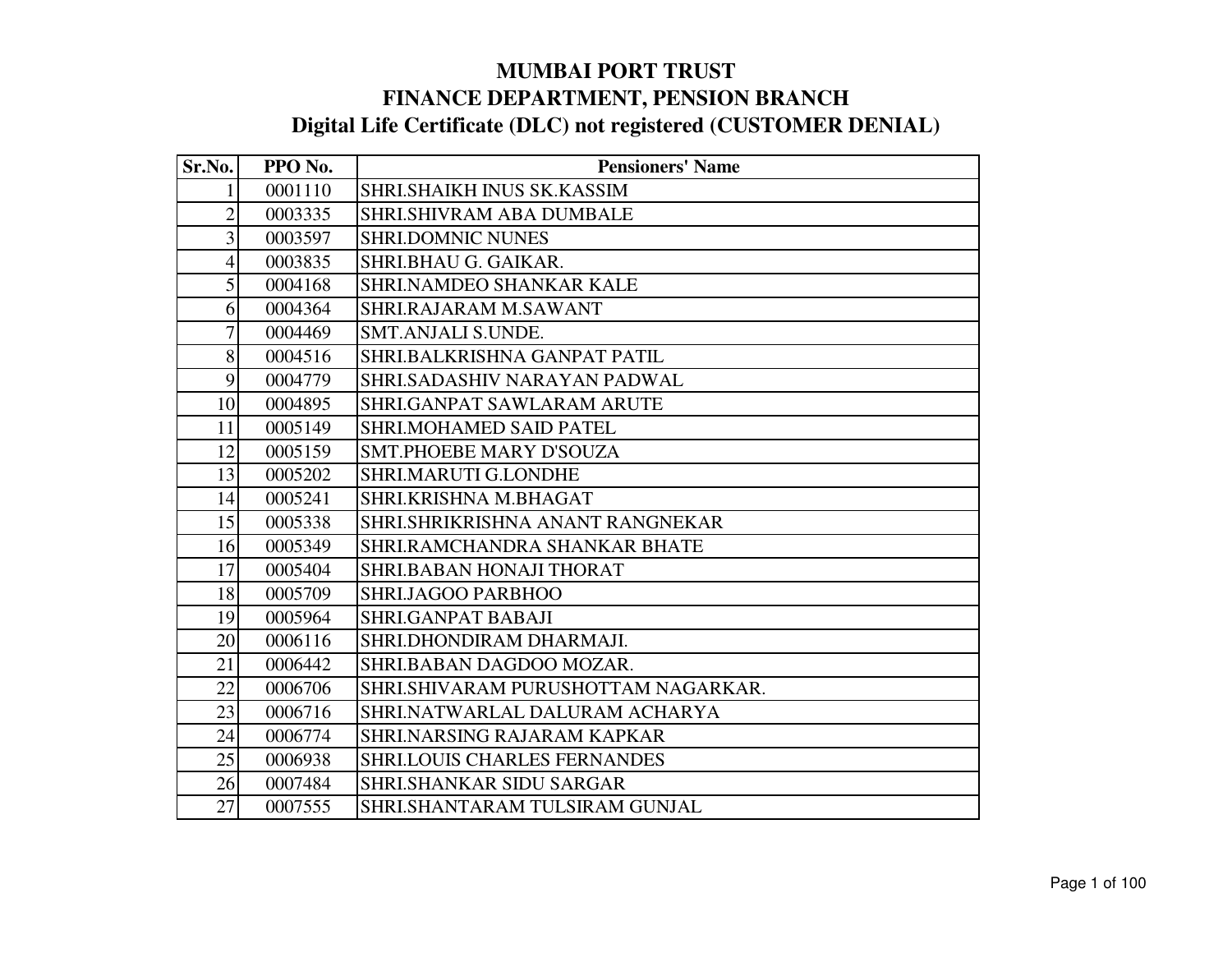| Sr.No. | PPO No. | <b>Pensioners' Name</b>             |
|--------|---------|-------------------------------------|
| 28     | 0008136 | <b>SHRI.THAKA R.AROTE</b>           |
| 29     | 0008150 | SHRI.TUKARAM RAOJI GADGE            |
| 30     | 0008255 | <b>SHRI.TAJ AHMED</b>               |
| 31     | 0008278 | SHRI.RAMCHANDRA N.DHURI             |
| 32     | 0008502 | <b>SHRI.JATINDAR NATH KAPOOR</b>    |
| 33     | 0008509 | SHRI.VIDYADHAR K.GAIKWAD            |
| 34     | 0008510 | SHRI.SOHRAB A.GHISTA                |
| 35     | 0008681 | SHRI.KASHINATH R.BAIKAR             |
| 36     | 0008685 | SHRI.ISHWAR U.HIRANANDANI           |
| 37     | 0008760 | SHRI.RAMESH BHALCHANDRA KARNIK      |
| 38     | 0008780 | SHRI.VAMAN KESHAV KULKARNI          |
| 39     | 0008794 | SHRI.SURESH BHALCHANDRA DESHPANDE   |
| 40     | 0008815 | SHRI.SOPANNA SITARAM KHESE          |
| 41     | 0008837 | SHRI.MOHAMED AMIN HAJI JUMA SHAIKH  |
| 42     | 0008947 | <b>SHRI.KALYAN THAKURDAS</b>        |
| 43     | 0009053 | <b>SHRI.OOMAR AHMED KHAN</b>        |
| 44     | 0009132 | SHRI.GULAM AHMAD GULAM GHOUS        |
| 45     | 0009188 | SHRI.KAMRUDDIN FAKIRALLY            |
| 46     | 0009430 | SHRI.FRANCIS MARYAN D'ABREO         |
| 47     | 0009442 | SMT.NEELIMA BAPURAO DESHPANDE       |
| 48     | 0009464 | SHRI.ABDUL MUNAF ABDUL KARIM SHAIKH |
| 49     | 0009539 | SHRI.MADHAV PRABHAKAR DIXIT         |
| 50     | 0009597 | <b>SMT.ARCHANA ASHOK WADKE</b>      |
| 51     | 0009626 | <b>SHRI.SULEMAN HASAN TAMBE</b>     |
| 52     | 0009770 | <b>SHRI.VINCENT F.ANDRADES</b>      |
| 53     | 0009809 | <b>SHRI.LOURDES PEREIRA</b>         |
| 54     | 0009906 | SHRI.POPAT ANAJI SAWANT             |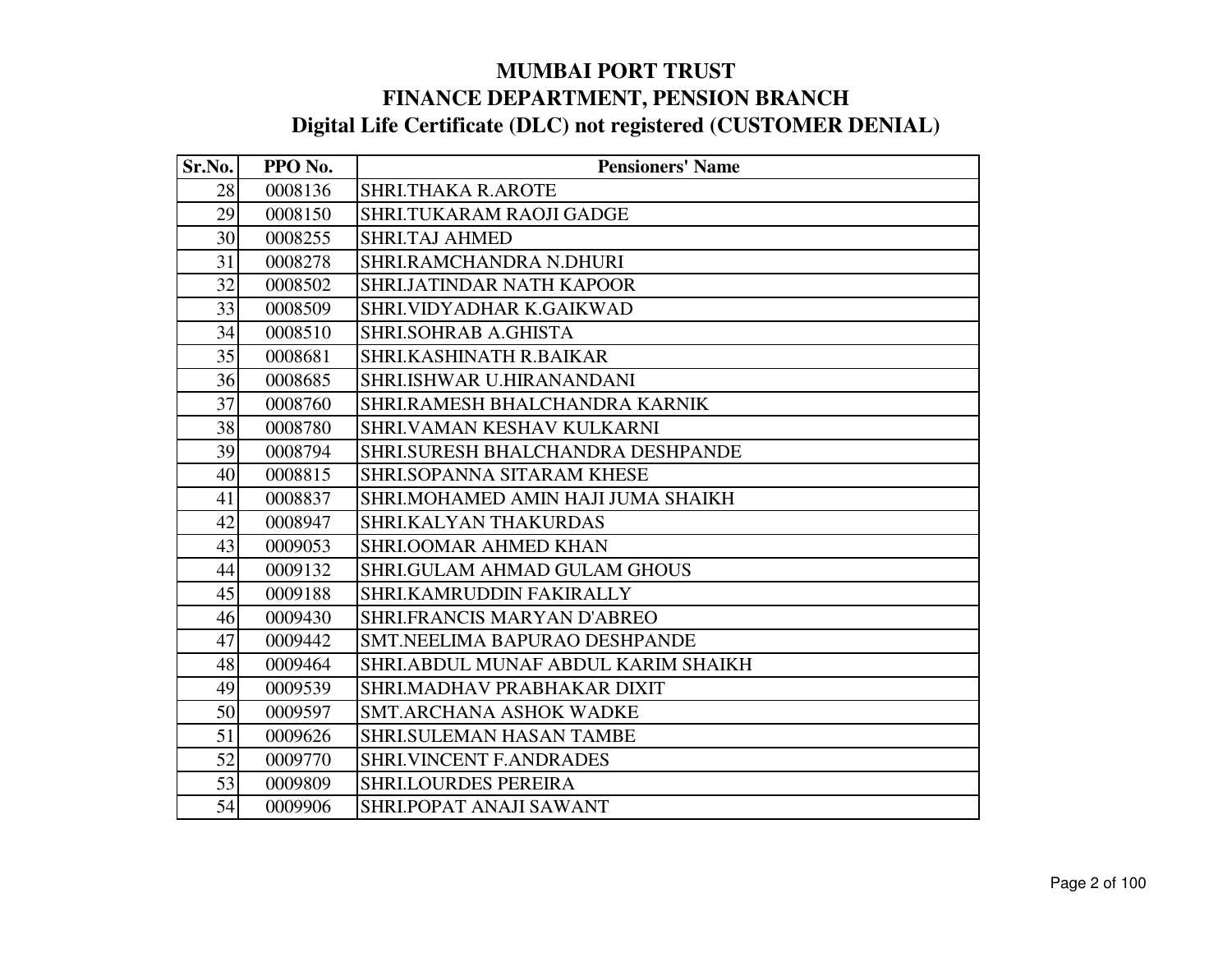| Sr.No. | PPO No. | <b>Pensioners' Name</b>            |
|--------|---------|------------------------------------|
| 55     | 0009946 | SHRI.SHARFUDDIN KUTBUDDIN KHATIB   |
| 56     | 0010014 | SHRI.DATTARAM MAHADEO HERAM        |
| 57     | 0010041 | SHRI.SADANAND SHRIKRISHNA SHINTRE  |
| 58     | 0010118 | SHRI.ABDUL CADIR I.BHANGI          |
| 59     | 0010149 | SMT.HEMLATA M. NAMJOSHI            |
| 60     | 0010153 | SHRI.ANANT GANPAT KHATAVKAR        |
| 61     | 0010172 | SHRI.ARUNKUMAR DATTATRAYA SURVE    |
| 62     | 0010177 | SHRI.PUNDALIK LADOBA SHIRSEKAR     |
| 63     | 0010206 | SHRI.SHANTARAM DATTARAM PARAB      |
| 64     | 0010282 | SHRI.JANARDHAN RAGHOO GAVAND       |
| 65     | 0010300 | SHRI.KARKAL AZIZ AAMED             |
| 66     | 0010438 | <b>SHRI.ROMEO S.GEORGE</b>         |
| 67     | 0010597 | SHRI.HAFIZULLA ABDUL GAFOOR        |
| 68     | 0010610 | SHRI.SAMBHAJI MAHADEO BHOR         |
| 69     | 0010670 | <b>SHRI.BHIKU DADA KALE</b>        |
| 70     | 0010684 | SHRI.NARAYAN BHISAJI WARANG.       |
| 71     | 0010728 | <b>SHRI.ABBAS HUSEIN DABHILKAR</b> |
| 72     | 0010811 | <b>SMT.SAVITA MOHAN NULKAR</b>     |
| 73     | 0010918 | SHRI.PHILIP FRANCIS D'MELLO        |
| 74     | 0010919 | SHRI.ANTHONY NICHOLAS PEREIRA      |
| 75     | 0010978 | SHRI.JAN MOHMED SK.USMAN.          |
| 76     | 0011021 | SHRI.JOSEPH IGNATIUS SILVEIRA.     |
| 77     | 0011086 | SHRI.APPA CHUDAJI KADAM.           |
| 78     | 0011106 | SHRI.JANARDAN MAHADEO MONDKAR      |
| 79     | 0011360 | SHRI.BALKRISHNA GANESH GODBOLE     |
| 80     | 0011429 | SHRI.SAHADEO FAKIR PATIL.          |
| 81     | 0011435 | SHRI.ATMARAM LAXMAN PANDIT.        |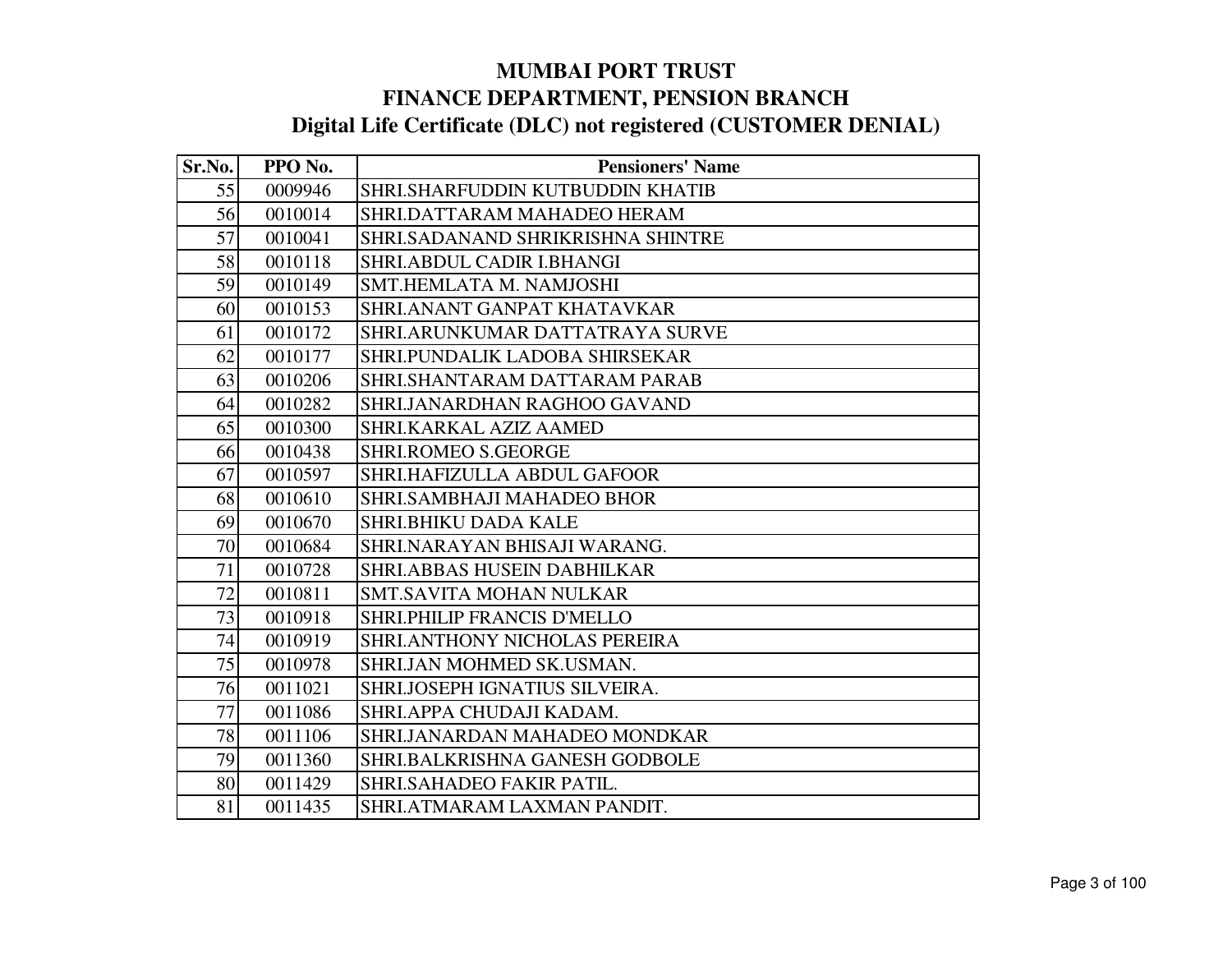| Sr.No. | PPO No. | <b>Pensioners' Name</b>            |
|--------|---------|------------------------------------|
| 82     | 0011436 | SHRI.MOHD SAYEED HASSAN SAKHRIKAR  |
| 83     | 0011437 | SHRI.SUBHASH YESHWANT SAMEL        |
| 84     | 0011438 | SHRI.YESHAWANT HARI PATIL.         |
| 85     | 0011451 | SHRI.MAHADEO SHRIRANG MOKAL.       |
| 86     | 0011497 | SHRI.PANDURANG DHONDU JAMBHALE.    |
| 87     | 0011540 | SHRI.FARNCIS P.D'SILVA.            |
| 88     | 0011601 | SHRI.SHRIKRISHNA ANANT DESHMUKH.   |
| 89     | 0011610 | SHRI.ABDUL GAFFAR YUNUS SHAIKH.    |
| 90     | 0011612 | SHRI.SHANTARAM HARI AMBERKAR.      |
| 91     | 0011620 | SHRI.RAM GOVIND KSHIRSAGAR.        |
| 92     | 0011657 | <b>SHRI.NAMDEO NANA DABDE</b>      |
| 93     | 0011708 | SHRI.RAJARAM TATYA BHOSALE.        |
| 94     | 0011714 | SHRI.VASANT GOVIND KULKARNI.       |
| 95     | 0011746 | SMT.SUPRIYA JAYAWANT BILAYE.       |
| 96     | 0011758 | SHRI.RANGANATH KESU GHAGARE.       |
| 97     | 0011767 | SHRI.SHIVAJI ATMARAM MANE.         |
| 98     | 0011768 | SHRI.POPAT BABU RUPNAWAR.          |
| 99     | 0011817 | SHRI.JAIPRAKASH NARIANDAS TEJWANI. |
| 100    | 0011858 | SHRI.SHANKAR RAMA BELOSKAR.        |
| 101    | 0011867 | SHRI.MANOHAR NARAYAN KHAWANEKAR.   |
| 102    | 0011876 | SHRI.SAKHARAM SHANKAR MAHADIK.     |
| 103    | 0011882 | SHRI.VIJAY TUKARAM THUKRUL.        |
| 104    | 0011898 | SMT.SUMITRA SURESH KARVE.          |
| 105    | 0011901 | SHRI.BHUJWAL.                      |
| 106    | 0012017 | SMT.SARITA SHASHIKANT KARKARE      |
| 107    | 0012026 | SMT.JYOTSNA ARUN KARNIK            |
| 108    | 0012037 | SHRI.DAMODAR DATTATRAYA MOGHE.     |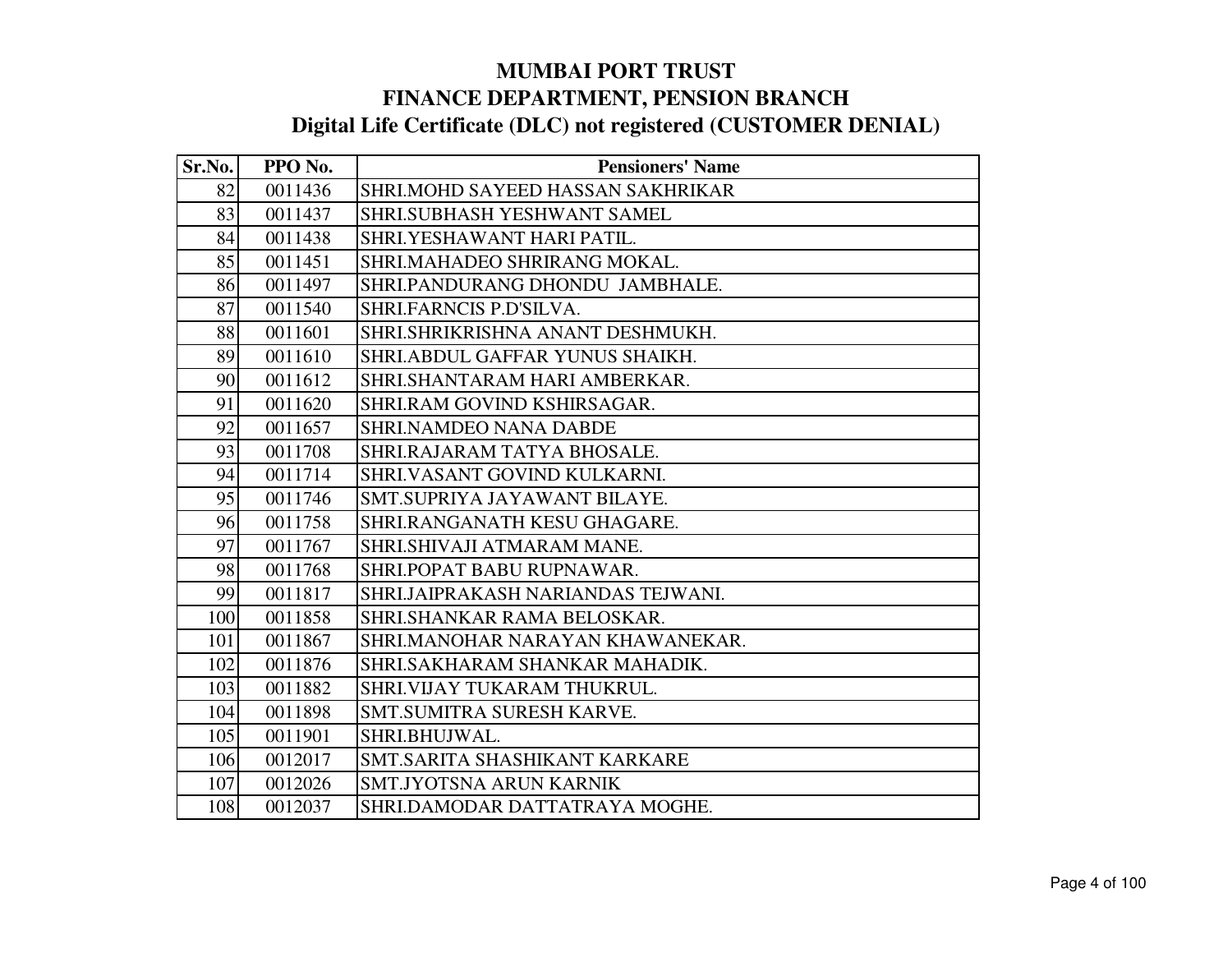| Sr.No. | PPO No. | <b>Pensioners' Name</b>                 |
|--------|---------|-----------------------------------------|
| 109    | 0012039 | SMT.SUJATA SUMANRAJ MAHIMKAR            |
| 110    | 0012046 | <b>SMT.ANJALI ANIL MHATRE</b>           |
| 111    | 0012074 | <b>SMT.SOPHIE BENSON SAMPSON</b>        |
| 112    | 0012129 | SHRI.RAJARAM HARI LONUSHTE.             |
| 113    | 0012160 | SMT.MUKTABAI MAHADEO GAIKWAD.           |
| 114    | 0012168 | SHRI.PARLIKKAD SUBRAMANIAN VEERAMANI.   |
| 115    | 0012394 | SHRI.DIGAMBAR RAMA KADAM.               |
| 116    | 0012410 | SHRI.BALIRAM HARIBHAU PATIL             |
| 117    | 0012443 | SMT.SHAMAL SHARAD JOSHI (SR.)           |
| 118    | 0012471 | SMT.MEERA SHARAD DESHPANDE.             |
| 119    | 0012543 | SHRI.DWIPENDRA KUMAR SEN.               |
| 120    | 0012549 | SMT.HILDA JOHN.                         |
| 121    | 0012612 | SHRI.MUNIR ISSAK CHOGLE.                |
| 122    | 0012664 | SHRI.BASANTLAL RAMBHUL.                 |
| 123    | 0012668 | SHRI.LAKHIMCHAND HOLARAM CHOITHANI.     |
| 124    | 0012684 | SHRI.MANOHAR RAGHOBA SAWANT             |
| 125    | 0012690 | SMT.HARCHARAN KAUR HARDEVSINGH SACHDEV. |
| 126    | 0012696 | SMT.RATAN VASANT REVAR.                 |
| 127    | 0012726 | SHRI.TUKARAM RAGHO RANE.                |
| 128    | 0012731 | SHRI.RAMANLAL KANJIBHAI BAROT.          |
| 129    | 0012796 | SHRI.VISHNOO LAXMAN MANE.               |
| 130    | 0012814 | SMT.NIRMALA RATNAKAR BALWALLY.          |
| 131    | 0012823 | SHRI.KALAKANT PURUSHOTTAM ATHANIKAR.    |
| 132    | 0012862 | SHRI.PUNDLIK KONDAJI ZINJAD.            |
| 133    | 0012903 | SMT.SHILPA RAMESH KELKAR.               |
| 134    | 0012904 | SHRI.PANDURANG RAGHOO CHEWULKAR.        |
| 135    | 0012909 | SHRI.HOOSEINMIYA IBRAHIM TOLKAR.        |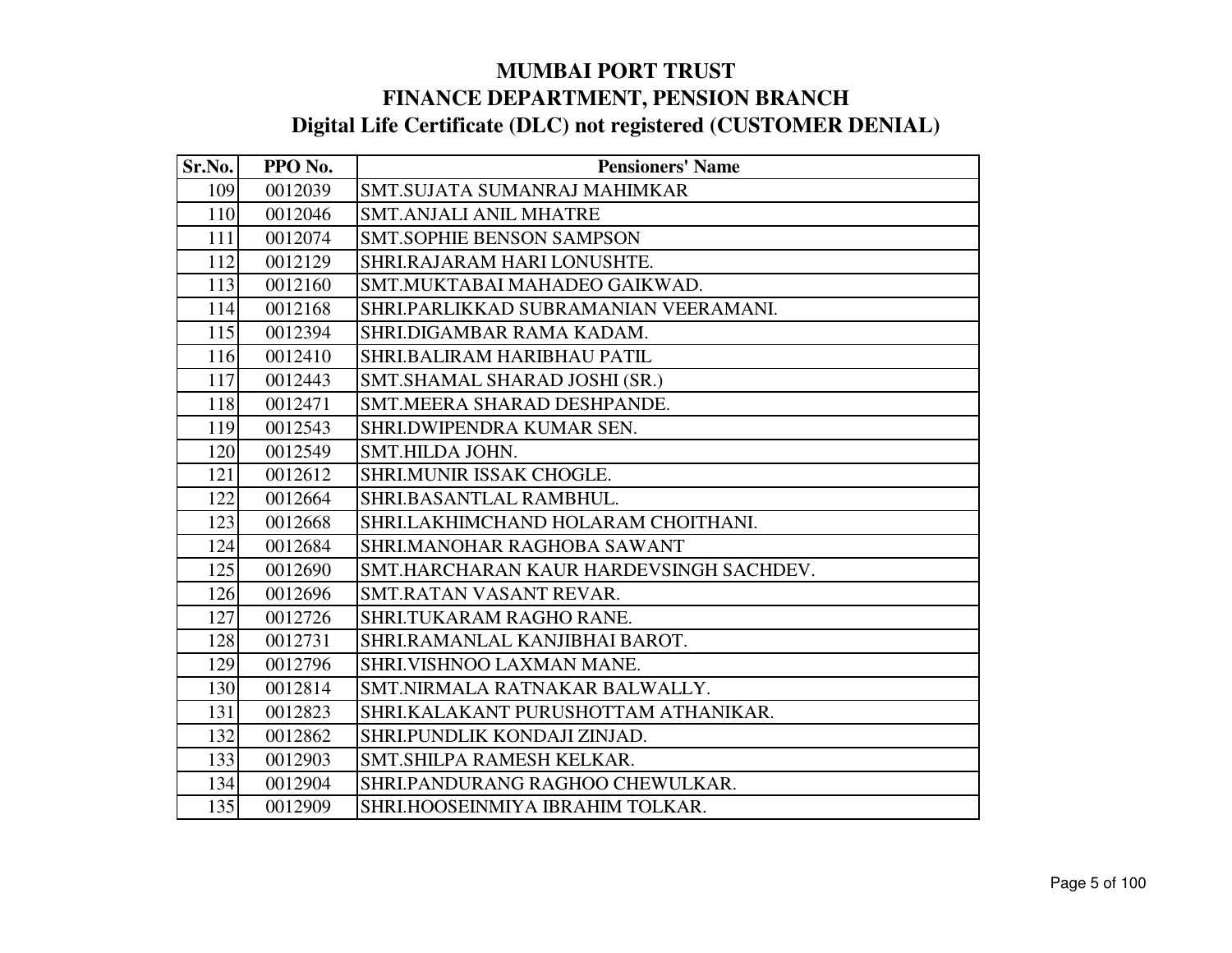| Sr.No. | PPO No. | <b>Pensioners' Name</b>                 |
|--------|---------|-----------------------------------------|
| 136    | 0012949 | SMT.KALPANA BHARATKUMAR DESAI           |
| 137    | 0012964 | SHRI.DATTATRAYA LAXMAN KANDALGAOKAR.    |
| 138    | 0012999 | SHRI.GOPAL LAXMAN MUNANKAR.             |
| 139    | 0013045 | SMT.LEELA MOHAN RAHEJA.                 |
| 140    | 0013049 | SHRI.RAJARAM MAHADEO SAWANT.            |
| 141    | 0013118 | SHRI.RAJARAM BAYAJI LONDHE.             |
| 142    | 0013128 | SHRI.PRASANNA KUMAR PANDHARINATH MHATRE |
| 143    | 0013191 | SHRI.DASHRATH EKNATH JUGADHAR.          |
| 144    | 0013238 | SHRI.FRANCIS MANUEL REBELLO.            |
| 145    | 0013399 | SHRI.RAMDAS SUKHDEO JAGTAP.             |
| 146    | 0013405 | SHRI.ENOOS ISMAIL (RAUT).               |
| 147    | 0013555 | SHRI.BHIMRAO RANGRAO WATEGAONKAR.       |
| 148    | 0013734 | SHRI.BALIRAM TUKARAM PATIL              |
| 149    | 0013807 | SHRI.GHANASHYAM PANDURANG DALVI.        |
| 150    | 0013819 | SHRI.GIRIJALAL FAKIRCHAND CHAVAN.       |
| 151    | 0013947 | SHRI.VASANT GOVIND VARTAK.              |
| 152    | 0014108 | SHRI.PUNDLIK BHAWANI GAIKWAD.           |
| 153    | 0014154 | SHRI.SHAMSUNDAR NARSINH BAPAT.          |
| 154    | 0014172 | SHRI.FATOO SHANKAR                      |
| 155    | 0014205 | SMT.SUNITA GAJANAN KULKARNI.            |
| 156    | 0014207 | SHRI.EKNATH SHANKAR CHOPADEKAR.         |
| 157    | 0014286 | SHRI.SHANTARAM SHANKAR BANDEKAR         |
| 158    | 0014292 | SHRI.RAJENDRA BHALCHANDRA CHITRE        |
| 159    | 0014351 | SHRI.PITAMBAR SHANKAR RANDIVE.          |
| 160    | 0014353 | SHRI.ZAINUDDIN SK. ISMAIL HAMDULE.      |
| 161    | 0014361 | SHRI.RAGHUVIR GANESH TENDULKAR          |
| 162    | 0014371 | SHRI.BALKRISHNA DATTARAM TONDWALKAR.    |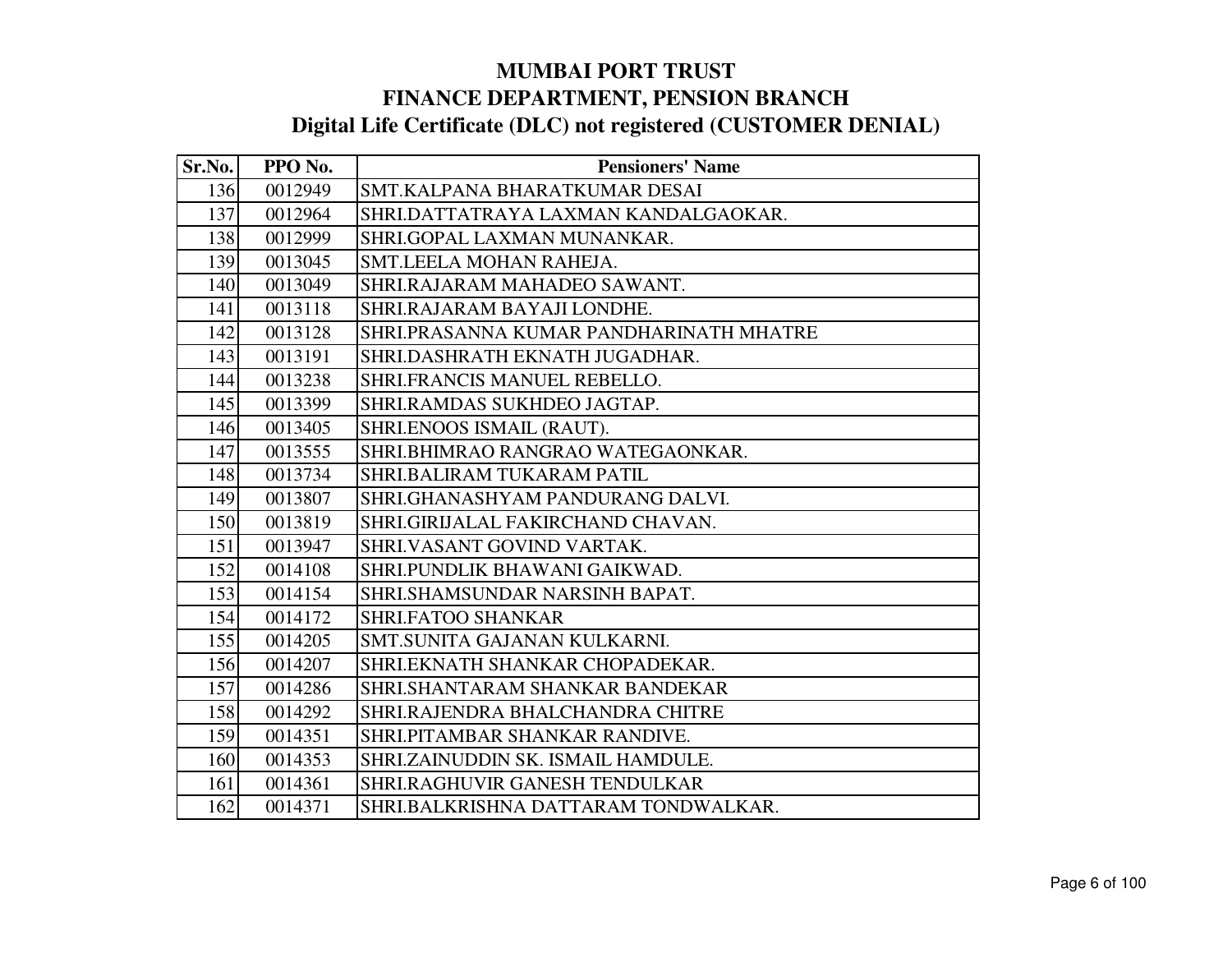| Sr.No. | PPO No. | <b>Pensioners' Name</b>            |
|--------|---------|------------------------------------|
| 163    | 0014393 | SHRI.SHARADRAO DATTATRAYA GULAVANI |
| 164    | 0014450 | SHRI.NASIR ABDUR RAZAK ULDE        |
| 165    | 0014486 | SHRI.MURLIDHAR KUSHABA KEDARE      |
| 166    | 0014521 | <b>SHRI.GAJANAN RAMA PATIL</b>     |
| 167    | 0014618 | SHRI.SHIVAJI GOPAL KOLAMKAR        |
| 168    | 0014627 | SHRI.DHONDIRAM KONDIBA SHINDE      |
| 169    | 0014632 | SHRI.SHRIDHAR BHIKAJI JUWATKAR     |
| 170    | 0014676 | CAPT.SURESH.M.MAVINKURVE           |
| 171    | 0014738 | SMT.MALTI PREMANAND PARULEKAR.     |
| 172    | 0014842 | SHRI.MOHAN SAKHARAM SARPOTDAR.     |
| 173    | 0014853 | SHRI.RAMESH LILARAM BUTANI.        |
| 174    | 0014911 | SHRI.PANDURANG LAXMAN NARE.        |
| 175    | 0014946 | SHRI.SK.HOOSEIN SK.DAWOOD METKAR.  |
| 176    | 0015061 | SHRI.DHONDU MAHADEO KHADE.         |
| 177    | 0015127 | SHRI.DINKAR BHASKAR SHIVDEY.       |
| 178    | 0015130 | SHRI.VASANTI GANPAT MANCHEKAR      |
| 179    | 0015179 | SHRI. VASANT SAKHARAM GAIKWAD.     |
| 180    | 0015226 | SHRI.CHANDRAKANT SURBA KAMBLI.     |
| 181    | 0015257 | SHRI.SHREEDHAR MAHADEO INDAP.      |
| 182    | 0015258 | SHRI.DAMODAR BHIWA MANTE.          |
| 183    | 0015273 | SHRI.SHRIPAT HARI JADHAV.          |
| 184    | 0015345 | SHRI.MURLIDHAR KASHINATH GAIKWAD.  |
| 185    | 0015362 | <b>SHRI.YUSUF ISMAIL RAUT</b>      |
| 186    | 0015399 | SHRI.JACOB MOSES SIMON.            |
| 187    | 0015405 | SHRI.RAMCHANDRA SHAMRAO CHAVAN.    |
| 188    | 0015418 | SHRI.MANIMALA JACOB MATHEW         |
| 189    | 0015488 | SHRI.TATU ARJUN MANE.              |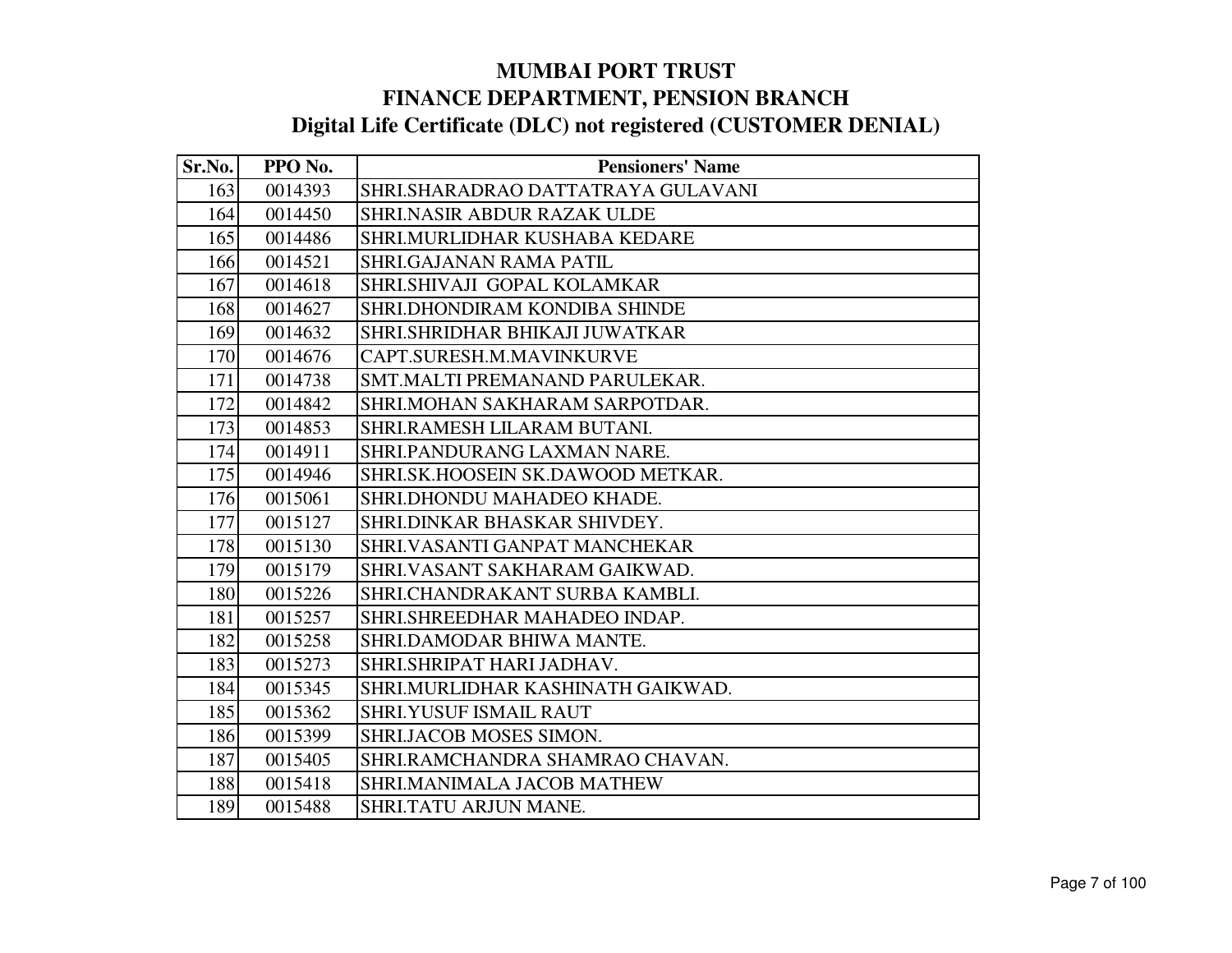| Sr.No. | PPO No. | <b>Pensioners' Name</b>             |
|--------|---------|-------------------------------------|
| 190    | 0015519 | SHRI.MARTIN JACOB LOPES.            |
| 191    | 0015582 | SHRI.DADABHAU JANARDHAN GAIKWAD     |
| 192    | 0015587 | SHRI.SK.YUSUF ABDUL CADIR MUZAWAR.  |
| 193    | 0015599 | SHRI.HARIBHAU BABU PADEKAR.         |
| 194    | 0015600 | SHRI.PRABHAKAR MALHARRAO KASBE.     |
| 195    | 0015653 | SHRI.AKBARALI ABDULKADIR SHAIKH     |
| 196    | 0015687 | SHRI.VRAJLAL ANANDJI MISTRY.        |
| 197    | 0015758 | SHRI.VINOD HARISCHANDRA MHATRE.     |
| 198    | 0015762 | SHRI.ARVIND YESHWANT KADAM          |
| 199    | 0015773 | SHRI.KISHORCHAND DAHYABHAI PANCHAL. |
| 200    | 0015840 | SHRI.DANIEL SOLOMON VASKAR.         |
| 201    | 0015844 | SHRI.NARAYAN BALKRISHNA PRADHAN.    |
| 202    | 0015920 | <b>SHRI.NARAYAN BABU MAKARE</b>     |
| 203    | 0015928 | <b>SHRI.VISHNU GANGARAM RAI</b>     |
| 204    | 0015943 | SHRI.MOHAN RAMCHANDRA PATKAR        |
| 205    | 0015956 | SHRI.TUKARAM RAJARAM SAVANT.        |
| 206    | 0015965 | SHRI.BHAGWAN ISSARDAS WADHWANI.     |
| 207    | 0015973 | SHRI.SARAJULHAQ MUSTAFA HUSSAIN.    |
| 208    | 0015977 | SMT.ANUSAYABAI TUKARAM JADHAV.      |
| 209    | 0015983 | SHRI.JAYAWANT GOPAL SAITAWADEKAR    |
| 210    | 0016031 | SHRI.SADANAND RAMA PATIL            |
| 211    | 0016043 | SHRI.VENKATESH MUKUND KAMAT         |
| 212    | 0016103 | SHRI.AKARAM TATYA RAORANE           |
| 213    | 0016125 | SHRI.DATTATRAYA NARAYAN MALEKAR     |
| 214    | 0016231 | SHRI.VIJAYKUMAR NARAYAN ULKANDE     |
| 215    | 0016241 | SHRI.ABDUL KADAR SK.YUSUF           |
| 216    | 0016248 | <b>SHRI.YUSUF HOOSEIN RAWOOT</b>    |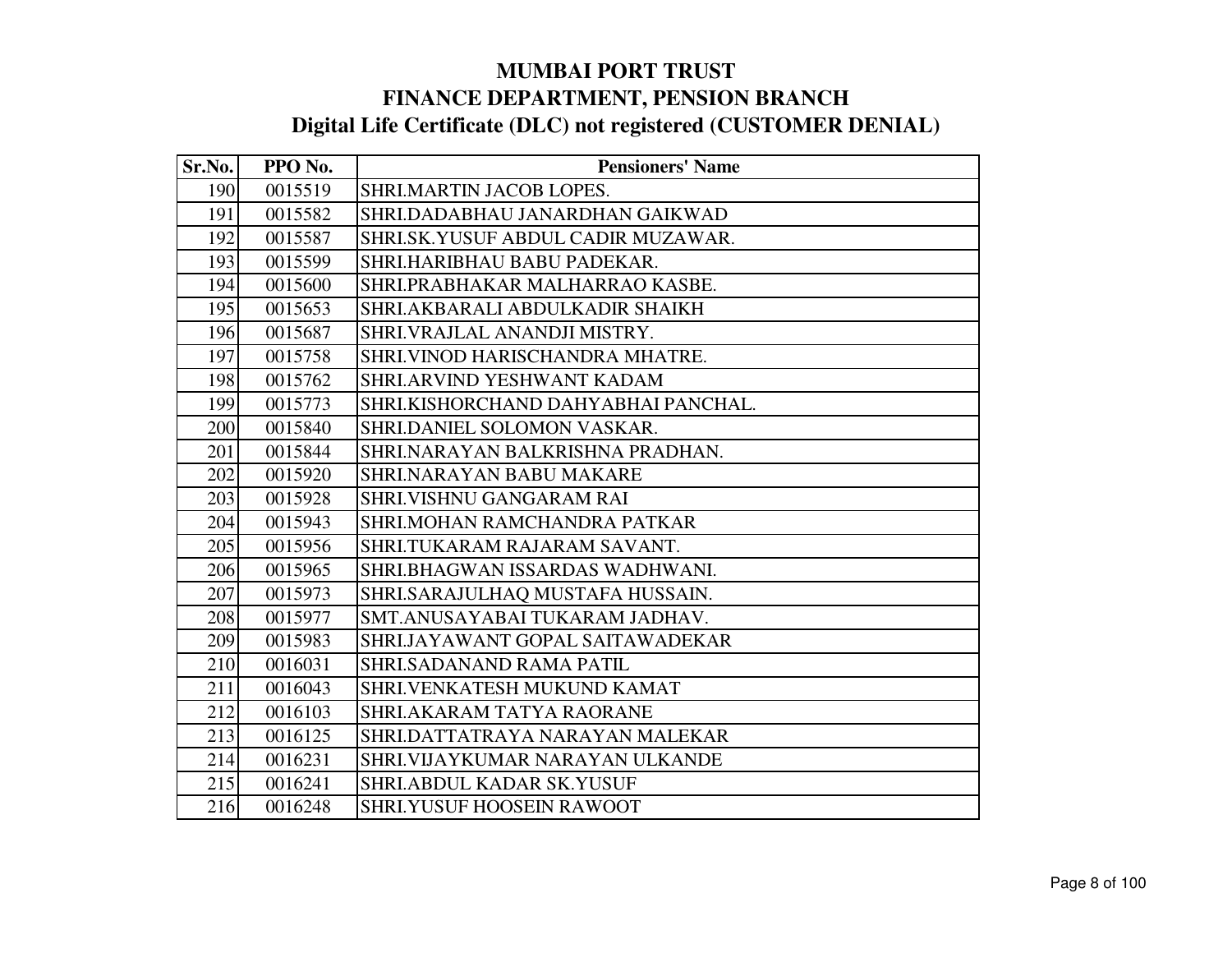| Sr.No. | PPO No. | <b>Pensioners' Name</b>              |
|--------|---------|--------------------------------------|
| 217    | 0016277 | SHRI.KHIMJI PALLA MAKWANA.           |
| 218    | 0016292 | SHRI.AJAGARALLI JAINUDDIN SHAIKH.    |
| 219    | 0016371 | SHRI.RAJARAM BALU SAKPAL.            |
| 220    | 0016401 | SHRI.NANDLAL LADIKRAM KODNANEY       |
| 221    | 0016664 | SHRI.HARISHCHANDRA MAHIPAT SHIRKE    |
| 222    | 0016665 | SHRI.MEGHANATH DATTATRAYA PATHARE    |
| 223    | 0016666 | SHRI.BHAGESHWAR BHAGWAN DHURI        |
| 224    | 0016756 | SHRI.CHANDRAKANT MAHADEO PEDNEKAR    |
| 225    | 0016769 | SHRI.K.MAHABALA SHETTY               |
| 226    | 0016776 | SHRI.NAMDEO YESHAWANT TARI           |
| 227    | 0016781 | SHRI.MADHAV SHRINIVAS GAITONDE       |
| 228    | 0016798 | SHRI.ABDUL SAEED SHAIKH GULAB SHAIKH |
| 229    | 0016812 | SHRI.LAXMAN BABOO GHANEKAR           |
| 230    | 0016816 | SHRI.RAMCHANDRA PANDURANG JADHAO     |
| 231    | 0016825 | SMT.KAMLA PARSRAM TECKCHANDANI       |
| 232    | 0016828 | <b>SHRI.MANOHAR NAMDEO SARFARE</b>   |
| 233    | 0016869 | SHRI.CHANDRAKANT APPA SHINDE         |
| 234    | 0016872 | SHRI.CHANDRAKANT VISHNU MORE         |
| 235    | 0016911 | <b>SMT.JANABAI SOPAN MORE</b>        |
| 236    | 0016919 | SMT. SHAMALA SHARAD KUSURKAR         |
| 237    | 0016926 | <b>SMT.KUNDA TUKARAM PATIL</b>       |
| 238    | 0016932 | <b>SMT.SUSHILA YOEL KALE</b>         |
| 239    | 0016937 | SHRI.MARUTI BHAGURAM KASARE          |
| 240    | 0016939 | SHRI.VITHAL HARISHCHANDRA BARI       |
| 241    | 0016969 | SHRI.VASANT DNYANDEO KAMBLE          |
| 242    | 0017026 | SHRI.SHIVRAM ARJUN TAMHANEKAR        |
| 243    | 0017029 | SHRI.RAMCHANDRA VITHOBA CHAVAN       |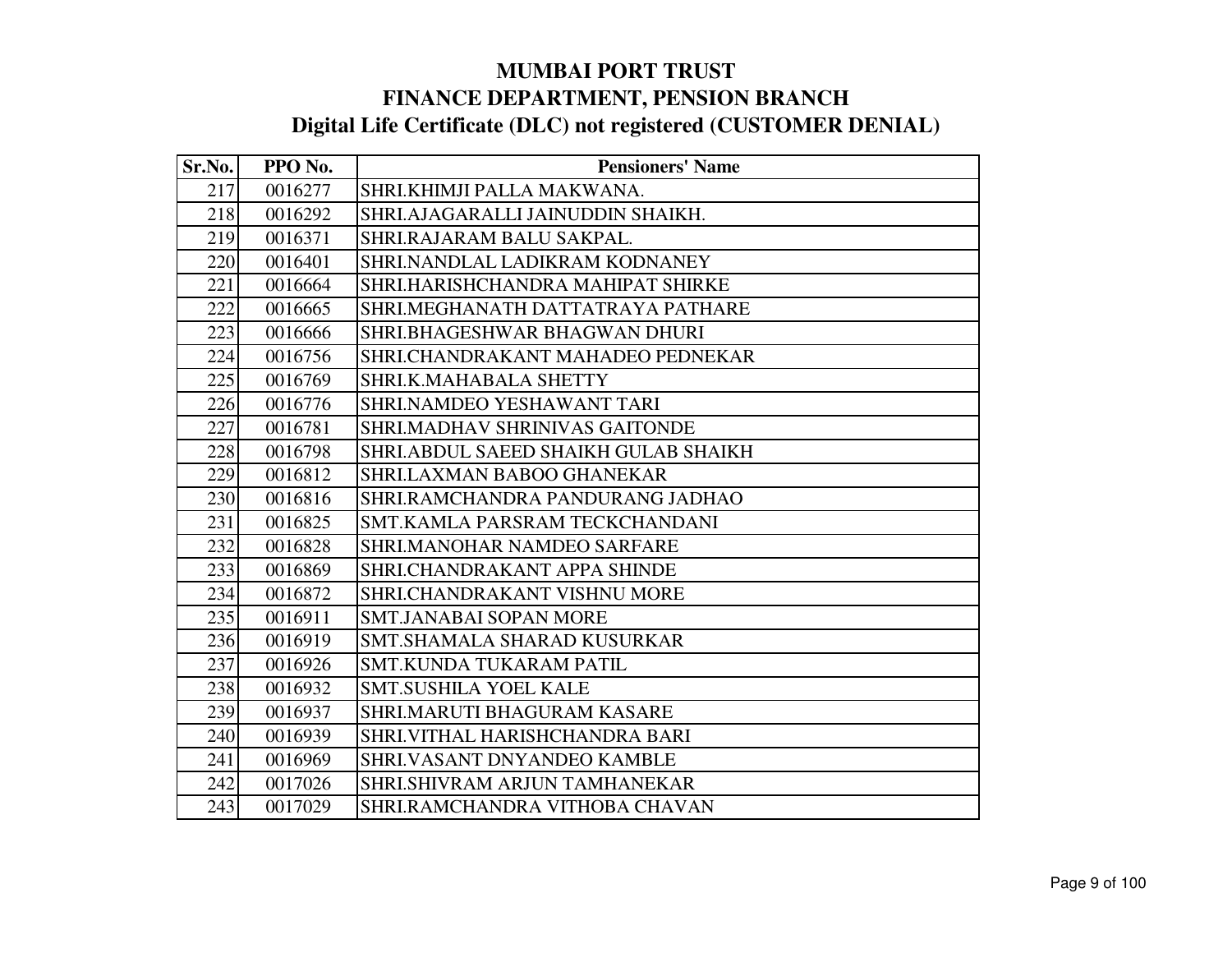| Sr.No. | PPO No. | <b>Pensioners' Name</b>                  |
|--------|---------|------------------------------------------|
| 244    | 0017047 | SHRI.PANDURANG ANANT BHABAL              |
| 245    | 0017055 | SHRI.GAJANAN KESHAVRAO MEHENDALE         |
| 246    | 0017058 | <b>SHRI.SHARAD HARIRAM DABKE</b>         |
| 247    | 0017078 | <b>SHRI.HARI GOYA CHAVAN</b>             |
| 248    | 0017102 | SHRI.SHARIF JAUDDIN MANDLEKAR            |
| 249    | 0017122 | SHRI.DAWOOD SHARFUDDIN                   |
| 250    | 0017127 | <b>SHRI.ABDUL MAJID ABBAS ARAI</b>       |
| 251    | 0017133 | SHRI.EBRAHIM CASSIM DARVESH              |
| 252    | 0017170 | SHRI.GULAM MOHIDDIN MOHAMED SIDDIQI TAJI |
| 253    | 0017185 | SHRI.RUPERT GILBERT D'SILVA              |
| 254    | 0017209 | SHRI.VITHAL ALLAPPA KAMBLE               |
| 255    | 0017262 | SHRI.KASHINATH DHONDIBA KOLEKAR          |
| 256    | 0017365 | SHRI.DINANATH KASHIRAM MHATRE            |
| 257    | 0017398 | SHRI.KADAPPA MAHADEO ADAKE               |
| 258    | 0017453 | SHRI.SHASHIKANT DHONDOO DEORUKHKAR       |
| 259    | 0017463 | SHRI.KISAN BAPU KURADE                   |
| 260    | 0017525 | SHRI.VINAYAK JAYWANT PHATARPEKAR         |
| 261    | 0017532 | SHRI.MANOHAR BHAYAJI GHOSALKAR           |
| 262    | 0017562 | SHRI.VINAYAK SITARAM CHIPKAR             |
| 263    | 0017600 | SHRI.KAMALAKAR RAGHUNATH VARTAK          |
| 264    | 0017602 | SHRI.NARAYAN KRISHNA SAHU                |
| 265    | 0017626 | <b>SMT.KAMAL TULSIRAM HIRE</b>           |
| 266    | 0017630 | SHRI.SHASHIKANT SHANKAR PARKAR           |
| 267    | 0017668 | SHRI.GUNAVANT GOVIND PATIL               |
| 268    | 0017705 | <b>SHRI.SHANKAR RAMA GHOLAP</b>          |
| 269    | 0017744 | <b>SHRI.SHIVAJI DHONDIRAM MANE</b>       |
| 270    | 0017761 | <b>SHRI.ABDUL RASHID SK.AHMED</b>        |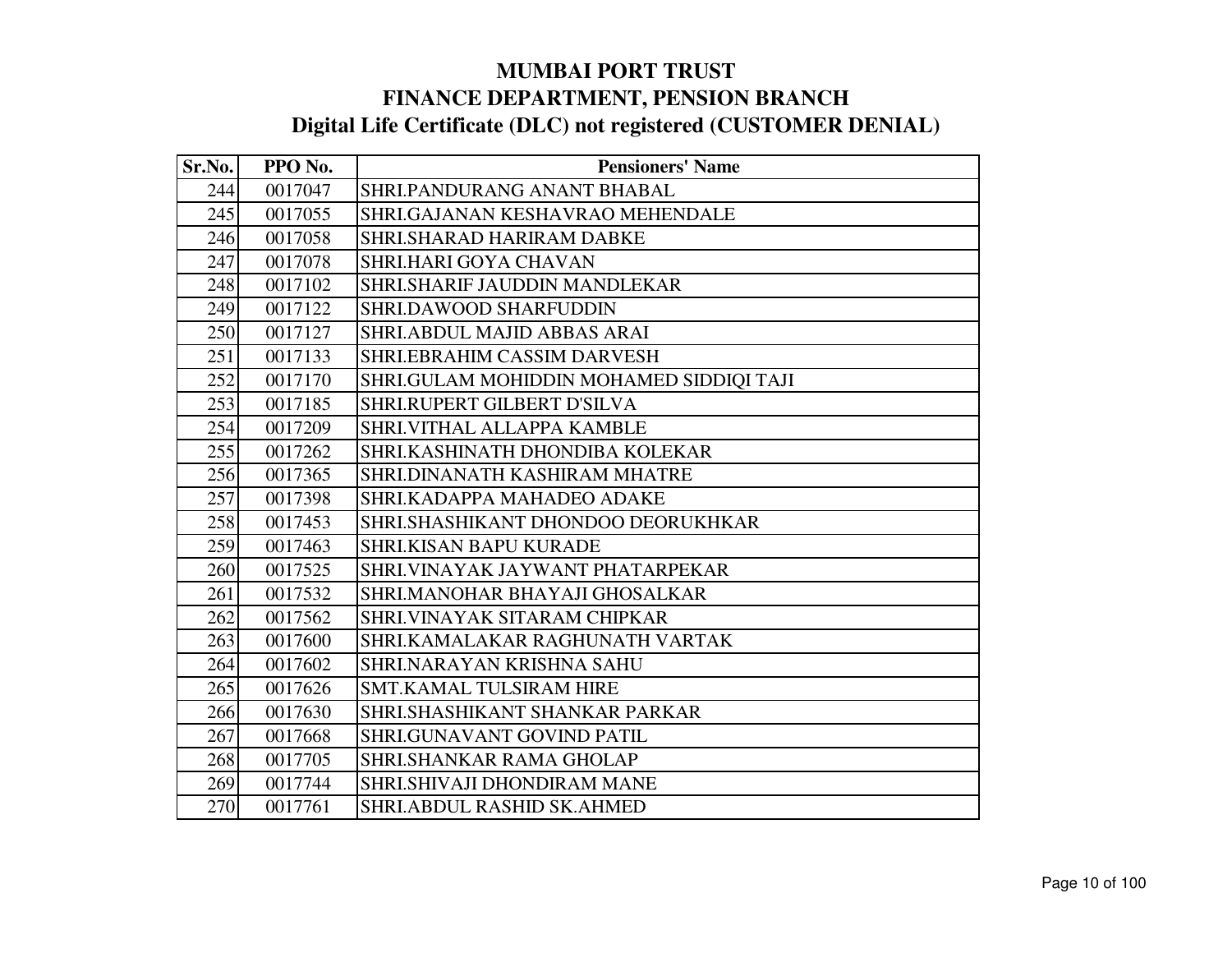| Sr.No. | PPO No. | <b>Pensioners' Name</b>               |
|--------|---------|---------------------------------------|
| 271    | 0017832 | SHRI.ANANT BHAWOO CHIKHALKAR          |
| 272    | 0017845 | SHRI.RAMESH SADASHIV WALIMBE          |
| 273    | 0017854 | <b>SHRI.SURESH GOPAL VISWASRAO</b>    |
| 274    | 0017889 | SHRI.JAISING RAMCHANDRA BHOSALE       |
| 275    | 0017897 | <b>SHRI.KISAN BALOO PATIL</b>         |
| 276    | 0017934 | <b>SHRI.ARUN RANGNATH GANGURDE</b>    |
| 277    | 0017941 | SHRI.KHAN MOHD ABDUL RAZAK            |
| 278    | 0017962 | SHRI.CHANDRASHEKAR MANOHAR CHITRE     |
| 279    | 0017984 | <b>SHRI.JAGANNATH BALAKU PATIL</b>    |
| 280    | 0017986 | <b>SHRI.VAMAN MOHAN KANCHAN</b>       |
| 281    | 0017991 | SHRI.P. GOPALAKRISHNAN                |
| 282    | 0018010 | SHRI.MURLIDHAR DHONDU PARKAR          |
| 283    | 0018025 | <b>SHRI.JOSEPH DOMINIC RODRIGUES</b>  |
| 284    | 0018092 | SHRI.BABURAO DNYANDEV PATIL           |
| 285    | 0018100 | SHRI.ASHOKKUMAR RAMCHANDRA SATARDEKAR |
| 286    | 0018144 | SHRI.LAXMAN SAKHARAM TERWANKAR        |
| 287    | 0018153 | SHRI.RAJARAM SHANKAR SHERKAR          |
| 288    | 0018154 | <b>CAPT.ASHOK N. SHINDE</b>           |
| 289    | 0018226 | SHRI.DINANATH KRISHNAJI SHINDE        |
| 290    | 0018262 | SHRI.MADHUKAR DADOO NAIKNAWRE.        |
| 291    | 0018287 | SHRI.M.K.ARAVINDAKSHAN                |
| 292    | 0018294 | SHRI.JAYSING VISHNU UNDE              |
| 293    | 0018322 | SHRI.JUGAT SAJAN GANGARAM             |
| 294    | 0018359 | SHRI.PRAKASH VASANT KULKARNI          |
| 295    | 0018368 | SHRI.SHIVANANDA DOOMAPPA POOJARY      |
| 296    | 0018381 | SMT.SUMAN HARISHCHANDRA GHADGE        |
| 297    | 0018407 | <b>SMT.SHAILAJA RAMESH PIMPALE</b>    |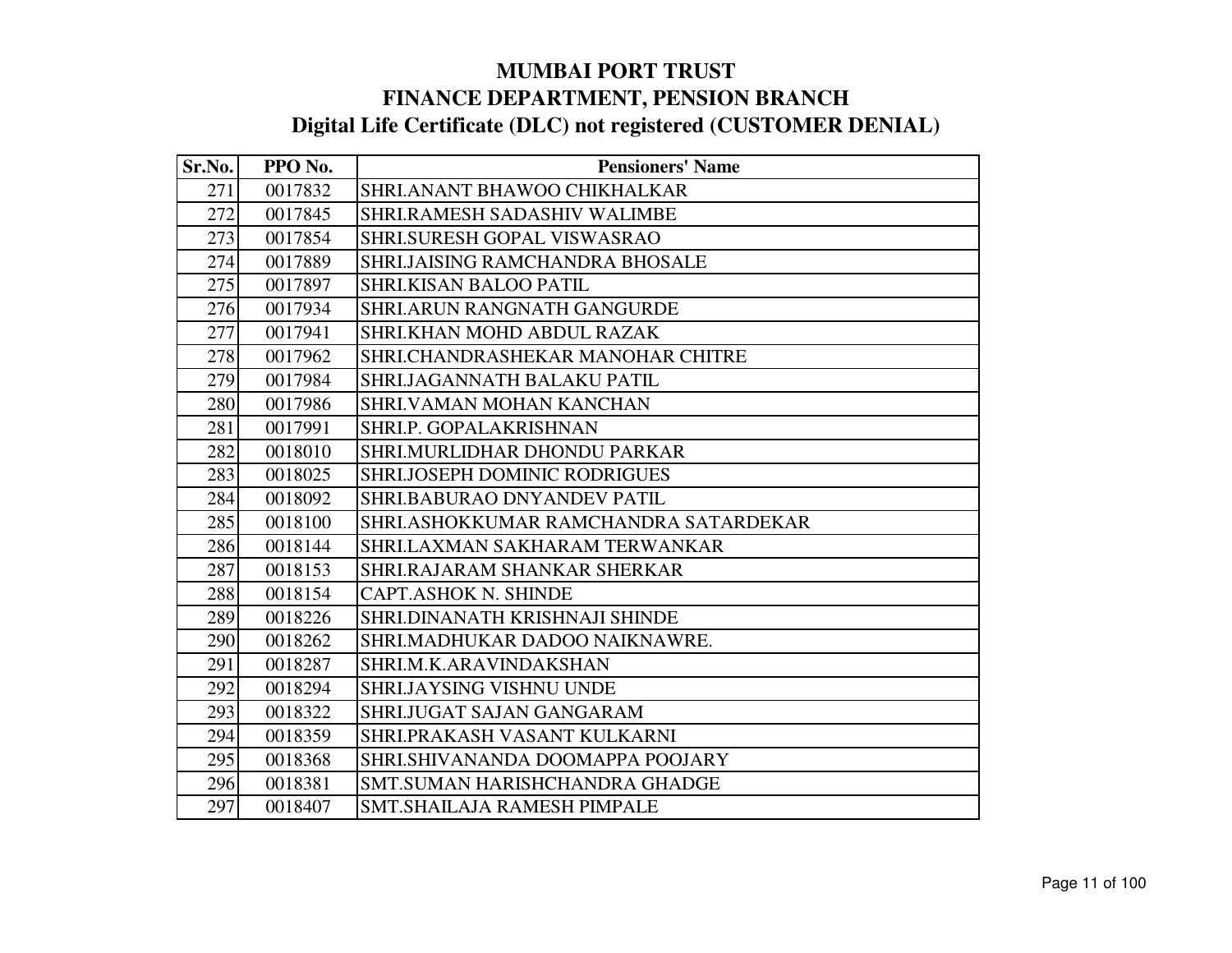| Sr.No. | PPO No. | <b>Pensioners' Name</b>             |
|--------|---------|-------------------------------------|
| 298    | 0018413 | SHRI.ANAND JHAMANADAS TEJWANI       |
| 299    | 0018415 | SHRI.AHMED CASSIM DAKHWE            |
| 300    | 0018455 | SHRI.RAMESH DHONDU DEORUKHKAR       |
| 301    | 0018553 | SHRI.NURUDDIN RAJABALI SINGAPORIA   |
| 302    | 0018569 | SHRI.GOVIND TAYARAM KALE            |
| 303    | 0018575 | SHRI.ILIYAS ABDUL REHMAN SHAIKH     |
| 304    | 0018581 | <b>SMT.SHAKUNTALA EKNATH BHOSLE</b> |
| 305    | 0018621 | SHRI.VASUDEO NARAYAN KANOJE         |
| 306    | 0018664 | SMT.ANITA AJIT NERURKAR             |
| 307    | 0018697 | <b>SHRI.MERVYN FRANCIS BARRETT</b>  |
| 308    | 0018705 | <b>SMT.SEEMA AJIT REGE</b>          |
| 309    | 0018713 | SHRI.YESHWANT KRISHNAJI PAWAR       |
| 310    | 0018744 | SMT.SMITA VINAYAK MANDUSKAR         |
| 311    | 0018774 | <b>SMT.VANDANA KRISHNA SURVE</b>    |
| 312    | 0018809 | <b>SMT.SWATI SUHAS OLKAR</b>        |
| 313    | 0018828 | <b>SHRI.VASANT YESHWANT HASBE</b>   |
| 314    | 0018830 | SHRI. VINAYAK SHANKAR MANDUSKAR     |
| 315    | 0018885 | SMT.SMITA SHASHIKANT SATPUTE        |
| 316    | 0018888 | SMT.RADHA NARASARAJU UNDI           |
| 317    | 0018900 | <b>SMT.USHA SHRIKANT BHAT</b>       |
| 318    | 0018903 | SHRI.VASUDEO GANGARAM KAMBLE        |
| 319    | 0018930 | <b>SMT.SHONALI AJIT BONDSE</b>      |
| 320    | 0018974 | SHRI.ROHITRAM RAMRAJ YADAV          |
| 321    | 0018993 | SHRI.SARGADE RAMCHANDRA GOVIND      |
| 322    | 0018994 | <b>SMT.VAISHALI VILAS DESAI</b>     |
| 323    | 0019060 | <b>SHRI.BHAGWAN LALA SATHE</b>      |
| 324    | 0019076 | SHRI.ABDUL H.M.H. DADE              |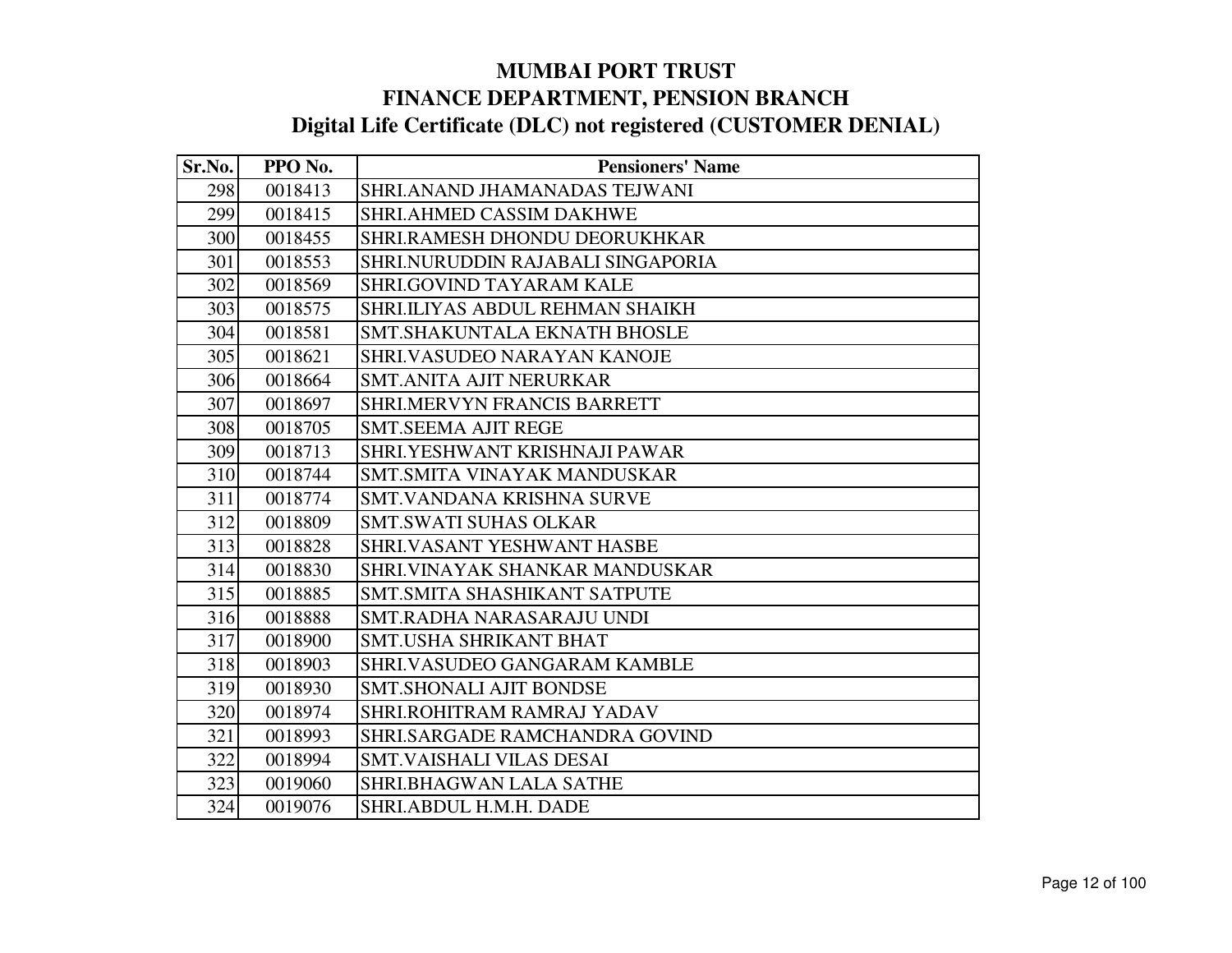| Sr.No. | PPO No. | <b>Pensioners' Name</b>               |
|--------|---------|---------------------------------------|
| 325    | 0019152 | SHRI.CHANGIA HARI PABREKAR            |
| 326    | 0019191 | SHRI.YUNUS JAINUDDIN WALWATKAR        |
| 327    | 0019212 | <b>SHRI.ANIL PURUSHOTTAM LIKHITE</b>  |
| 328    | 0019226 | SHRI.SRINIVASAN T.                    |
| 329    | 0019231 | SHRI.RAMESH PANDURANG JADHAV          |
| 330    | 0019273 | <b>SMT.ARCHANA ANIL GAITONDE</b>      |
| 331    | 0019309 | SHRI.JAGANNATH SAKHARAM SAGWEKAR      |
| 332    | 0019394 | <b>SHRI.TRIMBAK BABAN HANDE</b>       |
| 333    | 0019399 | <b>SHRI.MADHAV NARHAR JOSHI</b>       |
| 334    | 0019401 | SHRI.PRASHANT BALAWANT FAKKE          |
| 335    | 0019414 | SHRI.CHINTAMANI BALKRISHANA CHAUGHULE |
| 336    | 0019415 | SHRI.PRABHAKAR PANDURANG RAUT         |
| 337    | 0019423 | SHRI.RANGANATH KACHAR GAWALE          |
| 338    | 0019427 | <b>SHRI.JAYAWANT GENU DIVE</b>        |
| 339    | 0019484 | SHRI.A.AJIJ ABDULKARIIM BARGIR        |
| 340    | 0019513 | <b>SHRI.HASHA GOVIND BHURE</b>        |
| 341    | 0019540 | SHRI.DILIPKUMAR VITHAL JADHAV         |
| 342    | 0019590 | SHRI.JADHAV DHONDIRAM SAVALA          |
| 343    | 0019691 | <b>SHRI.NAJIR IBRAHIM KAPADI</b>      |
| 344    | 0019710 | SHRI.ABUL HASSANMIYA A. PURKAR        |
| 345    | 0019723 | SHRI.SHANKAR BABU REDEKAR             |
| 346    | 0019725 | SHRI.KASSIM ABDUL REHMAN TAMBARE      |
| 347    | 0019732 | SHRI. AMRIT KRISHNAJI PATIL           |
| 348    | 0019741 | <b>SHRI.SHINDE ANANT RAGHUNATH</b>    |
| 349    | 0019747 | <b>SHRI.HOOSEIN AHMED DARVESH</b>     |
| 350    | 0019808 | SHRI.RAMCHANDRA TULAJI MAHADIK        |
| 351    | 0019840 | <b>SHRI.LAXMAN WAMAN NAIK</b>         |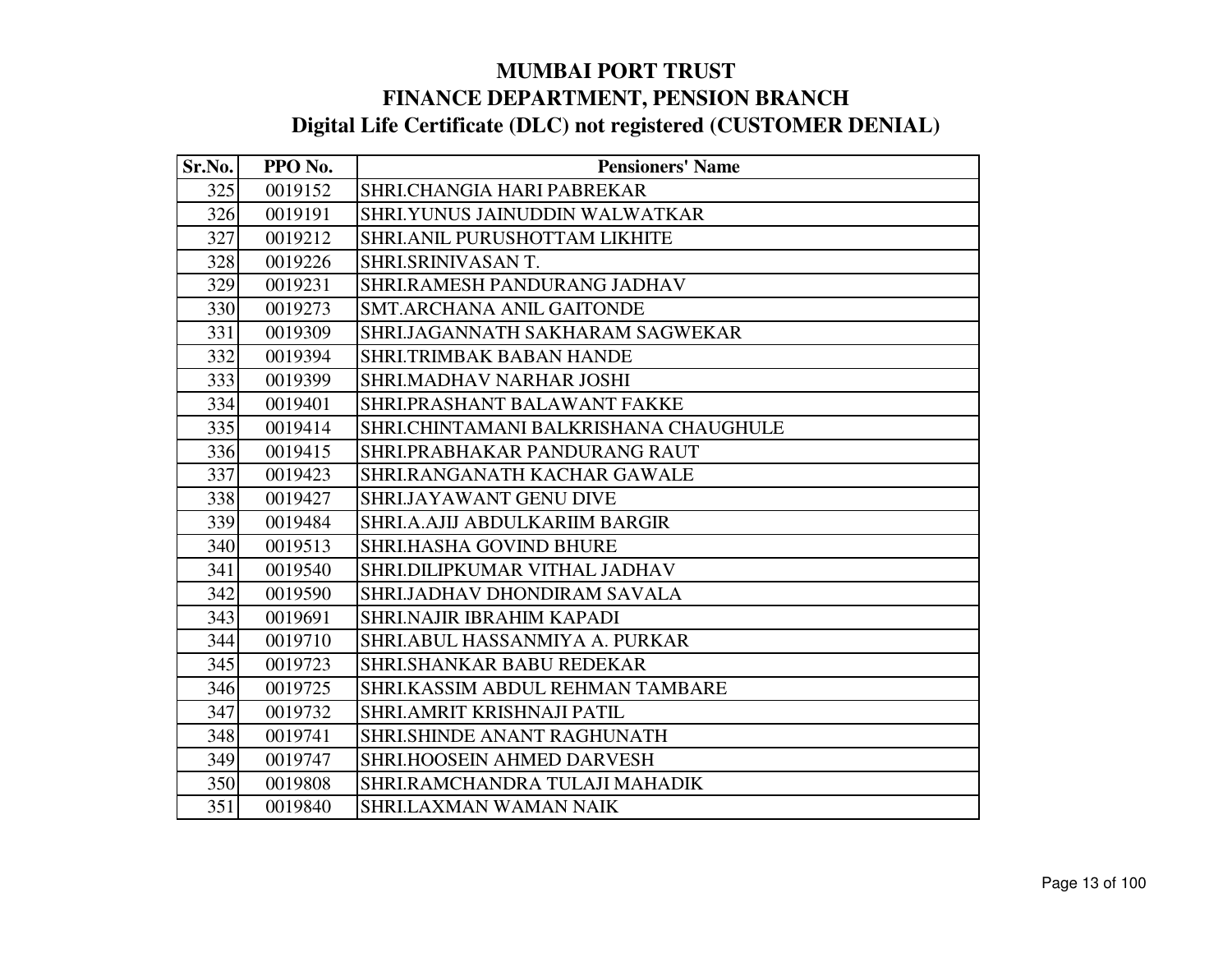| Sr.No. | PPO No. | <b>Pensioners' Name</b>            |
|--------|---------|------------------------------------|
| 352    | 0019843 | <b>SMT.ACCAMMA JOHN PHILIPOSE</b>  |
| 353    | 0019848 | SHRI.GANPAT DHONDU LEPKAR          |
| 354    | 0019893 | SHRI.MARUTI JANU DURKAR            |
| 355    | 0019902 | SHRI.KIMAT NAVALMAL                |
| 356    | 0019912 | SHRI.GOPAL TULSIDAS SAJNANI        |
| 357    | 0019918 | SHRI.BHIMRAJ BHASKAR VAITY         |
| 358    | 0019947 | SHRI.BALOJI NATHYA PALPATKUR       |
| 359    | 0019986 | SMT.UMABAI MALJI SOLANKI           |
| 360    | 0020015 | SHRI.BAJIRAO KASHIRAM CHAVAN       |
| 361    | 0020018 | SHRI.BHASKAR SHRAVAN HILE          |
| 362    | 0020079 | SHRI.LAXMAN HARI DHONDE            |
| 363    | 0020121 | <b>SMT.RUKMANI NARAYAN KHUT</b>    |
| 364    | 0020133 | SHRI.KADALAK CHANDRAKANT CHIMAJI   |
| 365    | 0020138 | SHRI.VASANT HARIBHAU SHELKE        |
| 366    | 0020152 | SHRI.VASANT RAMCHANDRA NIJAI       |
| 367    | 0020160 | SHRI. VISHRAM KHODIDAS CHAUHAN     |
| 368    | 0020166 | SHRI.RAMESH TUKARAM KHOT           |
| 369    | 0020167 | SHRI.INDUR SATRAMDAS TANEJA        |
| 370    | 0020173 | <b>SMT.SUSHILA VISHNU GANGURDE</b> |
| 371    | 0020190 | SHRI.BHIMAJI BHANJI PURANI         |
| 372    | 0020232 | SMT.PANKAJAM JAYARAM IYER.         |
| 373    | 0020243 | SHRI.HARIRAM DNYANU SHEDGE         |
| 374    | 0020312 | SHRI.RAJENDRA RAVINDRANATH MORWALE |
| 375    | 0020331 | SHRI.SHRIMANT NIVRUTTI INGAVALE    |
| 376    | 0020362 | SHRI.SHELAR SHIVRAM BHAU           |
| 377    | 0020388 | SHRI.SABALE DHINGANA BHADU         |
| 378    | 0020414 | SHRI.PRABHAKAR KANU GAOKAR         |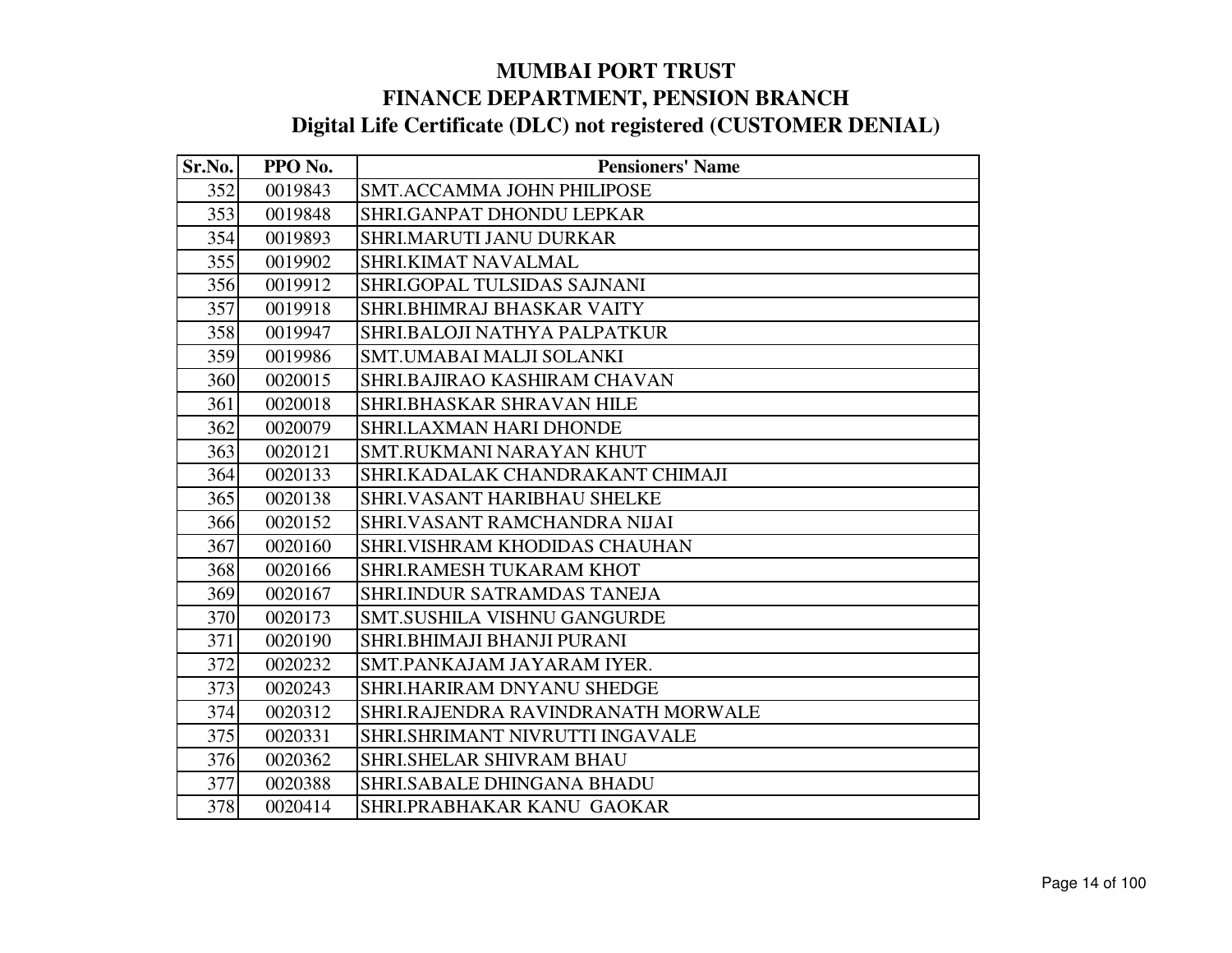| Sr.No. | PPO No. | <b>Pensioners' Name</b>                  |
|--------|---------|------------------------------------------|
| 379    | 0020422 | <b>SHRI.MOHAN BHAGWAN PALAV</b>          |
| 380    | 0020557 | SHRI.RAMKHELAVAN RAMDHAN GUPTA           |
| 381    | 0020568 | <b>SHRI.MAHADU BHIKA HADAVLE</b>         |
| 382    | 0020594 | SHRI.MAJAREKAR ARVIND LAXMAN             |
| 383    | 0020618 | SHRI. VITHOBA RAMCHANDRA KANDALGAONKAR   |
| 384    | 0020620 | SHRI.CHANDRAKANT SIDRAM KHANDARE         |
| 385    | 0020639 | SHRI.CHANDRAPRAKASH GHANASHYAMDAS AILIAN |
| 386    | 0020672 | SHRI.MAHADEO YESHWANT KHOT               |
| 387    | 0020674 | <b>SHRI.ALI ADAM DARVESH</b>             |
| 388    | 0020735 | SHRI.RAMESH MARIAPPA                     |
| 389    | 0020759 | SMT.SHOBHA KESHAV ADKAR                  |
| 390    | 0020775 | SHRI.SHANTARAM SHIVRAM SHINDE            |
| 391    | 0020793 | SHRI.GANGARAM RAMCHANDRA MORE            |
| 392    | 0020803 | <b>SHRI.VASANT DHONDU NAGE</b>           |
| 393    | 0020806 | SHRI.RAJARAM BHAU GAIKAR                 |
| 394    | 0020814 | SHRI.RAMPAL CHANDRU                      |
| 395    | 0020822 | SHRI.NAMDEO KAMALAKAR PATIL              |
| 396    | 0020845 | <b>SHRI.NAMDEO SHANKAR SHINDE</b>        |
| 397    | 0020869 | SHRI.KHOT MADHUKAR HARISHCHANDRA         |
| 398    | 0020953 | SHRI.ABDUL HAMID YUSUF SHIRGAONKAR       |
| 399    | 0020962 | SHRI.TULSIRAM BALU PAWAR                 |
| 400    | 0020974 | SHRI.DAJI KRISHNA NIKAM                  |
| 401    | 0021101 | <b>SMT.MANIBEN CHOTOO BARIA</b>          |
| 402    | 0021122 | SHRI.BALKRISHNA GAJANAN SHINE            |
| 403    | 0021154 | <b>SHRI.KHANDU TUKARAM CHORGE</b>        |
| 404    | 0021163 | SHRI.SUKHADEO APPA GHATUKADE             |
| 405    | 0021184 | SHRI.SHRIKANT HINDURAO CHAVAN            |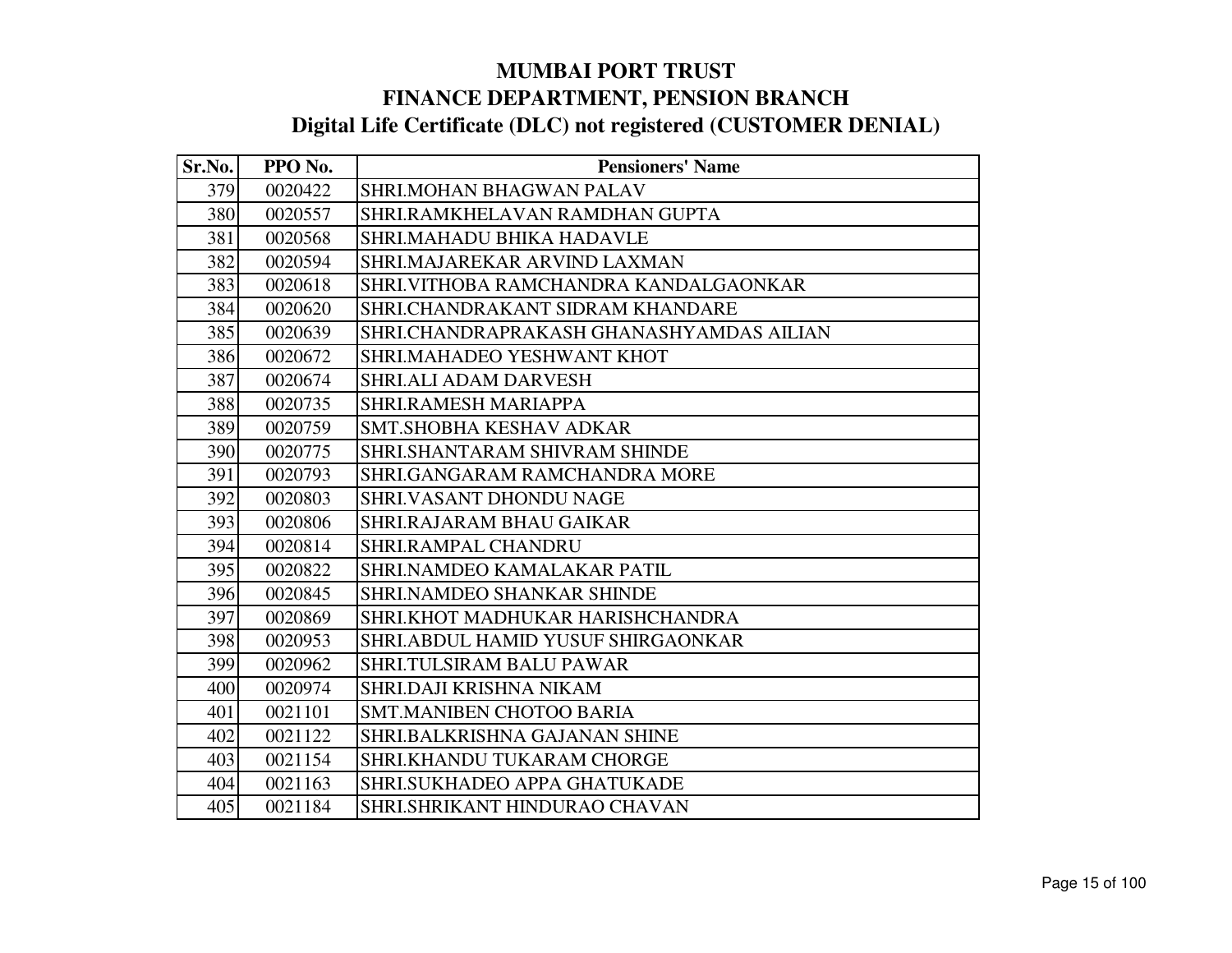| Sr.No. | PPO No. | <b>Pensioners' Name</b>            |
|--------|---------|------------------------------------|
| 406    | 0021306 | SHRI.IQBAL ISMAIL PAVASKAR         |
| 407    | 0021325 | SHRI.DAGDU RAMBHAU GUJAR           |
| 408    | 0021328 | SHRI.JANARDAN RAMCHANDRA BANDAL    |
| 409    | 0021340 | SHRI.KUTTUS MOHAMMED YUSUF         |
| 410    | 0021368 | SHRI.MAHADEO RAMA KHOPKAR          |
| 411    | 0021372 | <b>SHRI.HARIDAS BHAU MAHARNUR</b>  |
| 412    | 0021378 | SHRI.YASHWANT DAGDU CHAPTE         |
| 413    | 0021428 | SHRI.PRALHAD SHANKAR GHULE         |
| 414    | 0021450 | SHRI.SHIVAJI BABURAO SHINDE        |
| 415    | 0021458 | SMT. SHEVANTIBAI RAMCHANDRA MOHITE |
| 416    | 0021491 | SHRI.DEVRAM JANAJI SUPE            |
| 417    | 0021509 | <b>SHRI.VITHAL BIRU SARGAR</b>     |
| 418    | 0021540 | SHRI.KACCHE JAYANAND HARICHANDRA   |
| 419    | 0021599 | SHRI.IQBAL AHMED KODARE            |
| 420    | 0021627 | <b>SHRI.PARIMAL KUMAR GHOSH</b>    |
| 421    | 0021665 | SHRI.ASHOK RAMCHANDRA KASARE       |
| 422    | 0021698 | SHRI.DATTU KRISHNA CHAPATE         |
| 423    | 0021717 | <b>SHRI.NAMDEO BALA BORHADE</b>    |
| 424    | 0021727 | SHRI.SHANTARAM RUPYA SAWANT        |
| 425    | 0021759 | SHRI.CHANDRAKANT MOTIRAM MHATRE    |
| 426    | 0021773 | SHRI.NARAYAN SHANKAR NAIK          |
| 427    | 0021785 | SHRI.MARUTI BABU TANDELKAR         |
| 428    | 0021833 | SHRI.SHANKAR MAHADU KHATAL         |
| 429    | 0021901 | SHRI.DINKAR DATTU SUTAR            |
| 430    | 0021903 | SHRI.RAVINDRA SUDKAJI GAMARE       |
| 431    | 0021914 | SHRI.KRISHNA BABAJI KADAM          |
| 432    | 0021922 | SHRI.GAJANAN LAKSHAMAN BARKE       |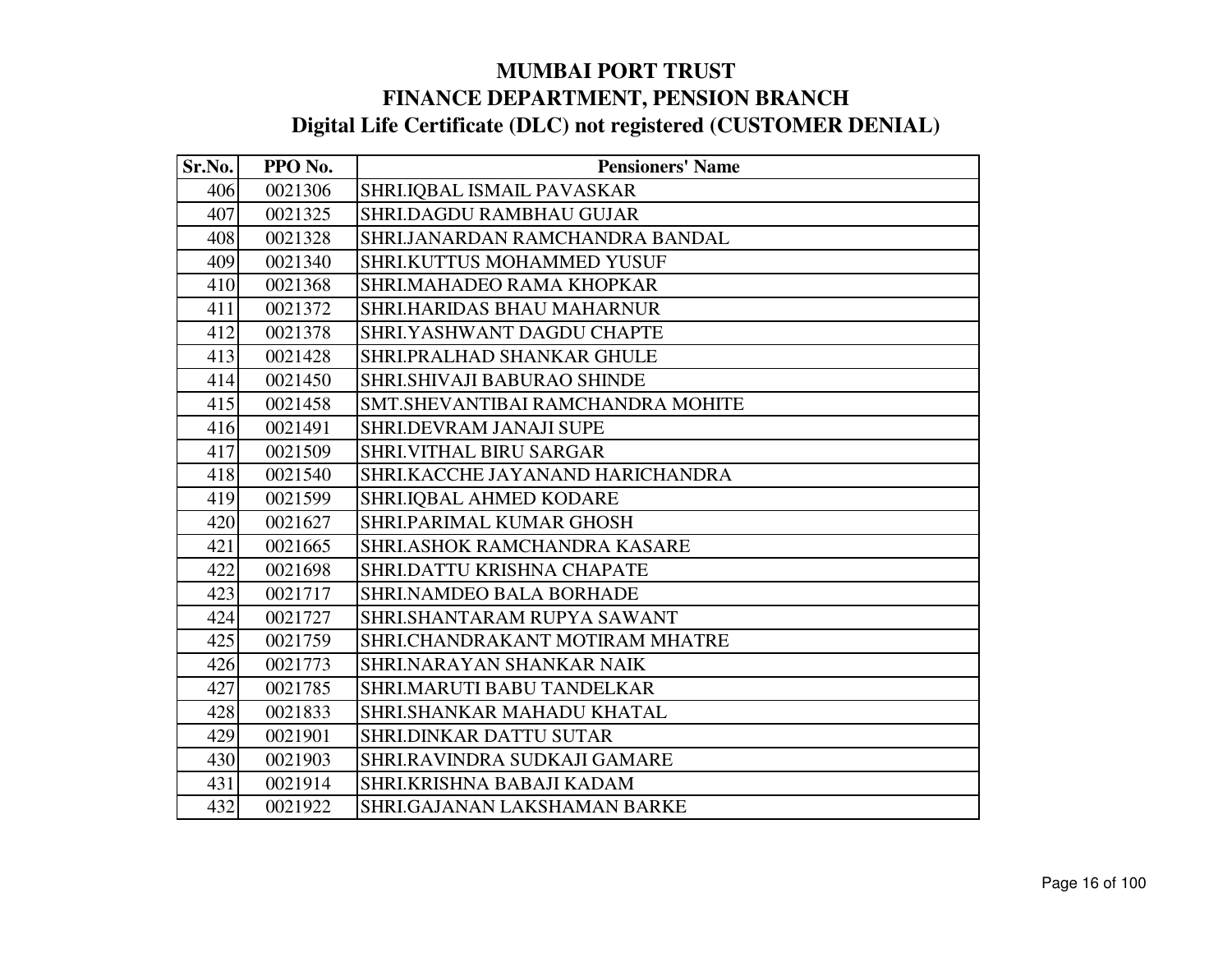| Sr.No. | PPO No. | <b>Pensioners' Name</b>             |
|--------|---------|-------------------------------------|
| 433    | 0021938 | <b>SHRI.RUIDAS TUKARAM KAMBLE</b>   |
| 434    | 0021950 | SHRI.MOHAN KESHARINATH PATHARE      |
| 435    | 0021990 | SHRI.MARUTI RAMBHAU CHAVAN.         |
| 436    | 0022004 | <b>SHRI.ARJUN BASUMAL</b>           |
| 437    | 0022043 | SHRI.JAGANNATH GANGARAM PARULEKAR   |
| 438    | 0022066 | SHRI.KRISHNA UMAJI GAWARE           |
| 439    | 0022099 | <b>SHRI.CLEMENT DOMNIC CARVALHO</b> |
| 440    | 0022106 | SHRI.BHANJI RAMA MHASKAR            |
| 441    | 0022212 | <b>SHRI.MARUTI BHIMA KANALI</b>     |
| 442    | 0022223 | SHRI.MAHADEO GOVIND PAWAR           |
| 443    | 0022274 | SHRI.CHANDRAKANT SHANKAR GAWALI.    |
| 444    | 0022313 | SMT.ASHOK PANDHARINATH KAJROLKAR    |
| 445    | 0022394 | <b>SHRI.BHIWA RATNOO KAMBLE</b>     |
| 446    | 0022398 | <b>SHRI.GADE CHANDRAKANT KERU</b>   |
| 447    | 0022451 | SHRI.TANAJI APPA BHARATI            |
| 448    | 0022472 | <b>SHRI.A MOHAMMAD HANIFA</b>       |
| 449    | 0022503 | SHRI.MARUTI DAGADU SHINGADE         |
| 450    | 0022540 | <b>SHRI.BUDHA MAWAJI POTE</b>       |
| 451    | 0022601 | SHRI.PATIL KERBA DATTU              |
| 452    | 0022667 | SHRI.RAMCHANDRA JAIRAM CHORGE       |
| 453    | 0022685 | SHRI.MANOHAR YESHAWANT PANCHAL      |
| 454    | 0022757 | SHRI.PATIL MARUTI DHONDIBA          |
| 455    | 0022768 | SHRI.CHANDRAKANT PARSHURAM CHAVAN   |
| 456    | 0022777 | <b>SHRI.VASANT ANANT GUJAR</b>      |
| 457    | 0022810 | SHRI.RAMDAS SHANTARAM PANCHAL       |
| 458    | 0022856 | SHRI.ARUN KRISHNA KHARAT            |
| 459    | 0022874 | SHRI.PANCHANAN GAUDA                |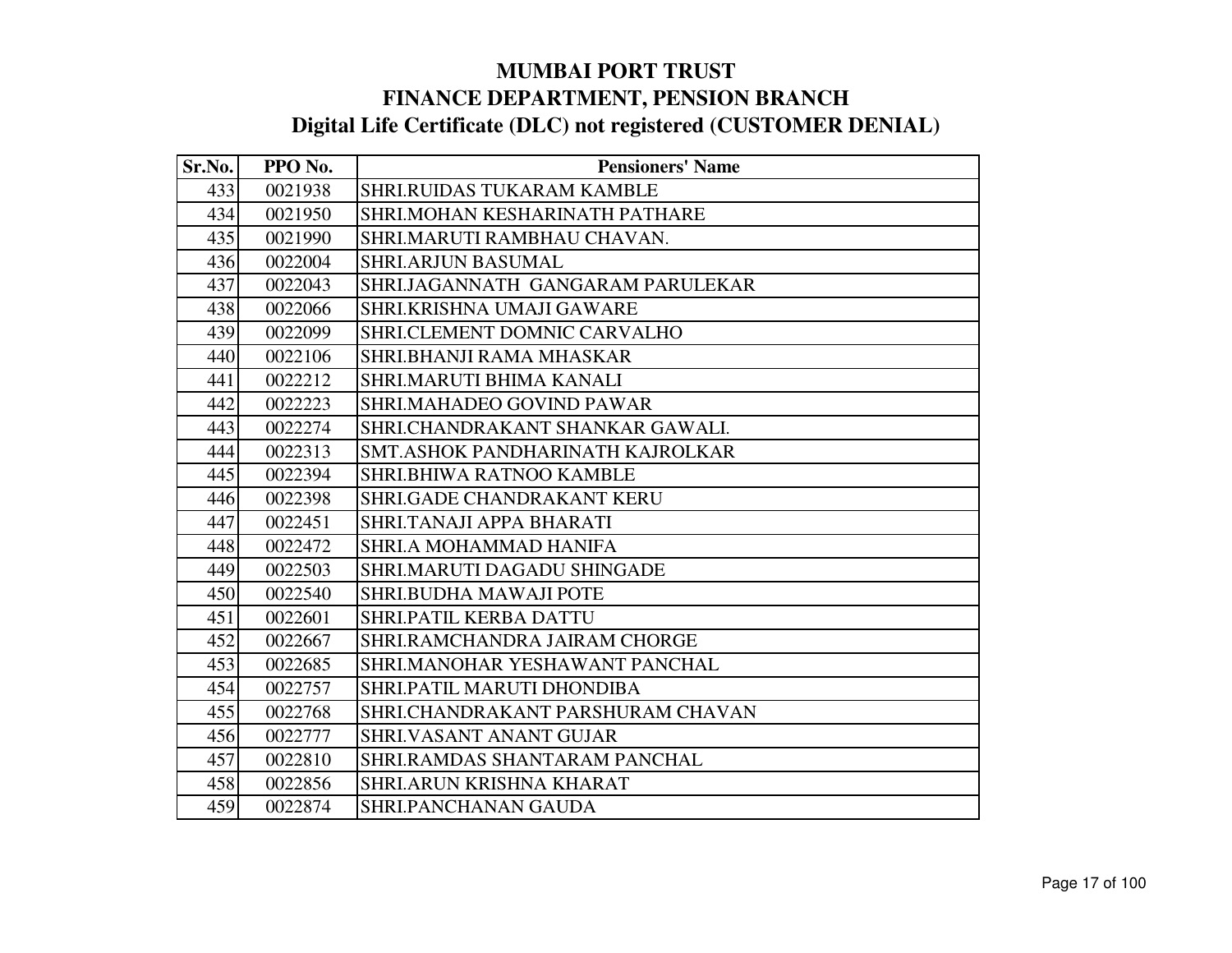| Sr.No. | PPO No. | <b>Pensioners' Name</b>             |
|--------|---------|-------------------------------------|
| 460    | 0022878 | SHRI.LALITKUMAR SUDAM MAYEKAR       |
| 461    | 0022915 | SHRI.YESHWANT KRISHNA MHATRE        |
| 462    | 0022921 | SHRI.RAMCHANDRA BHIMA LOHAR         |
| 463    | 0022972 | SHRI.RAJENDRA AKARAM SHINDE         |
| 464    | 0023078 | SMT.DAMAYANTI BHASKAR VAITY         |
| 465    | 0023084 | SHRI.SHRINIVAS MAHADEO BHATKHANDE   |
| 466    | 0023115 | SHRI.SHANTARAM VITHAL SALVE         |
| 467    | 0023120 | SHRI.SITARAM DHONDU NIKAM           |
| 468    | 0023133 | <b>SHRI.KISAN KONDIBA JADHAV</b>    |
| 469    | 0023143 | SHRI.VINAYAK GANPAT BHISE           |
| 470    | 0023158 | SHRI.YASHWANT SABAJI PARADKAR       |
| 471    | 0023169 | <b>SHRI.RAJINDER SINGH BRAR</b>     |
| 472    | 0023208 | SHRI.DATTATRAY TUKARAM CHAVAN.      |
| 473    | 0023251 | SHRI.MANJARE SHRIDHAR GUNAJI        |
| 474    | 0023258 | SHRI.YESHWANT NIVRUTTI SHINDE       |
| 475    | 0023291 | SHRI.SUBARAO DAGDU JAGDALE          |
| 476    | 0023333 | SHRI.VIJAY EKNATH GOLATKAR          |
| 477    | 0023354 | SHRI.IBRAHIM ISMAIL GHALTE          |
| 478    | 0023381 | SHRI.KARBHARI NARAYAN HADWALE       |
| 479    | 0023417 | SHRI.NAZIR A.ALISAHEB BEBANAG       |
| 480    | 0023424 | SHRI. VAMAN MAHADEO SAWANT          |
| 481    | 0023501 | SHRI.PUNNAPPA CHIMAJI NILAVE        |
| 482    | 0023516 | SHRI.KASHIRAM DHONDU PASTE          |
| 483    | 0023528 | <b>SHRI.PANDEY RAM AWADH</b>        |
| 484    | 0023531 | SHRI.KALURAM RAKHMAJI PANCHMUKH     |
| 485    | 0023556 | SHRI.ABDUL SATTAR ABDUL KADIR GORME |
| 486    | 0023576 | SHRI.VISHRAM VISHNU BHOGLE          |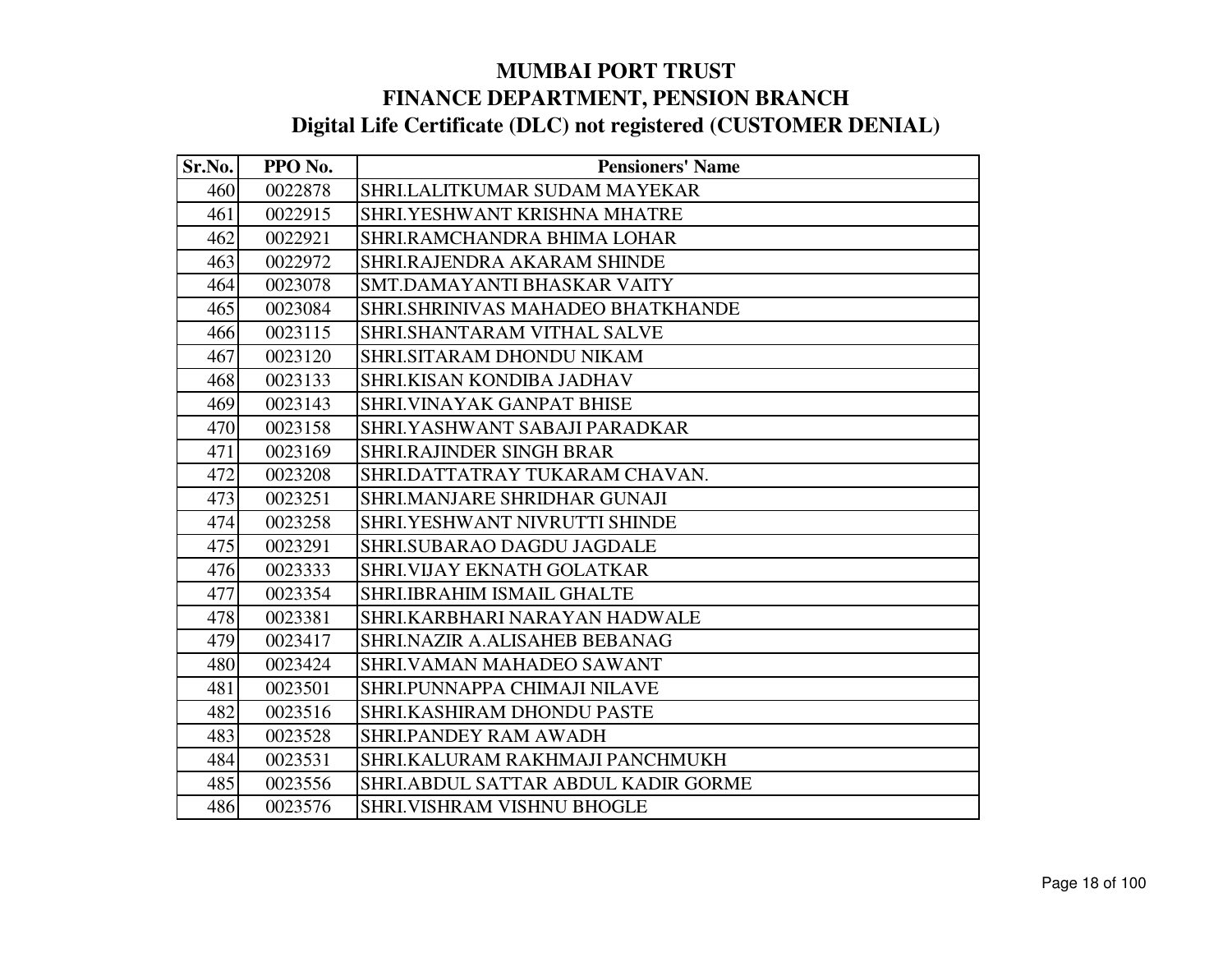| Sr.No. | PPO No. | <b>Pensioners' Name</b>              |
|--------|---------|--------------------------------------|
| 487    | 0023584 | SHRI.NADWADEKAR DINKAR ATMA          |
| 488    | 0023591 | SHRI.BHASKAR SONOO SARVANKAR         |
| 489    | 0023598 | SHRI.SHANTARAM ARJUN GOVALKAR        |
| 490    | 0023669 | SHRI.M.A. SHANMUGHAN                 |
| 491    | 0023671 | SHRI.BAJIRAO KUNDLIKA KADAM          |
| 492    | 0023679 | <b>SHRI.HEMANT VASANT RODE</b>       |
| 493    | 0023691 | SHRI.GOPINATH GANU JADHAV            |
| 494    | 0023706 | SHRI.BABU BABAJAN SHAIKH             |
| 495    | 0023746 | SHRI.DNYANESHWAR PANDURANG CHUNARKAR |
| 496    | 0023784 | SMT.JYOTI DIWAKAR MANJREKAR          |
| 497    | 0023803 | <b>SHRI.ASHOK SADASHIV PAWAR</b>     |
| 498    | 0023838 | SHRI.ABDUL SUKKUR ALLABUX SHAIKH     |
| 499    | 0023859 | <b>SHRI.VITTHAL BHIWA AMBEKAR</b>    |
| 500    | 0023868 | SHRI.CHANDRAKANT ANANT PHONDKE       |
| 501    | 0023881 | SHRI.MEELIND ANANDRAO MANE           |
| 502    | 0023915 | SHRI.SITARAM PANDURANG KALAMKAR      |
| 503    | 0023919 | SHRI.PRAKASH NARASINGARAO MORA       |
| 504    | 0023998 | <b>SHRI.SOMA DAULAT SHINDE</b>       |
| 505    | 0024038 | <b>LAMBE AYESHA ABDULGANI</b>        |
| 506    | 0024044 | SHRI.KAILAS CHANDRA SARAF            |
| 507    | 0024115 | <b>SHRI.ANKUSH RAJARAM PAWASKAR</b>  |
| 508    | 0024121 | SHRI.SURESH SHANTARAM PARULEKAR      |
| 509    | 0024132 | SHRI.RAMESH GANGARAM GOTHANKAR       |
| 510    | 0024148 | SHRI.BALKRISHNA MAHADEO PATIL        |
| 511    | 0024149 | SHRI.DNYANESHWAR DAGDU YEWALE        |
| 512    | 0024155 | SHRI.DATTARAM RAMBHAU GAWDE          |
| 513    | 0024161 | SHRI.DATTARAM SONOO INGLE            |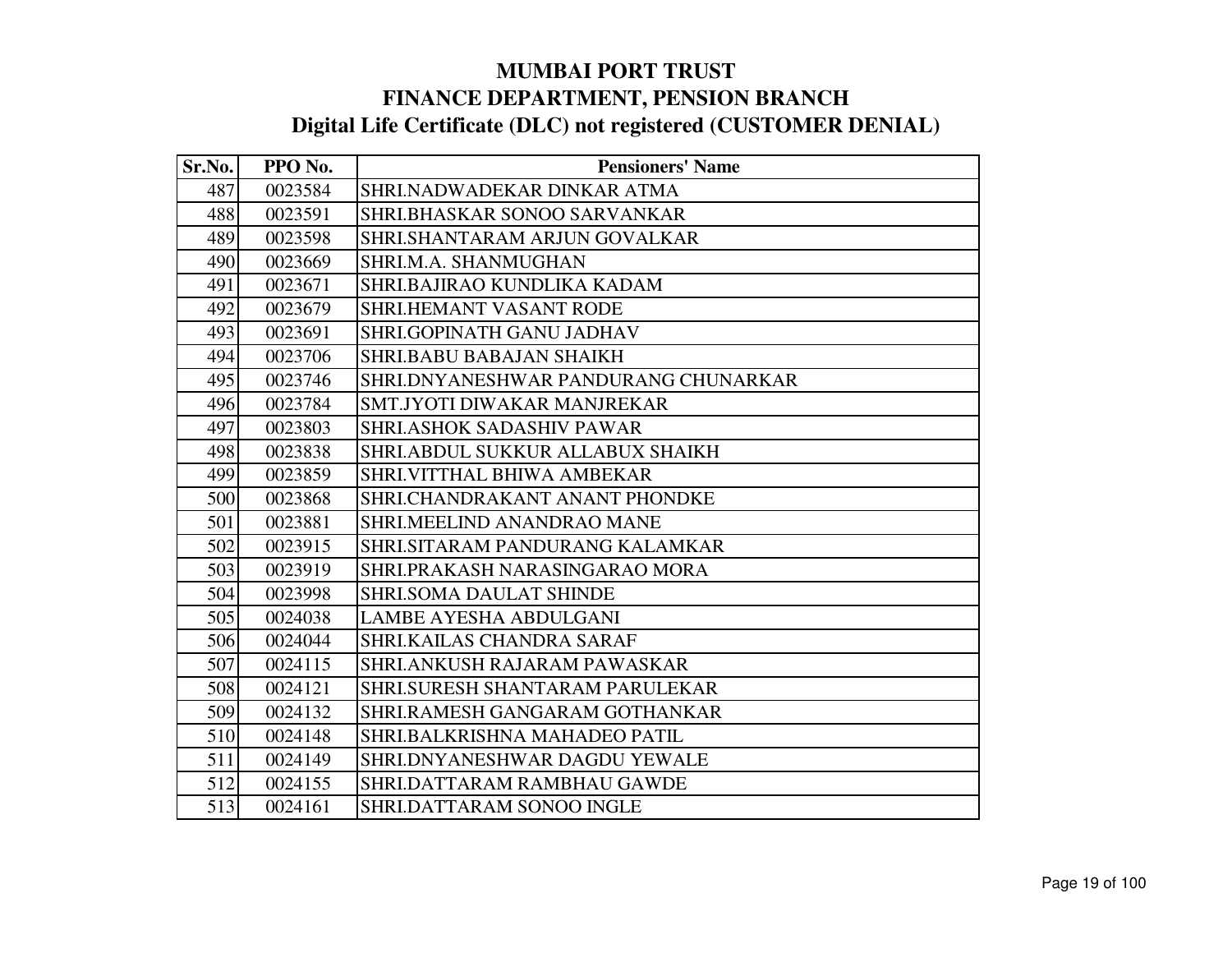| Sr.No. | PPO No. | <b>Pensioners' Name</b>             |
|--------|---------|-------------------------------------|
| 514    | 0024233 | SHRI.SHASHIKANT RAMCHANDRA THUL     |
| 515    | 0024236 | SMT.SEEMA SHASHIKANT KADAM          |
| 516    | 0024266 | SHRI.JAGSINGH NAGJI AUGREJIA        |
| 517    | 0024282 | <b>SHRI.SURESH GANAGARAM DESAI</b>  |
| 518    | 0024295 | SHRI.ABDUL KADIR A.CARRIM KHEMA     |
| 519    | 0024316 | SHRI.ANAND KRISHNA SHEDGE           |
| 520    | 0024339 | SHRI.YACUB AHMED JIWARAK            |
| 521    | 0024345 | SHRI.VISHNU DHONDU JADHAV           |
| 522    | 0024360 | SHRI.ISMAIL ALLI HODEKAR            |
| 523    | 0024416 | <b>SHRI.ANAND MAHADEO VAITY</b>     |
| 524    | 0024433 | SHRI.NAMDEO KASHIRAM KALGUTKAR      |
| 525    | 0024443 | SHRI.DHARMAJI BHIMAJI DONGRE        |
| 526    | 0024457 | <b>SHRI.VITHAL APPA GORDE</b>       |
| 527    | 0024509 | <b>SMT.PRIYA D. JOSHI</b>           |
| 528    | 0024529 | SHRI.GANDHI MOHAN GHOSH             |
| 529    | 0024531 | SHRI.HARISCHANDRA VITHALRAO DHOLE   |
| 530    | 0024538 | SHRI.SURESH SHANKARRAO KADAM        |
| 531    | 0024561 | SHRI.TUKARAM LAXMAN DARVITKAR       |
| 532    | 0024583 | <b>SHRI.HANUMANT BHAGOJI SHINDE</b> |
| 533    | 0024584 | <b>SHRI.GAJANAN SHANKAR PARAB</b>   |
| 534    | 0024630 | SHRI.MARUTI KECHAPPA BEDGE          |
| 535    | 0024635 | SHRI.NAVANATH RAGHUNATH JADHAV      |
| 536    | 0024642 | SHRI.TUKARAM SAKHRAM RATHWADE       |
| 537    | 0024667 | SHRI.ADAMSHAW IBRAHIM               |
| 538    | 0024694 | SHRI.HARISHCHANDRA LUKHMA MENDADKAR |
| 539    | 0024713 | <b>SHRI.BABAN MAHADEV UBALE</b>     |
| 540    | 0024716 | SMT.DARSHNA DAMODAR KOYANDE         |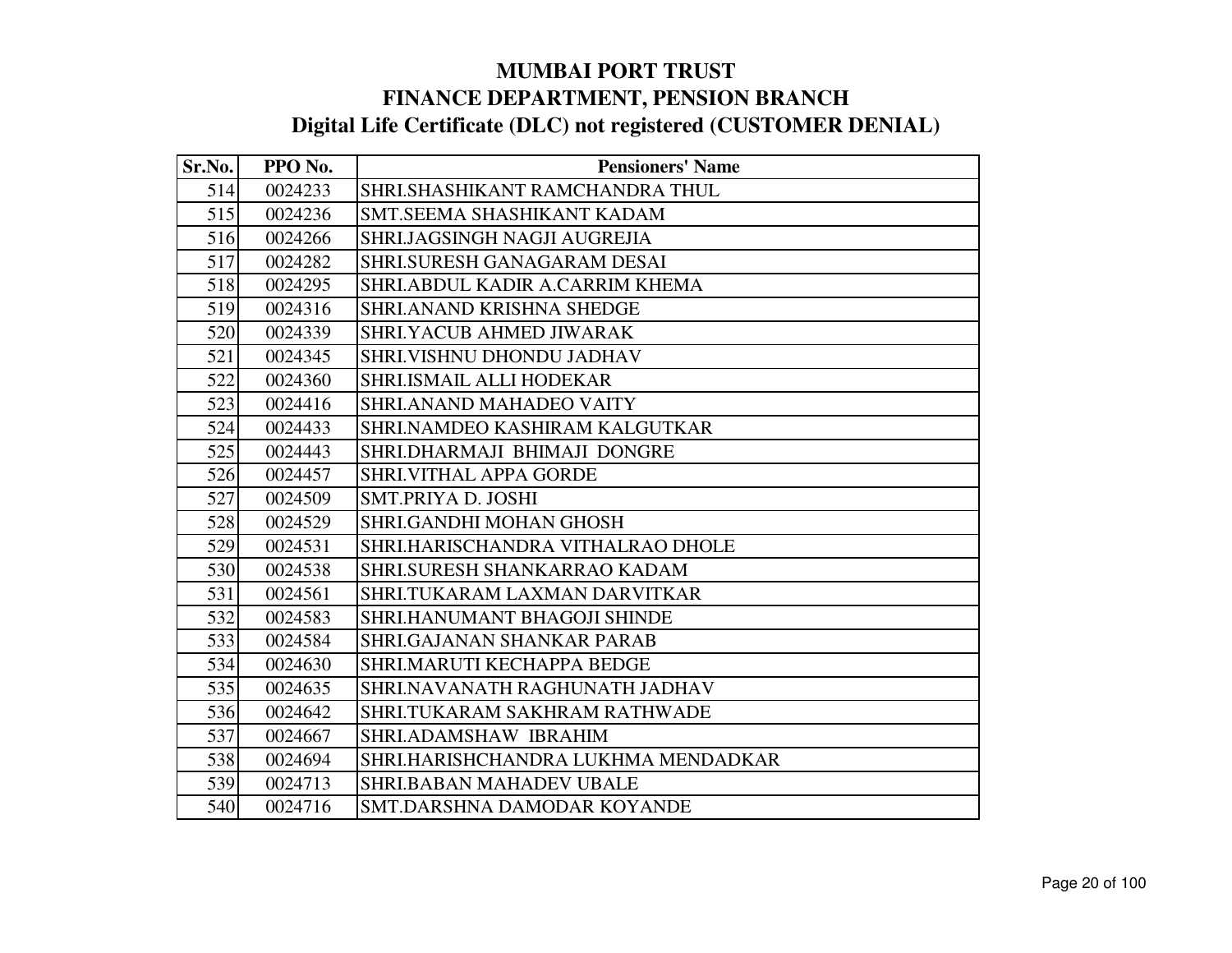| Sr.No. | PPO No. | <b>Pensioners' Name</b>                   |
|--------|---------|-------------------------------------------|
| 541    | 0024772 | SHRI.DAULATRAO LABHA ZENDE                |
| 542    | 0024796 | SHRI.YESHWANT KISAN DHONGADE              |
| 543    | 0024835 | SHRI.RANJITKUMAR MONDAL                   |
| 544    | 0024860 | <b>SMT.SUGANDHI RAMANAND AMIN</b>         |
| 545    | 0024871 | SHRI.JOHN FRANCIS REGIS T.                |
| 546    | 0024881 | SHRI.SHAM SHIVAJI KONDEGALL               |
| 547    | 0024893 | KELUSKAR CHANDRASHEKHAR RAJARAM           |
| 548    | 0024899 | SHRI.GHANSYAM PUNJALAL RAJPUT             |
| 549    | 0024954 | SHRI.SHANTARAM SAKHARAM KADAM             |
| 550    | 0024976 | SHRI.ABDUL SATTAR F. ABDULLA ARAI         |
| 551    | 0024985 | SHRI.GOVIND SAKHARAM KAPASE               |
| 552    | 0025010 | <b>SMT.INDUBAI ANTU KAMBLE</b>            |
| 553    | 0025015 | SHRI.NARAYAN GANU JAITAPKAR               |
| 554    | 0025017 | <b>SHRI.SAIFUDDIN ABDUL RAHIMAN BARDE</b> |
| 555    | 0025073 | SHRI.ABDUL MAJID ADAM MULLA               |
| 556    | 0025117 | SHRI.NARAYAN JANYA KARBHARI               |
| 557    | 0025169 | SHRI.JANYA DHARMA CHAWAN                  |
| 558    | 0025202 | <b>SHRI.BALKRISHNA LAXMAN RITE</b>        |
| 559    | 0025207 | SHRI.USMAN ALLIMIYA GAONKHARKAR           |
| 560    | 0025216 | SMT.SUSHILABAI UTTAM PAGARE               |
| 561    | 0025269 | SHRI.SHAMRAO BHAGWAN MANE                 |
| 562    | 0025286 | <b>SHRI.BABAN GOPINATH KAMBLE</b>         |
| 563    | 0025368 | SHRI.MADHUSUDAN JANSETH MANCHEKAR         |
| 564    | 0025374 | SHRI.ISMAIL MOHAMMED KHAN                 |
| 565    | 0025397 | SHRI.MOHD.ALI ISMAIL KHANCHUMIYA          |
| 566    | 0025422 | SHRI.ABDUL RASHID HASAN PARBALKAR         |
| 567    | 0025429 | SHRI.HARI TUKARAM NATEKAR                 |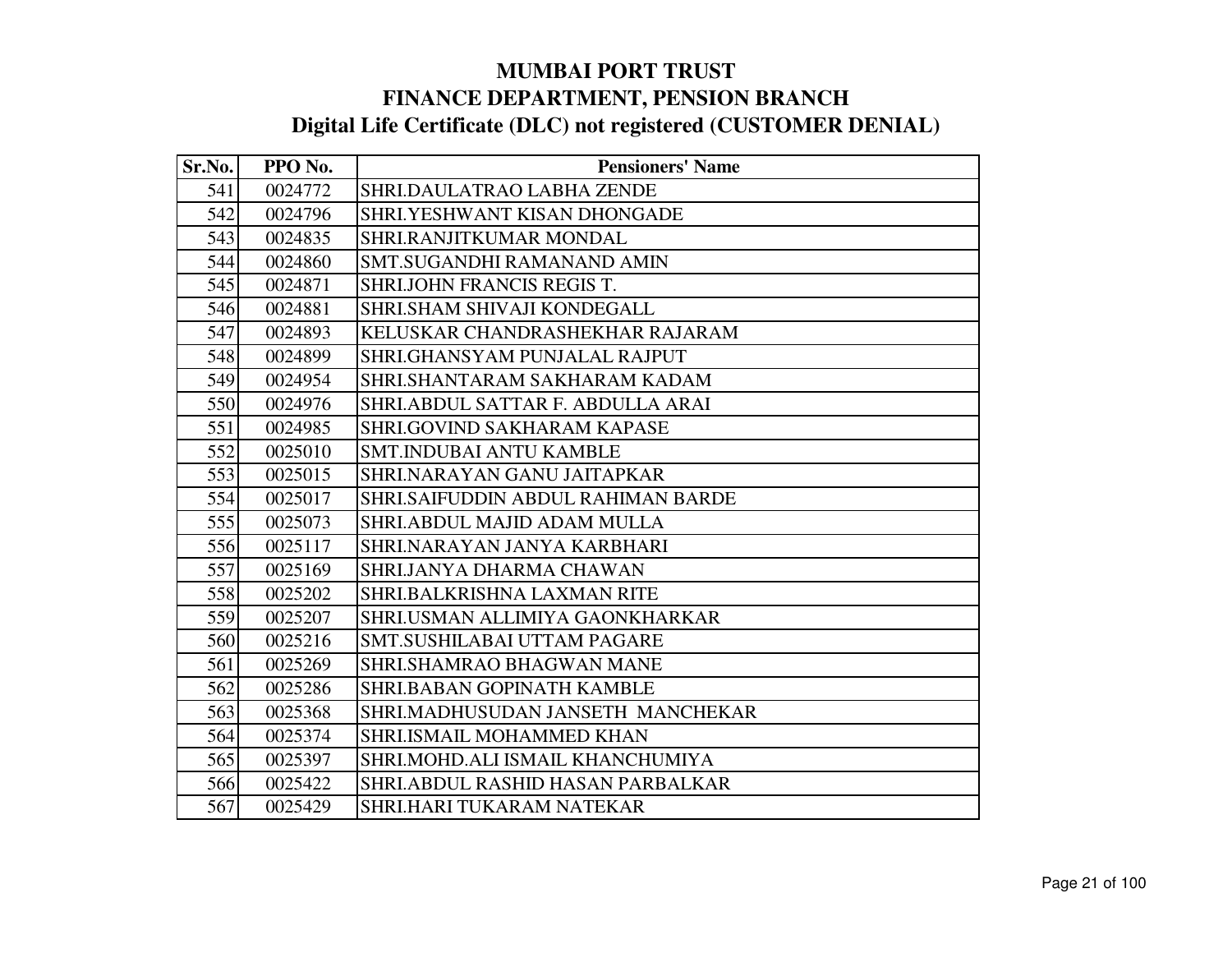| Sr.No. | PPO No. | <b>Pensioners' Name</b>                  |
|--------|---------|------------------------------------------|
| 568    | 0025438 | SHRI.NARAYAN HARIBHAU PATIL              |
| 569    | 0025439 | <b>SHRI.WAHID HUSEIN JADHI</b>           |
| 570    | 0025450 | <b>SHRI.GOPAL DHONDU KAMBLE</b>          |
| 571    | 0025465 | SHRI.SHAIKH MUHAMMAD SHARIF SHAIKH DAWOO |
| 572    | 0025478 | <b>SHRI.GAUTAM RAOJI DHONE</b>           |
| 573    | 0025483 | SHRI.NARAYAN JIVAN KINI                  |
| 574    | 0025487 | SHRI.VASANT BHASKAR DESHMUKH             |
| 575    | 0025545 | SHRI.HARI BHIKAJI SONAWANE.              |
| 576    | 0025548 | <b>SHRI.M KADAR BATCHA</b>               |
| 577    | 0025607 | SHRI.BHIMRAO BALU LONDHE                 |
| 578    | 0025613 | SHRI.RAJARAM MARUTI CHAVAN               |
| 579    | 0025631 | SHRI.CHANDRESEN TUKARAM POL              |
| 580    | 0025634 | SHRI.ARVIND SHANTARAM KANDALKAR          |
| 581    | 0025661 | <b>SHRI.DADARAM BHAU HARPUDE</b>         |
| 582    | 0025669 | SMT.PADMA MURLIDHAR WAGHMARE             |
| 583    | 0025692 | SHRI.DATTARAM DAJI HIRLEKAR              |
| 584    | 0025767 | SHRI.JAGANNATH SHANKAR KAMBLE.           |
| 585    | 0025780 | SHRI.RAVINDRA MAHADEO BAIKAR             |
| 586    | 0025786 | SHRI.DUNDAPPA LAYAPPA KAMBLE             |
| 587    | 0025804 | SHRI.VIJAY RAGHUNATH PATEL               |
| 588    | 0025832 | SHRI.BHIKAJI VISHRAM SAKPAL              |
| 589    | 0025875 | SHRI.RAMESH DHONDU CHAVAN                |
| 590    | 0025901 | SHRI.SUDHAKAR SHRAWAN KAMBLE             |
| 591    | 0025909 | SHRI.ARUN KRISHNA JAMADAR.               |
| 592    | 0025923 | SHRI.NARAYAN KALU PATIL.                 |
| 593    | 0025925 | CAPT.DASONDA SINGH.                      |
| 594    | 0025941 | SHRI.KESHAV MAHADEO BAVKAR               |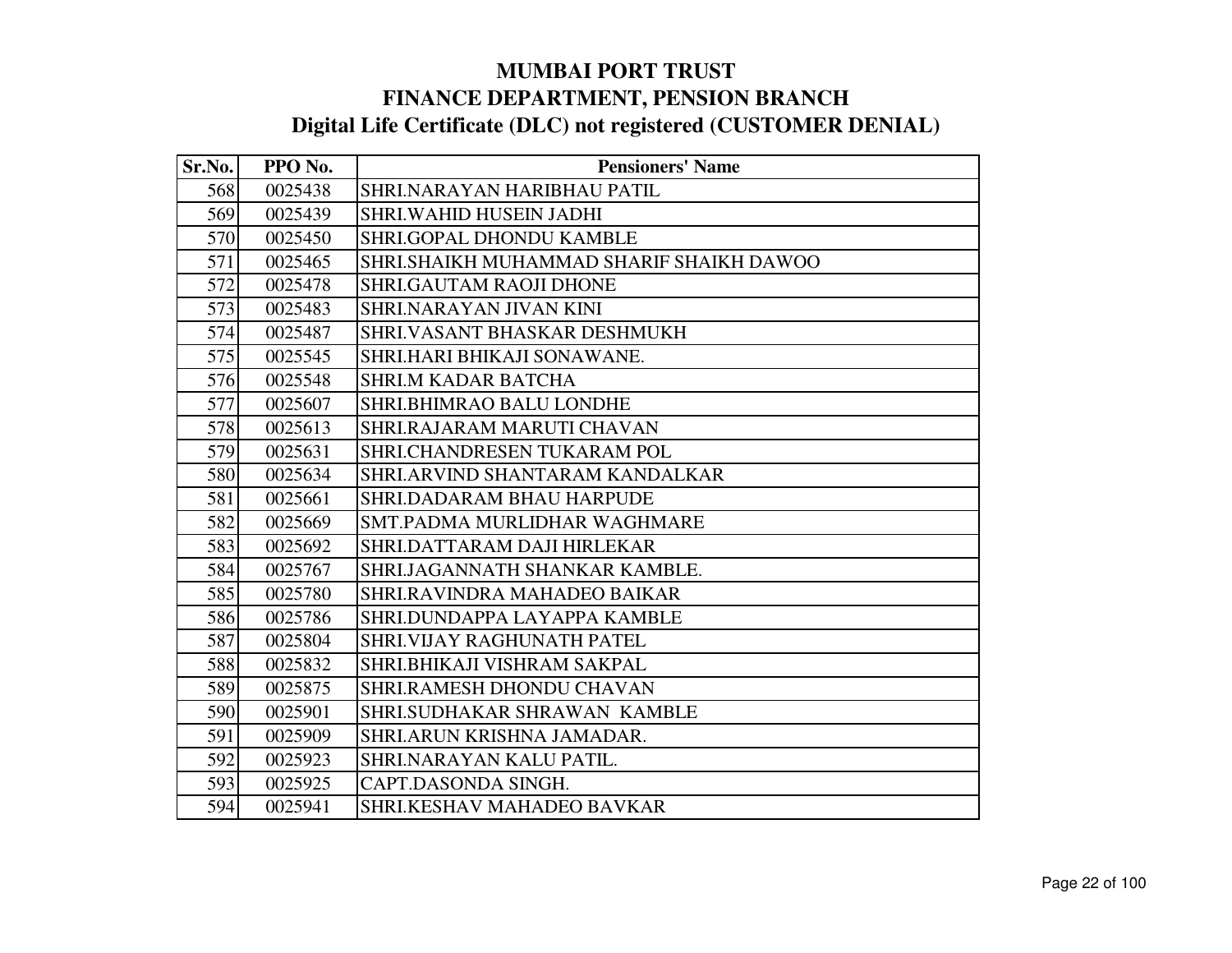| Sr.No. | PPO No. | <b>Pensioners' Name</b>            |
|--------|---------|------------------------------------|
| 595    | 0025948 | SHRI. VIJAYKUMAR BABURAO KALE.     |
| 596    | 0025950 | SHRI.DAHYA ATA CHAUHAN             |
| 597    | 0025977 | SHRI.DNYANESHWAR RAMCHANDRA HENDU. |
| 598    | 0025978 | SHRI.MICHAEL DOMNIC D'LIMA         |
| 599    | 0025980 | SHRI.KRISHNA SAKHARAM WADEKAR.     |
| 600    | 0025981 | SHRI. VISHWAS SHAMRAO BHOSALE.     |
| 601    | 0025990 | SHRI.ARJUN TUKARAM PANCHAL         |
| 602    | 0026009 | SHRI.RAMESH GOVIND JALGAONKAR.     |
| 603    | 0026013 | SHRI.SUKDEV PANDURANG RANADHEER.   |
| 604    | 0026030 | SHRI.RAGHUNATH VISHNU ZENDE        |
| 605    | 0026031 | SHRI.PANDURANG GIRJU NETAKE.       |
| 606    | 0026161 | SHRI.TUKARAM BHIWA MANDALE         |
| 607    | 0026176 | SHRI.MORESHWAR DATTATRAY MHATRE.   |
| 608    | 0026256 | SHRI.PRALHAD GOVIND KARANJE        |
| 609    | 0026306 | SHRI.ANANTA VISHRAM JADHAV.        |
| 610    | 0026316 | SHRI.MAHADEO GOVIND DHONDE.        |
| 611    | 0026361 | DR.MRS. MUKUL MADHAV AMBEKAR       |
| 612    | 0026375 | SHRI.NAMDEO HARISHCHANDRA KARBHARI |
| 613    | 0026397 | SHRI.BHASKAR KESHAV KHALE          |
| 614    | 0026428 | SHRI.GANPAT PANDURANG SAWANT.      |
| 615    | 0026436 | SHRI.ARUN VISHNU SHELATKAR.        |
| 616    | 0026442 | SHRI.LAXMAN TRIMBAK ADHAV          |
| 617    | 0026447 | <b>SHRLSHANKAR DHONDU BARASKAR</b> |
| 618    | 0026454 | <b>SHRI.SHANKAR RAMA KAMBLE</b>    |
| 619    | 0026489 | SMT.RASHIDA IRSHADAHMED BARNEKAR   |
| 620    | 0026518 | SHRI.KAMALAKAR PANDURANG GAVAND.   |
| 621    | 0026531 | SHRI.SHRI MANOHAR GOVIND PATIL     |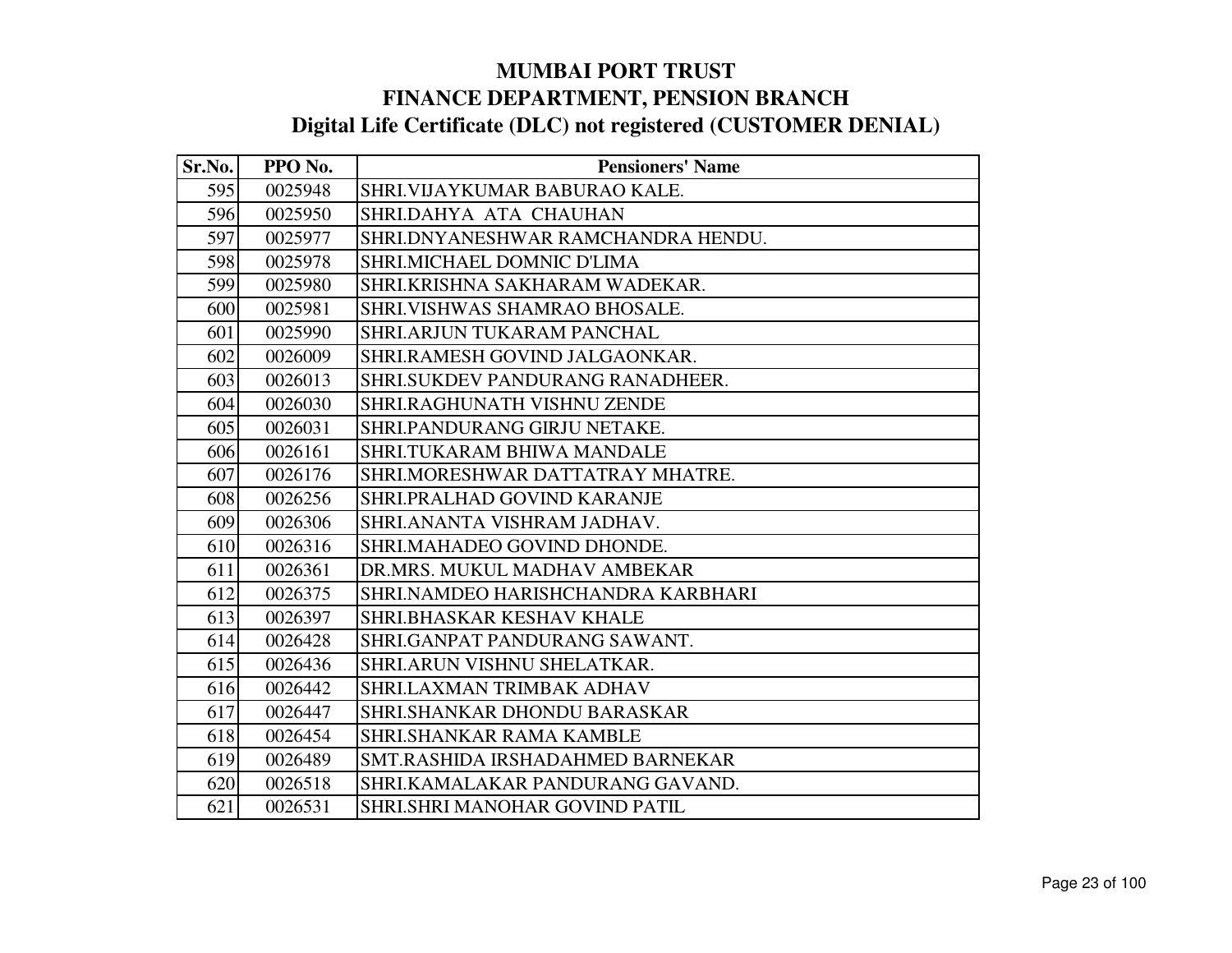| Sr.No. | PPO No. | <b>Pensioners' Name</b>             |
|--------|---------|-------------------------------------|
| 622    | 0026567 | SHRI.SHASHIKANT GANPAT VAITY        |
| 623    | 0026593 | SMT.MARIA ANGELA FILOMENA D'SOUZA   |
| 624    | 0026632 | <b>SHRLSATYAWAN RAM PATIL</b>       |
| 625    | 0026665 | SHRI.BHATKAR VIJAY KASHINATH        |
| 626    | 0026684 | SHRI.SHANTARAM SAMBHAJI LOKHANDE    |
| 627    | 0026699 | <b>SHRI.DAMU MALJI LODI</b>         |
| 628    | 0026743 | <b>SHRI.CHIMAN NARAYAN THORAT</b>   |
| 629    | 0026761 | SHRI.PANDURANG KRISHNA BARVE        |
| 630    | 0026765 | SHRI.KASHIRAM MAHADEO RAGHUVIR      |
| 631    | 0026778 | <b>SHRI.ALI ABDULLA MAYE</b>        |
| 632    | 0026779 | SHRI.BALKRISHNA LAXMAN KHAIRE       |
| 633    | 0026902 | <b>SMT.VEENA VIJAY MURKIBHAVI</b>   |
| 634    | 0026911 | SHRI.RAMPYARE BABULAL.              |
| 635    | 0026914 | SHRI.NARAYAN SITARAM LOKHANDE       |
| 636    | 0026916 | SHRI.BALAKRISHNA VENKANNA CHITTURI. |
| 637    | 0027014 | <b>SHRI.LAXMAN ATMARAM BHOSALE</b>  |
| 638    | 0027043 | <b>SHRI. DEEPAK B. DESAI</b>        |
| 639    | 0027076 | <b>SHRI.SUDHIR GOVIND SHETGE</b>    |
| 640    | 0027083 | DR.SWAYAMBHOO DHIRUBHAI DIXIT.      |
| 641    | 0027089 | KUMARI.GOPI NARAINDAS CHANCHLANI    |
| 642    | 0027176 | SHRI.DATTATRAY KHANDU BIDWAI        |
| 643    | 0027184 | SHRI.RAMCHANDRA YESA GAIKAR         |
| 644    | 0027198 | <b>SMT.LAXMIBAI LADU NAIK</b>       |
| 645    | 0027201 | SHRI.BHASKAR DHUDKU WAGH.           |
| 646    | 0027219 | SHRI.SUSHIL RAMCHANDRA BHATKAR      |
| 647    | 0027243 | SHRI.ALLIMIYA JAINUDDIN SAKHARKAR.  |
| 648    | 0027289 | <b>SHRI.ANANT BHIKAJI SAWANT</b>    |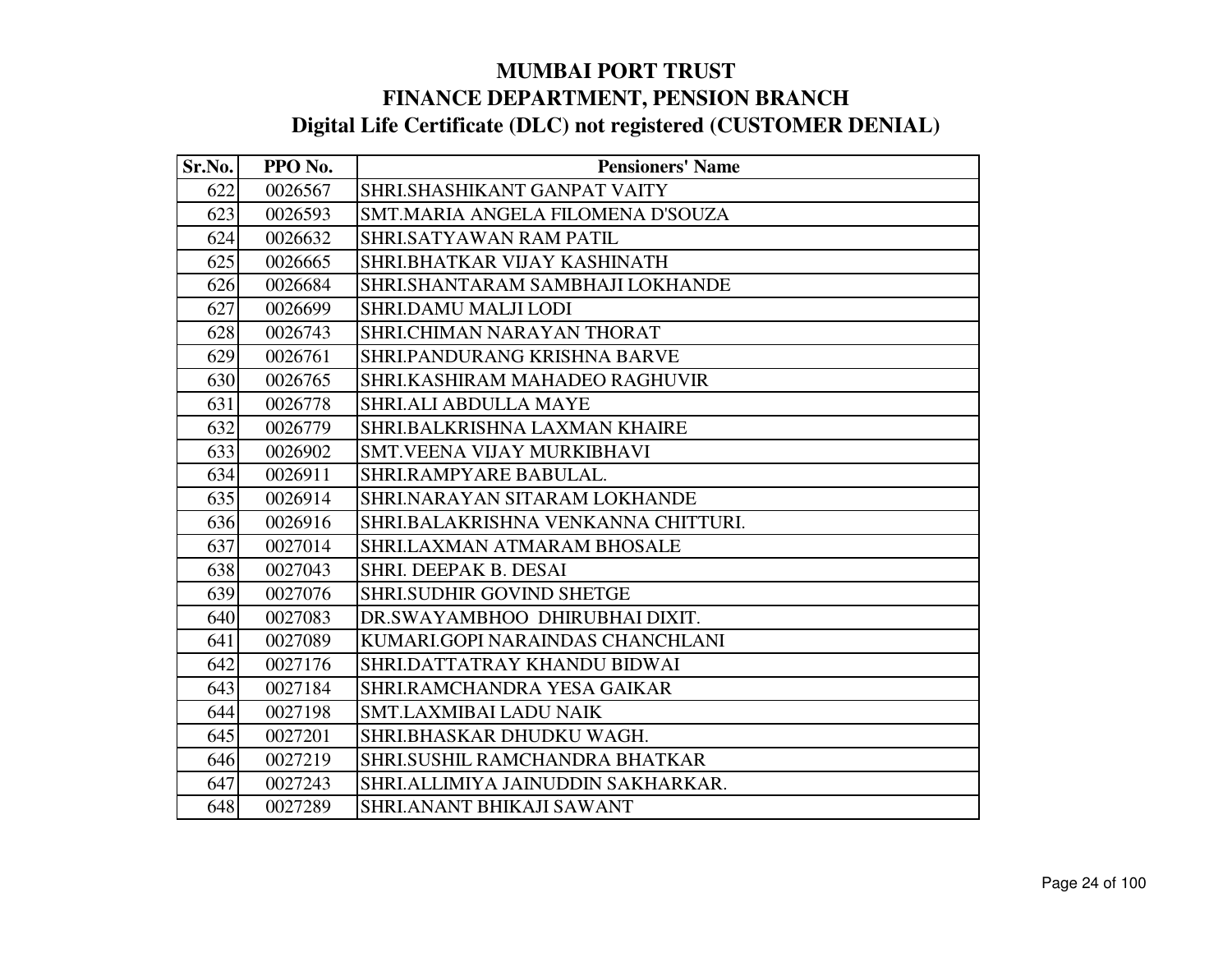| Sr.No. | PPO No. | <b>Pensioners' Name</b>             |
|--------|---------|-------------------------------------|
| 649    | 0027299 | SHRI.GANGARAM SEETARAM LAD          |
| 650    | 0027306 | SHRI.DATTATRAY RAMBHAU AWTE         |
| 651    | 0027317 | <b>SHRI. JAYWANT RAMDAS SALUNKE</b> |
| 652    | 0027336 | SHRI.DHONDIRAM AMRUTA GAIKWAD       |
| 653    | 0027353 | <b>SHRI.BABURAO YESHWANT MORE</b>   |
| 654    | 0027388 | SHRI. MARUTI DAGDOO BAMBLE          |
| 655    | 0027390 | SHRI. BHANUDAS BANDU BHAGYAWANT     |
| 656    | 0027415 | SHRI.GANU DATTARAM SAWANT           |
| 657    | 0027495 | SHRI. PRABHAKAR LAXMAN TAMBE        |
| 658    | 0027523 | SHRI. MAHIPATI CHANDRU SATHE        |
| 659    | 0027556 | SHRI. ASHOK RAMCHANDRA HARVANDE.    |
| 660    | 0027576 | SHRI. ANANT KRISHNA BAGAVE.         |
| 661    | 0027599 | <b>SHRI.LAXMAN DHONDIBA RAKSHE</b>  |
| 662    | 0027603 | SHRI.PANDIT INDRAPPA BHADOLE.       |
| 663    | 0027617 | <b>SHRI.VINCENT FURTADO</b>         |
| 664    | 0027636 | SHRI.AGNEL JOSEPH CARVALHO          |
| 665    | 0027648 | SHRI.DATTARAM BALKRISHNA BORKAR     |
| 666    | 0027685 | <b>SHRI.VISHWAS BABURAO BEHERE</b>  |
| 667    | 0027694 | SHRI.BALKRISHNA BANDU ARJUNE.       |
| 668    | 0027766 | SHRI.SAMPAT BANDU MANGADE           |
| 669    | 0027779 | SHRI.NAGESH HARI VETKOLI            |
| 670    | 0027816 | SHRI.KHALIL AHMED SK.AHMED GHALTE   |
| 671    | 0027820 | SHRI.RAJAN SHANTARAM POTDAR         |
| 672    | 0027849 | SHRI.LAXMAN TUKARAM KHAIRE          |
| 673    | 0027920 | SHRI.WAMAN SITARAM GHOLAP.          |
| 674    | 0027930 | SMT.VASANTI DNYANESHWAR JAGE        |
| 675    | 0027949 | <b>SHRI.DILIP SHIVRAM PHULSUNGE</b> |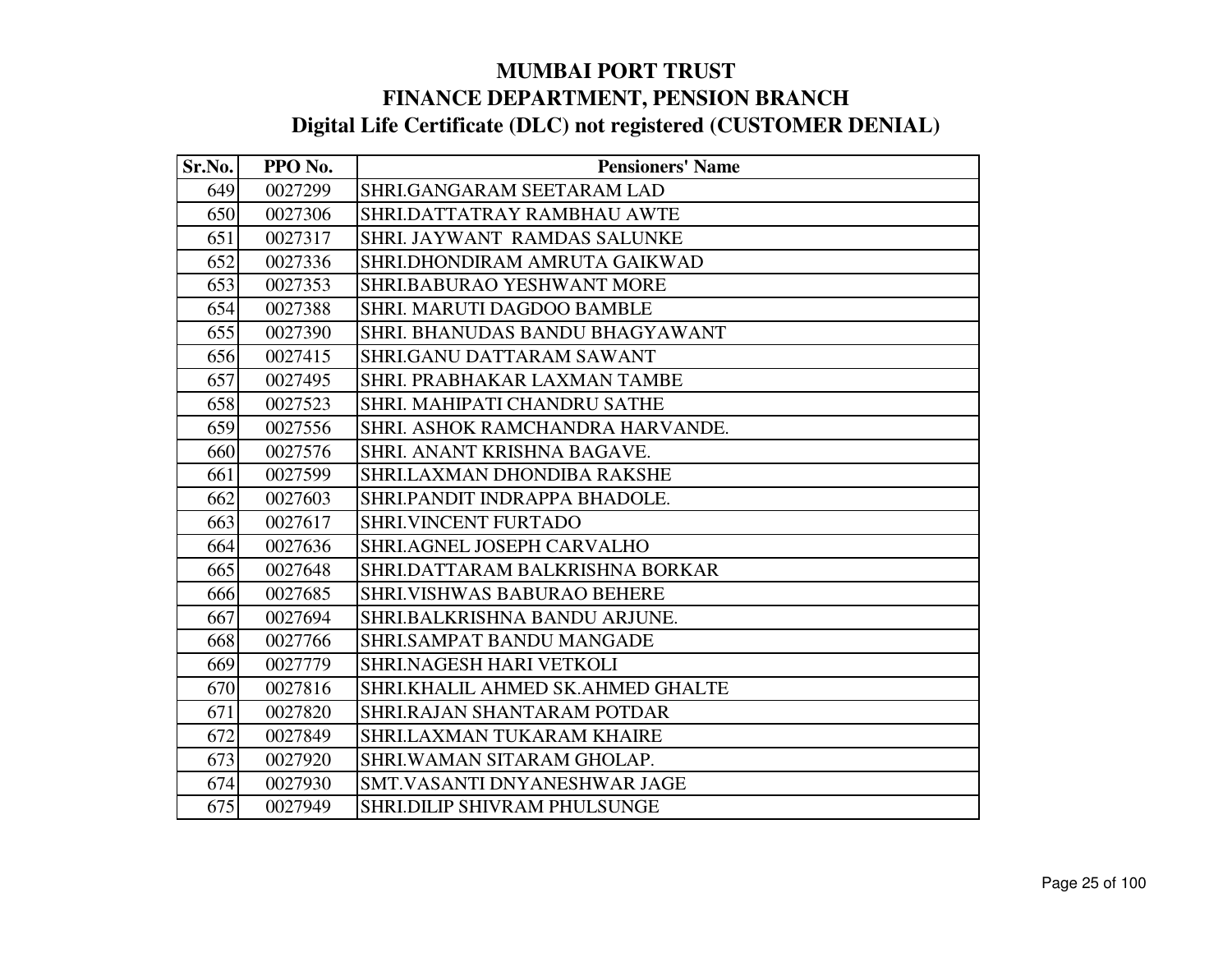| Sr.No. | PPO No. | <b>Pensioners' Name</b>             |
|--------|---------|-------------------------------------|
| 676    | 0027951 | SMT.SNEHA RAMCHANDRA JOSHI.         |
| 677    | 0027980 | SMT.SUNITA SHRIPAT TAMBE            |
| 678    | 0028009 | SHRI. TIVALEKAR NANDKUMAR KAMALYA   |
| 679    | 0028018 | SHRI.SHANKAR SHIVRAM PARIHAR        |
| 680    | 0028041 | SHRI.DASHARATH DEORAM PALVE         |
| 681    | 0028059 | SHRI JANARDHAN LAYA PATIL           |
| 682    | 0028061 | SHRI. LAKHDHIR GOVIND CHAWDA        |
| 683    | 0028065 | SMT.VIDYA CHANDRAKANT KADAM         |
| 684    | 0028072 | <b>SHRI. LAXMAN DEWLA BURUD</b>     |
| 685    | 0028109 | SHRI.KALLAPPA BHAGWAN KUMBHAR       |
| 686    | 0028110 | SHRI.VITHAL AHILU TATALE            |
| 687    | 0028157 | SHRI.PADMAKAR BALOJI MENDADKAR      |
| 688    | 0028206 | <b>SMT.JOAN STELLA FERNANDEZ</b>    |
| 689    | 0028222 | SHRI. PANDURANG SHANKAR MALVANKAR   |
| 690    | 0028272 | SHRI.UMER ABDUL KARIM KHEMA         |
| 691    | 0028282 | SHRI. NARAYAN TAYANA DEVKAR.        |
| 692    | 0028335 | SHRI. DATTATRAY PANDURANG PATIL     |
| 693    | 0028342 | SHRI.VISHWAS PANDURANG GAONKAR      |
| 694    | 0028373 | SHRI.JAYA BALOO BHOINKAR            |
| 695    | 0028517 | SHRI.MINOO ADI CHARNA               |
| 696    | 0028531 | SHRI.BHUPENDRA BADHA MAKWANA        |
| 697    | 0028532 | <b>SHRI.RAGHUNATH BHIKU RANPISE</b> |
| 698    | 0028556 | SHRI.SAHADEO DATTATRAYA SHIRSAT     |
| 699    | 0028595 | SHRI.ISMAIL ABDUL GAFFAR SHEMNA.    |
| 700    | 0028619 | SHRI.UTTAM JAYADEO PEDNEKAR         |
| 701    | 0028643 | <b>SMT.NEETA DILIP BHAVE</b>        |
| 702    | 0028645 | SMT.SWATI SHYAMKUMAR SHEVALKAR      |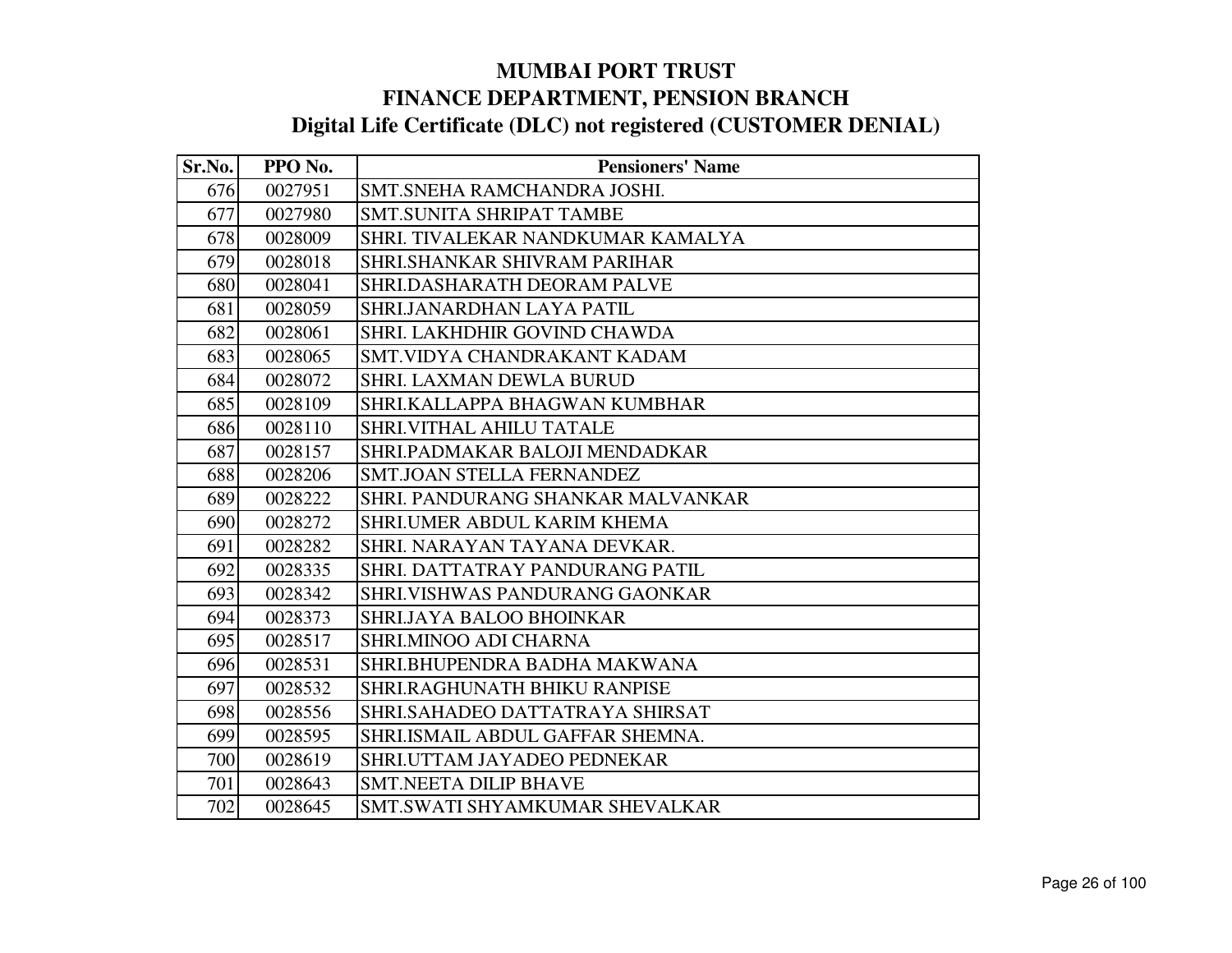| Sr.No. | PPO No. | <b>Pensioners' Name</b>                   |
|--------|---------|-------------------------------------------|
| 703    | 0028657 | SHRI.SITARAM DEOJI SHIGWAN                |
| 704    | 0028662 | SMT.KARKHANIS MANASI ANIL                 |
| 705    | 0028673 | <b>SHRI.ASHOK SAKHARAM JADHAV</b>         |
| 706    | 0028743 | SHRI.VIJAY MAHADEO RAMANE.                |
| 707    | 0028744 | SHRI.DINKAR PUNDLIK BHANDARI              |
| 708    | 0028763 | SHRI.MAHESHKUMAR TUKARAM TAKKAR           |
| 709    | 0028783 | SHRI.MAVJI SHAMJI MAKWANA                 |
| 710    | 0028808 | SHRI.DINESH TEJALAL BHOJ                  |
| 711    | 0028838 | SHRI.SHANKAR NARASAYA MASPOG              |
| 712    | 0028857 | <b>SMT.MEENA VIJAY KHANDALE</b>           |
| 713    | 0028885 | SHRI.JAGANNATH MHAKU DHAYAGUDE.           |
| 714    | 0028944 | SHRI.NAZIR AHMEDKHAN ABDULLAKHAN DESHMUKH |
| 715    | 0028959 | SHRI.GEORGE SIMON D'CUNHA                 |
| 716    | 0028986 | <b>SHRI.BHIVAJI MARUTI BHOR</b>           |
| 717    | 0028988 | SHRI. ASHOK DAMADUJI CHINCHAKHEDE         |
| 718    | 0029034 | SHRI.AVINASH GANGARAM GOLATKAR.           |
| 719    | 0029078 | <b>SHRI.DILIP MANIKRAO BHOGIL</b>         |
| 720    | 0029124 | SMT.ANUSAYA EKNATH SHINDE                 |
| 721    | 0029129 | SHRI. SHRIKANT RAMCHANDRA CHAVAN          |
| 722    | 0029156 | SHRI.MAHOMED SALIM HASAN MIYA PANGARKAR.  |
| 723    | 0029182 | SHRI.PANDURANG NARAYAN GAMRE              |
| 724    | 0029201 | SHRI. GAURYA LAKHMA POSHE                 |
| 725    | 0029250 | SHRI.SATYABA NEMAJI RAJPURE.              |
| 726    | 0029253 | SHRI.RAJARAM BABU SUSVIRKAR               |
| 727    | 0029274 | <b>SHRI.KISAN DATTU LENDE</b>             |
| 728    | 0029289 | SHRI.TUKARAM SAVALARAM PADIR              |
| 729    | 0029307 | SHRI.KAMALAKAR CHANDRAKANT NAIK           |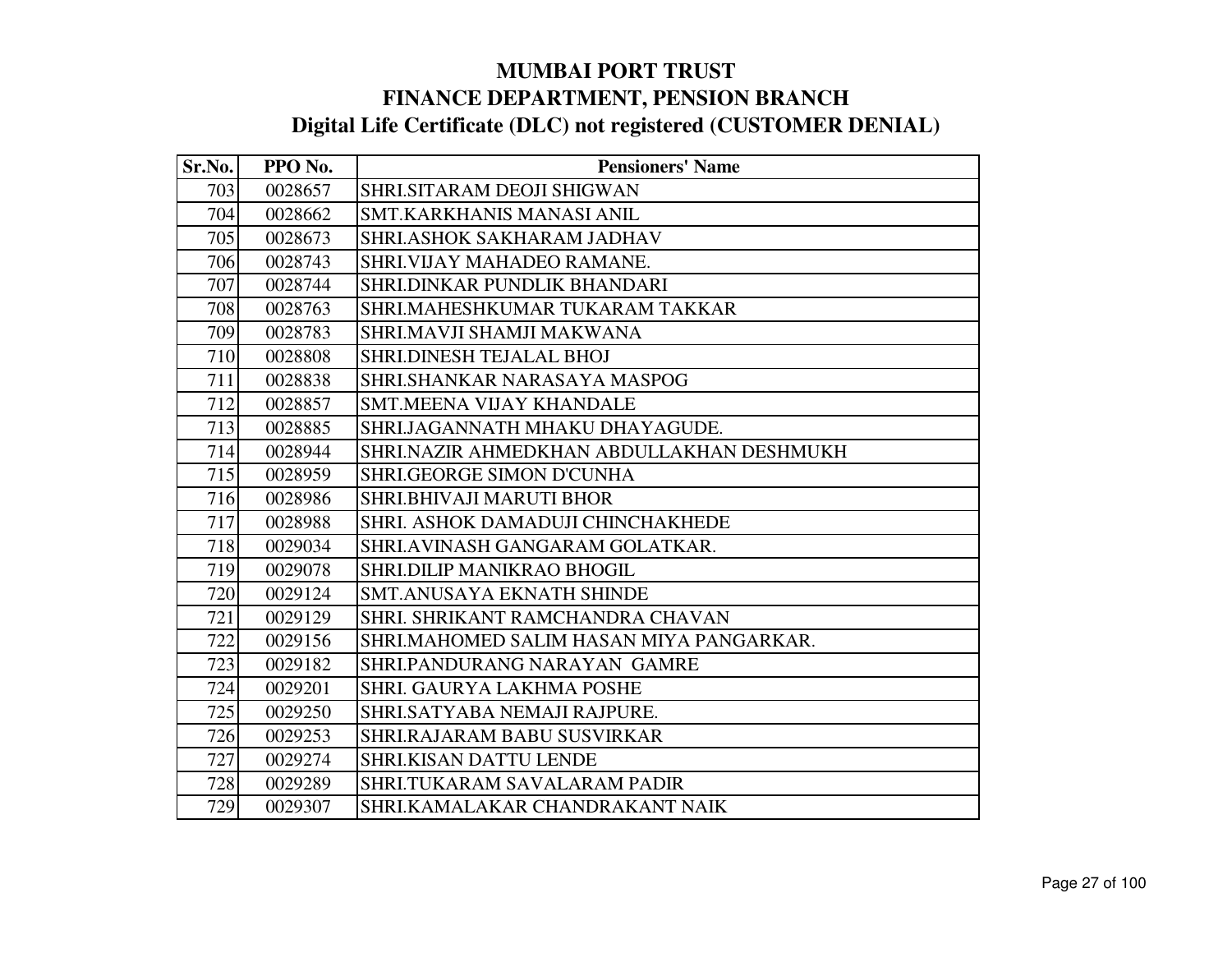| Sr.No. | PPO No. | <b>Pensioners' Name</b>                |
|--------|---------|----------------------------------------|
| 730    | 0029322 | SMT.SINDHUBAI GORAKHANATH JAID         |
| 731    | 0029349 | SHRI.SITARAM BALKRISHNA HARU           |
| 732    | 0029372 | SMT.SHUBHANGI EKNATH BIRODAKAR         |
| 733    | 0029412 | SHRI.YASHAWANT BHAGUJI DHADWAD.        |
| 734    | 0029415 | SHRI.JAYWANT YESHWANT HADKAR           |
| 735    | 0029514 | SHRI.ANILKUMAR RAJARAM KOYANDE         |
| 736    | 0029515 | SHRI.SOMANNA GANGANNA KALLEDA          |
| 737    | 0029517 | <b>SHRI.SURESH GOVIND KARAMBALE</b>    |
| 738    | 0029518 | SHRI.SURESH SAKHARAM KADAM.            |
| 739    | 0029544 | SHRI.MANUEL FRANCIS PEREIRA.           |
| 740    | 0029554 | SHRI.HARIBHAU BHIMAJI UKARDE           |
| 741    | 0029571 | <b>SHRI.KIRAN INDRASEN PHADNIS</b>     |
| 742    | 0029573 | SHRI.VISHWAS RAGHUNATH KHEDEKAR        |
| 743    | 0029627 | SHRI.VILAS SHRIDHAR MORE               |
| 744    | 0029636 | SHRI.SANJAY YASHWANT PARKAR            |
| 745    | 0029704 | <b>SHRI.GANGARAM BABAN BANGAR</b>      |
| 746    | 0029759 | <b>SHRI.BABAN LUMA BANGAR</b>          |
| 747    | 0029760 | SHRI.BHARAT WAMAN CHAVAN               |
| 748    | 0029807 | SHRI. KASHINATH MALJI VETKOLI.         |
| 749    | 0029841 | SHRI.VIJAY SAHADEO NAIK                |
| 750    | 0029866 | SHRI.SHASHIKANT KONDIBHAU GADE         |
| 751    | 0029889 | SHRI. CHANDRASHEKHAR BRAMHANAND SHROFF |
| 752    | 0029918 | SMT.JANABAI DATTATRAYA MUNDHE          |
| 753    | 0029936 | SHRI.MALLAYYA VYANKATAYYA PALLIKONDA.  |
| 754    | 0029970 | SHRI.RATNAKARA SANJEEVA SHETTY         |
| 755    | 0030001 | SHRI.DHRUV CHENDA SAWANT.              |
| 756    | 0030033 | SHRI.PRITHVIRAJ SHAMRAO GAIKWAD        |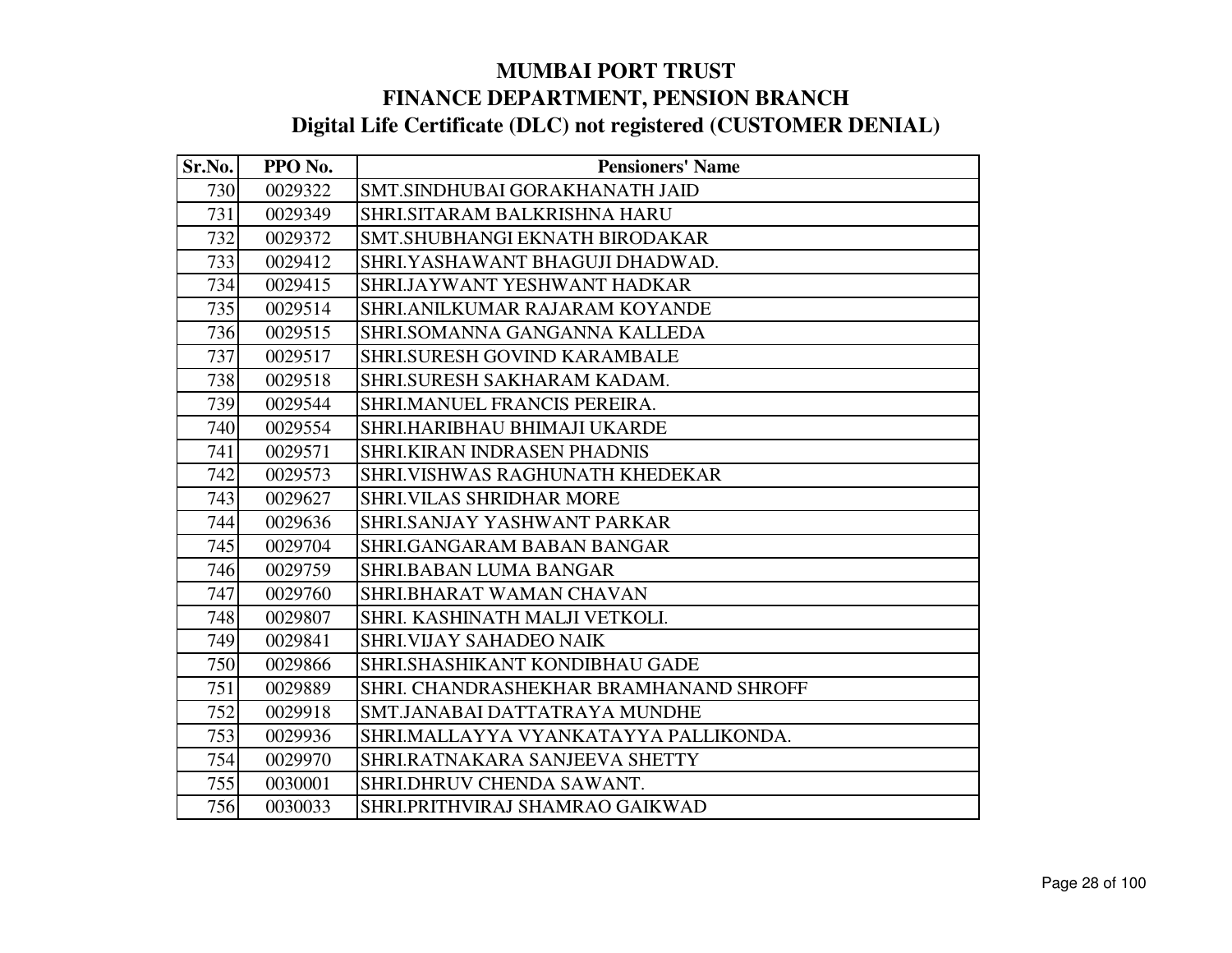| Sr.No. | PPO No. | <b>Pensioners' Name</b>           |
|--------|---------|-----------------------------------|
| 757    | 0030034 | SHRI.VILOCHAN CHAITRAM RATURI     |
| 758    | 0030120 | <b>SHRI.ARUN KESHAV JOSHI</b>     |
| 759    | 0030144 | SHRI.SATYAWAN RAMA GAWANDI        |
| 760    | 0030210 | <b>SHRI.BHAGWAN SURU NAIDU</b>    |
| 761    | 0030217 | SHRI.MADHUKAR ANANDA KADAM        |
| 762    | 0030230 | SHRI.VILAS MAHADEO SODEWALE       |
| 763    | 0030260 | SHRI.DHANRAM NARAYAN TURBADKAR    |
| 764    | 0030272 | SHRI.JAGDAS MADHUKAR KUNBI        |
| 765    | 0030303 | <b>SHRI.VALMIKI PUNJAJI AHIRE</b> |
| 766    | 0030328 | SHRI.ACHUT BHASKAR RANE           |
| 767    | 0030336 | SHRI.ANANT TUKARAM SAGVEKAR       |
| 768    | 0030393 | SHRI.NANA WALU RONGATE            |
| 769    | 0030484 | <b>SHRI.GULAB NARAYAN MADKE</b>   |
| 770    | 0030508 | SHRI.BHAGBAN CHINAYA ADALA        |
| 771    | 0030511 | SHRI.DHONDIBHAU DATTU AUTI        |
| 772    | 0030518 | SHRI.SADASHIV ANNA JADHAV         |
| 773    | 0030544 | SHRI.MARUTI KISAN GAIKWAD         |
| 774    | 0030555 | SHRI.DHONDU DAJI SAKPAL           |
| 775    | 0030589 | SHRI.ROHIDAS NARAYAN BASTAV.      |
| 776    | 0030595 | SHRI.RAMCHANDRA GOPAL NAKHWA      |
| 777    | 0030606 | SHRI.ABASAHEB PANDHARINATH MISAL  |
| 778    | 0030668 | SMT.SUNITA TUKARAM KARANJE        |
| 779    | 0030669 | SMT.SHILPA SUNIL TAVSALKAR        |
| 780    | 0030682 | SHRI.MADHUKAR SUBRAV DHOBLE       |
| 781    | 0030683 | SHRI.BABAN RAVJI ZAREKAR          |
| 782    | 0030685 | SHRI.GANPAT VITHAL RAGHATWAN      |
| 783    | 0030699 | SHRI.MADHUKAR DADU PANDAGALE      |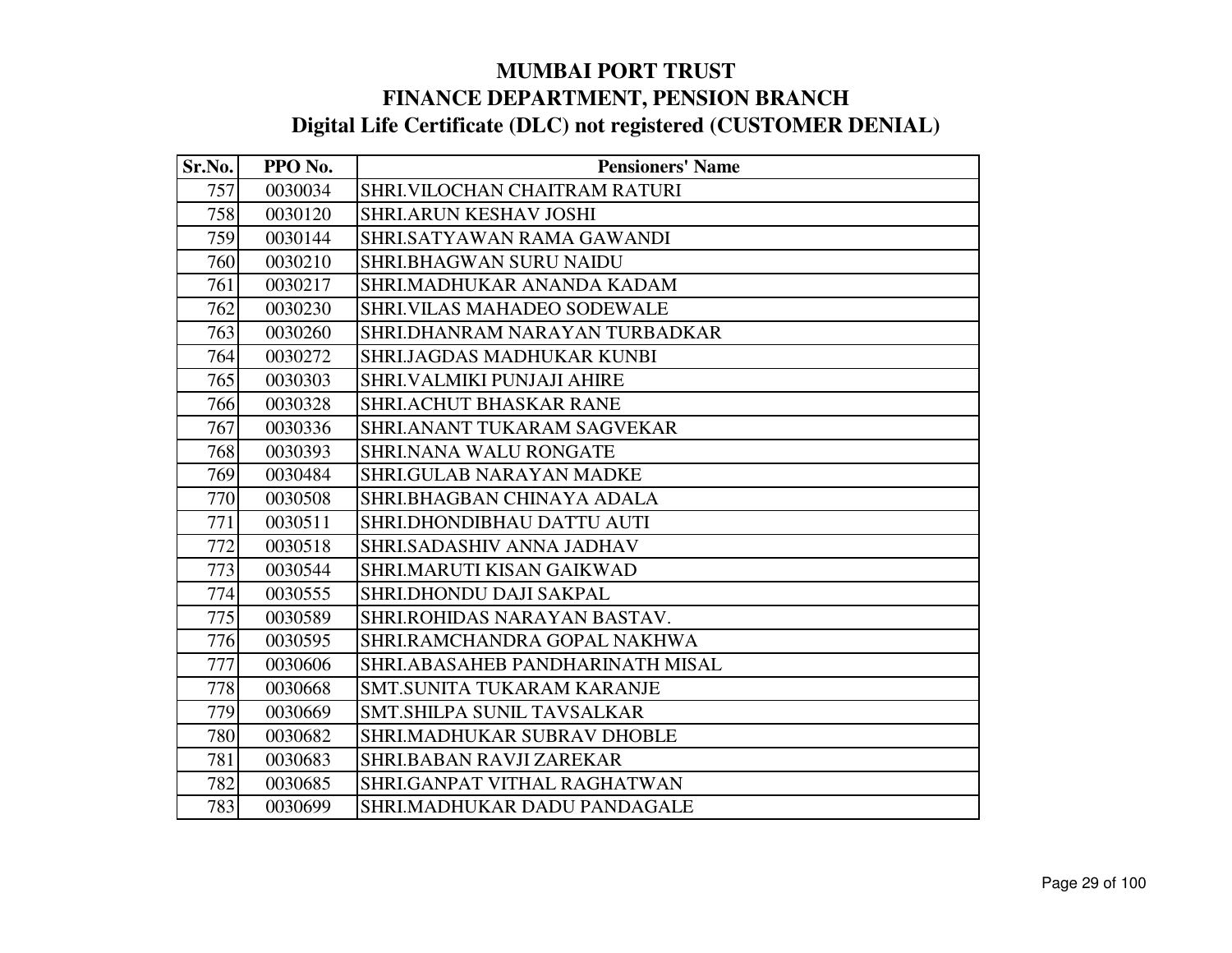| Sr.No. | PPO No. | <b>Pensioners' Name</b>                  |
|--------|---------|------------------------------------------|
| 784    | 0030756 | SHRI.CHANDRAKANT TUKARAM JADHAV.         |
| 785    | 0030768 | SHRI.ATTARSINGH HARPHOOLSINGH CHANDALIYA |
| 786    | 0030818 | <b>SMT.SHALINI SHIVAJI BHANDARE</b>      |
| 787    | 0030848 | SHRI.PARSHURAM JANARDAN PEDHAVI          |
| 788    | 0030902 | SHRI.SUHAS BALKRISHNA PATIL.             |
| 789    | 0030926 | SHRI.RAVINDRA RAJARAM KADAM              |
| 790    | 0030937 | SHRI.DIGAMBAR KASHINATH MASLEE           |
| 791    | 0030957 | SHRI.SHRIDHAR SITARAM SALE               |
| 792    | 0030966 | SHRI.VISHWANATH GOPAL TANDEL.            |
| 793    | 0030968 | SMT.SUPRIYA PRAKASH NAIKAPARAJ.          |
| 794    | 0030980 | SHRI.PRABHAKAR SAKHARAM WAINGANKAR       |
| 795    | 0031046 | SHRI.MANOHAR GOPAL GAIKWAD               |
| 796    | 0031073 | SHRI.VISHNU DHONDU ACHAREKAR             |
| 797    | 0031138 | SHRI.MUHAMED ALI RAJA MUHAMED JINNA      |
| 798    | 0031160 | SHRI.BHASKAR SITARAM SALE.               |
| 799    | 0031201 | SHRI.MOHAN PANDURANG SARANG              |
| 800    | 0031203 | SHRI.DATTARAM RAJARAM BHABAL.            |
| 801    | 0031274 | SHRI.BAJARANG NIVRUTTI KATKAR            |
| 802    | 0031282 | SHRI.HANAMANT SULTAN BABAR.              |
| 803    | 0031299 | SHRI.PANDURANG KASHIRAM JANGALE.         |
| 804    | 0031335 | SHRI.MARUTI PANDU BANDE                  |
| 805    | 0031365 | SHRI.GAJANAN BHAGOJI JAWKE.              |
| 806    | 0031375 | SHRI.GOVIND MAHADEO MAHAMUNI.            |
| 807    | 0031425 | SHRI.PRADIP VITHAL DICHOLKAR.            |
| 808    | 0031429 | SHRI.GODANAND RAVABA DAVKHAR             |
| 809    | 0031445 | SHRI.RAJENDRA SRIDHAR GAUDA              |
| 810    | 0031467 | SHRI.THAKAJI TULSHIRAM GALANDE           |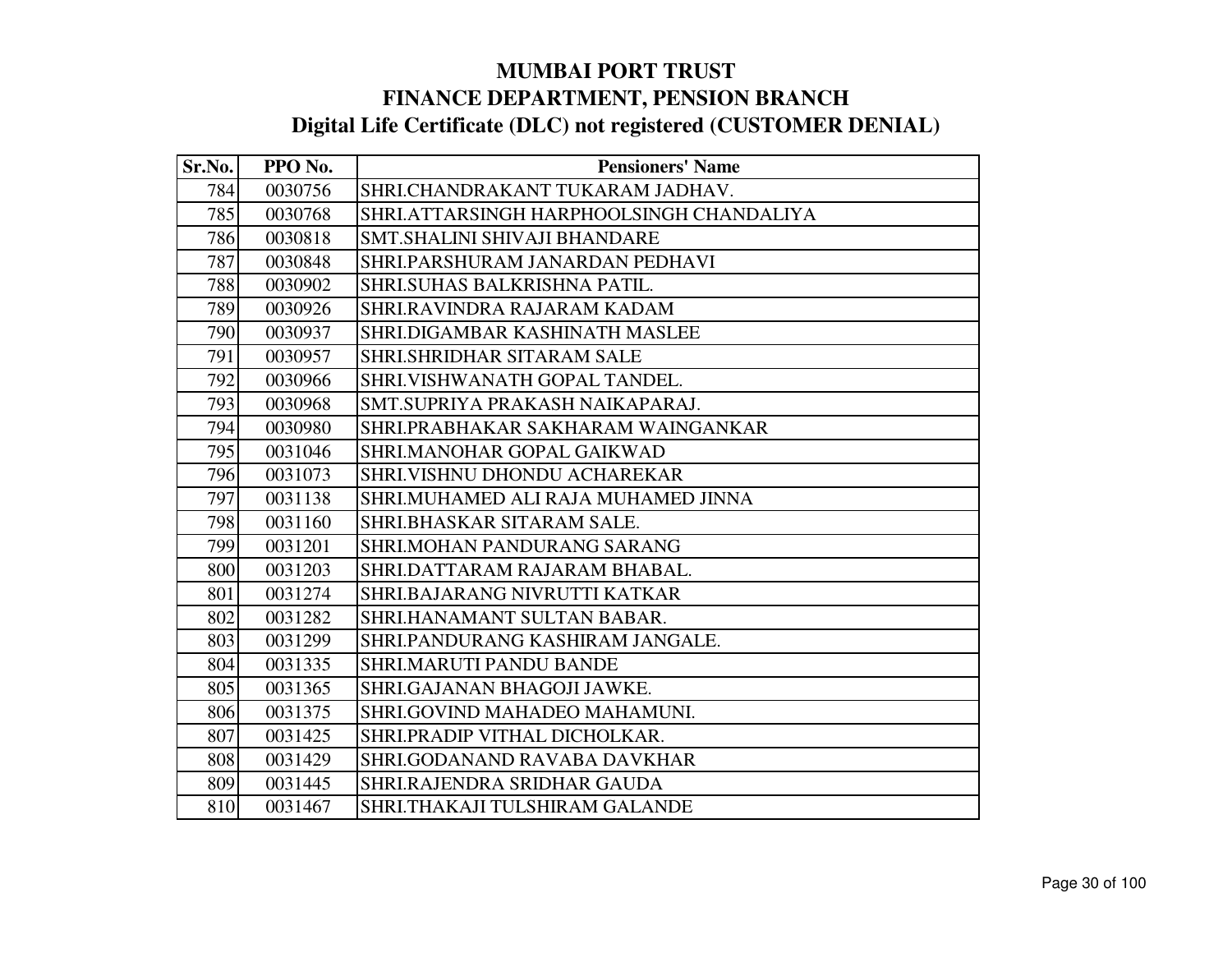| Sr.No. | PPO No. | <b>Pensioners' Name</b>              |
|--------|---------|--------------------------------------|
| 811    | 0031504 | SHRI.VISWANATH RAMCHANDRA KERKAR.    |
| 812    | 0031535 | SHRI.GANGARAM RAMLU TANNIR.          |
| 813    | 0031562 | SHRI.DINKAR DASHRATH SHINDE.         |
| 814    | 0031572 | SHRI.BHIVSEN ATMARAM KAMBLI.         |
| 815    | 0031736 | SHRI.VISHNU RAGHU BAGAD.             |
| 816    | 0031761 | SHRI.RAMDAS BHAGUJI BHAVARI.         |
| 817    | 0031856 | SHRI.TUKARAM AWAJI KENGALE.          |
| 818    | 0031948 | SHRI.DATTU BABURAO AMLE              |
| 819    | 0031980 | SHRI.KUNAL BALIRAM RAJWADKAR.        |
| 820    | 0031996 | SHRI.HARI NARAYAN GITE.              |
| 821    | 0032063 | SHRI.MANOHAR HARISCHANDRA RATNE.     |
| 822    | 0032073 | SHRI. SHIRISHKUMAR YASHWANT HADKAR   |
| 823    | 0032181 | SHRI. PRAKASH NAMDEO PATIL           |
| 824    | 0032186 | SHRI. SHAIKH SALIM SHAIKH QASIM.     |
| 825    | 0032206 | <b>SHRI. ASHOK DHONDIBA BHUJBAL</b>  |
| 826    | 0032275 | SHRI. OMPRAKASH KONDAJI LOKHANDE     |
| 827    | 0032289 | SHRI.SAWANT PRAJAKTA SUHAS.          |
| 828    | 0032393 | SHRI. VISHVANATH SADHU BHOSALE       |
| 829    | 0032400 | SHRI. RATNOO VISHRAM BADAD           |
| 830    | 0032413 | SHRI. ISMAIL SHAIKH ADAM DARVESH     |
| 831    | 0032445 | SHRI. BHAGWAN ANANT CHOUDHARI.       |
| 832    | 0032448 | SHRI. SHIWAJI PANDU KAMBLE.          |
| 833    | 0032453 | SHRI. RAGHATWAN SUBHASH BABURAO      |
| 834    | 0032483 | SHRI.SMT NANUBAI CHANDUBHAI WAGHELA. |
| 835    | 0032487 | SHRI.MOHD. AZIM ABDUL LATIF NAKHWA   |
| 836    | 0032493 | SHRI. ARUN VITHAL GOMOJI             |
| 837    | 0032513 | SHRI. UMESH VITHAL JOSHI             |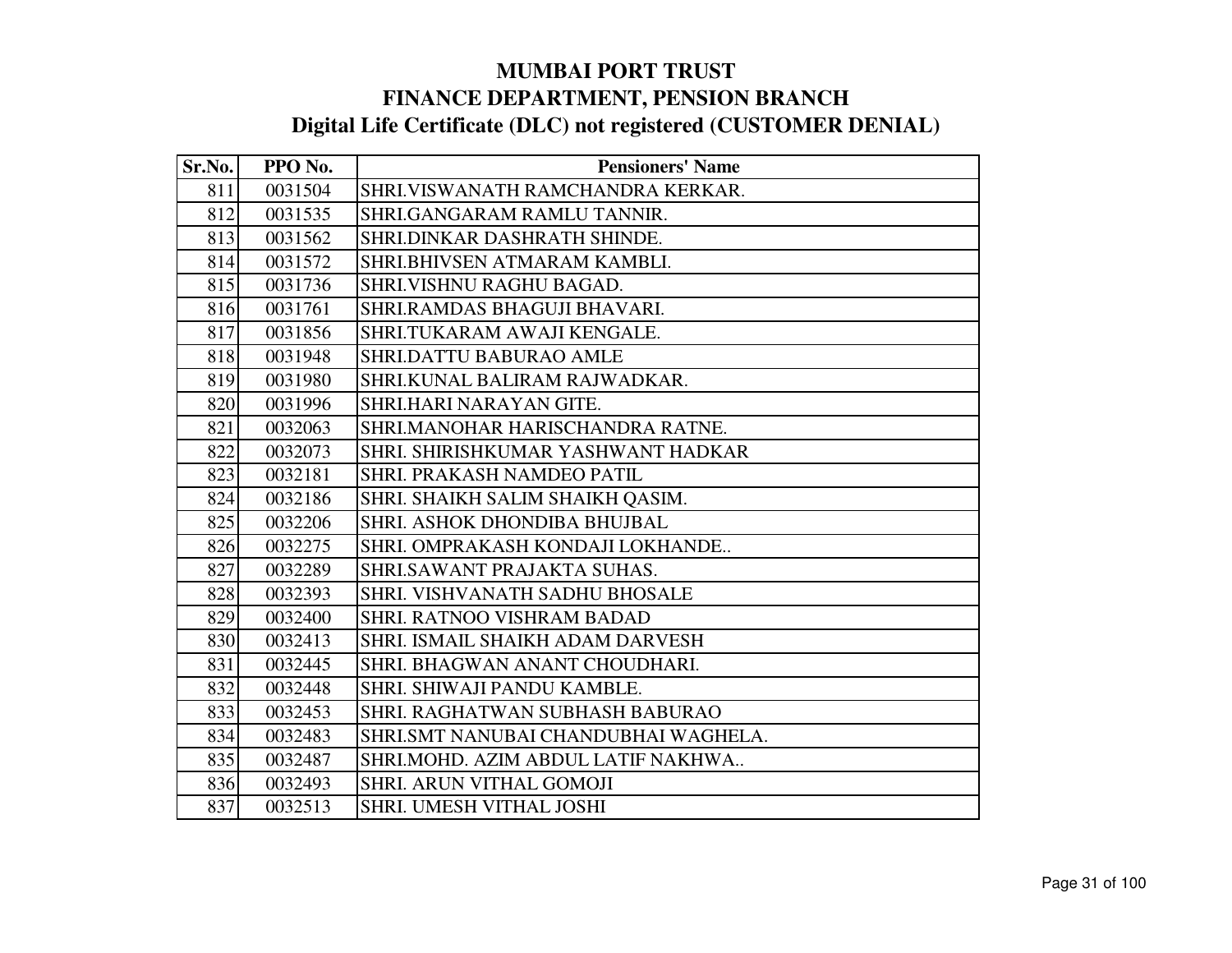| Sr.No. | PPO No. | <b>Pensioners' Name</b>               |
|--------|---------|---------------------------------------|
| 838    | 0032536 | SHRI. ASHOK MADHUKAR CHAVAN.          |
| 839    | 0032566 | SHRI. GAIKAR CHANDRAKANT DHONDU       |
| 840    | 0032569 | SMT. VRUSHALI ASHOK KASHIKAR.         |
| 841    | 0032583 | SMT.KISABAI LAXMAN KUMBHAR            |
| 842    | 0032608 | SHRI. ROHIDAS PUNDALIK MANCHEKAR      |
| 843    | 0032630 | <b>SHRI.ARUNKUMAR LAVU REDKAR</b>     |
| 844    | 0032737 | <b>SHRI.ANIL RAGHUNATH CHORAGHE</b>   |
| 845    | 0032766 | SHRI.BHIKAJI MAYAJI DHOKE.            |
| 846    | 0032824 | SHRI.GAUTAM KRISHNA DHAVARE           |
| 847    | 0032826 | SHRI.SHAUKAT ABDUL RAZAK RUMANE       |
| 848    | 0032834 | SHRI. ANIL KESHAV DALVI               |
| 849    | 0032835 | <b>SHRI.MUKUND NEELKANTH PRABHU</b>   |
| 850    | 0032856 | <b>SHRLSURESH BALARAM BHOI</b>        |
| 851    | 0032891 | SHRI.SUDAM RAMCHANDRA KATKAR          |
| 852    | 0032917 | SHRI.SUDHIR GOPALRAO TANAVADE         |
| 853    | 0032918 | SHRI.KANCHAN VITHAL TAPKE             |
| 854    | 0032941 | SHRI.DNYANDEO BABURAO HARALE          |
| 855    | 0032948 | <b>SHRI.SURESH TUKARAM CHORGHE</b>    |
| 856    | 0032955 | SHRI.MAHADEO BALIBA NARANAVAR         |
| 857    | 0033027 | SHRI.MAZHAR MAHMOOD CHOGLE            |
| 858    | 0033043 | SHRI.MANCHEKAR PRABHAKAR GANPAT       |
| 859    | 0033044 | SMT.BEGUMNISSA SHAHJAHAN SHAIKH       |
| 860    | 0033061 | SHRI.HARIBHAU GANPAT BABAR            |
| 861    | 0033105 | SHRI.DAGDU KONDIBA KAVADE             |
| 862    | 0033111 | SMT. UMRAJBEGAM SHAIKH AHMED MAHIMKAR |
| 863    | 0033125 | SHRI.RAVINDRA RAMCHANDRA BHOI         |
| 864    | 0033136 | <b>SHRI.GAIKWAD AVINASH RAMESH</b>    |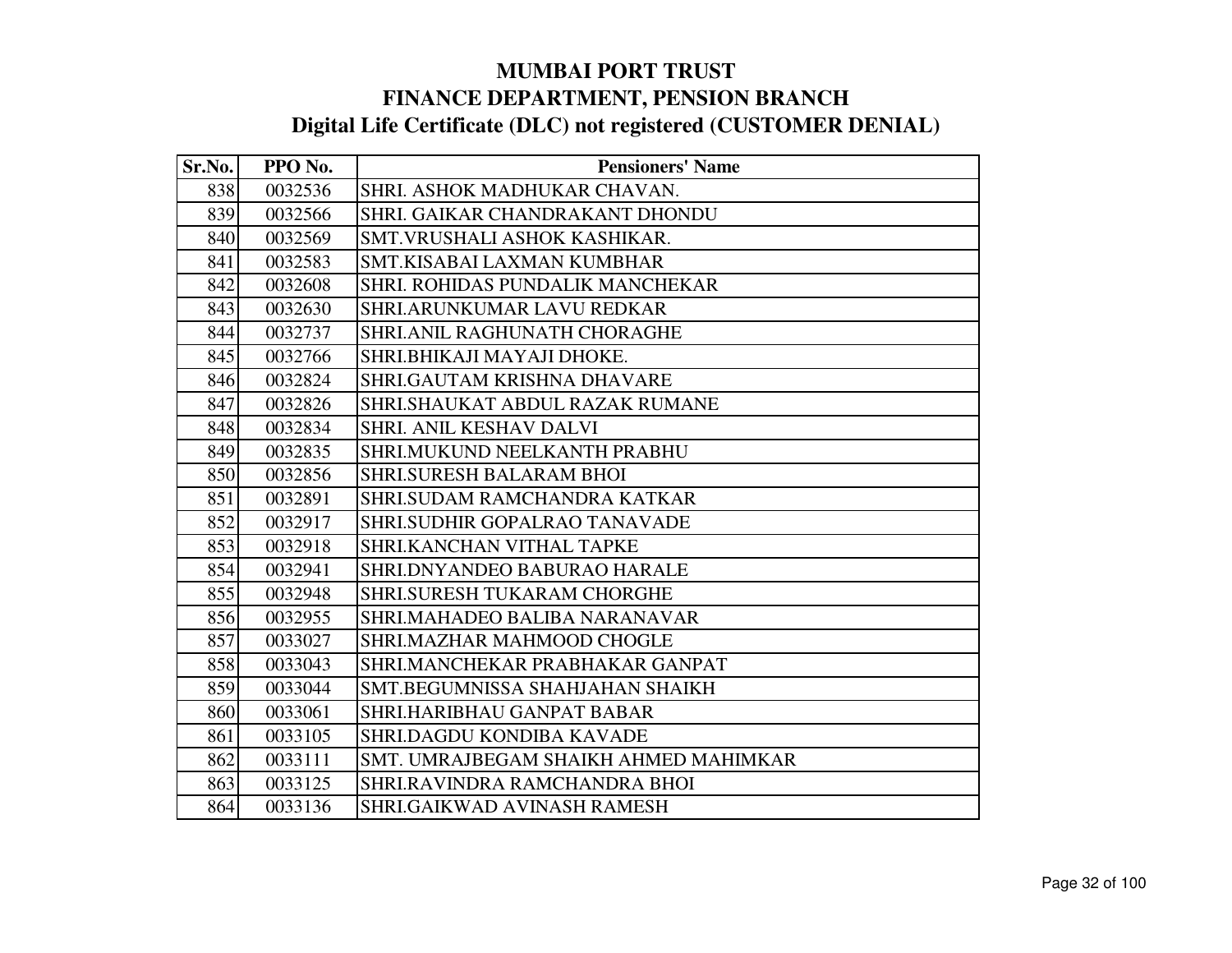| Sr.No. | PPO No. | <b>Pensioners' Name</b>               |
|--------|---------|---------------------------------------|
| 865    | 0033140 | SHRI.GOSAVI AVDHOOT JAYRAM            |
| 866    | 0033146 | SHRI.RAMLAL YADORAO UIKEY             |
| 867    | 0033161 | <b>SHRI.PANDHARINATH S. SONKUSARE</b> |
| 868    | 0033241 | SHRI.ULHAS JAGANNATH MAYEKAR          |
| 869    | 0033244 | SHRI.SHRIKANT LAXMAN KHOPKAR          |
| 870    | 0033268 | <b>SHRI.RAJAN PANDURANG KOYANDE</b>   |
| 871    | 0033276 | SHRI.ASHOK NARSINGRAO KAPKAR          |
| 872    | 0033287 | SHRI.GAUTAM SHANKAR SAWANT            |
| 873    | 0033293 | <b>SHRI.PAWAR VILAS GAURU</b>         |
| 874    | 0033307 | SHRI.SHRI MAHENDRAKUMAR ANANT PRADHAN |
| 875    | 0033349 | SHRI.RAVINDRA KASHINATH PANDEY        |
| 876    | 0033351 | SHRI.SHIRODKAR VIJAY KRISHNA          |
| 877    | 0033357 | SHRI.ARVIND PARSHURAM NARINGREKAR     |
| 878    | 0033389 | <b>SHRI.SHINDE JAGANNATH BAJIRAO</b>  |
| 879    | 0033398 | <b>SHRI.FRANCIES SAMUEL POLL</b>      |
| 880    | 0033399 | SHRI.RAMCHANDRA MURLI PATHAK          |
| 881    | 0033495 | <b>SMT.YELLUBAI RAMA PAWAR</b>        |
| 882    | 0033496 | SHRI.SHARAD SUDAM SARANG              |
| 883    | 0033576 | <b>SHRI.VILAS DHONDU SARANG</b>       |
| 884    | 0033577 | SHRI.BABAN CHIMAJI PANDAGLE           |
| 885    | 0033581 | SMT.KALAWATI MUNIUM MANI              |
| 886    | 0033628 | SHRI.MARUTI DHONDIRAM CHAVAN          |
| 887    | 0033630 | <b>SHRI.VISHNU PANDU BANGAR</b>       |
| 888    | 0033632 | SMT.MALTI MAHADEO KHOPATKAR           |
| 889    | 0033644 | <b>SHRI. TANAJI SOMA PATIL</b>        |
| 890    | 0033701 | SHRI.RAMCHANDRA JANU NAGOTKAR         |
| 891    | 0033728 | SHRI.TUKARAM SAKHARAM PATEKAR         |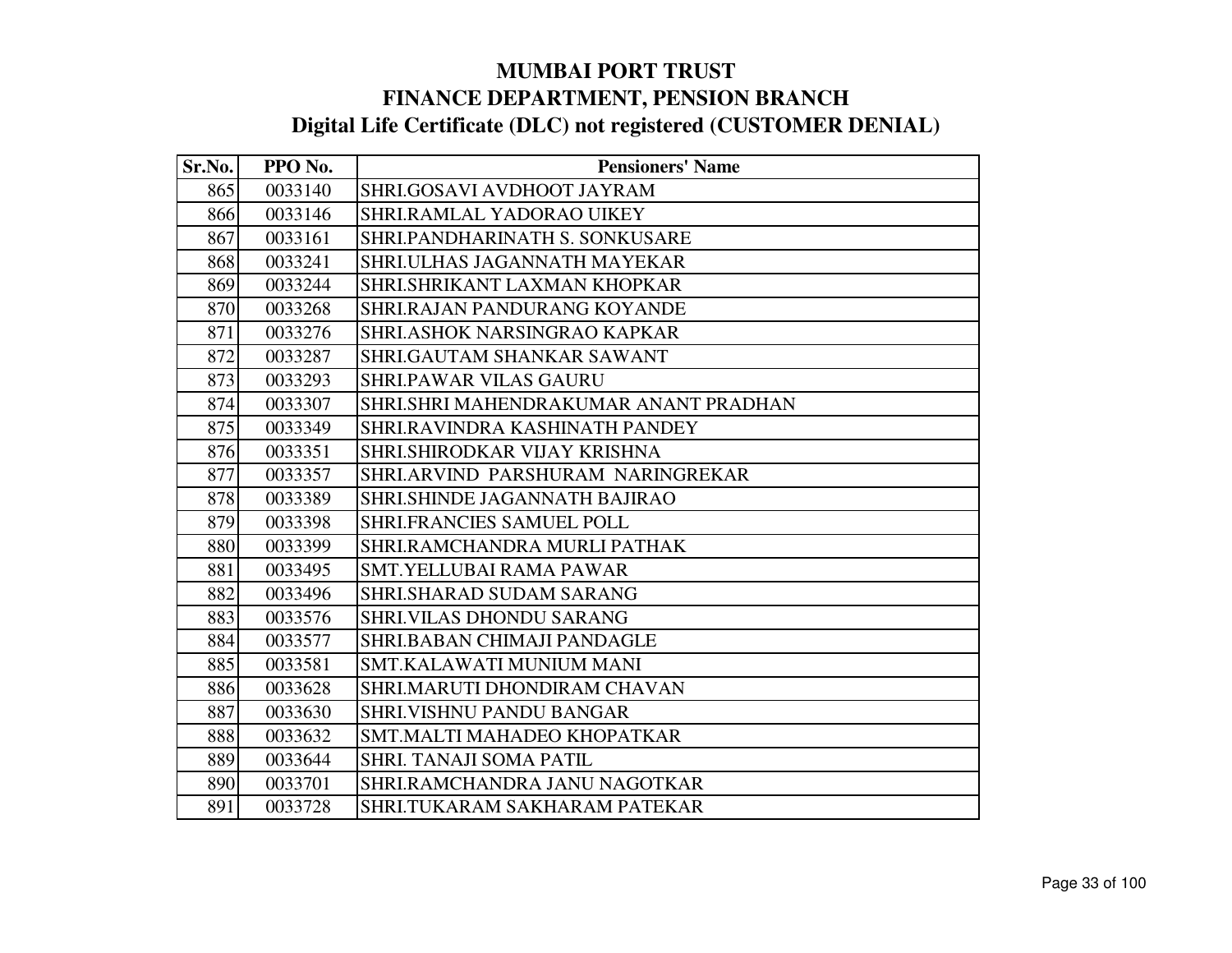| Sr.No. | PPO No. | <b>Pensioners' Name</b>               |
|--------|---------|---------------------------------------|
| 892    | 0033731 | SHRI.NAMDEO ANAJI KULWADE             |
| 893    | 0033803 | SHRI.KESHAV DEOO KARBHARI             |
| 894    | 0033897 | <b>SHRI.SANTAJI SADU CHORAGHE</b>     |
| 895    | 0033921 | SHRI.DILIP GANPAT CHAYNAKHWA          |
| 896    | 0033940 | SHRI.SUHAS HARISHCHANDRA KADAM        |
| 897    | 0033949 | SHRI.BHAVEKAR MUZAFFAR ISMAIL.        |
| 898    | 0033954 | SHRI.ANANT VITHAL DEVLEKAR            |
| 899    | 0033964 | SHRI.MUSHTAQUE HUSAIN SAYED           |
| 900    | 0033989 | SHRI.RAJENDRA HARISHCHANDRA GHODVINDE |
| 901    | 0033997 | SHRI.RAMBAHADUR GAYADIN KURMI         |
| 902    | 0034014 | SHRI. RAMESH VASANT MOKAL             |
| 903    | 0034030 | SHRI.CHANDRAKANT PANDURANG KOLI       |
| 904    | 0034031 | SHRI.DNYANOBA RAGHUNATH MANDHARE      |
| 905    | 0034034 | SHRI.RAMESH KAMALAKAR GIRNEKAR        |
| 906    | 0034071 | <b>SHRI.SUBHASH NATHU WAGHMARE</b>    |
| 907    | 0034146 | <b>SMT.GIRIJA SUBRAMANIAN</b>         |
| 908    | 0034198 | <b>SHRI.VINAY MAHADEO MALEKAR</b>     |
| 909    | 0034199 | SHRI.JAYENDRANATH RAMA DANDEKAR       |
| 910    | 0034270 | <b>SHRI.BAKADE ASHOK BAPURAO</b>      |
| 911    | 0034279 | SHRI.YALLAPPA BHIMAPPA GAIKWAD        |
| 912    | 0034289 | SHRI.SUDHAKAR PUNDLIK GAYKAR          |
| 913    | 0034292 | SHRI.UDAY CHANDRAKANT PRADHAN         |
| 914    | 0034294 | <b>SHRI.VILAS DAMODAR GANGURDE</b>    |
| 915    | 0034310 | SHRI.CHANDRAPAL CHARANSINGH BAHENWAL  |
| 916    | 0034326 | <b>SHRI.ASHOK VITTHAL GAWALE</b>      |
| 917    | 0034336 | SHRI.ASHOK RAMCHANDRA WAGHMARE        |
| 918    | 0034377 | SHRI.ABDULKADAR MOHAMED SHAIKH        |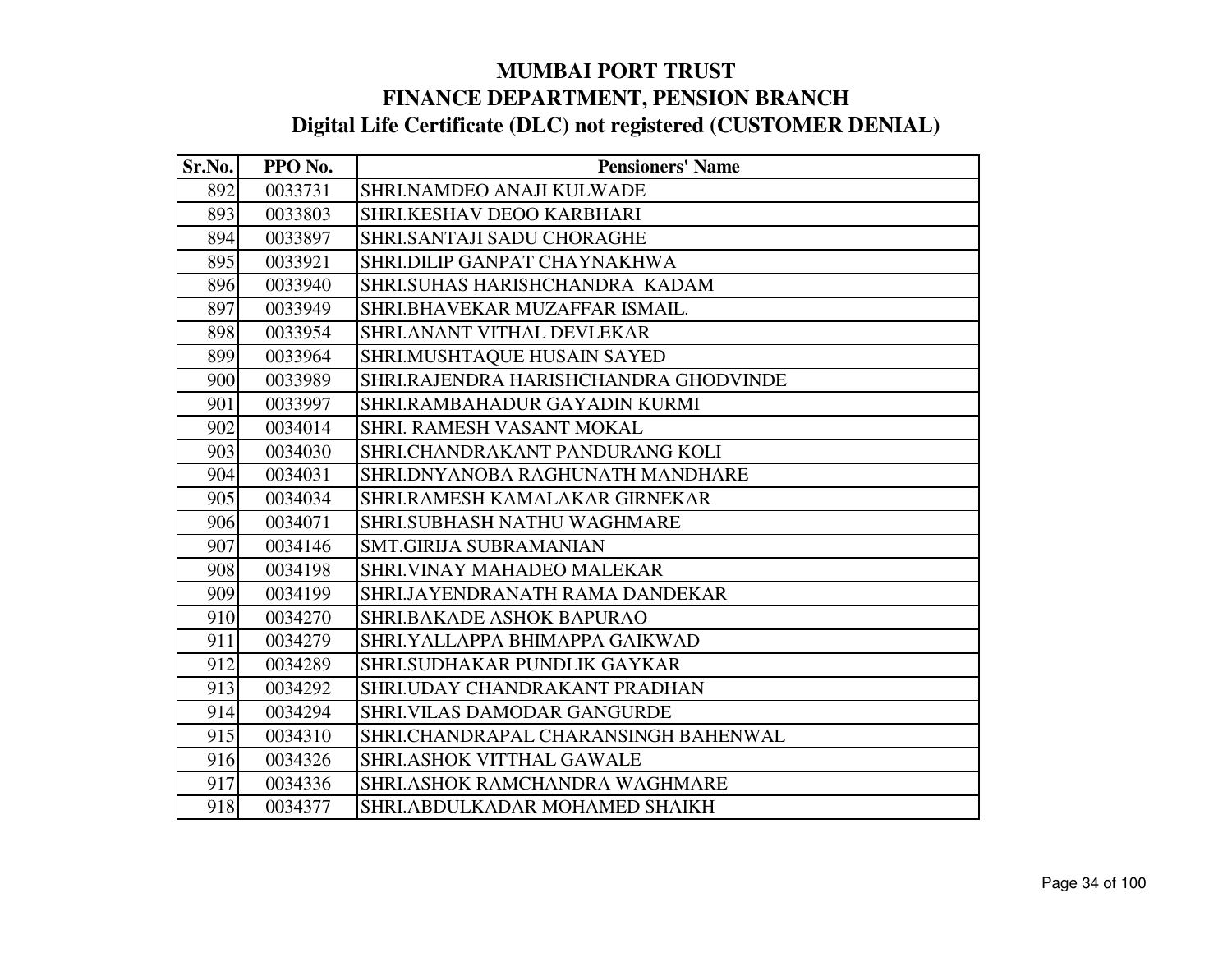| Sr.No. | PPO No.        | <b>Pensioners' Name</b>             |
|--------|----------------|-------------------------------------|
| 919    | 0034390        | <b>SHRI.BALU KALU CHORGE</b>        |
| 920    | 0034401        | SHRI.ASHOK SUDKYA SUSVIRKAR         |
| 921    | 0034421        | SHRI.PARSHURAM BARMU TARWAL         |
| 922    | 0034429        | <b>SHRI.SANGAM SADASHIV MOHITE</b>  |
| 923    | 0034481        | SHRI.ANKUSH NAMDEO ADAK             |
| 924    | 0034490        | <b>SHRI.JAISINGH SHANKAR WAGH</b>   |
| 925    | 0034506        | SHRI.DURYODHAN JAGANNATH MARGALE    |
| 926    | 0034517        | SHRI.THAKAJI SHANKAR DHADWAD        |
| 927    | 0034567        | SHRI.SMT DRAUPADIBAI SANTU DHINDALE |
| 928    | 0034579        | SHRI.IMTIAZ ISMAIL YERUNKAR         |
| 929    | 0034587        | SHRI.PRADIP GOVIND SHIVALKAR        |
| 930    | 0034618        | <b>SHRI.R.ABDUL GAFOOR</b>          |
| 931    | 0034628        | SHRI.RAMA NARHARI JADHAV            |
| 932    | 0034648        | <b>SHRI.INNUS BABU PATEL</b>        |
| 933    | 0034654        | <b>SHRI.YELIA MADDILETY JULPAL</b>  |
| 934    | 0034698        | SHRI.RAGHUNATH VITHAL MORE          |
| 935    | 0034707        | SHRI.SUBHASH SHAMJIBHAI BAROT       |
| 936    | B000118        | SHRI.MOHD.YUSUF SAKHARKAR           |
| 937    | B000188        | SHRI.VAIKUNTHNATHAN JAGANNATH       |
| 938    | B000251        | SHRI.MANGESH NARAYAN ZANTYE         |
| 939    | B000363        | SHRI.TULSIRAM BHAU AROTE            |
| 940    | B000489        | SHRI.HIDAYATULLA SAIFULLA KHAN      |
| 941    | B000504        | SHRI.JAGU VISHNU CHIKNE             |
| 942    | B000588        | SHRI.NARAYAN VISHWANATH JADHAV      |
| 943    | <b>B000608</b> | SHRI.DASHARATH TUKARAM KASHID       |
| 944    | B000660        | SHRI.SHRIPATI YESHWANT SATPUTE      |
| 945    | B000701        | SHRI.MOHD. SULEMAN                  |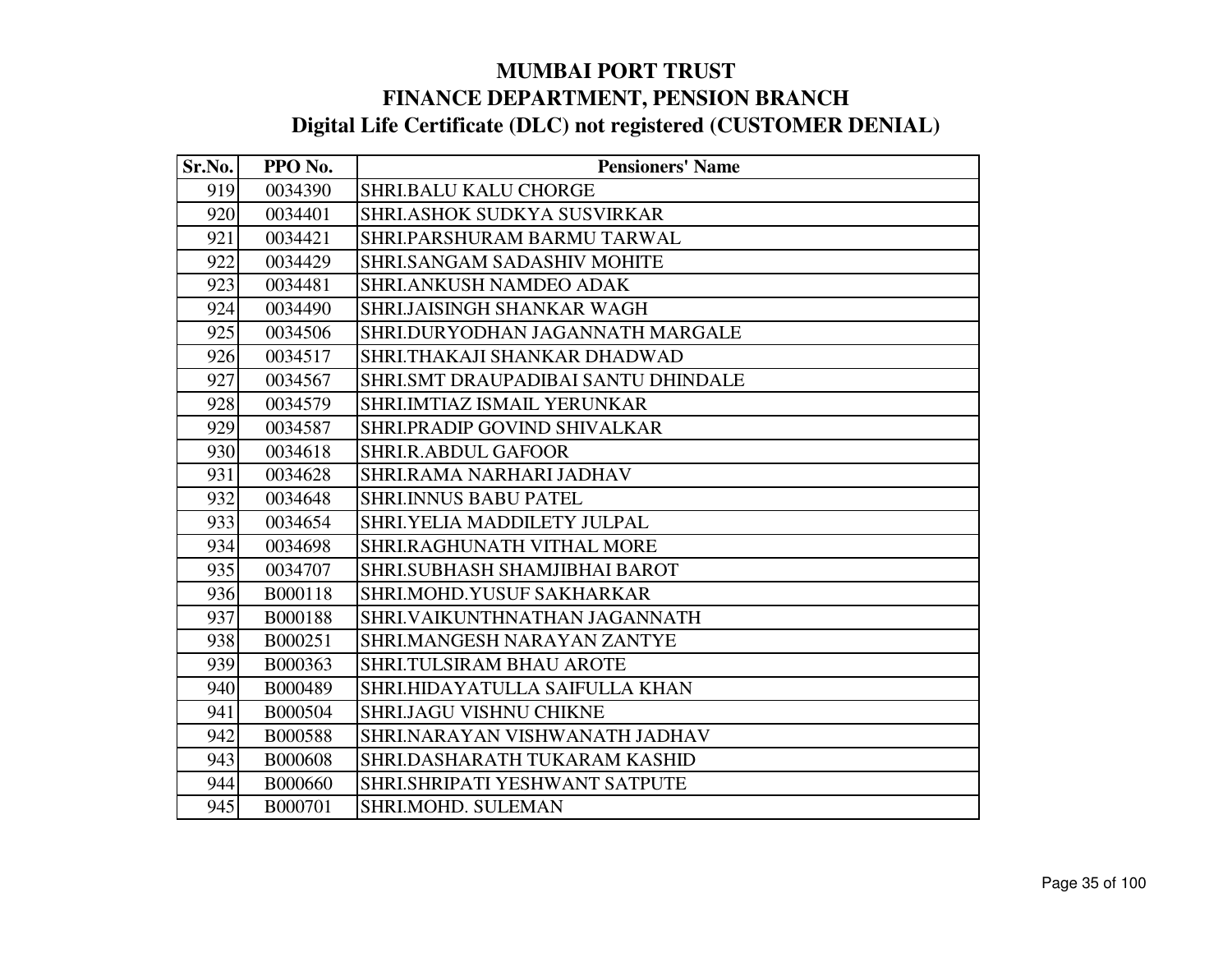| Sr.No. | PPO No. | <b>Pensioners' Name</b>              |
|--------|---------|--------------------------------------|
| 946    | B000817 | SHRI.GITARAM BAPU SHINDE             |
| 947    | B001237 | SHRI.MOHD. FAROOQUE A. AZIZ          |
| 948    | B001477 | SHRI.BHIMAJI DAGADU WADHWANE         |
| 949    | B001571 | SHRI.D. R. MEHTA                     |
| 950    | B001615 | SHRI.YESHWANT RAJARAM SAWANT.        |
| 951    | B001762 | SHRI.SHASHIKANT HARISHCHANDRA GANGAN |
| 952    | B001790 | SHRI.D.PERIYA NAYAGAM                |
| 953    | B001828 | SHRI.THASTAGIR ISMAIL                |
| 954    | B001843 | SHRI.MEGHASHYAM K. KOCHAREKAR        |
| 955    | B001864 | SHRI.DATTATRAY M. BHOR               |
| 956    | B001941 | SHRI.MADARSA ABDULLAH                |
| 957    | B002010 | <b>SHRI.RAUF HABIBULLA</b>           |
| 958    | B002040 | SHRI.VISPEE SOLI VESUNA              |
| 959    | B002123 | SHRI.ANWARUL HAQUE KHAN              |
| 960    | B002140 | DR.S.G.DARYARANI                     |
| 961    | B002244 | SHRI.MALLAYYAN CHINNATHAMBI          |
| 962    | B002444 | SHRI.BABAN BHIKAJI PAWADE            |
| 963    | B002530 | SHRI.SURYAKANT SAKHARAM BHAGAT       |
| 964    | B002545 | SHRI.BALKRISHNA KASHIRAM APRAJ       |
| 965    | B002561 | SHRI.VITHAL SABAJI PAWAR             |
| 966    | B002581 | SHRI.MANGALDAS MEGRAJ                |
| 967    | B002608 | SHRI.MOHAMMED EQBAL QURESHI          |
| 968    | B002646 | SHRI.AHMED RAZA AINUL HAQUE BAIG     |
| 969    | B002655 | <b>SHRI.SAWALA BHAGOJI TAMBE</b>     |
| 970    | B002679 | SHRI.DAGADU BAJI WADAVAL             |
| 971    | B002682 | SHRI.RAJDHAR ARJUN MALI              |
| 972    | B002684 | SMT.MAYA CHANDRASHEKHAR JOGLEKAR     |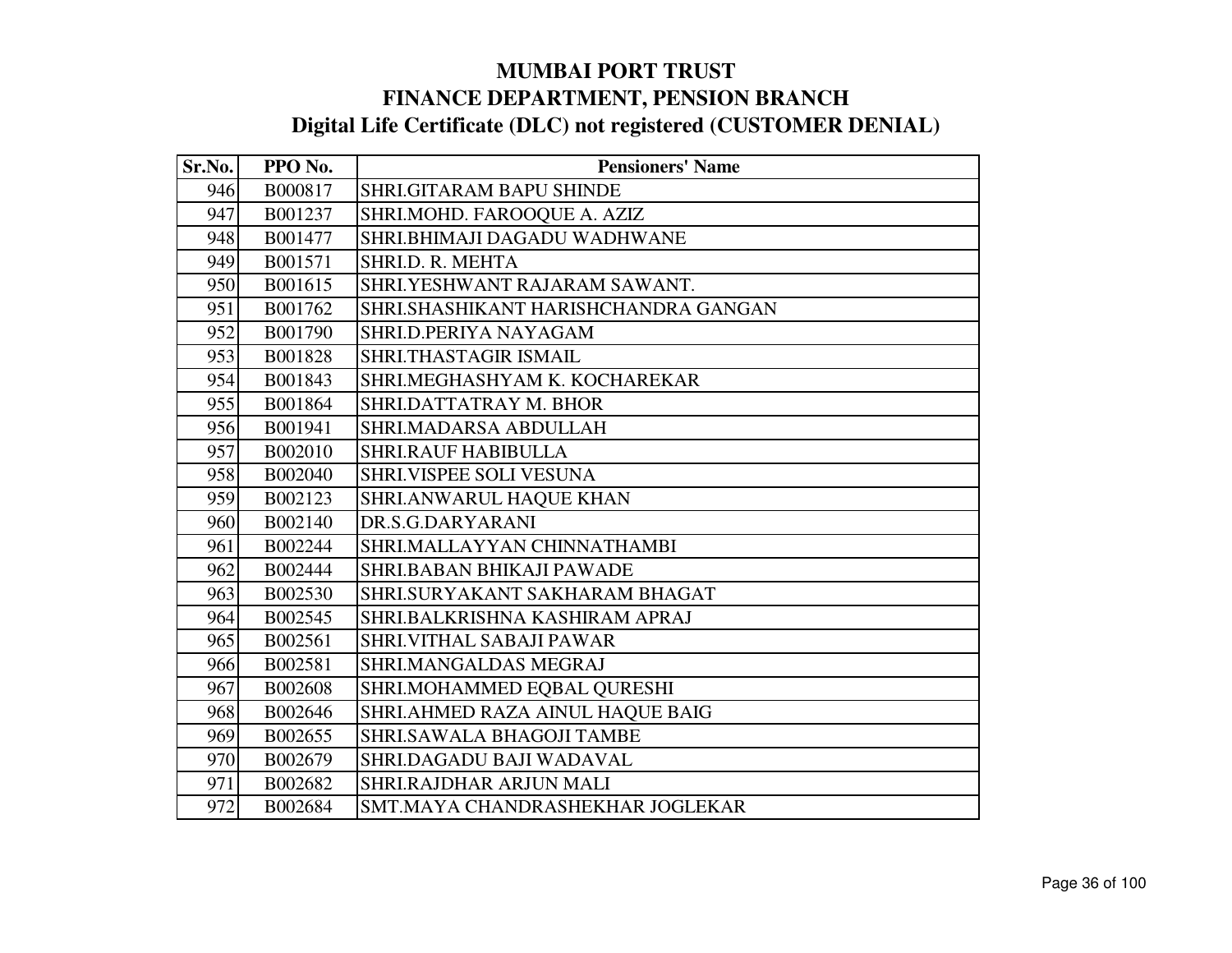| Sr.No. | PPO No. | <b>Pensioners' Name</b>                |
|--------|---------|----------------------------------------|
| 973    | B002686 | SHRI.GULSHANKUMAR DHANIRAM SAINI       |
| 974    | B002712 | SHRI.NAMDEO SAKHARAM SHINDE            |
| 975    | B002743 | SMT.ALKA KAMLAKAR SAWANT               |
| 976    | B002744 | SHRI.VISWANATH YESHWANT DALVI          |
| 977    | B002762 | SHRI.M.O.HAMEED HYDER                  |
| 978    | B002770 | SHRI.BAPU SAWALARAM GAONKAR            |
| 979    | B002773 | SHRI.GAJANAN SHANKAR SAWANT            |
| 980    | B002775 | SHRI.JAIRAJ.P.HIRE                     |
| 981    | B002788 | KUMARI.SUVARNA DHIRAJLAL ZAVERI        |
| 982    | B002855 | SHRI.MANOHAR WAMAN LOKHANDE            |
| 983    | B002876 | SHRI.B.Z. WAGHELA                      |
| 984    | B002882 | SHRI.DASHRATH GANPAT BANGAR            |
| 985    | B002905 | SHRI.NAMDEO GOPALA BORCHATE            |
| 986    | B002914 | SHRIJAGANNATH DAJI SATHE               |
| 987    | B003047 | SHRI.POPAT GULABRAO ADHAV              |
| 988    | B003132 | <b>SHRI.ALLAUDDIN KHAN BASHIR KHAN</b> |
| 989    | B003182 | SHRI.JUGUL KISHORE SITARAM DUBEDI      |
| 990    | B003231 | SHRI.SHAMRAO NARAYAN POL               |
| 991    | B003284 | SHRI.ANNA SANDIPAN BHOSALE             |
| 992    | B003378 | SHRI.PREMNATH ALGULAL BIHARI           |
| 993    | B003457 | SHRI.JAGADISH CHHOTELAL                |
| 994    | B003512 | <b>SHRI.ABA BHIKAJI PAWADE</b>         |
| 995    | B003545 | SHRI.SAMBHAJI LOTANKAR                 |
| 996    | B003586 | <b>SHRI.ABDUL HASIB</b>                |
| 997    | B003762 | SHRIJAYRAM GANAPAT DIKE                |
| 998    | B003784 | SHRI.MOHD. HASMUDDIN KHAN              |
| 999    | B003790 | <b>SHRI.RUMY SOLI VESUNA</b>           |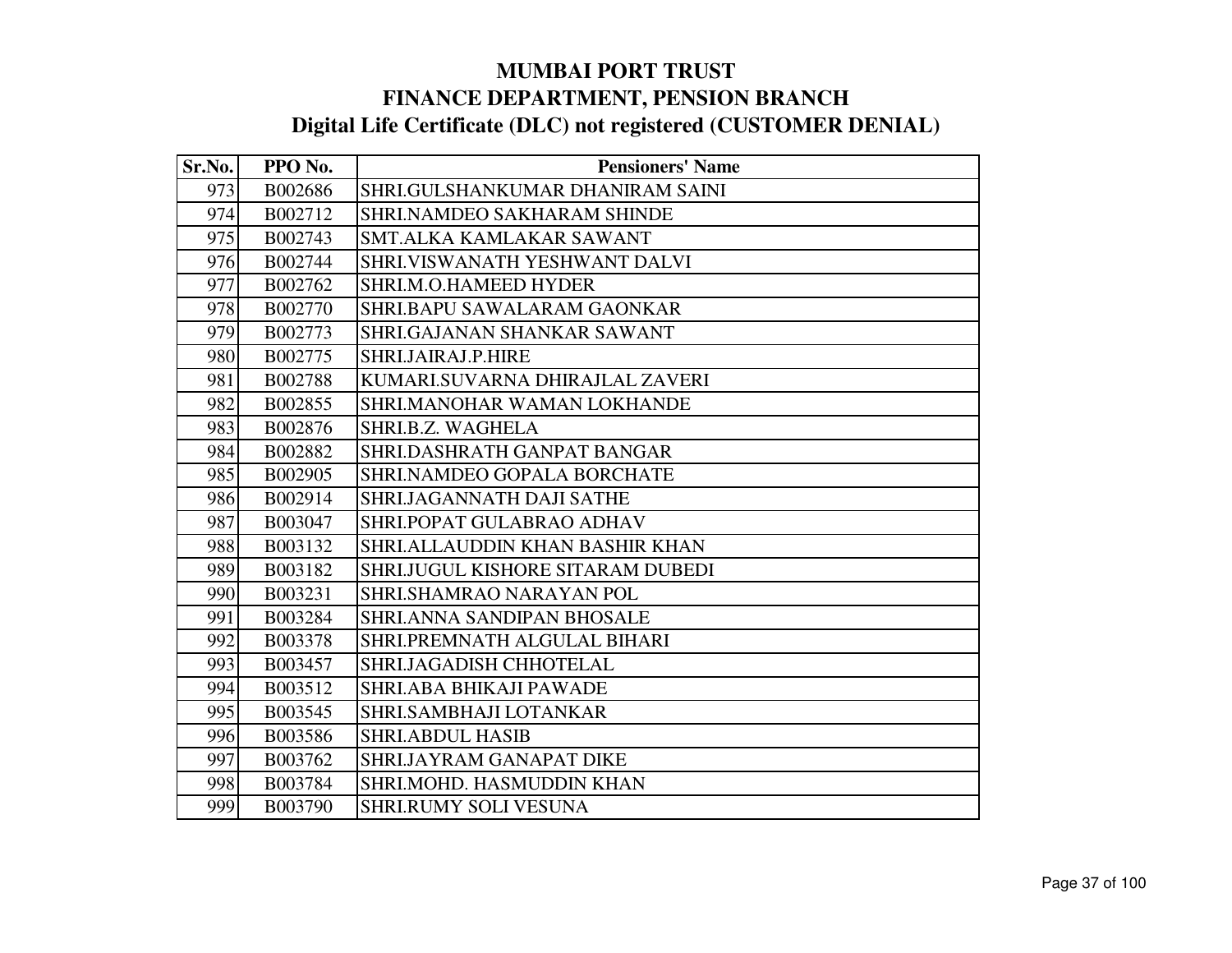| Sr.No. | PPO No. | <b>Pensioners' Name</b>                  |
|--------|---------|------------------------------------------|
| 1000   | B003806 | SHRI.DILEEP RAGHUVEER RAIKAR             |
| 1001   | B003811 | <b>SHRI.LEONARD FIDELIS ROCHA</b>        |
| 1002   | B003851 | SHRI.ARUNKUMAR RAJNANDAN PRASADSINGH     |
| 1003   | B003875 | SHRI.KAUTIK ANANDA MORE                  |
| 1004   | B003888 | SHRI.BHANUDAS LAXMAN KATARNAWARE         |
| 1005   | B003965 | SHRI.CHANDRAKANT MAHADEO PANCHAL         |
| 1006   | B003977 | SHRI.MOHD. ZAHOOR NOOR MOHD.             |
| 1007   | B004024 | SHRI.SHAIKH MOHD. EHSAN                  |
| 1008   | B004124 | SHRI.PANDURANG HARI MOKAL                |
| 1009   | B004162 | SHRI.VITHAL GOVIND KOLHE                 |
| 1010   | B004174 | <b>SHRI.DEVDAS GANPAT RAJKE</b>          |
| 1011   | B004196 | SHRI.RAJENDRA PRASAD SUKHRAM YADAV       |
| 1012   | B004201 | SHRI.KRISHNAJI RAJARAM VENGURLEKAR       |
| 1013   | B004202 | SHRI.RAJESH GOVINDPRASAD SHARMA          |
| 1014   | B004210 | SHRI.ALLABAKAS BIKARAS KHAN              |
| 1015   | B004321 | SHRI.RAMNATH BHAGGAL PHIRU               |
| 1016   | B004322 | SHRI.G. BALASUBRAMANIAN                  |
| 1017   | B004435 | SHRI.SURESH KHILAVAN YADAV               |
| 1018   | B004443 | SHRI.PANDHARINATH D. KUDCHADKAR          |
| 1019   | B004468 | SHRI.SHANKARLAL SURYADIN GUPTA           |
| 1020   | B004524 | <b>SHRI.NAMDEO GOVIND PHALKE</b>         |
| 1021   | B004574 | SHRI.DEOJI GANPAT DIKE                   |
| 1022   | B004583 | SHRI.AYYOTHI PADAIYACHI                  |
| 1023   | B004644 | <b>SHRI.MAJID KHAN</b>                   |
| 1024   | B004687 | SHRI.RAMNARAYAN RAMDEO CHAUHAN           |
| 1025   | B004722 | SHRI.RIZWAN AHMED MOHAMMED KUDDUS SHAIKH |
| 1026   | B004768 | SHRI.RAM SHIROMANI RAMASHRAY KACCHI      |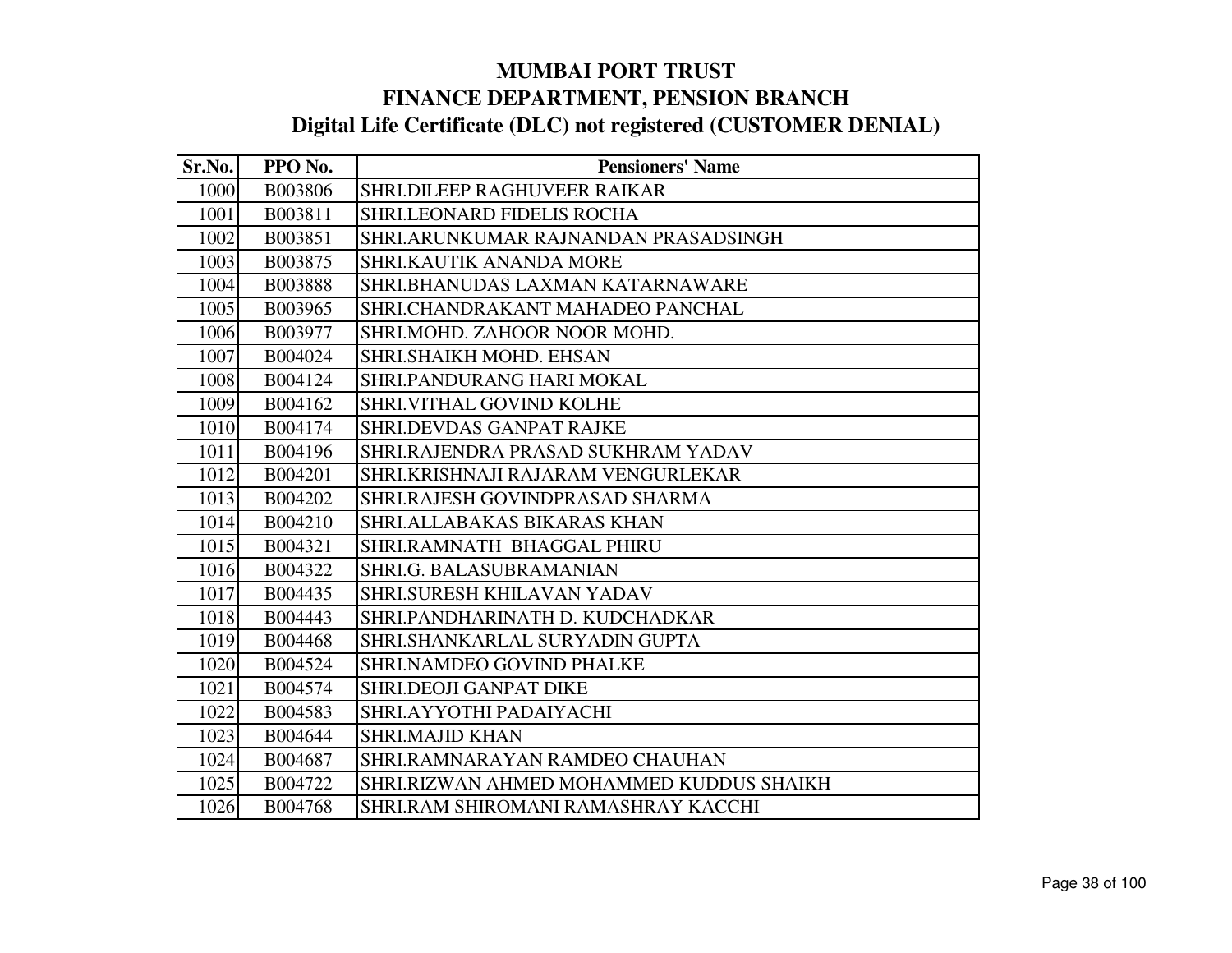| Sr.No. | PPO No. | <b>Pensioners' Name</b>                 |
|--------|---------|-----------------------------------------|
| 1027   | B004781 | SHRI.SUDHIR GAJANAN SHIVALKAR           |
| 1028   | B004788 | SHRI.GOVINDARAJ KUPPUSAMY               |
| 1029   | B004841 | <b>SHRI.SURESH BHIMSEN PARADKAR</b>     |
| 1030   | B004891 | SHRI.MOHD. HAROON AB00 BAKAR            |
| 1031   | B004901 | SHRI.PAULPONDY SHANMUGHAM.              |
| 1032   | B004934 | SHRI.DADA ISHWARA MANE.                 |
| 1033   | B004958 | <b>SHRI.IFTEKHAR AHMED</b>              |
| 1034   | B004985 | SHRI.BALIRAJ SINGH.                     |
| 1035   | B005011 | SHRI.SURYAKANT NAMDEO PAWAR             |
| 1036   | B005047 | SHRI.DHARMA PANDURANG SONAWANE.         |
| 1037   | B005123 | SHRI.SHANKAR GANU DIVEKAR.              |
| 1038   | B005148 | SHRI.AZMAT ALI LIYAKAT CHOWDHARY.       |
| 1039   | B005210 | SHRI.DATTARAM DURGAJI GADEKAR.          |
| 1040   | B005221 | SHRI.MOHAMMED JALIL                     |
| 1041   | B005274 | <b>SHRI.S. RAMAMURTHY SANGAVAN</b>      |
| 1042   | B005295 | SHRI.B. FAKIR MOHAMED.                  |
| 1043   | B005312 | SHRI.MADHUKAR DHARMA MHATRE             |
| 1044   | B005340 | <b>SHRI.LALA ANNA PATIL</b>             |
| 1045   | B005353 | SHRI. BALASAHEB RAMCHANDRA GATADE       |
| 1046   | B005368 | SHRI.MOHAMMED IQBAL ABDUL REHMAN SHAIKH |
| 1047   | B005402 | SHRI.BHALCHANDRA RAGHUNATH SHINDE.      |
| 1048   | B005428 | SHRI.VINAYAK BABAJI PARAB               |
| 1049   | B005458 | <b>SHRI.MARCUS NUNES.</b>               |
| 1050   | B005473 | SHRI.IRFAN AHMED ABDULLA SHAIKH.        |
| 1051   | B005571 | SHRI.MIRZA MOHD. KASIM RAZAHUSSAIN.     |
| 1052   | B005762 | SHRI.PRAKASH KASHINATH BORJE            |
| 1053   | B005764 | SHRI.PRAKASH SHANKAR NARKAR             |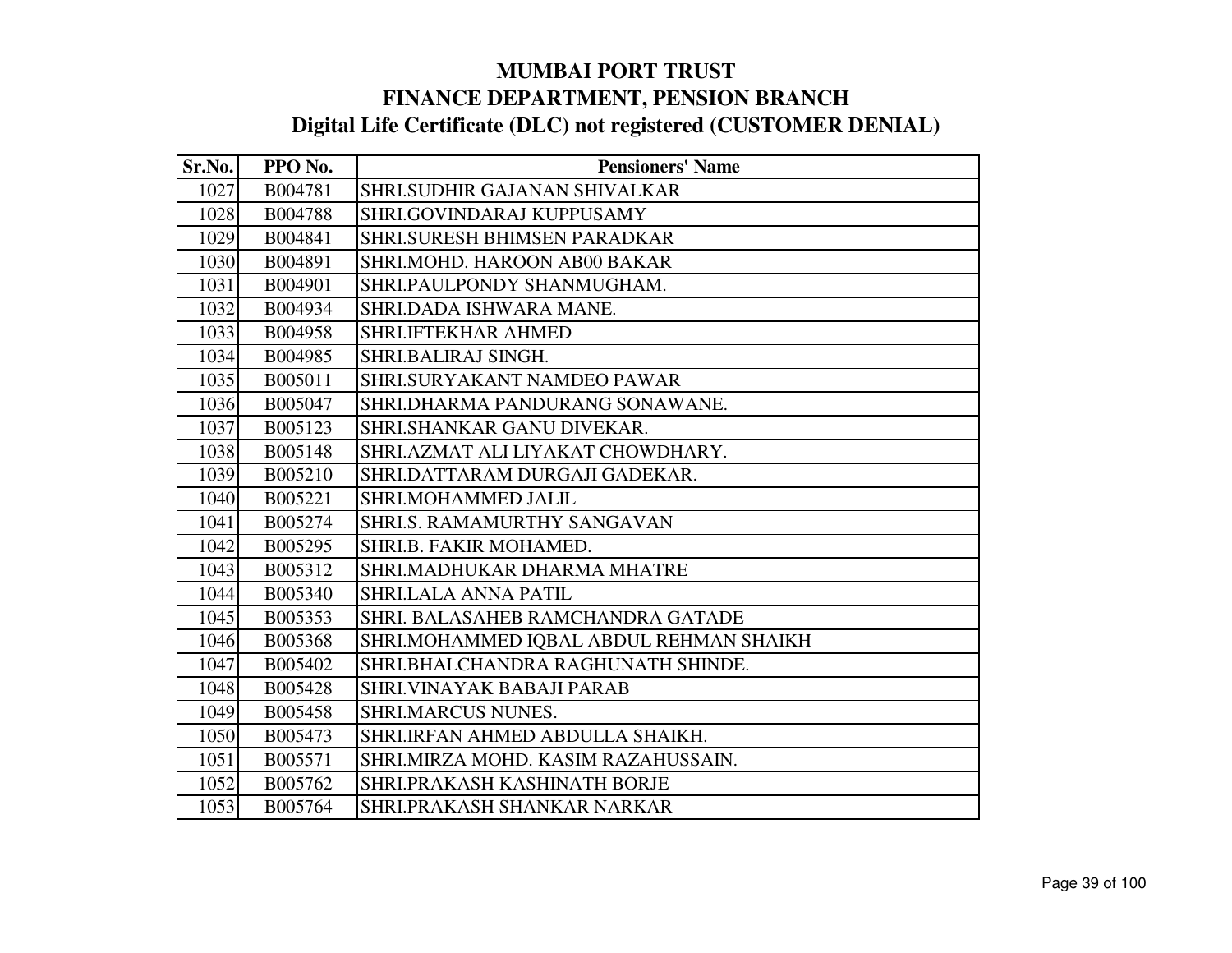| Sr.No. | PPO No. | <b>Pensioners' Name</b>              |
|--------|---------|--------------------------------------|
| 1054   | B005773 | <b>SHRI.SYED WAHID ABDUL WAHID</b>   |
| 1055   | B005781 | SHRI. TUKARAM SAKHARAM KHADTAR.      |
| 1056   | B005792 | SHRI. MOHD. AYUB MOHD. YAKUB         |
| 1057   | B005794 | SHRI.BALASO NARAYAN JAMBHALE         |
| 1058   | B005830 | SHRI.K.VILLUMANI                     |
| 1059   | B005847 | <b>SHRI.SHRIPAT ISWARDIN</b>         |
| 1060   | B005868 | SHRI.BABULAL BISHESHWAR. VARMA       |
| 1061   | B006004 | SHRI.SAUTARRAM BARSATIRAM JAISWAR    |
| 1062   | B006011 | <b>SHRI.SHIVRATAN PARAG</b>          |
| 1063   | B006069 | SHRI.M. SELVAM                       |
| 1064   | B006106 | SHRI.BHUSHAN RAMSWARTH PANDIT        |
| 1065   | B006113 | <b>SHRI.RAMKISHORE KAWLESHWAR</b>    |
| 1066   | B006124 | SHRI.CHANDRAKANT GANPAT NARVEKAR     |
| 1067   | B006138 | SHRI.RAHMAT ALI INAITULLA            |
| 1068   | B006140 | SHRI.MOHD. AZAM ABDUL SHAKOOR SHAIKH |
| 1069   | B006203 | SHRI.DINESH PURUSHOTTAM KHARWA       |
| 1070   | B006208 | SHRI.KRISHNA MAGUNE BEHARA           |
| 1071   | B006239 | SHRI.SHAKIL MANSOOR KHAN.            |
| 1072   | B006268 | SHRI.RAJBHOJ BALAGI GAMARE           |
| 1073   | B006292 | SHRI.AZAD AHMED SAMTULLAB SHAIKH     |
| 1074   | B006336 | SHRI.SADASHIV YASHWANT WALEKAR       |
| 1075   | B006343 | SHRI.HANAMANT RAMCHANDRA KHUSPE      |
| 1076   | B006379 | SHRI.BHARAT GANGARAM BABAR           |
| 1077   | B006417 | SHRI.PRAFULKUMAR BINAYAK SAHU        |
| 1078   | B006419 | SHRI.MANOHAR DEVDASA RAO.            |
| 1079   | B006420 | SHRI.SHANKAR JANARDHAN BAMNOLKAR.    |
| 1080   | B006485 | SHRI.SUKHRAN NANDANRAM JAISWAR       |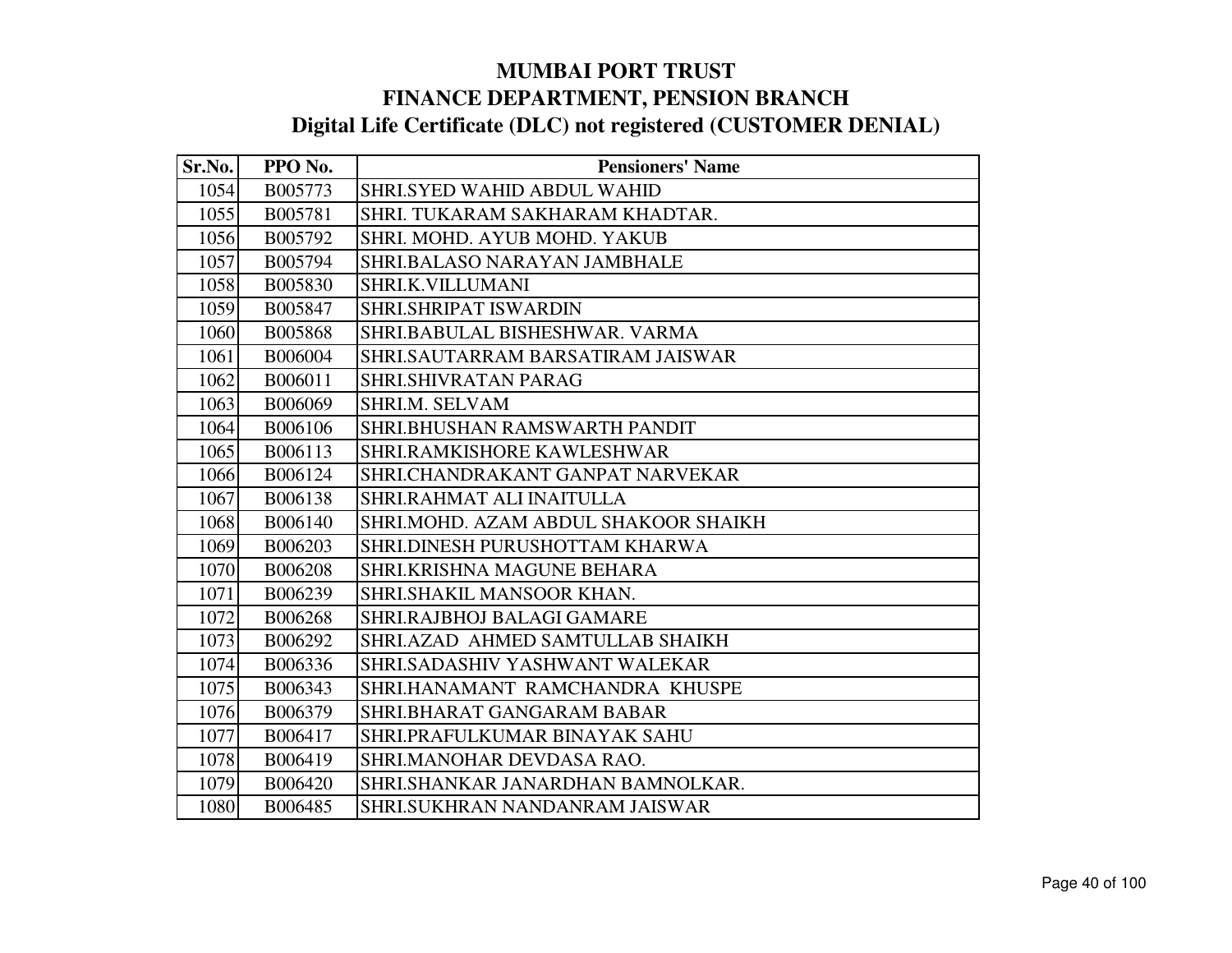| Sr.No. | PPO No.        | <b>Pensioners' Name</b>                   |
|--------|----------------|-------------------------------------------|
| 1081   | B006567        | SHRI.MOTILAL PANDIT MARATHE.              |
| 1082   | B006577        | SHRI.JAISRAJ CHHADU JAISWAR.              |
| 1083   | B006587        | SHRI.RAGHUNATH BALU JAMDAR                |
| 1084   | B006595        | SHRI.DASHARATH VITHU GURAV.               |
| 1085   | B006621        | SHRI.HOSHIYARSINGH CHAUHAN                |
| 1086   | B006744        | SHRI.HIDAYATULLAH NOOR MOHD.LABBAY.       |
| 1087   | B006751        | SHRI.DASHARATH RAMANNA PARIT.             |
| 1088   | B006772        | SHRI.SADASHIV NANDI BANGERA               |
| 1089   | B006792        | SHRI.CLIVE DANIEL BAPTISTA.               |
| 1090   | B006816        | SHRI.BALKRISHNA GOVIND PEVEKAR.           |
| 1091   | B006861        | SHRI.IFTAKHAR AHMED SULTAN AHMED          |
| 1092   | <b>B006888</b> | SHRI.ABBAS KHAN.                          |
| 1093   | B006892        | SHRI.MOHD. AJAM KHAN MOHARMALI            |
| 1094   | B006901        | SHRI.KRISHNAN ARASAN.                     |
| 1095   | B006943        | SHRI.SHIVSHANKAR RAMSIYA                  |
| 1096   | B006953        | SHRI. BALARAM KHANDU PATIL.               |
| 1097   | B007017        | SHRI.NISSAR AHMED ABDULLA SHAIKH          |
| 1098   | B007084        | SHRI.MOHD. ALIM JHINNU AHMED              |
| 1099   | B007110        | SHRI.TATYABA RAMCHANDRA GHADGE            |
| 1100   | B007142        | <b>SHRI.RAZZAK KHAN</b>                   |
| 1101   | B007171        | SHRI.NITHURI YADAV                        |
| 1102   | B007225        | SHRI.SHRI.BABAJI B. GORAD                 |
| 1103   | B007260        | <b>SHRI.JAMES DOMNIC JONES</b>            |
| 1104   | B007295        | SHRI.MOHAMMED SAYEED ABDUL AZIZ CHAUDHARY |
| 1105   | B007322        | <b>SHRI.IQBAL ISMAIL BORA</b>             |
| 1106   | B007330        | <b>SHRI.NOOR MOHAMMED</b>                 |
| 1107   | B007372        | SHRI.ABDUL QAWI MOHD. MASOOD SHAIKH       |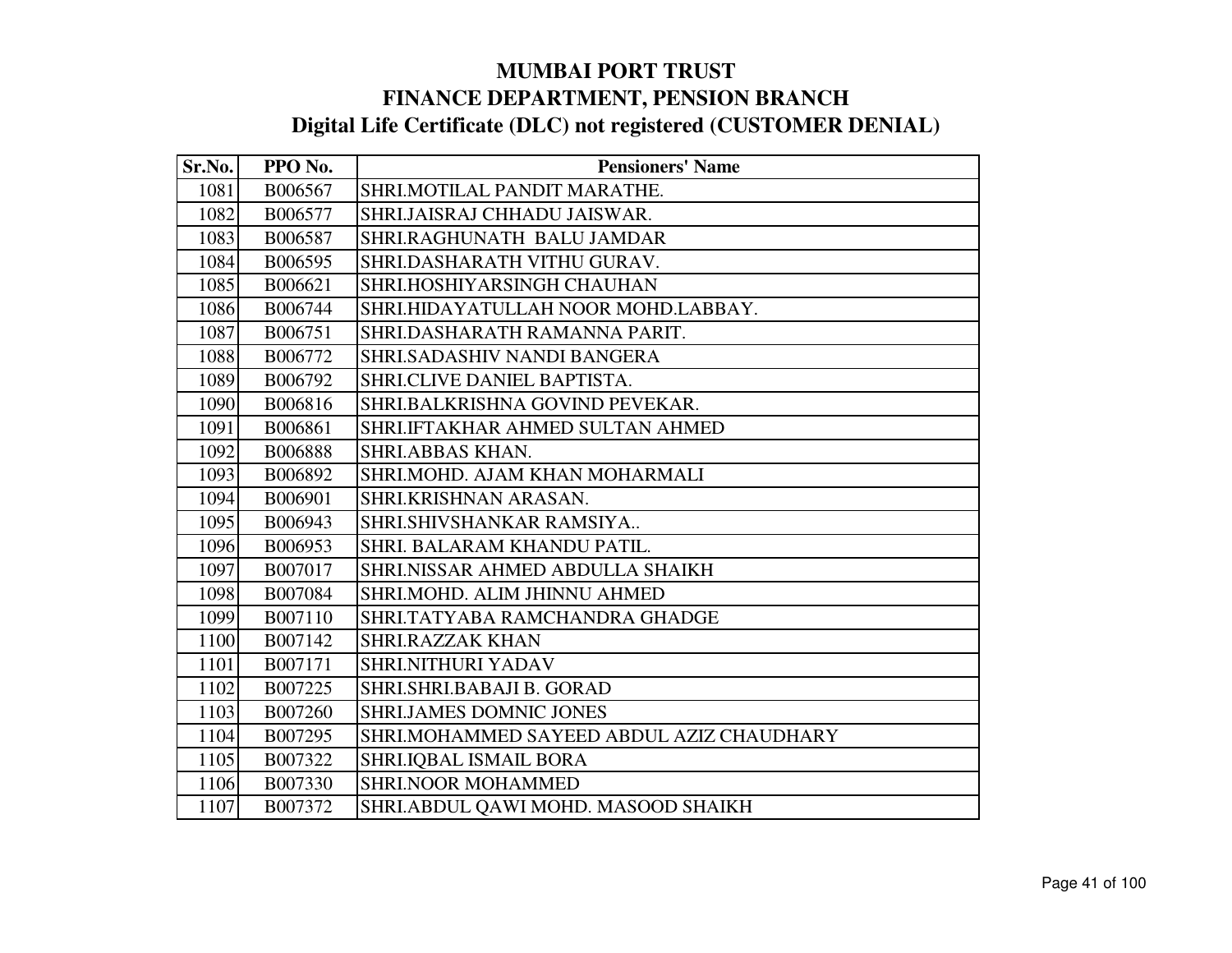| Sr.No. | PPO No.        | <b>Pensioners' Name</b>             |
|--------|----------------|-------------------------------------|
| 1108   | B007387        | SHRI.M RAVI MUNISAMY                |
| 1109   | B007390        | SHRI.ARVIND SHANKAR LASE            |
| 1110   | B007425        | <b>SHRI.JAYKUMAR SHANKAR KAMBLE</b> |
| 1111   | B007453        | SHRI.NOORA KHAN AHMED KHAN          |
| 1112   | B007476        | SHRI.ASHOK CHHAGANLAL UMRIGAR       |
| 1113   | B007523        | SHRI.ADIL DALI BHARUCHA             |
| 1114   | B007541        | SHRI.J.ANNADURAI S. JAGANNATHAN     |
| 1115   | B007555        | SHRI.AJIBULLA JALIL MOHD.           |
| 1116   | B007568        | SHRI.AMBEKAR MOTTAYAN               |
| 1117   | B007574        | SHRI.DATTATRAY PANDURANG PATIL      |
| 1118   | B007589        | SHRI.ABDUL MANNAN SHAIKH            |
| 1119   | B007605        | SHRI.SHIVAJI RAJARAM SALVI          |
| 1120   | B007608        | SHRI.DILIP BABAJI SAITWADEKAR       |
| 1121   | B007652        | <b>SHRI.GUFRAN KHAN</b>             |
| 1122   | B007716        | SHRI.BOODHURAM RAMHARK              |
| 1123   | B007718        | SHRI.VIJAY SHRIPATI KHANDALE        |
| 1124   | <b>BF00038</b> | SMT.MANGALABAI MARUTI GORE.         |
| 1125   | <b>BF00055</b> | SMT.SARSABAI P.KAKADE.              |
| 1126   | <b>BF00096</b> | SMT.SAROJANI MARUTI KEDARE.         |
| 1127   | BF00116        | SMT.SADHANA MADHUKAR NAR.           |
| 1128   | <b>BF00118</b> | SMT.SUSHILA SONAYA JATHAN.          |
| 1129   | <b>BF0011B</b> | SMT.PAKKIAM KALIAPPAN SUBBAYYA.     |
| 1130   | BF00121        | SMT.PUSHPALATA GANPAT DHANAWADE     |
| 1131   | <b>BF00140</b> | SMT.VIBHAVARI BAPUJI PARKAR.        |
| 1132   | <b>BF00143</b> | SMT.MEHARUNNISA NIZAMUDDIN SIRKHOT. |
| 1133   | <b>BF00146</b> | SMT.SUBHADRA BAPU KOLEKAR.          |
| 1134   | <b>BF00167</b> | SMT.MANGAL VILAS MORE.              |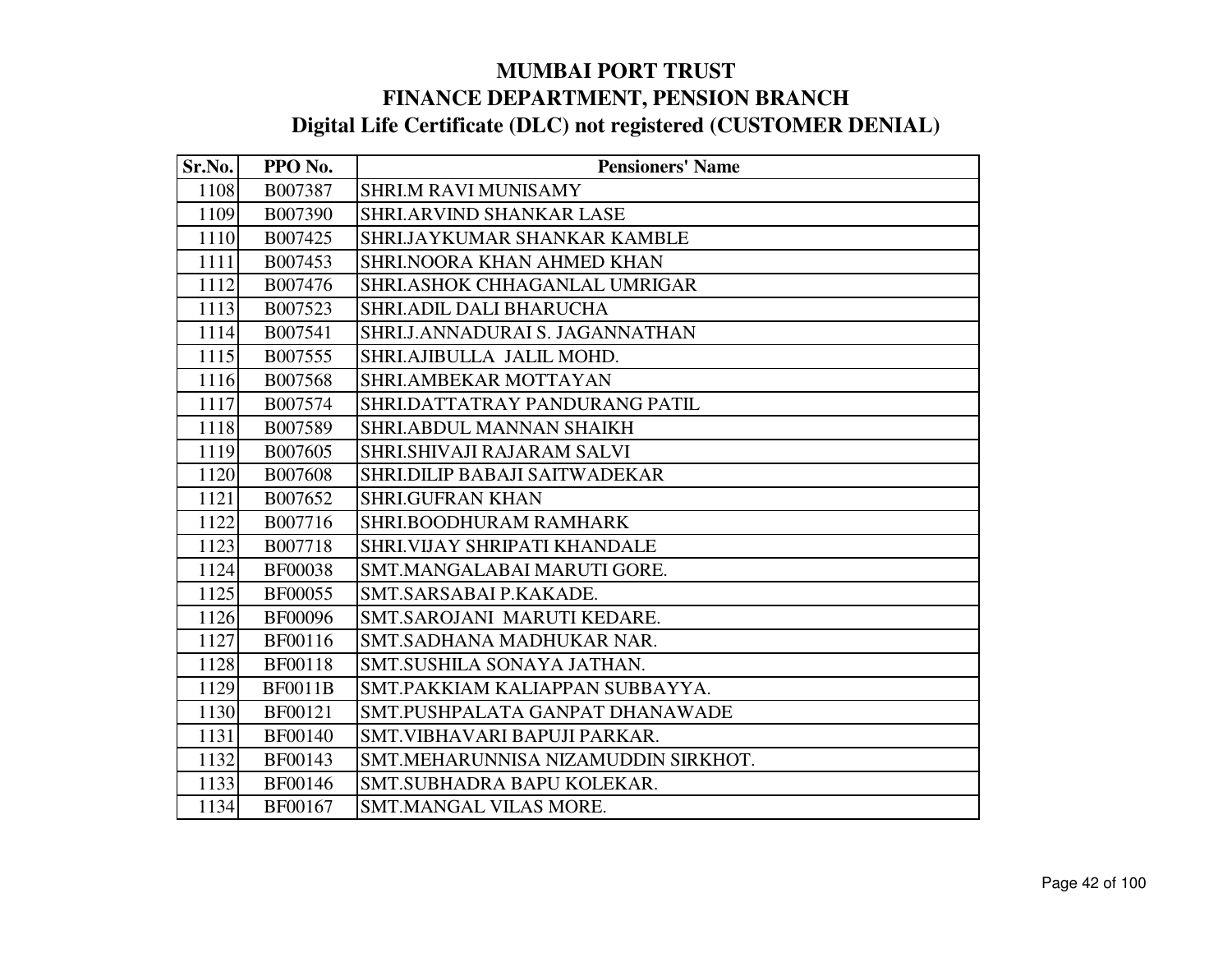| Sr.No. | PPO No.        | <b>Pensioners' Name</b>              |
|--------|----------------|--------------------------------------|
| 1135   | <b>BF00171</b> | SMT.SAIRA SHAIKH MOHD.AYUB.          |
| 1136   | <b>BF00208</b> | SMT.CHHAYA SHANKAR KAMBLE.           |
| 1137   | <b>BF00220</b> | SMT.SARASWATI M. KOTIAN              |
| 1138   | <b>BF00242</b> | SMT.YAMUNABAI DHONDIBA DHONDE        |
| 1139   | BF00314        | SMT.AMINABEE MOHD.LUKMAN             |
| 1140   | <b>BF00318</b> | <b>SMT.INDUBAI DHANAJI KAMBLE</b>    |
| 1141   | <b>BF00357</b> | <b>SMT.LAXMIBAI DHULA GORAD</b>      |
| 1142   | <b>BF00424</b> | SMT.BHAMABAI KASHINATH KHANDGE       |
| 1143   | <b>BF00432</b> | <b>SMT.INDUBAI RAMU MANE</b>         |
| 1144   | <b>BF00439</b> | SMT.DAMAYANTI DAYAT                  |
| 1145   | <b>BF00464</b> | SMT.SAFIYA BEGUM NAZIMUDDIN S.SHAIKH |
| 1146   | <b>BF00465</b> | SMT.SUSHANTA RAJARAM AMBOLKAR        |
| 1147   | <b>BF00495</b> | <b>SMT.GRACE ARUNA DEVRAJ</b>        |
| 1148   | BF00536        | <b>SMT.LADUBAI ATLA DHAPA</b>        |
| 1149   | <b>BF00538</b> | SMT.NOORJAHANJEE DAWAL PATEL         |
| 1150   | <b>BF00565</b> | <b>SMT.SALIMABI ALI HANIF</b>        |
| 1151   | BF00571        | SMT.SUREKHA ANIL DHUMAL              |
| 1152   | <b>BF00597</b> | SMT.CHANDRA S.ARUNACHALAM            |
| 1153   | <b>BF00609</b> | SMT.PRABHAVATI SHANTTARAM TANAWADE   |
| 1154   | BF00665        | <b>SMT.TARABAI DADA LAKDE</b>        |
| 1155   | BF00692        | SMT.RAZIABI MURTUZA ANSARI           |
| 1156   | <b>BF00696</b> | SMT.FARIDABI FAKIR MOHD.             |
| 1157   | <b>BF00729</b> | SMT.SHANTABAI GANPAT JADHAV          |
| 1158   | <b>BF00737</b> | SMT.FRANCISMARY GABRIAL MARIAPPAN    |
| 1159   | <b>BF00763</b> | SMT.RAZIYA BANU MOHD BIHARI          |
| 1160   | BF00832        | SMT.PALANIAMMAL A. ATHIMOOLAM        |
| 1161   | <b>BF00834</b> | SMT.BISMILLABI KHWAJA                |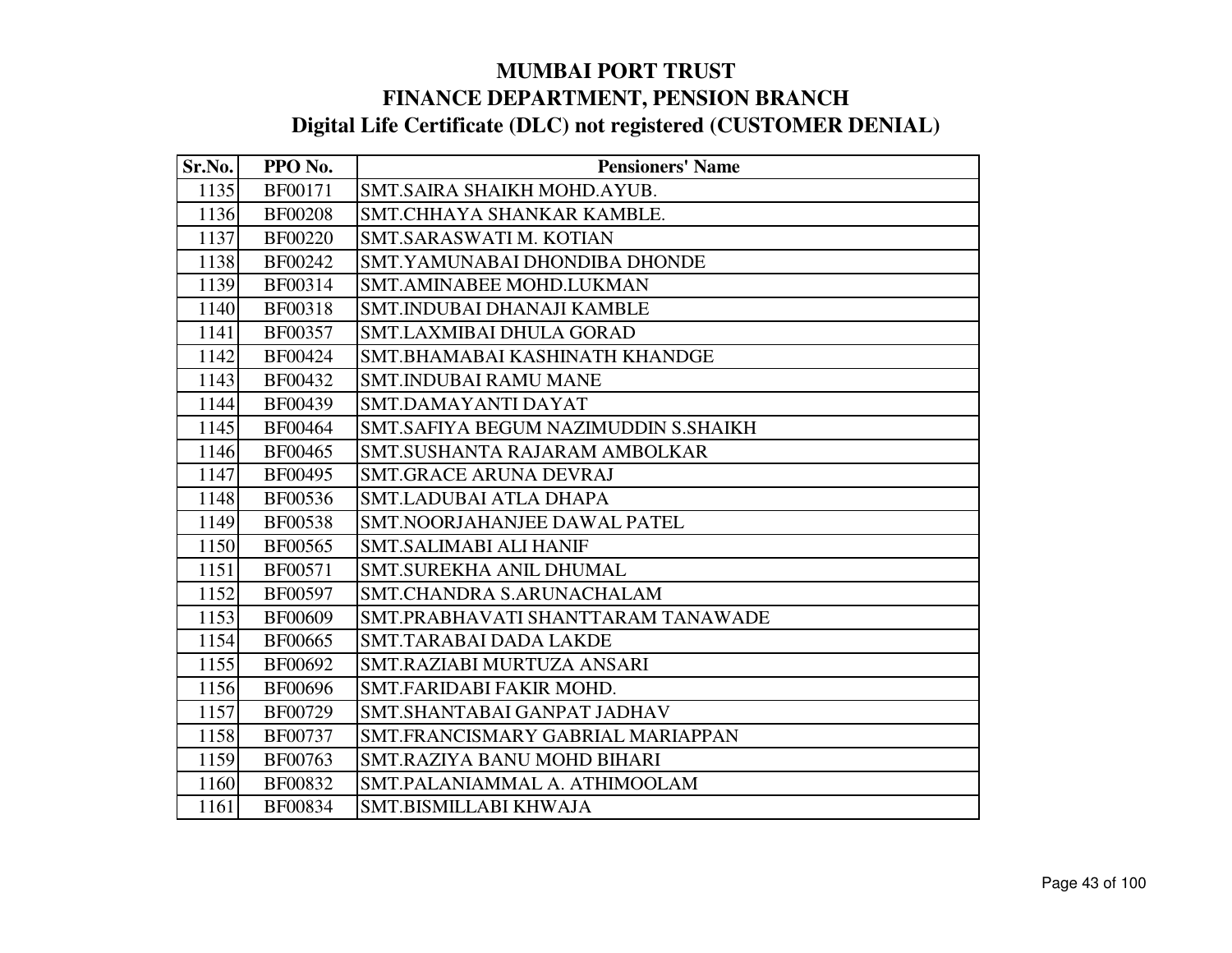| Sr.No. | PPO No.        | <b>Pensioners' Name</b>          |
|--------|----------------|----------------------------------|
| 1162   | <b>BF00844</b> | SMT.VALARMADI NARAYAN RANGAN     |
| 1163   | BF00862        | SMT.GANGADEVI CHANDRA SHARMA     |
| 1164   | <b>BF00897</b> | <b>SMT.SUNITA VIJAY PARKAR</b>   |
| 1165   | <b>BF00938</b> | SMT.LAXMIBAI TUKARAM GAGRE       |
| 1166   | BF00941        | SMT.SAROJA RANGAPPA RANKAYYA     |
| 1167   | <b>BF00979</b> | SMT.DAUMANI MADHURA MOHAN        |
| 1168   | BF01033        | SMT. VAIJAYANTABAI SHAMU YAMGAR  |
| 1169   | BF01073        | SMT.MARIAMMAL PAVADAI MARIMUTHU  |
| 1170   | <b>BF01107</b> | SMT.SUSHILA KRISHNAKANT MANEK    |
| 1171   | BF01134        | SMT.VIJAYALAXMI ASHOK AYYASWAMY  |
| 1172   | BF01153        | SMT.HIRABAI MARUTI NAVGAN        |
| 1173   | BF01163        | <b>SMT.SHANTI IRANNA</b>         |
| 1174   | <b>BF01209</b> | <b>SMT.AKATAI ISHWARA DHAGE</b>  |
| 1175   | <b>BF01210</b> | SMT.REHANA SHAFIQ.A.A.GAFAR      |
| 1176   | BF01225        | SMT.SUHASINI SADASHIV KASEKAR    |
| 1177   | BF01259        | SMT.SEEMA GOPAL KHADYE           |
| 1178   | BF01269        | SMT.AMINABI B.K.BAVASHA          |
| 1179   | <b>BF01295</b> | SMT.JAISHINTHA JOHN BAPTISTA.    |
| 1180   | BF01315        | SMT.NIRMALA OMPRAKASH BARKHURAM  |
| 1181   | BF01325        | <b>SMT.SHWETA SUDHIR MELEKAR</b> |
| 1182   | <b>BF01368</b> | SMT.CHANDBI SHABASH SHAIKH       |
| 1183   | BF01373        | SMT.MARIYAMBI MOHAMMED           |
| 1184   | BF01375        | <b>SMT.GEETA GAJANAN PARDHI</b>  |
| 1185   | <b>BF01377</b> | SMT.ANANDI KISAN JADHAV          |
| 1186   | BF01397        | <b>SMT.SEEMA SUSAI FERNANDO</b>  |
| 1187   | BF01426        | SMT.BHAGIRATHI HARADAS KAGADE    |
| 1188   | <b>BF01438</b> | SMT.PATRICIA D'CRUZ              |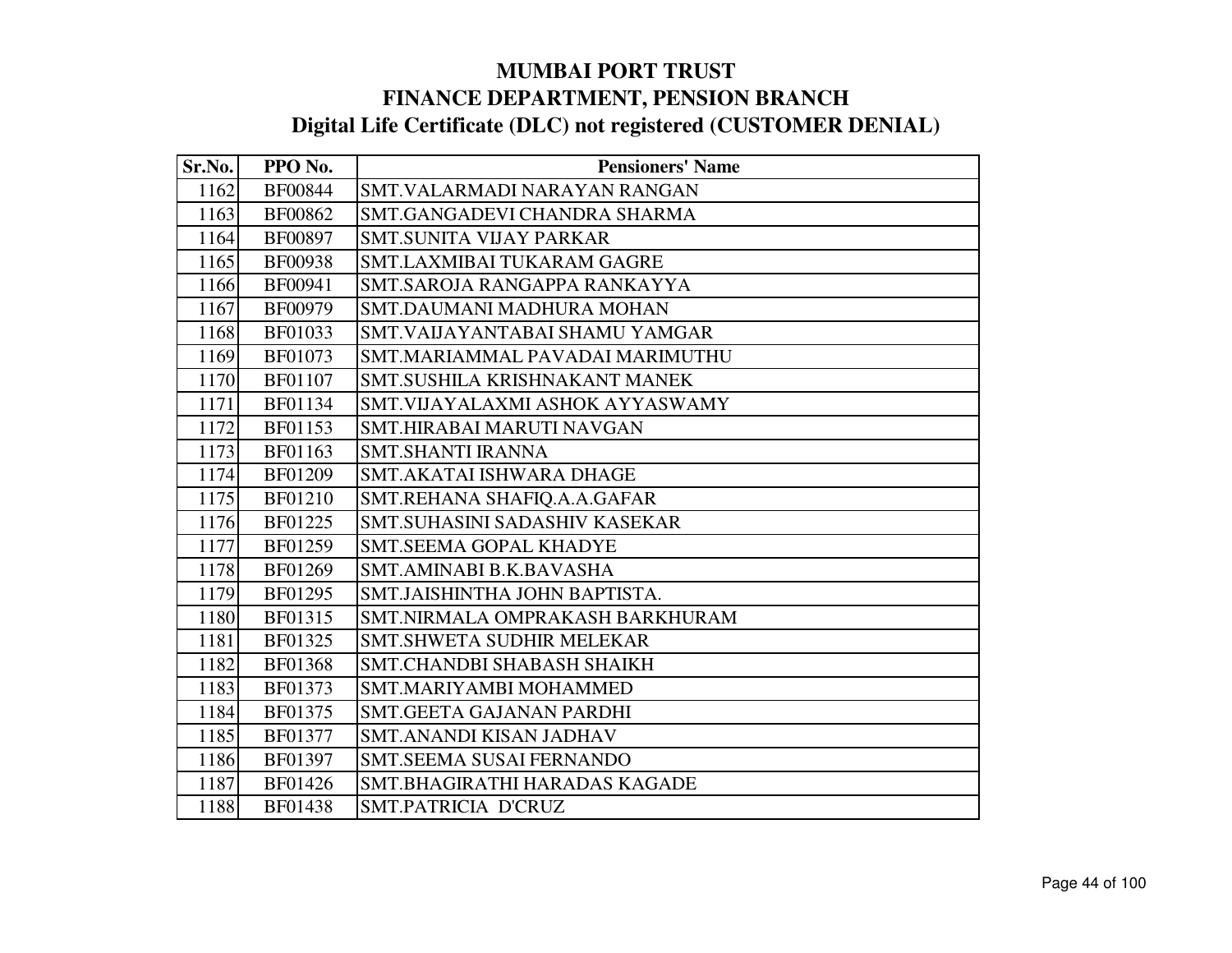| Sr.No. | PPO No.        | <b>Pensioners' Name</b>                  |
|--------|----------------|------------------------------------------|
| 1189   | <b>BF01448</b> | SMT.PARVATI SHIVAJI UTHALE               |
| 1190   | BF01455        | SMT.HAUSABAI RAMCHANDRA MHASKE           |
| 1191   | <b>BF01457</b> | <b>SMT.SHANTA KISHOR CHAUHAN</b>         |
| 1192   | BF01483        | SMT.PRADNYA RAMCHANDRA MAYEKAR           |
| 1193   | BF01497        | SMT.AKUTAI SAKHARAM JADHAV               |
| 1194   | BF01531        | SMT.SHASHIKALA MURUGESH RAMASWAMY        |
| 1195   | <b>BF01548</b> | SMT.MAHANANDA BHAGWAN PALANDE            |
| 1196   | BF01640        | <b>SMT.JANAKI LAXMAN PATEKAR</b>         |
| 1197   | BF01644        | SMT.CHANDRAKALA HARIDAS BANSODE          |
| 1198   | BF01648        | SMT.MANGALA SADASHIV JADHAV              |
| 1199   | BF01669        | SMT.YASHSHREE HARISHCHANDRA MALANDKAR    |
| 1200   | <b>BF01688</b> | SMT.MATHURA VISHVANATH KATKAR            |
| 1201   | <b>BF01707</b> | SMT.USHADEVI SADAPHAL PRASAD             |
| 1202   | BF01764        | SMT. SHOBHAVANTIDEVI CHANDRABALI SHUKLA. |
| 1203   | BF01773        | SMT. VIJAYA SUKHDEO KHARAT.              |
| 1204   | BF01832        | <b>SMT.RAHIMABI UMAR KADAR</b>           |
| 1205   | <b>BF01848</b> | SMT. VIJAYA VIDYADHAR PALKAR             |
| 1206   | <b>BF01889</b> | <b>SMT.HIRABAI GUJABA MORE</b>           |
| 1207   | <b>BF02018</b> | SMT.MAINADEVI ACHHAIBAR SINGH            |
| 1208   | BF02021        | <b>SMT.PUTLABAI DATTU PATIL</b>          |
| 1209   | BF02026        | <b>SMT.BIBIJAN JABBAR HUSSAIN</b>        |
| 1210   | <b>BF02040</b> | SMT.SANTOSHIDEVI MAHESH WALMIKI          |
| 1211   | BF02053        | SMT.MUMTAZ BEGUM MOHAMMED SAFI           |
| 1212   | BF02105        | SMT.RAJASHREE RAMCHANDRA CHAVAN          |
| 1213   | BF02130        | <b>SMT.SULABAI KONDIBA CHOPDE</b>        |
| 1214   | BF02151        | SMT.RUKAIYA ABDUL RASHID NOOR MOHMED     |
| 1215   | BF02159        | SMT.BHAMABAI BHAGWANTA RAJDEO            |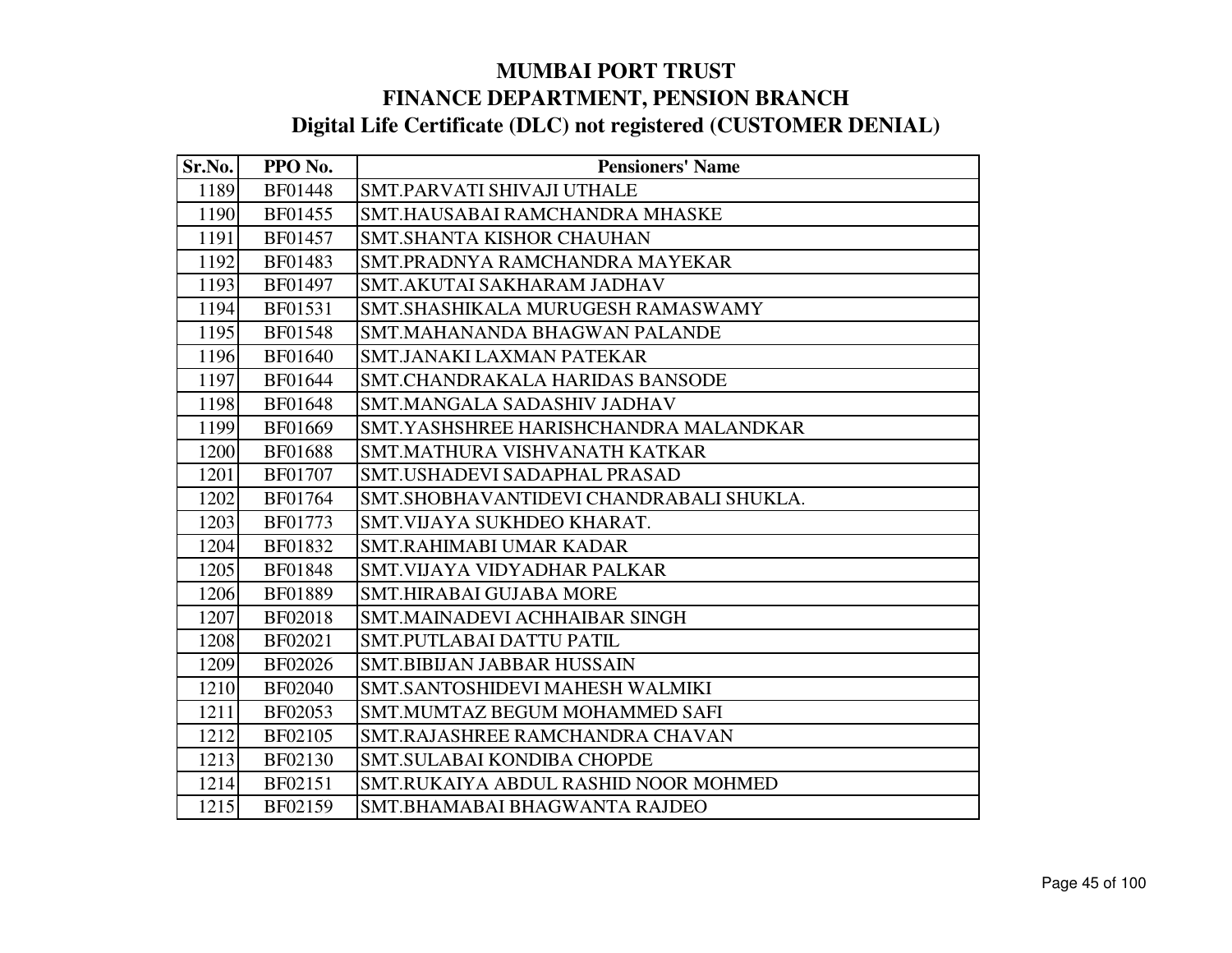| Sr.No. | PPO No.        | <b>Pensioners' Name</b>                 |
|--------|----------------|-----------------------------------------|
| 1216   | BF02182        | SMT.SULOCHANA KASHIRAM TAMBE            |
| 1217   | BF02202        | <b>SMT.ROHI MUKUND MARYE</b>            |
| 1218   | BF02212        | SMT.ANEESA SHARAFATULLA KHAN            |
| 1219   | <b>BF02228</b> | <b>SMT.PARVATI SADASHIV SALVI</b>       |
| 1220   | BF02230        | <b>SMT.LAXMI ARUMUGAM RAJU</b>          |
| 1221   | BF02234        | <b>SMT.MALTI SHIVAJI PAWADE</b>         |
| 1222   | <b>BF02258</b> | SMT.GAYATRIDEVI SARABJIT                |
| 1223   | BF02270        | SMT.RAFIKUNNISA SIKANDAR                |
| 1224   | BF02304        | <b>SMT.ASHA SHAM THAKUR</b>             |
| 1225   | <b>BF02348</b> | <b>SMT.KUSUM SAKHARAM PADWAL</b>        |
| 1226   | BF02351        | <b>SMT.SEETA RAMDAS KEER</b>            |
| 1227   | <b>BF02400</b> | SMT.YAMUNABAI DAGDU PHALKE              |
| 1228   | BF02435        | SMT.PRAMILA APPA GAIKWAD                |
| 1229   | BF02459        | <b>SMT.NIGAR BEGUM JUMMAN KHAN</b>      |
| 1230   | <b>BF02460</b> | SMT.SATYABHAMA DAJI KASHID              |
| 1231   | BF02464        | SMT.RADHABAI LAXMAN DHESALE             |
| 1232   | BF02474        | SMT.GIJRATIYABAI VISHRAM BHOLA          |
| 1233   | <b>BF02490</b> | SMT.SUSHILA MADHUKAR ADSUL              |
| 1234   | <b>BF02506</b> | SMT.SAVITRI RAGHU MANDAVKAR             |
| 1235   | BF02525        | <b>SMT.ANUSAYA BAPU RAMBADE</b>         |
| 1236   | <b>BF02568</b> | SMT.KAMAL DADU DALVI                    |
| 1237   | BF02602        | SMT.SANJANA G/O MANASI SANJAY MHAPSEKAR |
| 1238   | <b>BF02609</b> | <b>SMT.SAKHUBAI TABAJI PAWADE</b>       |
| 1239   | BF02624        | SMT.MADHURA VIDYADHAR BUDHAKAR          |
| 1240   | BF02625        | SMT.RIZWANA IRSHAD KHAN                 |
| 1241   | BF02627        | <b>SMT.GODAVARI DEVRAM DOLAS</b>        |
| 1242   | BF02705        | SMT.SHOBHA BHIMRAO NIKAM                |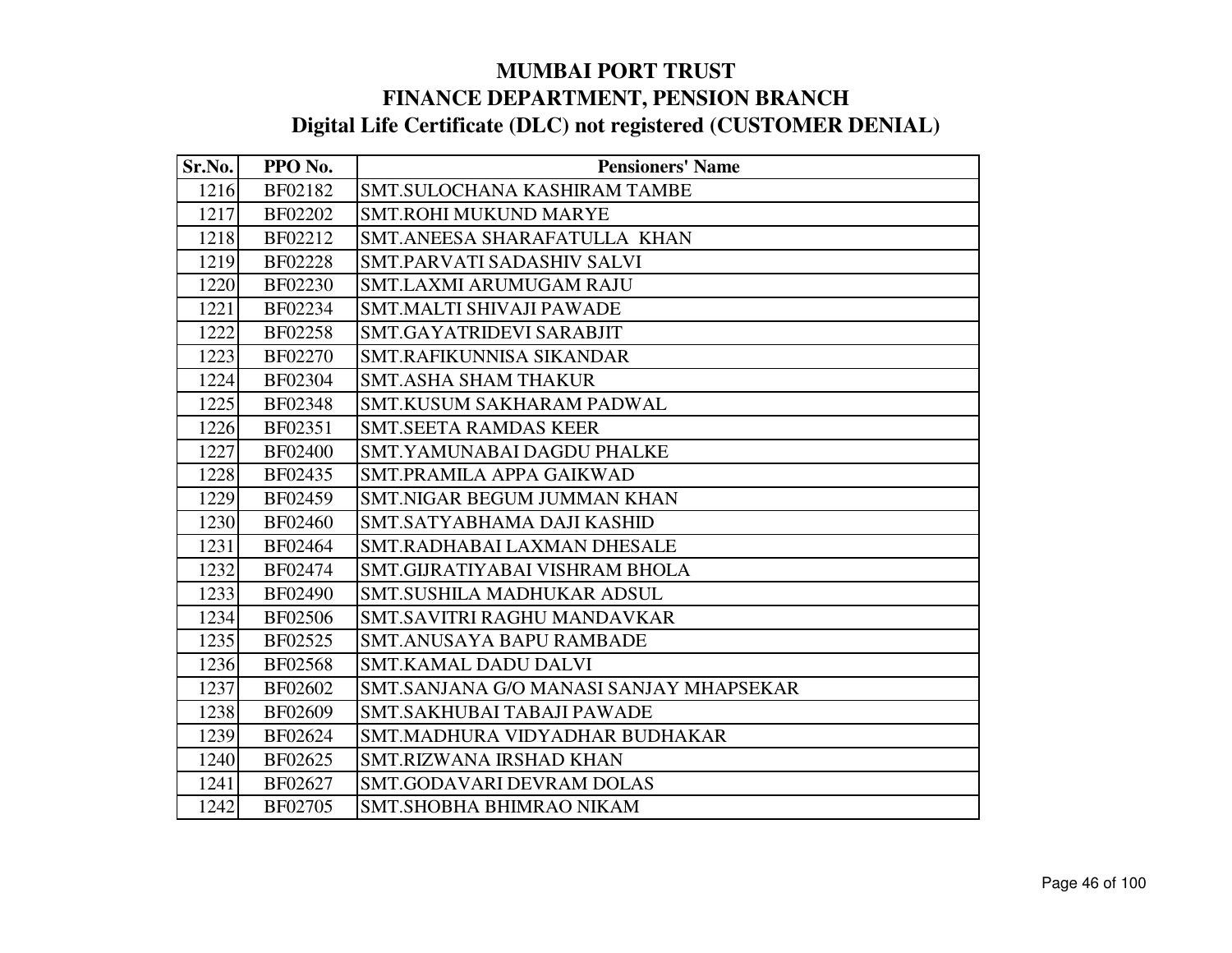| Sr.No. | PPO No.        | <b>Pensioners' Name</b>             |
|--------|----------------|-------------------------------------|
| 1243   | BF02709        | SMT.BASHIRABI HAYAT BADSHAH         |
| 1244   | BF02715        | <b>SMT.SUMATI MANOHAR WAIRKAR</b>   |
| 1245   | BF02773        | <b>SMT.SEEMA BABASAHEB ROKADE</b>   |
| 1246   | <b>BF02809</b> | <b>SMT.MAMTA HARI WAGHMARE</b>      |
| 1247   | BF02869        | SMT.SUNITA YESHWANT VARDAM          |
| 1248   | BF02872        | SMT.REKHA RAMCHANDRA JATHAR         |
| 1249   | <b>BF02886</b> | SMT.VALLIAMMAL MANICKAM             |
| 1250   | <b>BF02888</b> | SMT.NANDA ISHWAR KENGAR             |
| 1251   | <b>BF02898</b> | SMT.SEETABAI DATTARAM RAIKAR        |
| 1252   | BF02902        | SMT.KALYANI ARVIND PATIL            |
| 1253   | BF02939        | SMT.SUBHADRA ANANT JAGTAP           |
| 1254   | BF02951        | SMT.PRANITA PRADEEP MELEKAR         |
| 1255   | BF02957        | SMT.SEEMA SURYASHEKHAR NARVEKAR     |
| 1256   | BF02963        | <b>SMT.LATA BANDU PAWAR</b>         |
| 1257   | BF03016        | KUMARI.MADINA KHATOON               |
| 1258   | BF03026        | SMT.RUKMINI DATTATRAY KASHID        |
| 1259   | <b>BF03038</b> | SMT.KAUSABAI GANGA PAWALE           |
| 1260   | <b>BF03058</b> | <b>SMT.HAZIRA BE</b>                |
| 1261   | BF03059        | SMT.SUREKHA SHASHIKANT GIRI         |
| 1262   | BF03067        | SMT.LEELAVATI MAHADEV KHADAS        |
| 1263   | <b>BF03087</b> | <b>SMT.LUTFA NURUL HAQUE GAIN</b>   |
| 1264   | BF03093        | <b>SMT.SHRADDHA SUNIL WALKE</b>     |
| 1265   | <b>BF03100</b> | SMT.JAIVANTI RAJENDRA RAJBHAR       |
| 1266   | BF03113        | SMT.MANJULA SUNDARABHARTHI CHETTIAR |
| 1267   | BF03126        | <b>SMT.INDUBAI SHIVAJI BABAR</b>    |
| 1268   | BF03145        | SMT.BHAGUBAI RAJARAM SURYAWANSHI    |
| 1269   | <b>BF03160</b> | SMT.NIRMALA DEVI RAMUDAY DUBEY      |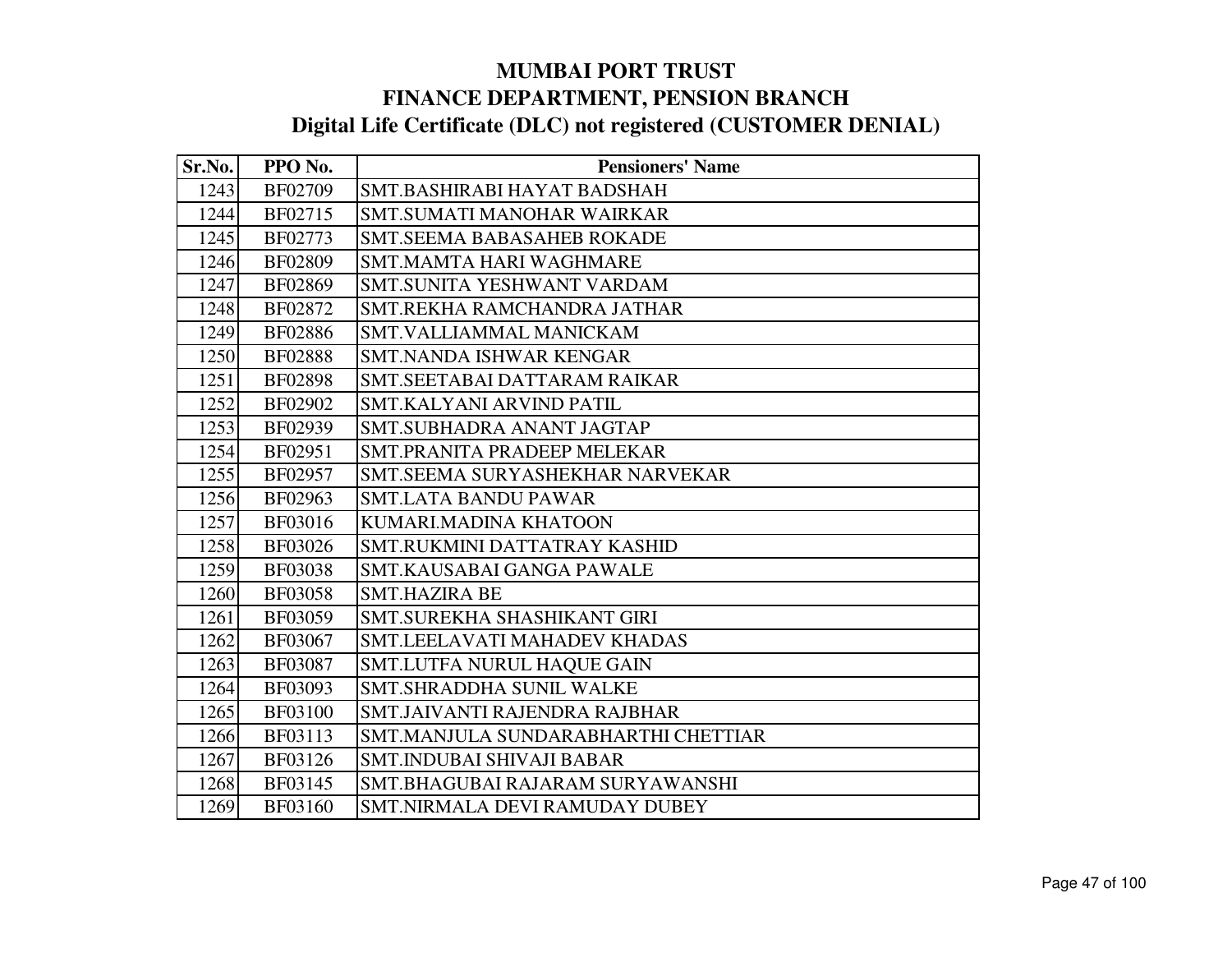| Sr.No. | PPO No.        | <b>Pensioners' Name</b>                          |
|--------|----------------|--------------------------------------------------|
| 1270   | BF03165        | SMT.QAMAR JAHAN ABDUL SALEEM                     |
| 1271   | BF03173        | SMT.LITTLE FLOWER ANTONY FERNANDO                |
| 1272   | BF03181        | <b>SMT.MARIZA THOMAS CARDOZ</b>                  |
| 1273   | BF03185        | <b>SMT.KAVITA SHANKAR WALKE</b>                  |
| 1274   | BF03193        | SMT.SUJATA VINAY KALYANPURKAR                    |
| 1275   | BF03196        | <b>SMT.NASIM BEGUM ABDUL SATTAR</b>              |
| 1276   | BF03217        | <b>SMT.THAKU BHAGWAT BIRANGAL</b>                |
| 1277   | BF03252        | SMT.KHASHIBAI RAGHUNATH KOLE                     |
| 1278   | BF03255        | <b>SMT.SHABNAM BANO ABDUL HAQUE</b>              |
| 1279   | BF03256        | SMT.SHANTABEN BHAGWANDAS PATEL                   |
| 1280   | <b>BF03298</b> | SMT.SANJIVANI JAISINGH KHARAT                    |
| 1281   | <b>BF03303</b> | SMT.JANKI RAJANINATH CHIPKAR                     |
| 1282   | <b>BF03318</b> | SMT.BATMA PERIASWAMY NAIKAR                      |
| 1283   | BF03353        | SMT.SHANTABAI SHIVAJI MORE                       |
| 1284   | BF03392        | SHRI. VIGHNESH C. NAIK G/O SARIKA CHANDULAL NAIK |
| 1285   | BF03396        | <b>SMT.JAITHOONBI SAYED</b>                      |
| 1286   | BF03397        | SMT.CHAVUTRA PRAKASH THORAT                      |
| 1287   | <b>BF03407</b> | <b>SMT.ANSAREE BEGUM MOHD HAROON</b>             |
| 1288   | BF03413        | SMT.SAVITA KESHAV KUDKAR                         |
| 1289   | BF03415        | KUMARI.ABIDABEGUM INAMUL HAQUE SAYYED            |
| 1290   | BF03453        | SMT.SAVITRABAI PANDURANG NIKAM                   |
| 1291   | BF03472        | <b>SMT.ALIMABEE FAKIR MOHAMMAD</b>               |
| 1292   | BF03503        | <b>SMT.MATHURA KISSAN DHAKE</b>                  |
| 1293   | BF03524        | SMT.KHURSHID BEGUM RIYAZUDDEN SHAMSUDDIN.        |
| 1294   | BF03526        | <b>SMT.CHANDBI FARID SHAIKH</b>                  |
| 1295   | BF03531        | <b>SMT.KUSUM RAMDHANI YADAV</b>                  |
| 1296   | BF03537        | SMT.SHASHI KRISHNA SIDANA                        |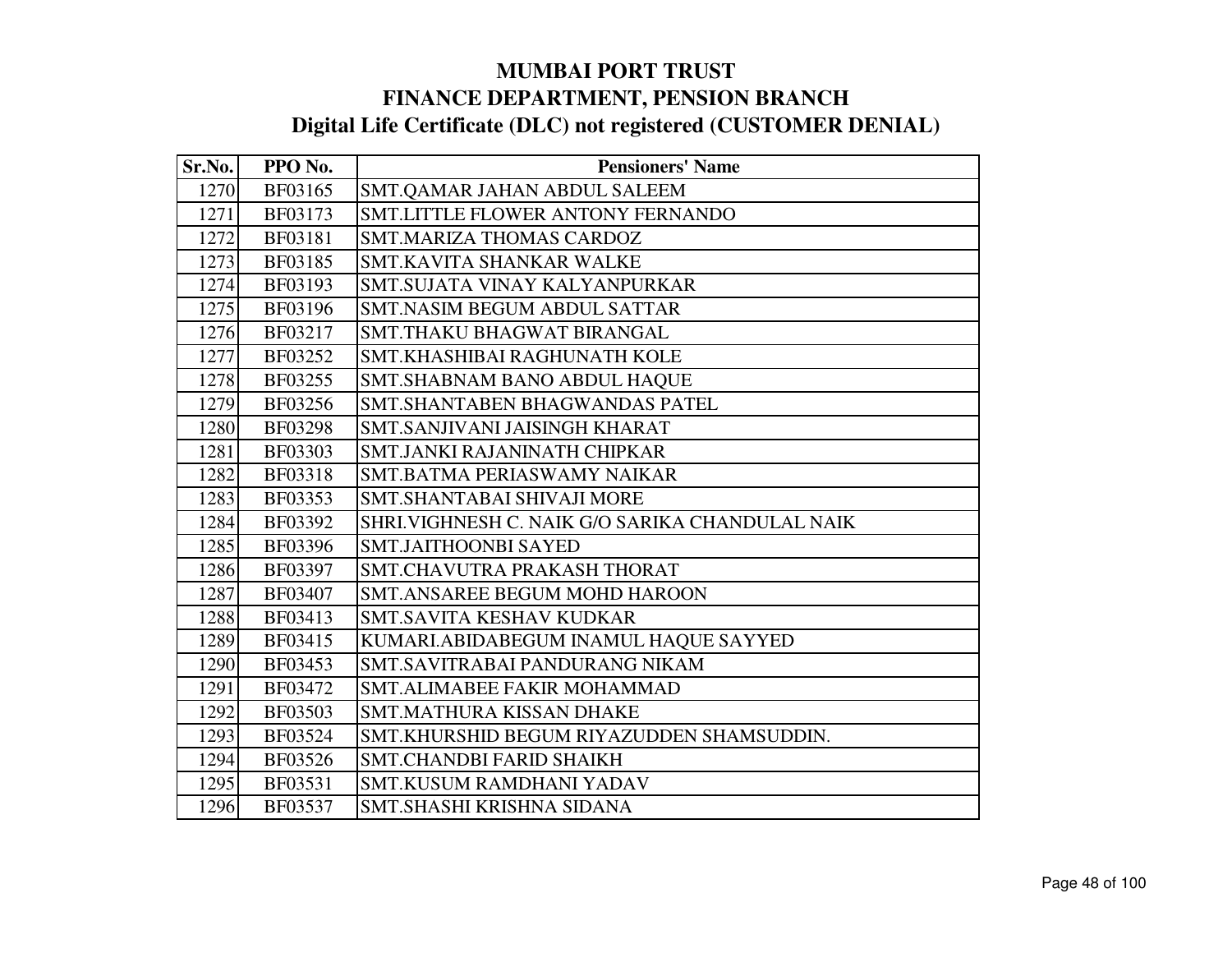| Sr.No. | PPO No.        | <b>Pensioners' Name</b>            |
|--------|----------------|------------------------------------|
| 1297   | BF03541        | <b>SMT.SUNITA KASHINATH MHATRE</b> |
| 1298   | BF03564        | <b>SMT.MANGAL PRAKASH SHIRKE</b>   |
| 1299   | BF03572        | SMT.FEROZA MUSTAQ KHAN             |
| 1300   | <b>BF03606</b> | SMT.SULOCHANA JAGANNATH SHINDE     |
| 1301   | BF03623        | SMT.FATIMABI PITCHAIGANI           |
| 1302   | <b>BF03648</b> | SMT.ANUSAYA MUGATRAO KENDALE       |
| 1303   | BF03652        | SMT.DHONDUBAI BHIMRAO KASHID       |
| 1304   | BF03656        | <b>SMT.PERVIN HOMI GANDHI</b>      |
| 1305   | BF03659        | SMT.SARLABAI VITHAL SAPKAL         |
| 1306   | BF03689        | SMT.SMT. LOCHANA PATANGRAO SHIRKE  |
| 1307   | BF03702        | SMT.SHAMIM ABDUL GAFOOR KHAN       |
| 1308   | BF03741        | SMT.TARABAI KISAN ANDHALE          |
| 1309   | BF03746        | SMT.KAMALAKSHI CHANDRAHAS SHETTY   |
| 1310   | <b>BF03748</b> | SMT.AMINA KHATOON MOHD.ESSA KHAN   |
| 1311   | BF03774        | <b>SMT.SELVI</b>                   |
| 1312   | BF03779        | SMT.JANABAI SHIVRAM MAHAMULKAR     |
| 1313   | BF03792        | SMT.SHAMALA SHASHIKANT CHAWAN      |
| 1314   | BF03793        | SMT.SIRATAULNISSA SHAUKAT ALI KHAN |
| 1315   | BF03795        | SMT.JAIBUNNISA MAINADDIN GARIB     |
| 1316   | BF03802        | SMT.KAMAR JAHAN KAMRUDDIN ALI      |
| 1317   | <b>BF03806</b> | SMT.RAHAMATUNNISA ABDUL JABBAR     |
| 1318   | BF03811        | <b>SMT.DURGA RATNAKAR LAD</b>      |
| 1319   | BF03857        | SMT.DHONDUBAI NAMDEO KATKAR        |
| 1320   | BF03862        | SMT.SUREKHA SURESH PADYAL          |
| 1321   | <b>BF03866</b> | SMT.JIJABAI PANDU BORADE           |
| 1322   | <b>BF03870</b> | <b>SMT.FARIDA CYRUS COOPER</b>     |
| 1323   | BF03874        | SMT.JANABAI TUKARAM MORE           |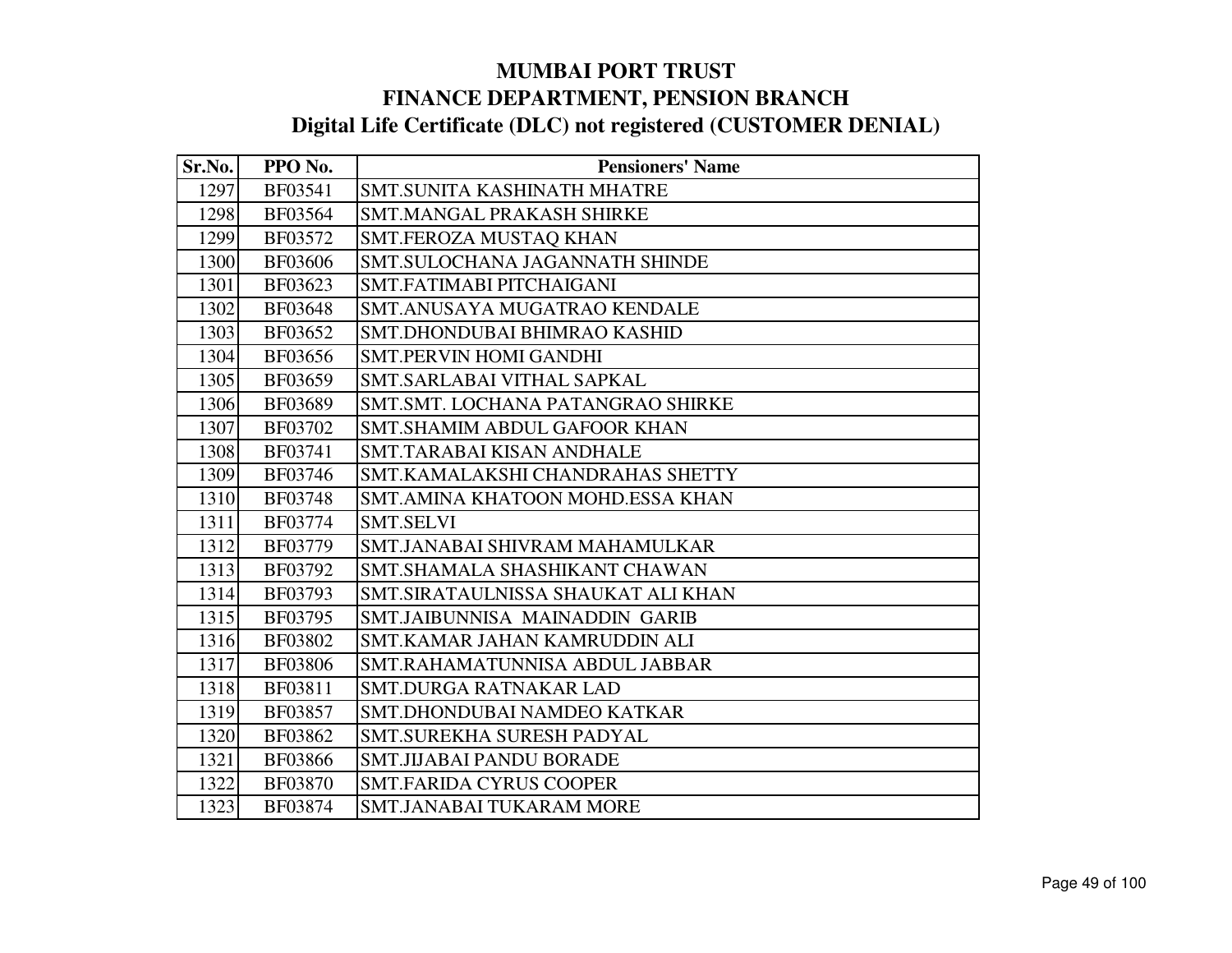| Sr.No. | PPO No.        | <b>Pensioners' Name</b>                         |
|--------|----------------|-------------------------------------------------|
| 1324   | BF03941        | <b>SMT.BAIJABAI SHRIMANT REDE</b>               |
| 1325   | <b>BF03950</b> | SMT.SHOBHANA SHASHIKANT MULEY                   |
| 1326   | BF03959        | SMT.ROHINI LAXMAN KHANDIZOD                     |
| 1327   | BF03975        | SMT.FATIMABI MOHD IQBAL                         |
| 1328   | <b>BX00016</b> | SMT.SHEVANTABAI NARAYAN DHONDE.                 |
| 1329   | <b>BX00128</b> | SMT.LAXMIBAI SUKHDEO LANDE.                     |
| 1330   | <b>BX00130</b> | SMT.ZAITUN MOHAMAD ISAQUE.                      |
| 1331   | BX00155        | SMT.BHAMABAI BHIKA MHASKE                       |
| 1332   | <b>BX00162</b> | SMT.SONUBAI RAJPAL MAHAJAN.                     |
| 1333   | <b>BX00184</b> | SMT.THANALAXMI THANGRAJ KESWAN.                 |
| 1334   | <b>BX00190</b> | SMT.ANANDABAI NARAYAN SHIKARE                   |
| 1335   | <b>BX00276</b> | SMT.KRISHNABAI JIJABA SHINGATE.                 |
| 1336   | <b>BX00299</b> | SMT.FATHIMABI BHURE KHAN.                       |
| 1337   | <b>BX00305</b> | SMT.KESHARBAI DHARMA JADHAV.                    |
| 1338   | <b>BX00337</b> | SMT.JAGUBAI NANA CHOPADE.                       |
| 1339   | BX00432        | SMT.RAJYABAI KISAN BOITE.                       |
| 1340   | BX00443        | SMT.KOYNABAI ANANDRAO BHOSLE.                   |
| 1341   | <b>BX00466</b> | SMT.SHIRMABAI SAKHARAM DHUMAL                   |
| 1342   | <b>BX00480</b> | SMT.PARVATIBAI DHAKTU JUWALE.                   |
| 1343   | <b>BX00490</b> | SMT.YASEENBI SK.ABDUL AZIZ.                     |
| 1344   | <b>BX00564</b> | SMT.MEHBOBI W/O LATE SHRI ZAHUR FAZAL HAQUE     |
| 1345   | BX00591        | SMT.AISHABI W/O SHRI MOHD. ZAKI                 |
| 1346   | <b>BX00598</b> | SMT.GODAVARI W/O LATE SHRI DHARJI NANJI THAKKAR |
| 1347   | F000092        | SMT.CICIL JOSEPH D'SOUZA.                       |
| 1348   | F000102        | SMT.AAISHABI ALI ABDUL WAGLE.                   |
| 1349   | F000103        | SMT.LAXMIBAI S. KHARE.                          |
| 1350   | F000121        | SMT.SUMITRA BABURAO ACHARYA.                    |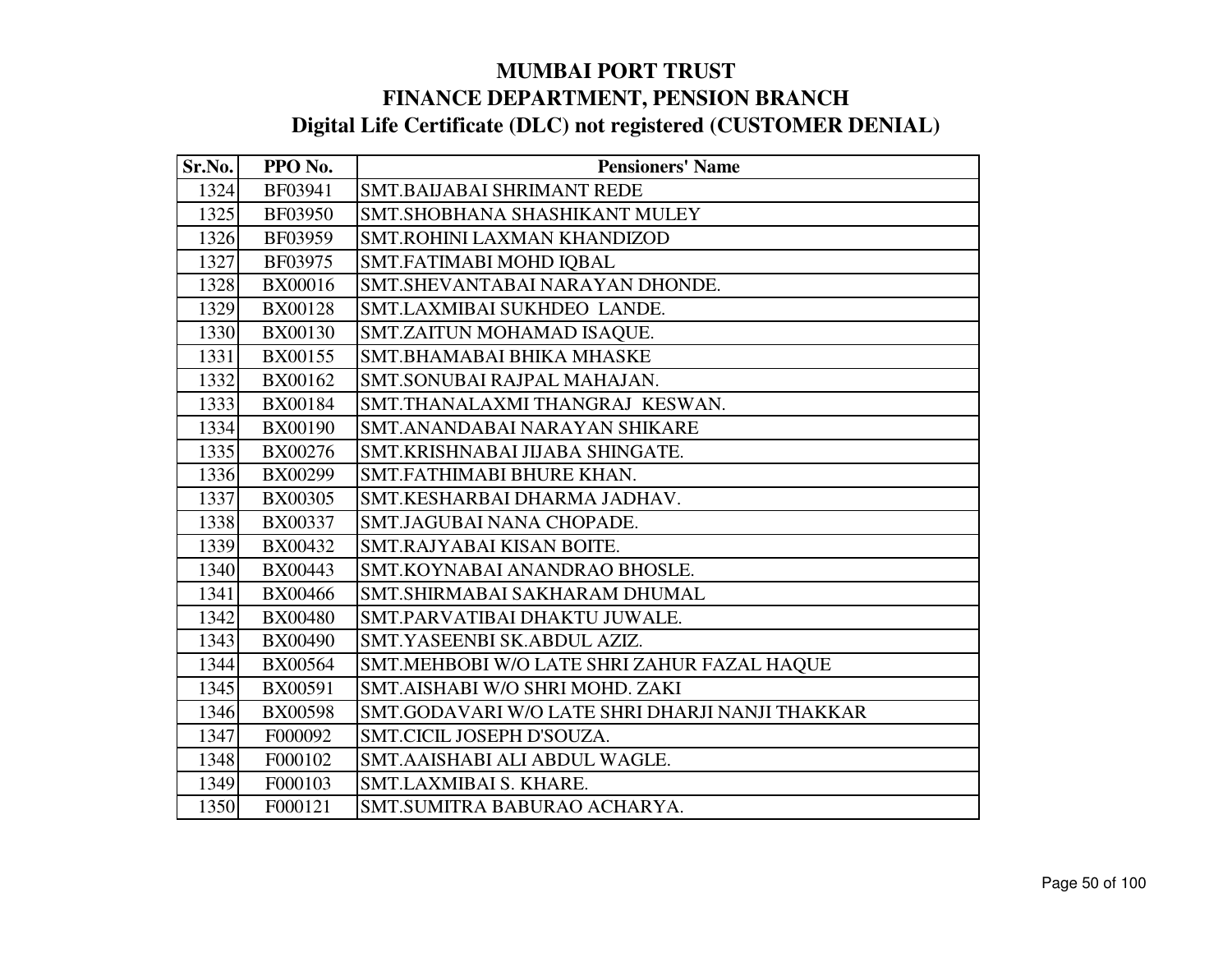| Sr.No. | PPO No. | <b>Pensioners' Name</b>                  |
|--------|---------|------------------------------------------|
| 1351   | F000229 | SMT.SHILABAI GOPAL KADAM.                |
| 1352   | F000248 | SMT.JANAKI DATTARAM POSE.                |
| 1353   | F000280 | SMT.LATIKA BHIKAJI TIKAM.                |
| 1354   | F000353 | SMT.SATYABHAMABAI VITHOBA PARAB.         |
| 1355   | F000376 | SMT.LAXMIBAI L. NAIK.                    |
| 1356   | F000427 | SMT.INDUBAI ANTOO KAMBLE.                |
| 1357   | F000437 | SMT.LATA GAJANAN TRILOKEKAR.             |
| 1358   | F000443 | SMT.MANIBEN DEVJI BORICHA.               |
| 1359   | F000446 | <b>SMT.GAURU LACKMA PITYA</b>            |
| 1360   | F000459 | SMT.SHASHIKALA BABAJI.                   |
| 1361   | F000506 | SMT.SUREKHA NATHURAM TODANKAR.           |
| 1362   | F000554 | SMT.LAXMI SHAMBOO SHIRVADKAR.            |
| 1363   | F000560 | SMT.JANABAI SOPANA TULSIRAM.             |
| 1364   | F000578 | SMT.MARIYAMBI ABBAS CAPTAIN.             |
| 1365   | F000770 | SMT.KAUSALYABAI L. SURDE.                |
| 1366   | F000772 | SMT.JULIANA LAWRANCE GONSALVES.          |
| 1367   | F000784 | SMT.GODABAI NAMDEO JAGDALE.              |
| 1368   | F000804 | SMT.JAMUNABAI S. CHANDASHIVE.            |
| 1369   | F000836 | SMT.LAXMIBAI THIMAYYA MUKKANNA.          |
| 1370   | F000840 | SMT.MARYA D. MISTRY.                     |
| 1371   | F000853 | SMT.UMABAI MOTI.                         |
| 1372   | F000872 | SMT.RUKMINI KRISHNA PAWAR.               |
| 1373   | F000903 | SMT.MANDAKINI VASANT DHARGALKAR.         |
| 1374   | F000942 | SMT.KASTURABAI NANA SONAWANE.            |
| 1375   | F001040 | SMT.PARVATI NARAYAN GAJUKASH.            |
| 1376   | F001064 | SMT.ANUSAYA EKNATH SHINDE.               |
| 1377   | F001076 | SMT.MALLARKODI C.PERIASWAMY CHINNAPAYAN. |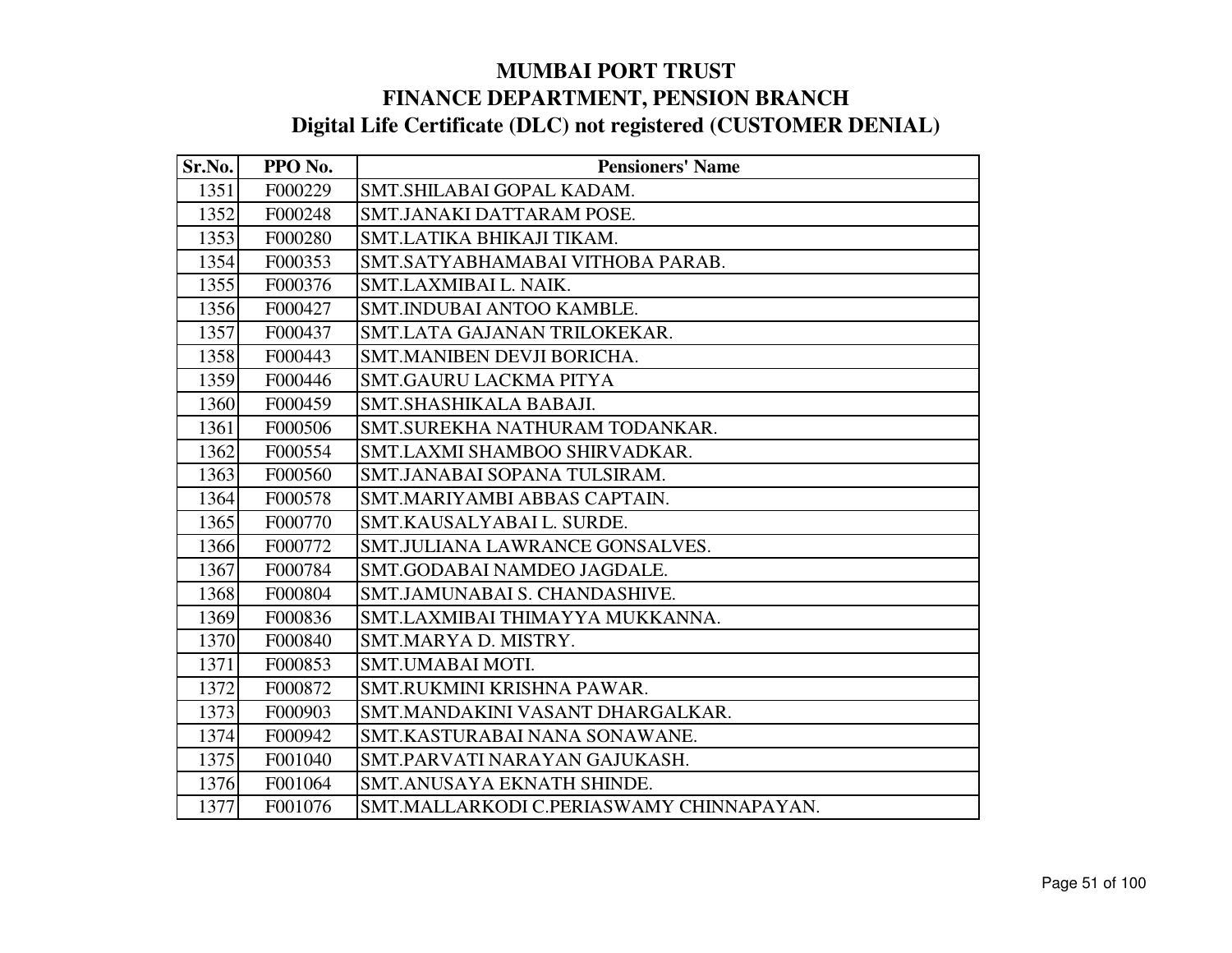| Sr.No. | PPO No. | <b>Pensioners' Name</b>             |
|--------|---------|-------------------------------------|
| 1378   | F001114 | SMT.JAIVANTIBAI SHANKAR RAUT.       |
| 1379   | F001190 | SMT.MUMTAZ ENOOS RAMARAJKAR.        |
| 1380   | F001193 | SMT.RANJANA KESHAV KADAM            |
| 1381   | F001209 | SMT.KAMLABAI B. PAGARE              |
| 1382   | F001264 | SMT.MALATI MORESHWAR IDEKAR.        |
| 1383   | F001288 | SMT.VAIJANTA D. TAPKIRE.            |
| 1384   | F001301 | SMT.KAMUBAI A. HARIJAN.             |
| 1385   | F001311 | <b>SMT.SUREKHA R. DHOTRE</b>        |
| 1386   | F001366 | SMT.CHANGUNABAI MARUTI KHARE.       |
| 1387   | F001368 | <b>SMT.GANGUBAI WAGHOO</b>          |
| 1388   | F001427 | <b>SMT.SUSHMA SURESH BHAGAT</b>     |
| 1389   | F001440 | SMT.RASHIDA HUSAINMIYA NAKHAWA.     |
| 1390   | F001444 | SMT.CHAMPABAI VITHAL GHORPADE.      |
| 1391   | F001453 | SMT.HIRABAI ANNA AHIRE.             |
| 1392   | F001626 | SMT.SITABAI RAJARAM MALGAONKAR.     |
| 1393   | F001637 | <b>SMT.LATIFA JAFFER SURVE</b>      |
| 1394   | F001691 | <b>SMT.MALINI ANANT KERKAR</b>      |
| 1395   | F001701 | SMT.BHARATI BHAGWAN PANDEKAR.       |
| 1396   | F001727 | SMT.MANIBEN MULJI PADAYA.           |
| 1397   | F001739 | SMT.BABY SOMNATH ANGRE.             |
| 1398   | F001775 | SMT.RASULBEE ABDULLA MEHBOOB.       |
| 1399   | F001783 | SMT.SHAKUNTALA VISHNOO KHILARE.     |
| 1400   | F001799 | SMT.MADHURI MADHUKAR INDULKAR.      |
| 1401   | F001847 | SMT. SHIVBAI LAXMAN KAMBLE.         |
| 1402   | F001854 | SMT.CHAND BEGUM SK. EBRAHIM WARKAR. |
| 1403   | F001928 | SMT.JULIE APOLINARIO LOBO.          |
| 1404   | F001958 | SMT.ROSEMARY THOMAS PEREIRA.        |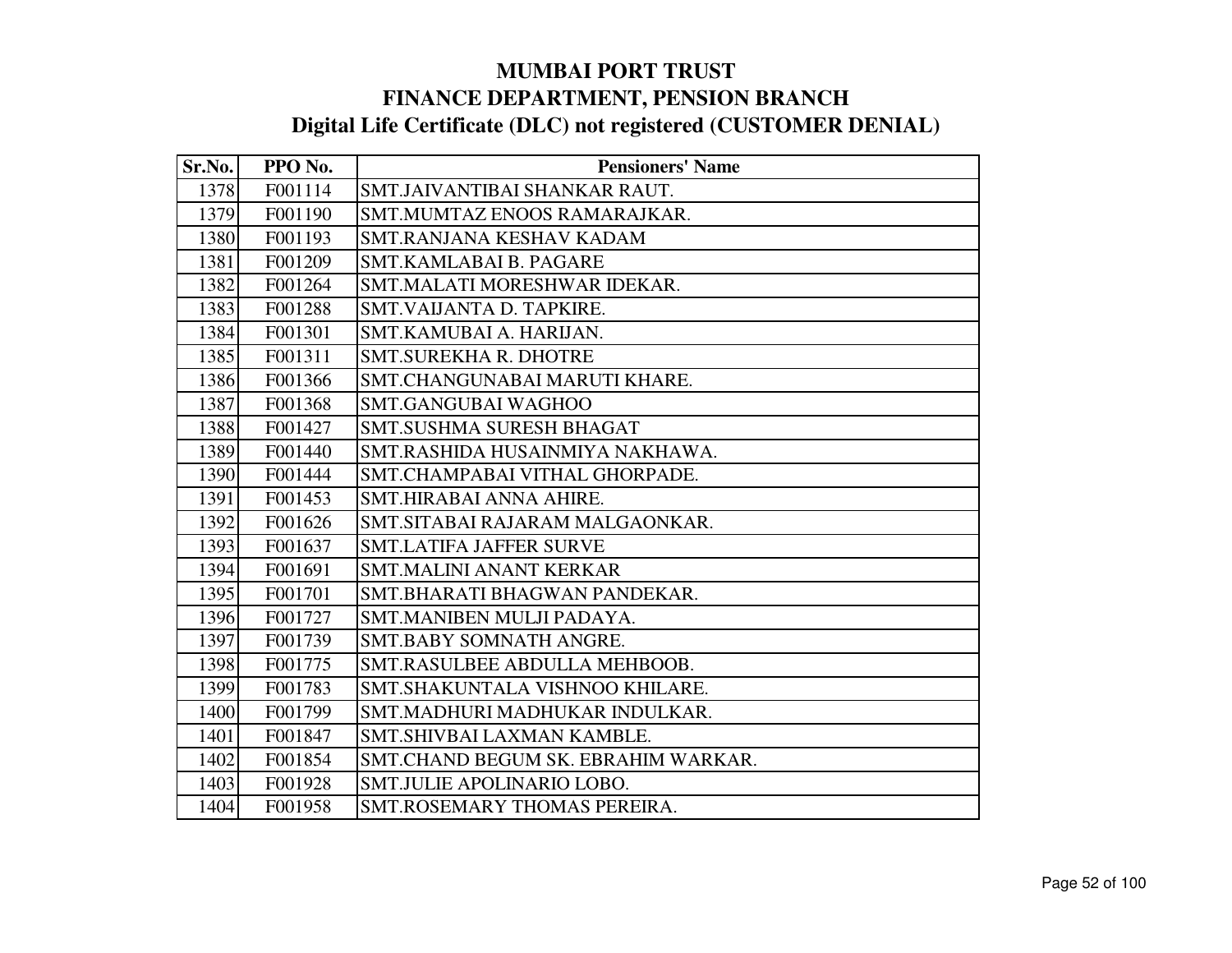| Sr.No. | PPO No. | <b>Pensioners' Name</b>             |
|--------|---------|-------------------------------------|
| 1405   | F001980 | SMT.SHUBHANGI EKNATH BIRODKAR.      |
| 1406   | F001998 | SMT.FATIMA YUSUF OOMER.             |
| 1407   | F002014 | SMT.NIRMALA CHARANDAS MARCHANDE.    |
| 1408   | F002022 | SMT.PRAMILA B. DALVI.               |
| 1409   | F002026 | SMT.SUSHILA UTTAM PAGARE.           |
| 1410   | F002041 | SMT.SUMITRA JAGANNATH SHELAR.       |
| 1411   | F002058 | SMT.SUDHA DAMODAR DALVI.            |
| 1412   | F002084 | SMT.SNEHA SATYAWAN NAIK.            |
| 1413   | F002103 | SMT.RATNABAI DATTATRAYA PAWAR.      |
| 1414   | F002187 | SMT.CHANDRABHAGABAI SHANKAR THORAT. |
| 1415   | F002214 | SMT.ROSE EDWARD NORONHA.            |
| 1416   | F002223 | SMT.NARBADABAI KANHAILAL CHUNILAL   |
| 1417   | F002282 | SMT.MARYAMBI ESMAIL SHAH            |
| 1418   | F002284 | SMT.MARIA A. FERNANDES.             |
| 1419   | F002310 | SMT.SHALINI SHANKAR MHAKAVEKAR.     |
| 1420   | F002329 | SMT.BHARATI TUKARAM JAMBLE          |
| 1421   | F002331 | SMT.KHATIJA SHAUKAT KHOT.           |
| 1422   | F002343 | SMT.KALAWATIDEVI KRISHNANAND DUTT   |
| 1423   | F002382 | SMT.KHATIJA ALLYMEYA.               |
| 1424   | F002511 | SMT.HANIFABAI HOOSEIN FATE.         |
| 1425   | F002530 | SMT.KALPANA PRABHAKAR GHAISAS.      |
| 1426   | F002592 | SMT.OLGA DENNIS D'SOUZA.            |
| 1427   | F002623 | SMT.RAUNAMMA YUSUF LAGER.           |
| 1428   | F002686 | SMT.KHATIJA SHAIKH ABUBAKAR.        |
| 1429   | F002729 | SMT.BANABAI LAXAMAN GAWDE.          |
| 1430   | F002772 | SMT.SHUBHANGI GAJANAN SAWANT.       |
| 1431   | F002821 | <b>SMT.JAIMOOBIBI ESMAIL RAUT</b>   |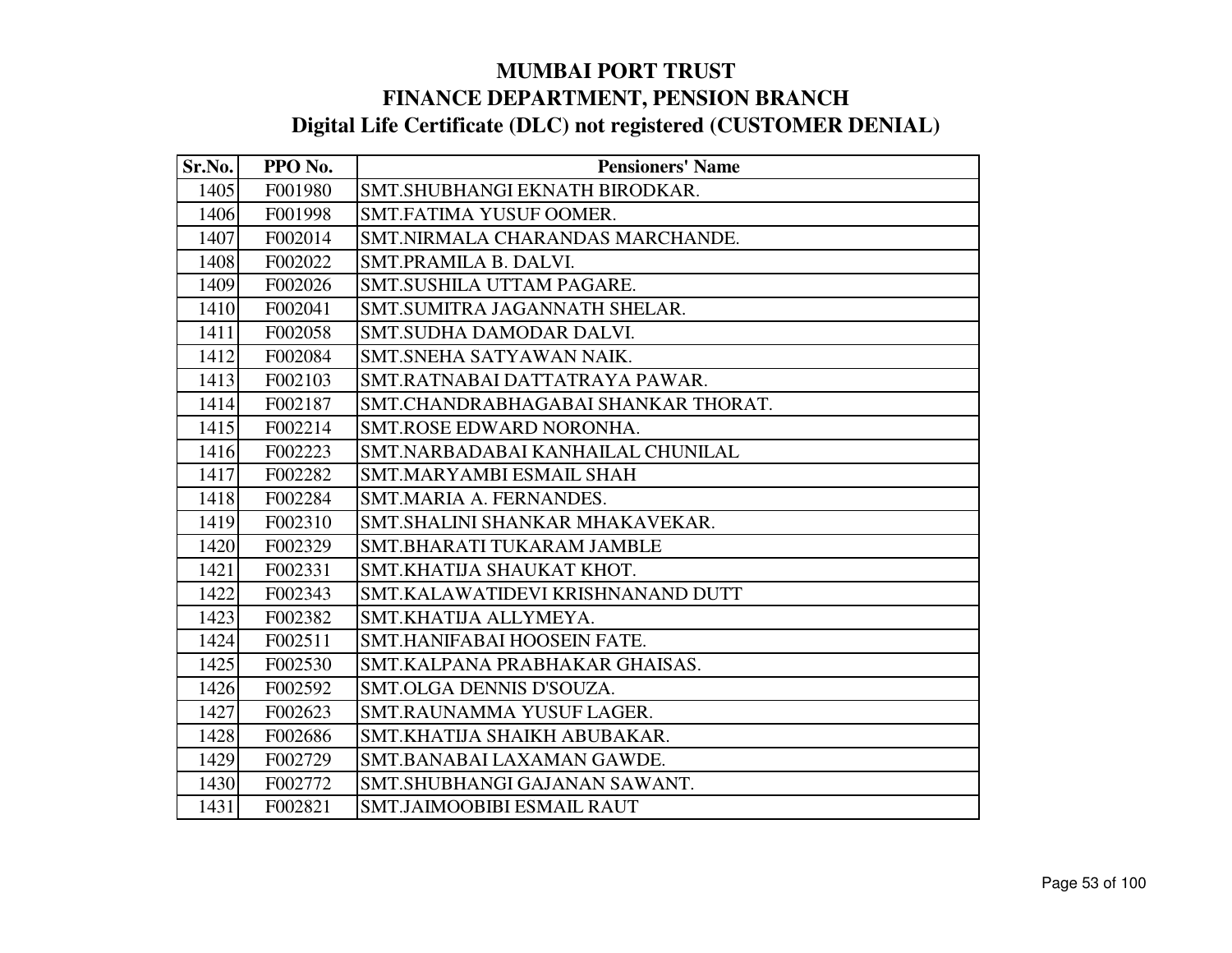| Sr.No. | PPO No. | <b>Pensioners' Name</b>          |
|--------|---------|----------------------------------|
| 1432   | F002866 | SMT.TARABAI RAMU SARGAR.         |
| 1433   | F002900 | SMT.MIRABAI DATTATRAYA NALAVDE.  |
| 1434   | F003031 | SMT.LAXMIBAI RATNOO SURVE.       |
| 1435   | F003090 | SMT.NANDA SHANTILAL.             |
| 1436   | F003198 | SMT.JAMILA HASSAN PATEL.         |
| 1437   | F003211 | <b>SMT.RANGUBAI BABU KADAM</b>   |
| 1438   | F003238 | SMT.SMITA JANARDHAN MANE.        |
| 1439   | F003295 | SMT.ASHALATA GAJANAN WAGH.       |
| 1440   | F003311 | SMT.MANGALA RAVINDRA MORE.       |
| 1441   | F003312 | SMT.SATYABHAMABAI DNYANOO MALI   |
| 1442   | F003385 | SMT.MUKTABAI MAHADEO TODMAL.     |
| 1443   | F003395 | SMT.VALAMBU ANJAPULI RAMSWAMY.   |
| 1444   | F003404 | SMT.SULOCHANA JANARDAN KADAM     |
| 1445   | F003432 | SMT.LEELA GANPAT KAVAJI.         |
| 1446   | F003473 | SMT.SUSHMA SURESH TAMBE.         |
| 1447   | F003516 | SMT.KHATIJABI ALLY MULLA.        |
| 1448   | F003574 | SMT.INDUBAI DASHRATH CHORGE.     |
| 1449   | F003583 | SMT.PARVATIBAI PANDURANG KHOT    |
| 1450   | F003585 | SMT. VIBHAWARI VASHISHTHA SURVE. |
| 1451   | F003632 | SMT.VATSALA GOVIND KADAM         |
| 1452   | F003643 | SMT.SEEMA SHASHIKANT KADAM       |
| 1453   | F003650 | SMT.SHARADA MURLIDHAR GAWARE.    |
| 1454   | F003706 | SMT.MANDAKINI PARSHURAMA RAHATE. |
| 1455   | F003740 | SMT.PADMA MURLIDHAR WAGHMARE.    |
| 1456   | F003741 | SMT.MADHUMATI SHRIDHAR BAGWE.    |
| 1457   | F003793 | SMT.YELLAVA GIDAPPA PAWAR.       |
| 1458   | F003811 | SMT.JAMILA WAJUDDIN BABAMIYA.    |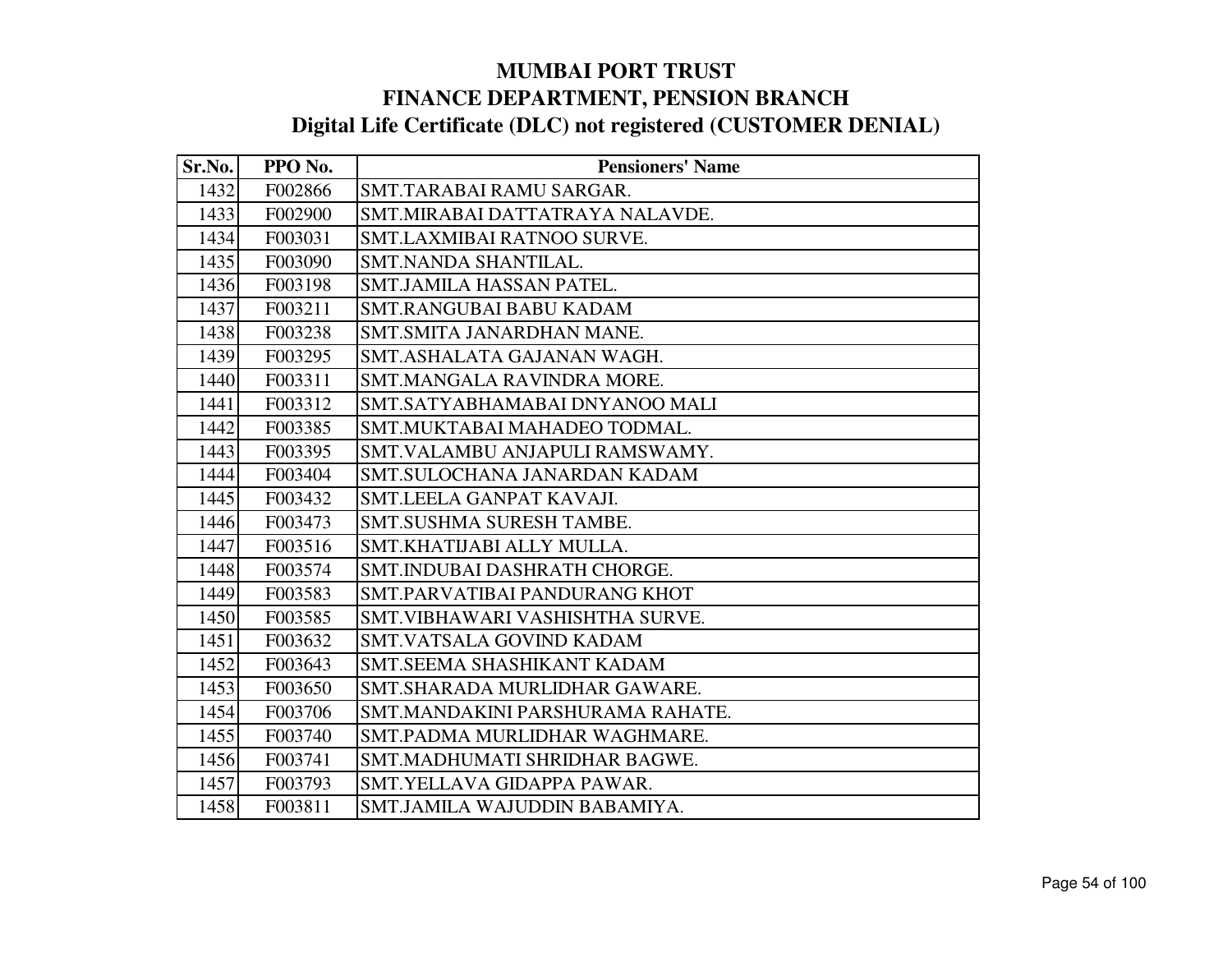| Sr.No. | PPO No. | <b>Pensioners' Name</b>               |
|--------|---------|---------------------------------------|
| 1459   | F003819 | SMT.KALABAI SITARAM SHIRKE.           |
| 1460   | F003828 | SMT.SUSHAMA MOHAN KANTHAK             |
| 1461   | F003843 | SMT.DURU GURUMUKH VASWANI.            |
| 1462   | F003923 | SMT.RAHMANBI FAKIR MOHD.              |
| 1463   | F003930 | SMT.KHATIJA EBRAHIM.                  |
| 1464   | F003966 | SMT.SHANTABAI SHIVRAM PAWAR.          |
| 1465   | F003975 | SMT.HEMLATA VISHNU BHABAL.            |
| 1466   | F004013 | SMT.SARASWATI TANAJI WAGHMARE.        |
| 1467   | F004029 | SMT.SUMATI SONOO MITHBAVKAR           |
| 1468   | F004043 | SMT.PRABHAVATI SITARAM PARTE.         |
| 1469   | F004126 | SMT.SHAILAJA KISHOR KATKAR.           |
| 1470   | F004137 | SMT.JYOTI DIVAKAR MANJREKAR.          |
| 1471   | F004139 | SMT.MANGALA MAHADEO RAUL.             |
| 1472   | F004154 | SMT.KRISHNABAI JAGANATH NARBAT.       |
| 1473   | F004177 | SMT.SAIDA FIRST MUKHTAR CHAUS.        |
| 1474   | F004205 | SMT.JAYASHRI NARAYAN ZARKAR.          |
| 1475   | F004211 | SMT.LATA HIRABHAI PURBIYA.            |
| 1476   | F004291 | SMT.MINAKSHI SADANAND PANE.           |
| 1477   | F004297 | SMT.FATIMA ISMAIL.                    |
| 1478   | F004313 | SMT.LAXMIBAI MAHADEO PAWAR            |
| 1479   | F004426 | SMT. SHEELA LAXMAN SOLANKI.           |
| 1480   | F004431 | SMT.LAXMI WAMAN SABLE.                |
| 1481   | F004432 | SMT.NADIRABEGUM MOHD.KHAJA.           |
| 1482   | F004449 | <b>SMT.SUNANDA DATTATRAY DADAS</b>    |
| 1483   | F004481 | SMT.UMRAJBEGUM SHAIKH AHAMAD MAHIMKAR |
| 1484   | F004503 | SMT.SUMITRABAI APPA SAGWEKAR          |
| 1485   | F004509 | SMT.SINDHUBAI MACHINDAR MADNE.        |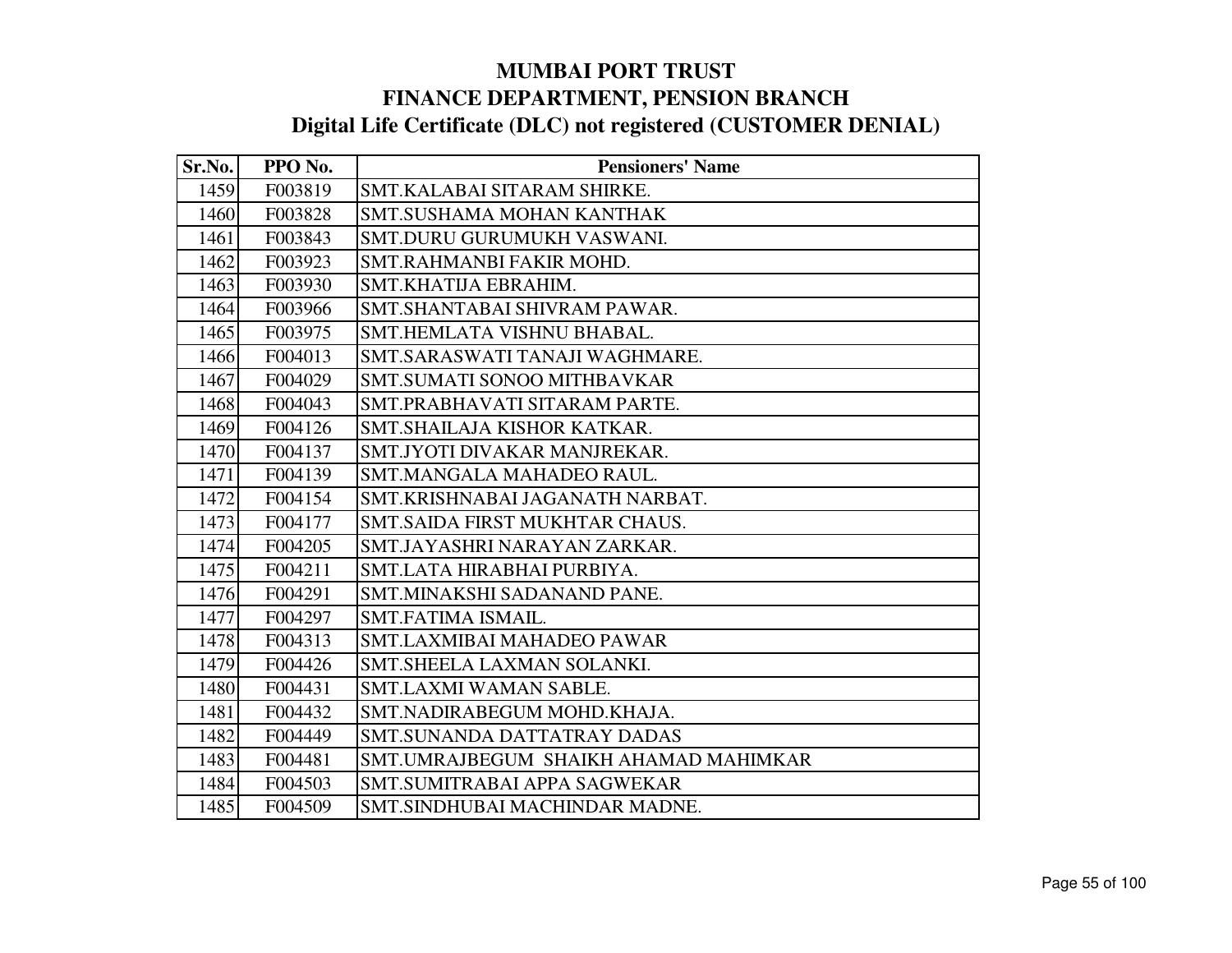| Sr.No. | PPO No. | <b>Pensioners' Name</b>            |
|--------|---------|------------------------------------|
| 1486   | F004519 | SMT.NANDA YESHWANT JADHAV.         |
| 1487   | F004537 | SMT.DAMAYANTI TRINAD DURGU.        |
| 1488   | F004538 | SMT.KESARBAI JAIRAM HIRA.          |
| 1489   | F004609 | SMT.PARVATI CHANDOO KHARAT         |
| 1490   | F004610 | SMT.SARABI ABDULLA SK. ISMAIL.     |
| 1491   | F004733 | SMT.RATNAPRABHA SAHADEO PRABHU.    |
| 1492   | F004791 | SMT.SHARIFA HASSAN HAWA.           |
| 1493   | F004800 | SMT.LATA NANDKUMAR ENBHAR.         |
| 1494   | F004850 | SMT.SHELLA TIKAM DEWANI.           |
| 1495   | F004866 | SMT.CLEMENTINE ANTHONY FERNANDES.  |
| 1496   | F004902 | SMT.SINDHUMATI BHALCHANDRA SAHANE. |
| 1497   | F004959 | SMT.SUSHILA BHAGWAN DAUNDKAR.      |
| 1498   | F004974 | SMT.ZAHIDA MUMTAZKHAN.             |
| 1499   | F004981 | SMT.PRAMODINI SHIWRAM SURVE.       |
| 1500   | F004994 | SMT.BHAGIRATHI GULBA PAWAR.        |
| 1501   | F005012 | SMT.MARIA BENEDICTO D'COSTA        |
| 1502   | F005032 | SMT. SHARADA JANARDHAN SAWANT.     |
| 1503   | F005088 | SMT.PADMINI SHIWAJI MANE.          |
| 1504   | F005159 | SMT.CHANDRABAI BALU SAKPAL.        |
| 1505   | F005181 | SMT.PARMABAI HARIJAN.              |
| 1506   | F005199 | SMT.BABAI TUKARAM YELE.            |
| 1507   | F005209 | SMT.FATIMABI RAHIMSHAH.            |
| 1508   | F005276 | SMT.ANANDIBAI TUKARAM GUNJAWATE    |
| 1509   | F005289 | SMT.GANGABAI GANPAT GAMRE          |
| 1510   | F005294 | <b>SMT.LAXMI RAJARAM CHALKE</b>    |
| 1511   | F005317 | SMT.KAUSABAI BHAU PHAPALE.         |
| 1512   | F005366 | <b>SMT.AMARUDAM DORAI SWAMY</b>    |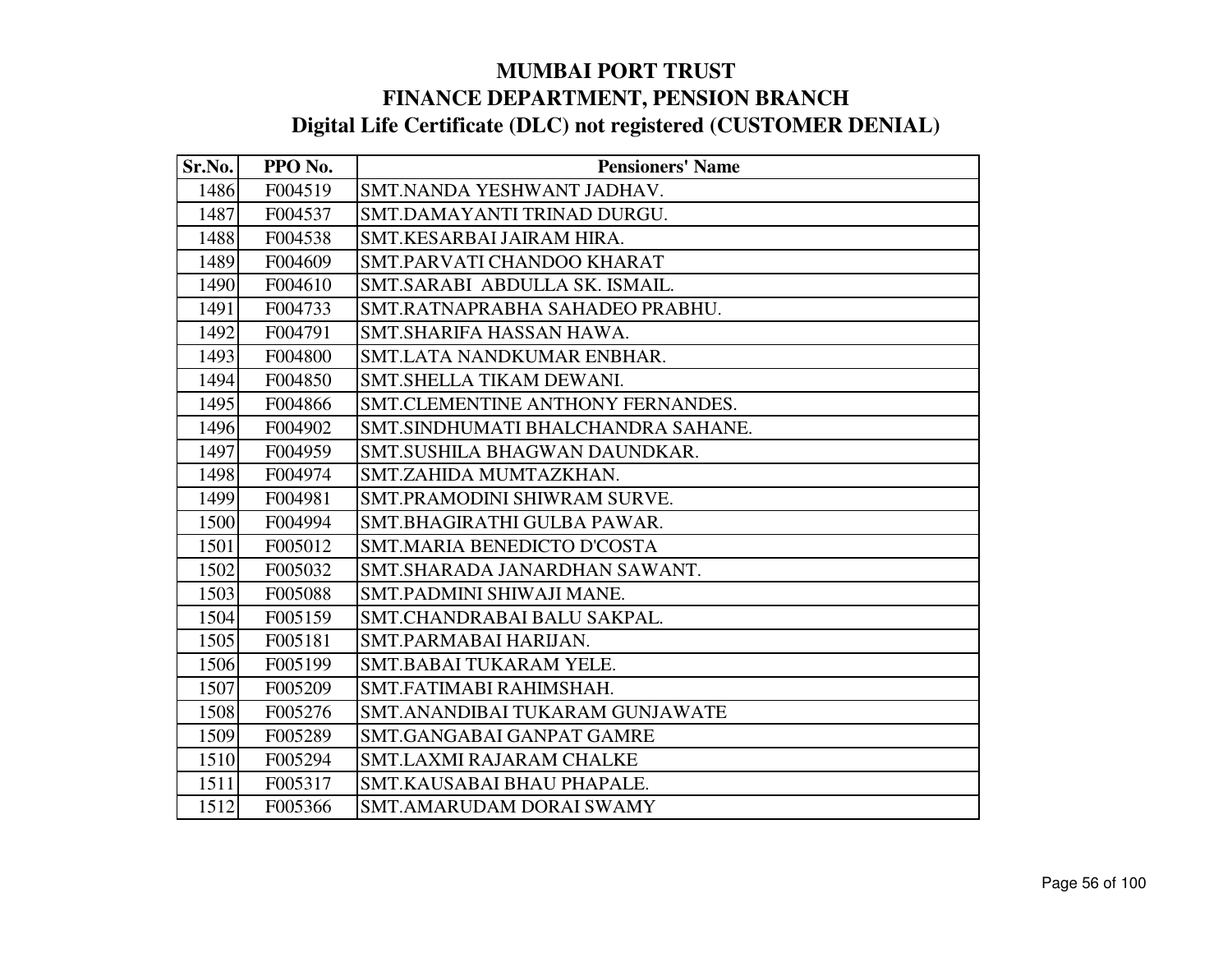| Sr.No. | PPO No. | <b>Pensioners' Name</b>            |
|--------|---------|------------------------------------|
| 1513   | F005383 | SMT.RUBABI NABISAB MULLA.          |
| 1514   | F005409 | SMT.SULOCHANA DATTARAM SARANG.     |
| 1515   | F005431 | SMT.KHAIRUNISSA ABDULLA.           |
| 1516   | F005441 | SMT.SUHASINI UTTAM JADHAV.         |
| 1517   | F005446 | SMT.VASANTI VALMIKI SHIKTODE.      |
| 1518   | F005479 | SMT.ANANDIBAI VITHAL.              |
| 1519   | F005484 | SMT.SUMATI BABU MEJARI.            |
| 1520   | F005487 | SMT.NARMADA HANMANT KHARADE        |
| 1521   | F005498 | <b>SMT.SAROJA HANUMANNA</b>        |
| 1522   | F005533 | SMT.LILAVATI SAHADEO MUNGEKAR.     |
| 1523   | F005538 | SMT.RESHMA RAMESH SAWANT.          |
| 1524   | F005563 | SMT.SHAKUNTALA GULABRAO KAMBLE.    |
| 1525   | F005600 | SMT.DWARKABAI TUKARAM JADHAV.      |
| 1526   | F005603 | SMT.MUKTABAI MAHADEO NALAWADE.     |
| 1527   | F005622 | SMT.REHANABI MOHAMMAD USMAN.       |
| 1528   | F005660 | SMT.SANGEETA DNYANESHWAR PARADKAR. |
| 1529   | F005673 | SMT.KAMINI BALKRISHNA PARDHIYE     |
| 1530   | F005684 | SMT.INDRAVANI DIGOO JADHAV.        |
| 1531   | F005685 | SMT.SUBHADRA KRISHNA CHABUKSWAR.   |
| 1532   | F005689 | SMT.MUKTABAI TUKARAM JADHAV.       |
| 1533   | F005698 | SMT.ANURADHA SHRIDHAR ADKAR.       |
| 1534   | F005776 | SMT.DAYA MURLIDHAR BHISE           |
| 1535   | F005783 | SMT.MALAN SHRIRANG KHADE.          |
| 1536   | F005803 | SMT.PARVATI VITHAL JADHAV.         |
| 1537   | F005814 | SMT.SANGHAMITRA BABOO JADHAV       |
| 1538   | F005829 | <b>SMT.SUREKHA MANOHAR KADAM</b>   |
| 1539   | F005864 | SMT.VIJAYA BALKRISHNA PARAB        |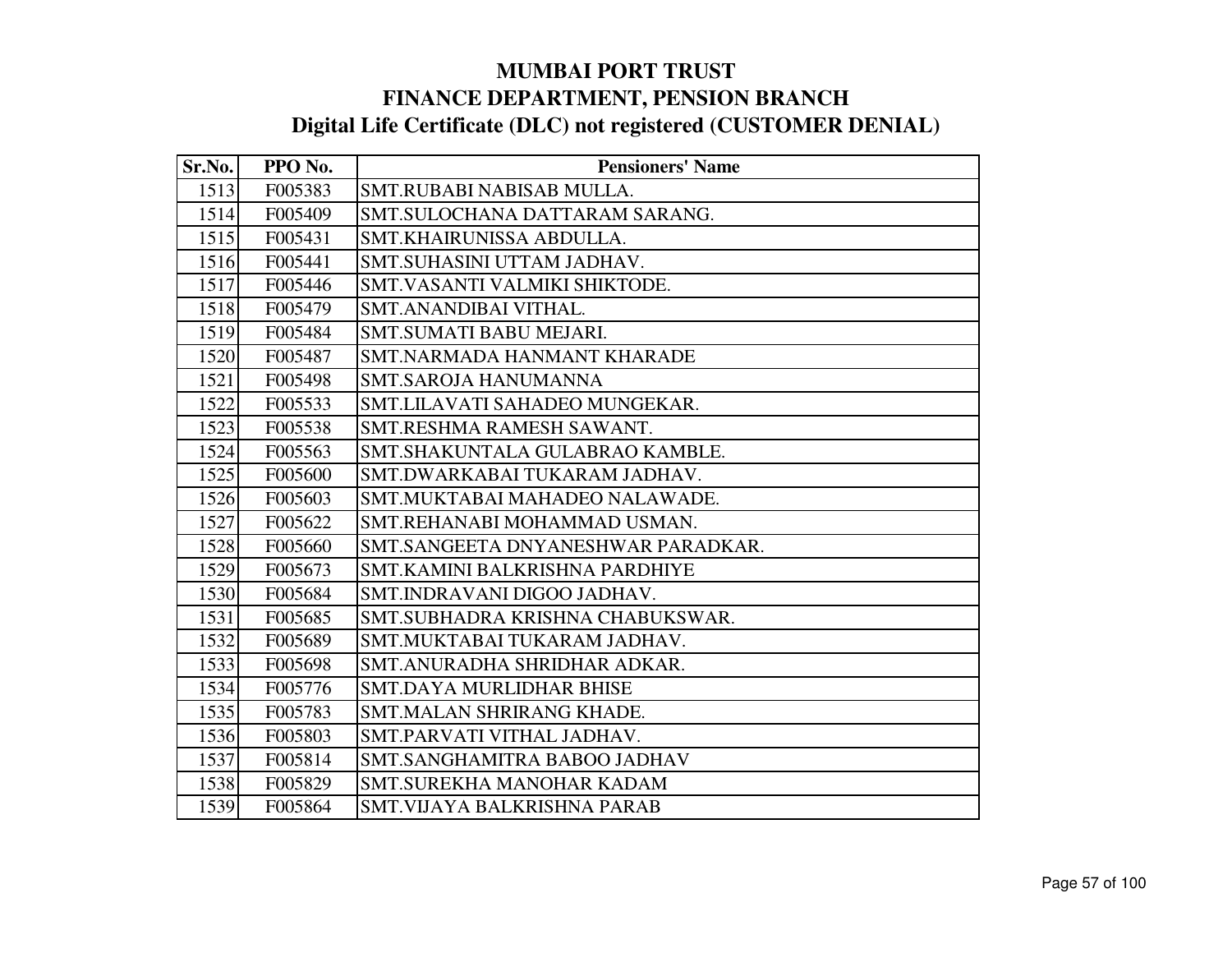| Sr.No. | PPO No. | <b>Pensioners' Name</b>           |
|--------|---------|-----------------------------------|
| 1540   | F005884 | SMT.KESAR RAMESHKUMAR SALUNKE.    |
| 1541   | F005929 | SMT.AMINA ABDUL LATIF RAUT.       |
| 1542   | F005951 | SMT.SUHASINI PRAKASH KERKAR.      |
| 1543   | F005956 | SMT.JAMILA USMAN KHAN.            |
| 1544   | F005993 | SMT.KAMAL SAHEBRAO BANSODE.       |
| 1545   | F006004 | SMT.ZUBEDA ABDUL RAZAK SHAIKH.    |
| 1546   | F006010 | SMT.KIRAN PRAKASH TANK.           |
| 1547   | F006106 | SMT.ANUBAI SANJAAV D'SOUZA.       |
| 1548   | F006112 | SMT.LAXMIBAI DASHRATH KAMBLE      |
| 1549   | F006155 | SMT.VIMAL POPAT ROKADE.           |
| 1550   | F006158 | SMT.PREMALATA SADANAND CHAVAN.    |
| 1551   | F006165 | SMT.FATIMA BASHIR TATARE.         |
| 1552   | F006243 | SMT.SHEWANTIBAI RAJARAM KADAM.    |
| 1553   | F006263 | SMT.ALKA RAMAKANT PATIL           |
| 1554   | F006265 | SMT.MEHRUNISSA ABDUL MAJID.       |
| 1555   | F006266 | SMT.MARIA PHILIP FERNANDES.       |
| 1556   | F006268 | SMT.LATA RAMCHANDRA RANE.         |
| 1557   | F006269 | SMT.SHAHIDA HUSSAIN AMIR.         |
| 1558   | F006328 | SMT.NIRMALA LAXMAN SAOBA.         |
| 1559   | F006368 | SMT.SAMABAI BHANUDAS KADAM.       |
| 1560   | F006402 | SMT.CELINE SEBASTIAN RODRIQUES    |
| 1561   | F006403 | SMT.GANGUBAI JAGANNATH VAITI.     |
| 1562   | F006416 | SMT.NOORJAHAN ABUBAKAR REHMAN.    |
| 1563   | F006427 | SMT.BHIMABAI NARSANNA.            |
| 1564   | F006475 | SMT.PREMLATA BHIWA KADAM.         |
| 1565   | F006507 | SMT.RESHMA DAMODAR NIRBHAVANE.    |
| 1566   | F006508 | SMT.SHARIFABI M.MOHAMED MADARSHB. |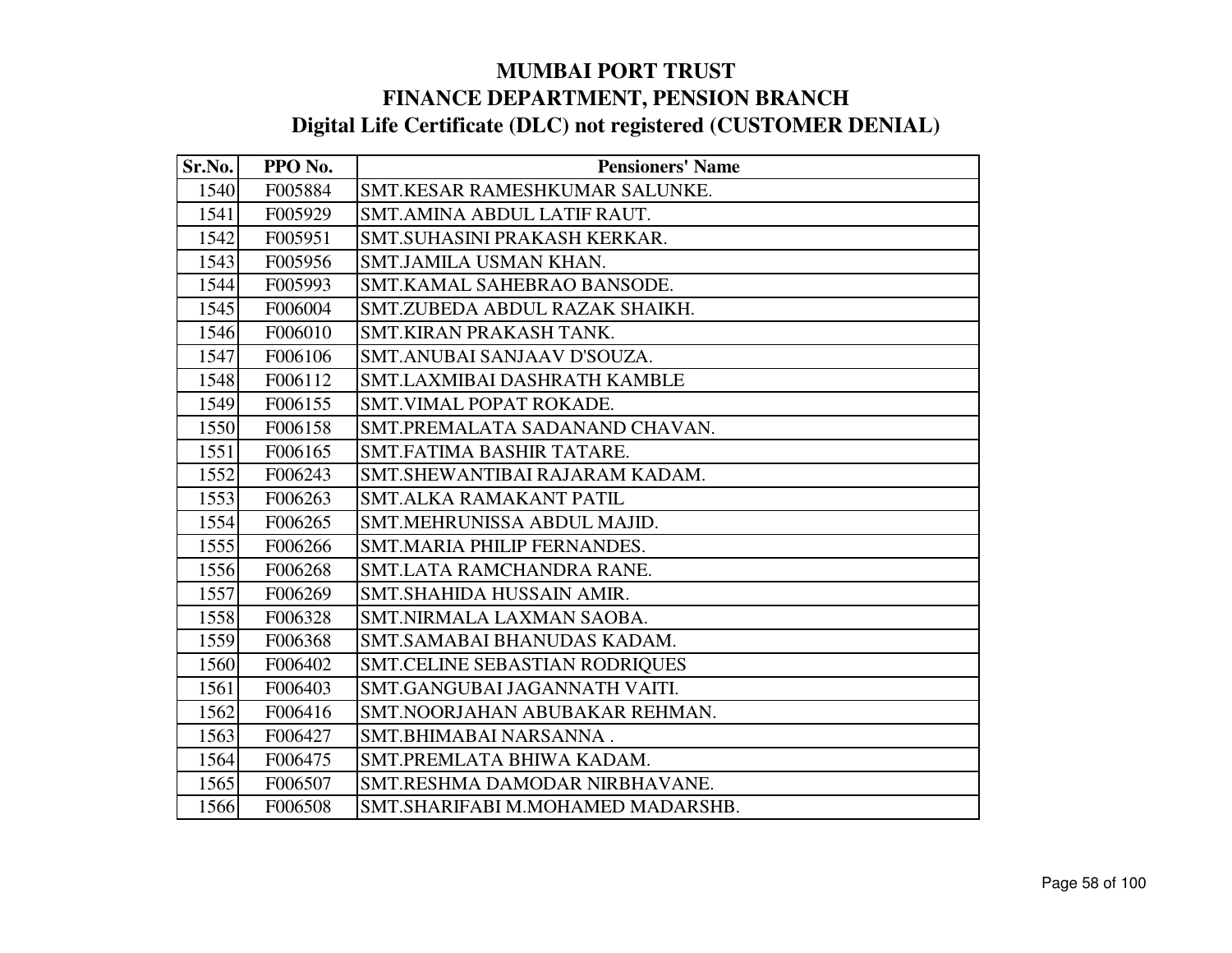| Sr.No. | PPO No. | <b>Pensioners' Name</b>              |
|--------|---------|--------------------------------------|
| 1567   | F006546 | SMT.SHARDABEN DEVIDAS TAKALWALA      |
| 1568   | F006589 | SMT.SAVITA SAHADU SATKAR.            |
| 1569   | F006591 | SMT. AFINIZA ELIZA MENINO FERNANDES. |
| 1570   | F006595 | SMT.SUREKHA VINAYAK BHOGALE.         |
| 1571   | F006603 | SMT.MADDAMA MMP SUNKANNA.            |
| 1572   | F006685 | SMT.HIRABAI LALA GODSE.              |
| 1573   | F006752 | SMT.GOKULABAI PANDURANG JADHAV.      |
| 1574   | F006788 | SMT.KULSUMBI ISMAIL WALWATKAR.       |
| 1575   | F006789 | SMT.FRENY DADY PATRAWALLA.           |
| 1576   | F006800 | SMT.SANGITA PITAMBAR CHALKE.         |
| 1577   | F006817 | SMT.SHAKUNTALA RAMCHANDRA SATHE.     |
| 1578   | F006867 | SMT.SUREKHA KRISHNA PAI.             |
| 1579   | F006894 | <b>SMT.MUMTAZBI BASIR KABLE</b>      |
| 1580   | F006955 | SMT.PUSHPA SURESH JADHAV             |
| 1581   | F006960 | <b>SMT.RABIYA HUSAIN DAVE</b>        |
| 1582   | F006993 | SMT.CHANDKORE DHARAMSINGH            |
| 1583   | F007092 | SMT.MINAXI JAYANT GOLE.              |
| 1584   | F007100 | SMT.ROSHAN ARA ABDULLA KHAN.         |
| 1585   | F007105 | SMT.SEEMA SHARADCHANDRA KARNIK.      |
| 1586   | F007125 | SMT.SHANTABAI BABAN CHORGE.          |
| 1587   | F007147 | SMT.AMINABI ABDUL SAYED.             |
| 1588   | F007193 | SMT.KAMLABAI HIRAMAN PAGARE          |
| 1589   | F007200 | SMT.ASHRAFBI MOHAMED ISMAIL BADE     |
| 1590   | F007202 | <b>SMT.SUGANDHA BAPOO TAMBE</b>      |
| 1591   | F007220 | SMT.BABRA JOSEPH VESSAOKAR           |
| 1592   | F007223 | <b>SMT.ROHINI NARAHAR SATHE</b>      |
| 1593   | F007258 | SMT.MARIAMBI AYUB JIVRAKH            |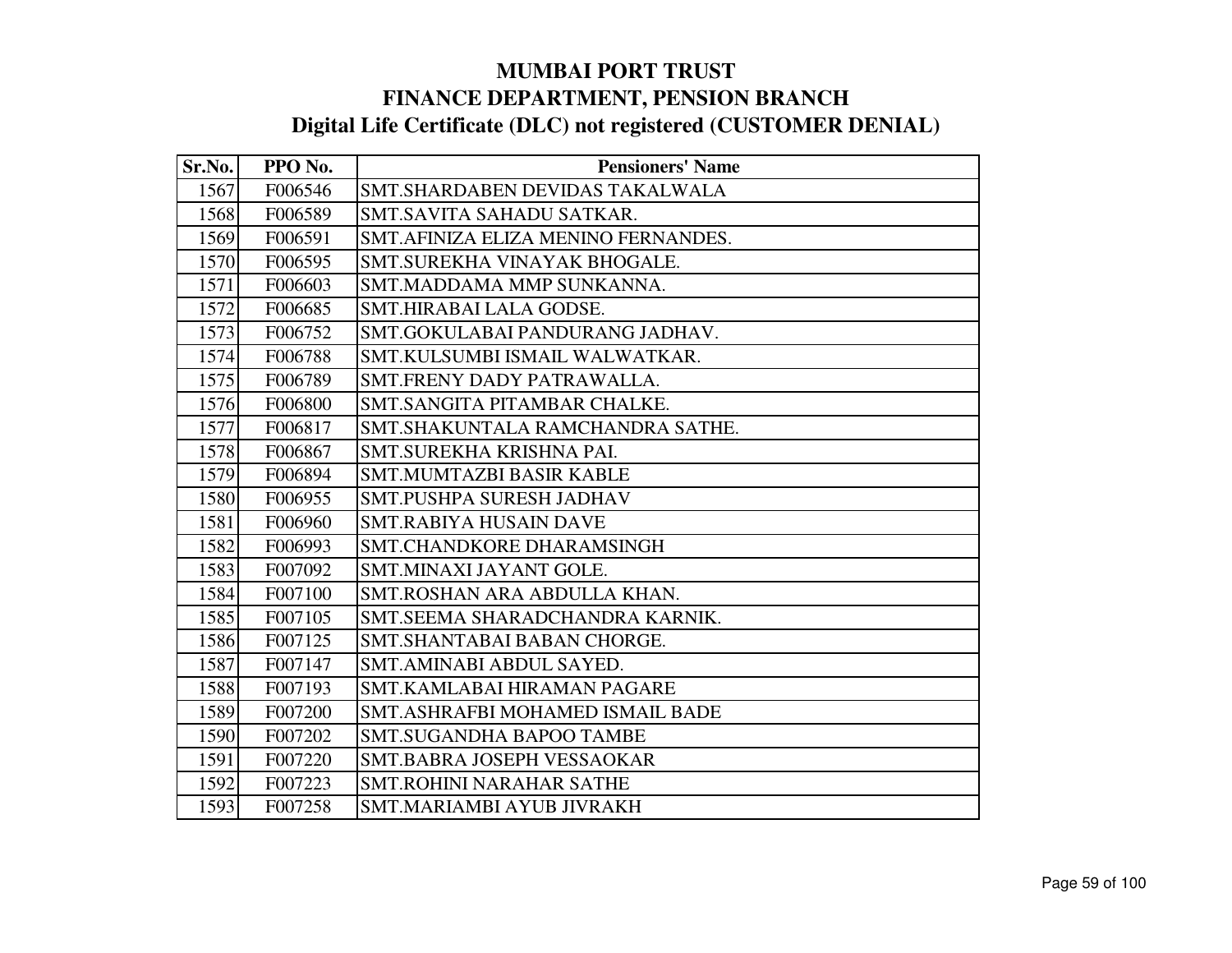| Sr.No. | PPO No. | <b>Pensioners' Name</b>           |
|--------|---------|-----------------------------------|
| 1594   | F007263 | <b>SMT.SUNITA MANOHAR PARAB</b>   |
| 1595   | F007267 | SMT.AMINABI ABBASKHAN PATHAN      |
| 1596   | F007294 | <b>SMT.NANDA NAMDEO MUNDHE</b>    |
| 1597   | F007303 | SMT.SUNANDA MARUTI POKALE         |
| 1598   | F007330 | SMT.SHUBHADA JAGANNATH NAIK       |
| 1599   | F007343 | <b>SMT.MILKA JOHN SHINDE</b>      |
| 1600   | F007352 | <b>SMT.HOMAI JAHANGIR IRANI</b>   |
| 1601   | F007368 | <b>SMT.INDIRA KAMLAKAR GITE</b>   |
| 1602   | F007396 | SMT.RABIA ISMAIL PATANKAR         |
| 1603   | F007435 | <b>SMT.GAJRABAI VISHNOO</b>       |
| 1604   | F007439 | SMT.SUNETRA RAMCHANDRA JOGALEKAR. |
| 1605   | F007452 | SMT.MARUBAI YELLAPPA JADHAV.      |
| 1606   | F007472 | SMT.RADHABAI GOPAL GOKARN.        |
| 1607   | F007480 | SMT. ANJALI EKNATH WARADKAR.      |
| 1608   | F007490 | SMT.HAUSABAI BAPU WAGHMARE        |
| 1609   | F007537 | SHRI.HERBERT JULIUS D'SILVA       |
| 1610   | F007579 | SMT.UJWALA VASUDEO REDKAR.        |
| 1611   | F007590 | <b>SMT.AZIMBI MOHMED ALI</b>      |
| 1612   | F007619 | <b>SMT.RASHIDA OOSMAN</b>         |
| 1613   | F007641 | <b>SMT.MANGAL BRAHMADEO ROMAN</b> |
| 1614   | F007665 | SMT.SHOBHA MADHAV SHROLKAR        |
| 1615   | F007691 | SMT.MANGALA RAVIKANT NANAWARE     |
| 1616   | F007744 | SMT.KUNDA KRISHNA DHURI.          |
| 1617   | F007745 | SMT.VINA VISHNU PORE.             |
| 1618   | F007750 | <b>SMT.SHOBHA DINKAR KADAM</b>    |
| 1619   | F007762 | SMT.MAYAWATI GANGARAM KAMBLE      |
| 1620   | F007772 | SMT.ARCHANA ANAND CHANDRAMORE     |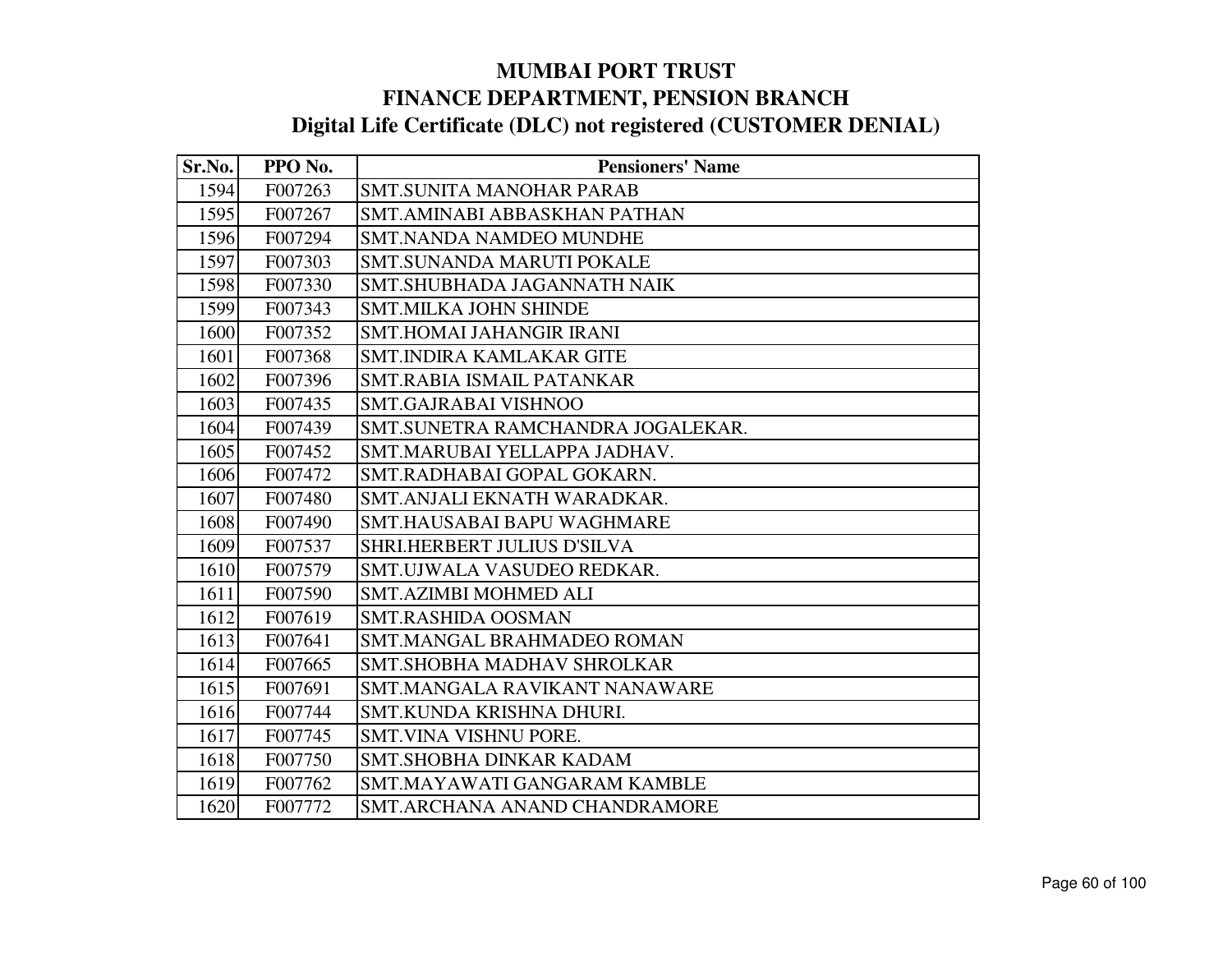| Sr.No. | PPO No. | <b>Pensioners' Name</b>            |
|--------|---------|------------------------------------|
| 1621   | F007776 | <b>SMT.ANANDIBAI DINU KAMBLE</b>   |
| 1622   | F007780 | <b>SMT.GULBADAN YACOOB BHARDE</b>  |
| 1623   | F007820 | <b>SMT.SUGARABI ABDULLA</b>        |
| 1624   | F007832 | <b>SMT.MAIRUNNISA NOOR SHAIKH</b>  |
| 1625   | F007846 | <b>SMT.LAXMIBAI NARHARI</b>        |
| 1626   | F007852 | SMT.PARVATI MAHADEO DESAI          |
| 1627   | F007869 | SMT.NILIMARAJE SUMAN FULARI.       |
| 1628   | F007925 | SMT.MUKTABAI TATYABA CHORGE        |
| 1629   | F007933 | <b>SMT.LUJON JOHN GONSALVES</b>    |
| 1630   | F007946 | SMT.VAISHALI NAMDEO GOVEKAR        |
| 1631   | F007948 | SMT.BABAMMA PARMATMA               |
| 1632   | F008028 | SMT.ANURADHA AVINASH SHETTY        |
| 1633   | F008034 | SMT.SUHASINI MADHUKAR BIRMOLE      |
| 1634   | F008049 | <b>SMT.GODAVARY CHUARMAL</b>       |
| 1635   | F008055 | SMT.IBALUNNISA MOHD.BASHIR BUSTANI |
| 1636   | F008077 | <b>SMT.ARCHANA AJIT MOHITE</b>     |
| 1637   | F008093 | SMT.RADHABAI HARI MANJREKAR        |
| 1638   | F008102 | <b>SMT.REKHA BABAN BANSODE</b>     |
| 1639   | F008118 | <b>SMT.MEENA KRISHNA VAITY</b>     |
| 1640   | F008119 | SMT.VARSHA SUBHASH JAITPAL         |
| 1641   | F008159 | <b>SMT.RASHIDA ABDUL HAMID</b>     |
| 1642   | F008258 | <b>SMT.KHAIRUNNISA MAHOMED</b>     |
| 1643   | F008260 | <b>SMT.DWARKABAI JYOTI</b>         |
| 1644   | F008293 | SMT.HIRABAI VISHRAM JOGADIA        |
| 1645   | F008333 | SMT.CHANDRABHAGA BALU PILANI.      |
| 1646   | F008347 | SMT.SHANTABAI SHRAVAN BANSODE      |
| 1647   | F008353 | <b>SMT.SUMAN MARUTI JADHAV</b>     |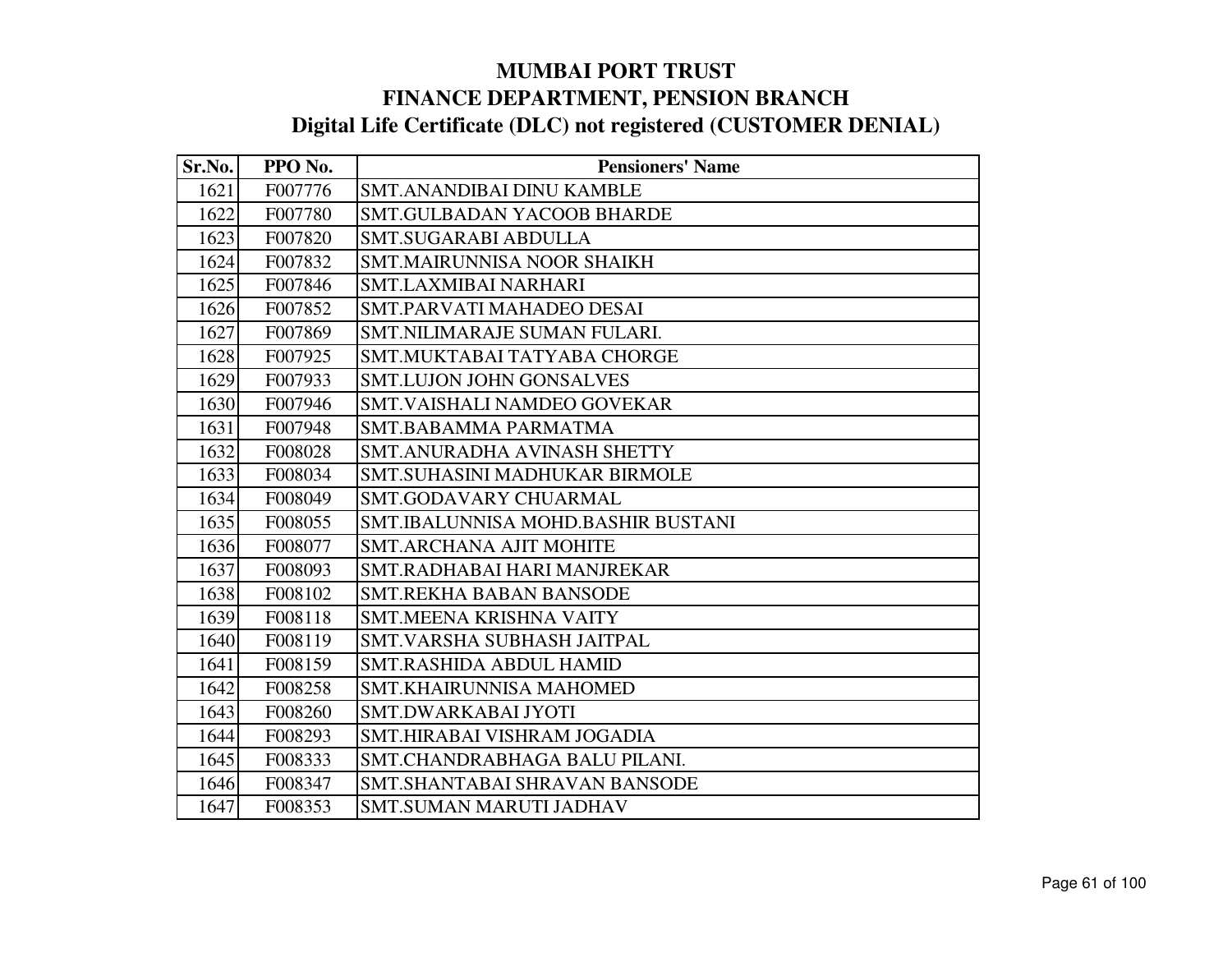| Sr.No. | PPO No. | <b>Pensioners' Name</b>            |
|--------|---------|------------------------------------|
| 1648   | F008410 | SMT.ANNAPURNA NARAYAN BHABAL       |
| 1649   | F008426 | SMT.ESTREZILDA SALVADOR VAZ        |
| 1650   | F008475 | SMT.LAXMIBAI LAXMAN MAKWANA        |
| 1651   | F008479 | SMT.ANANDIBAI BHIMRAO GUNJATE      |
| 1652   | F008485 | SMT.CHARUSHEELA S.RAY              |
| 1653   | F008493 | SMT.SATYABHAMABAI KHANDU DUMBRE    |
| 1654   | F008524 | SMT.SHUBHADA CHANDRAKANT TENDULKAR |
| 1655   | F008538 | <b>SMT.AISHA EBRAHIM GHALTE</b>    |
| 1656   | F008569 | SMT.SHALINI GOPINATH PRABHUDESAI   |
| 1657   | F008592 | <b>SMT.LATA VILAS KOLI</b>         |
| 1658   | F008602 | SMT.NAZMA NAZIR ABBASKHAN          |
| 1659   | F008621 | SMT.PARAVATI ABA SANKPAL           |
| 1660   | F008646 | <b>SMT.TAYBA HASSAN SONDEY</b>     |
| 1661   | F008651 | SMT.SAROJA C. RAJU SITAMBALAM      |
| 1662   | F008660 | <b>SMT.SUMITRA MAHADEO HANDE</b>   |
| 1663   | F008661 | SMT.SHALINI VISHVANATH KARANDIKAR  |
| 1664   | F008664 | <b>SMT.SHUBHANGI NARAYAN RANE</b>  |
| 1665   | F008666 | <b>SMT.MALTI GOVIND HAWALDAR</b>   |
| 1666   | F008693 | SMT.SUHASINI CHANDRAKANT KAMBLE    |
| 1667   | F008702 | SMT.MAHABUBI NABISSQ HUSAIN SHAIKH |
| 1668   | F008712 | SMT.LAXMIBAI KISAN TALEKAR         |
| 1669   | F008717 | SMT.CHANDRABHAGA GANPAT SHINDE     |
| 1670   | F008719 | <b>SMT.SHEETAL NAGASEN SAWANT</b>  |
| 1671   | F008736 | SMT.VIJAYA TUKARAM DALVI           |
| 1672   | F008755 | <b>SMT.SUDHA ARVIND KHEDKAR</b>    |
| 1673   | F008772 | SMT.REKHA RAJINDAR KHATTAR         |
| 1674   | F008797 | SMT.SHASHIKALA BABOO GAIKWAD       |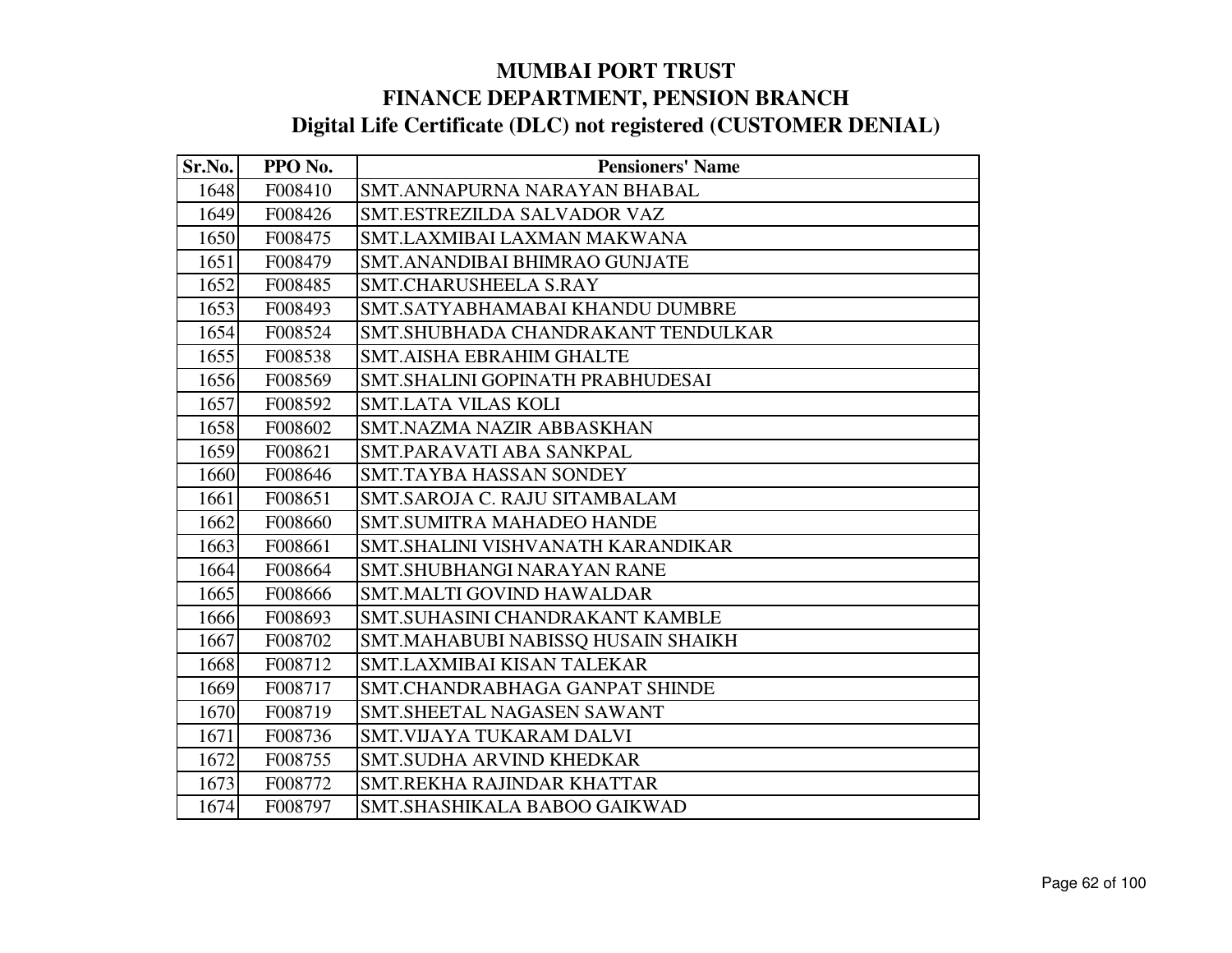| Sr.No. | PPO No. | <b>Pensioners' Name</b>            |
|--------|---------|------------------------------------|
| 1675   | F008814 | SMT.MEHERUNNISA MOHABBAD MASTAN    |
| 1676   | F008835 | <b>SMT.DUMETIN J. DIAS</b>         |
| 1677   | F008838 | SMT.KALAVATI GANPAT JADHAV         |
| 1678   | F008865 | SMT.NEETA NARESH JADHAV            |
| 1679   | F008877 | SMT.SHANTABAI DURYODHAN GHODKE     |
| 1680   | F008879 | SMT.SHANTABAI SHANKAR AUTE         |
| 1681   | F008912 | SMT.VIJAYA VITHOBA GAIKAWAD        |
| 1682   | F008945 | SMT.CHHABUBAI SHIVAJI BHINGARDEVE  |
| 1683   | F008955 | SMT.GANGABAI RAMCHANDRA MIRKAR     |
| 1684   | F008956 | <b>SMT.VATSALA SUDHAKAR SALVE</b>  |
| 1685   | F008991 | SMT.VIJAYA NARENDRA KADAM          |
| 1686   | F008992 | SMT.VIMLESH VIJAYPAL PYARELAL      |
| 1687   | F009051 | SMT.JAYASHREE CHANDRAKANT RAUT     |
| 1688   | F009059 | SMT.ANANTIBAI SHANTARAM MALUSARE   |
| 1689   | F009081 | SMT. VAISHALI SHASHIKANT GAWDE     |
| 1690   | F009095 | <b>SMT.NINA SHEKHAR SHINDE</b>     |
| 1691   | F009099 | SMT.JAIMALA SAKHARAM NIKAM         |
| 1692   | F009110 | SMT.SHEELADEVI BALBIRSINGH BALMIKI |
| 1693   | F009118 | <b>SMT.SMITA SHATRUGHN SHIRKE</b>  |
| 1694   | F009133 | SMT.LAXMI CHANDRAKANT PANCHAL      |
| 1695   | F009152 | SMT.BHAGIRATHIBAI GANGARAM BHIWA   |
| 1696   | F009169 | SMT.JAINABI AYUB VALVATKAR         |
| 1697   | F009184 | <b>SMT.SMITA NARAYAN BIRJE</b>     |
| 1698   | F009217 | SMT.JANUBAI GOPAL BORKAR           |
| 1699   | F009254 | SMT.JANAKIDEVI RAMLAL SHARMA       |
| 1700   | F009265 | SMT.HAFIJABI HOOSEIN SHAIKH        |
| 1701   | F009267 | SMT.SUNDER SHARADCHANDRA JAGTAP    |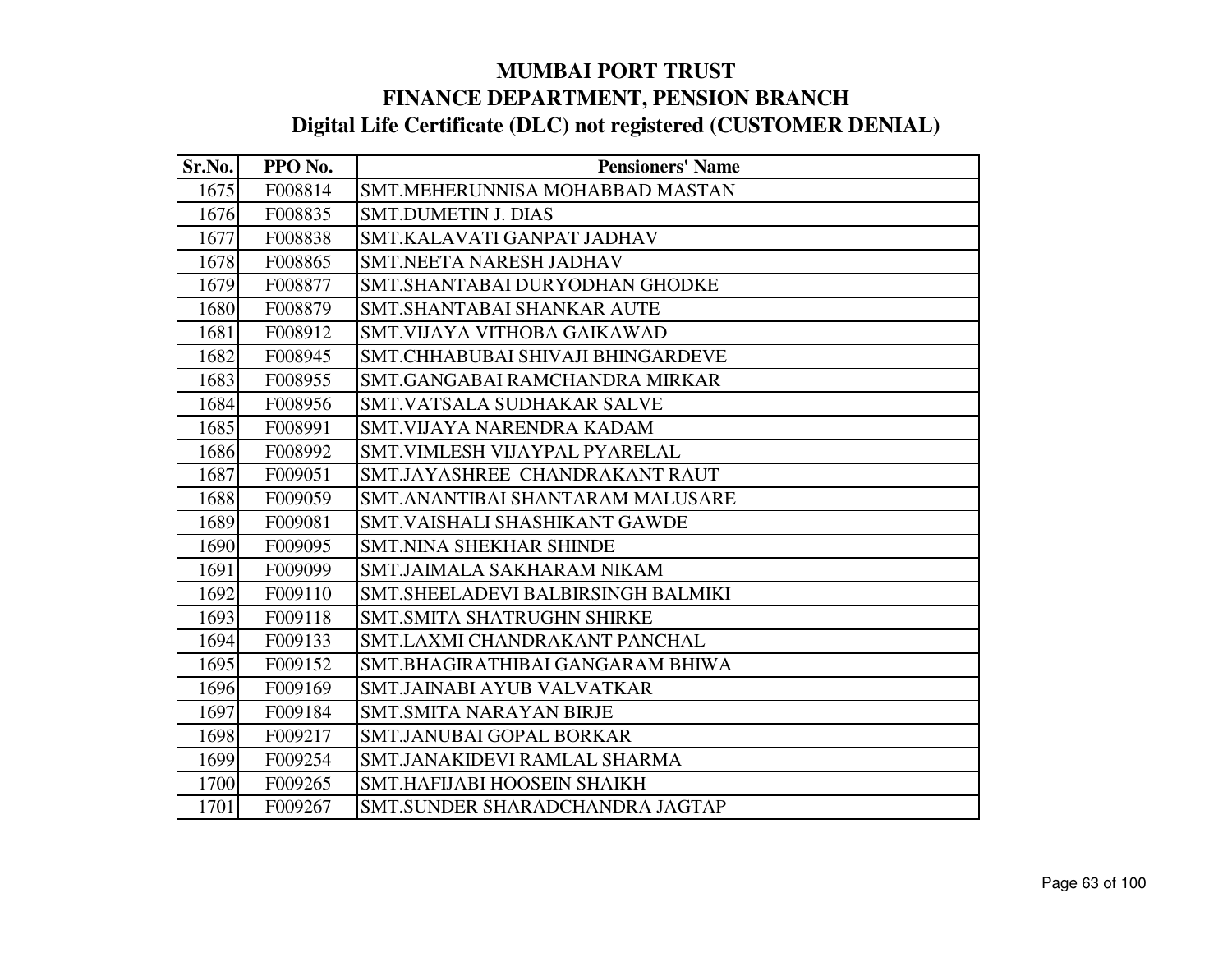| Sr.No. | PPO No. | <b>Pensioners' Name</b>                |
|--------|---------|----------------------------------------|
| 1702   | F009290 | SMT.RANAVA SATYAPPA BAJANTREE          |
| 1703   | F009327 | SMT.VANDANA SHANKAR JADHAV             |
| 1704   | F009346 | SMT.KAMALADEVI KALICHARAN MOTI         |
| 1705   | F009363 | SMT.RATNAMALA DATTARAM KARGUTKAR       |
| 1706   | F009381 | SMT.SATYABHAMA CHANDRAKANT BHOSLE      |
| 1707   | F009388 | <b>SMT.RAJASHREE RAJARAM SURVE</b>     |
| 1708   | F009405 | SMT.RAJNI YESHWANT PARULEKAR           |
| 1709   | F009409 | SMT.KARIMUNNISSA HASAN GULAM M.MOMIN   |
| 1710   | F009414 | <b>SMT.SUVARNA VISHRAM DHANAWADE</b>   |
| 1711   | F009441 | SMT.NARSAMMA ANNAPPA MAKADWALE (DAGDE) |
| 1712   | F009468 | <b>SMT.HAMIDA EBRAHIM ALLY</b>         |
| 1713   | F009476 | SMT.BHAGUBAI DEOJI KAMBLE              |
| 1714   | F009483 | <b>SMT.LAXMIBAI GOVIND PATIL</b>       |
| 1715   | F009485 | <b>SMT.GANGUBAI SOMA</b>               |
| 1716   | F009504 | SMT.INDRABAI SHAMRAO TALEKAR           |
| 1717   | F009530 | <b>SMT.SUHASINI SADANAND SURVE</b>     |
| 1718   | F009612 | <b>SMT.RUPAVATI DADA BORAGE</b>        |
| 1719   | F009617 | <b>SMT.CHANDBI ALI IMAM</b>            |
| 1720   | F009640 | <b>SMT.SUJATA VIJAY ROKDE</b>          |
| 1721   | F009643 | <b>SMT.GODABAI MAHADEO AWTE</b>        |
| 1722   | F009676 | SMT.SUNITA CHANDRAKANT VALANJU         |
| 1723   | F009735 | SMT. SHAKUNTALA ATMARAM SHINDE         |
| 1724   | F009736 | SMT.KAMALA SHANMUGAM                   |
| 1725   | F009747 | SMT.VATSALA KASHINATH TUPE             |
| 1726   | F009748 | SMT.ASHA SHANKAR GENGAJE               |
| 1727   | F009767 | <b>SMT.MADHURA GAJANAN MHATRE</b>      |
| 1728   | F009776 | <b>SMT.VIMAL RAMOO KAMBLE</b>          |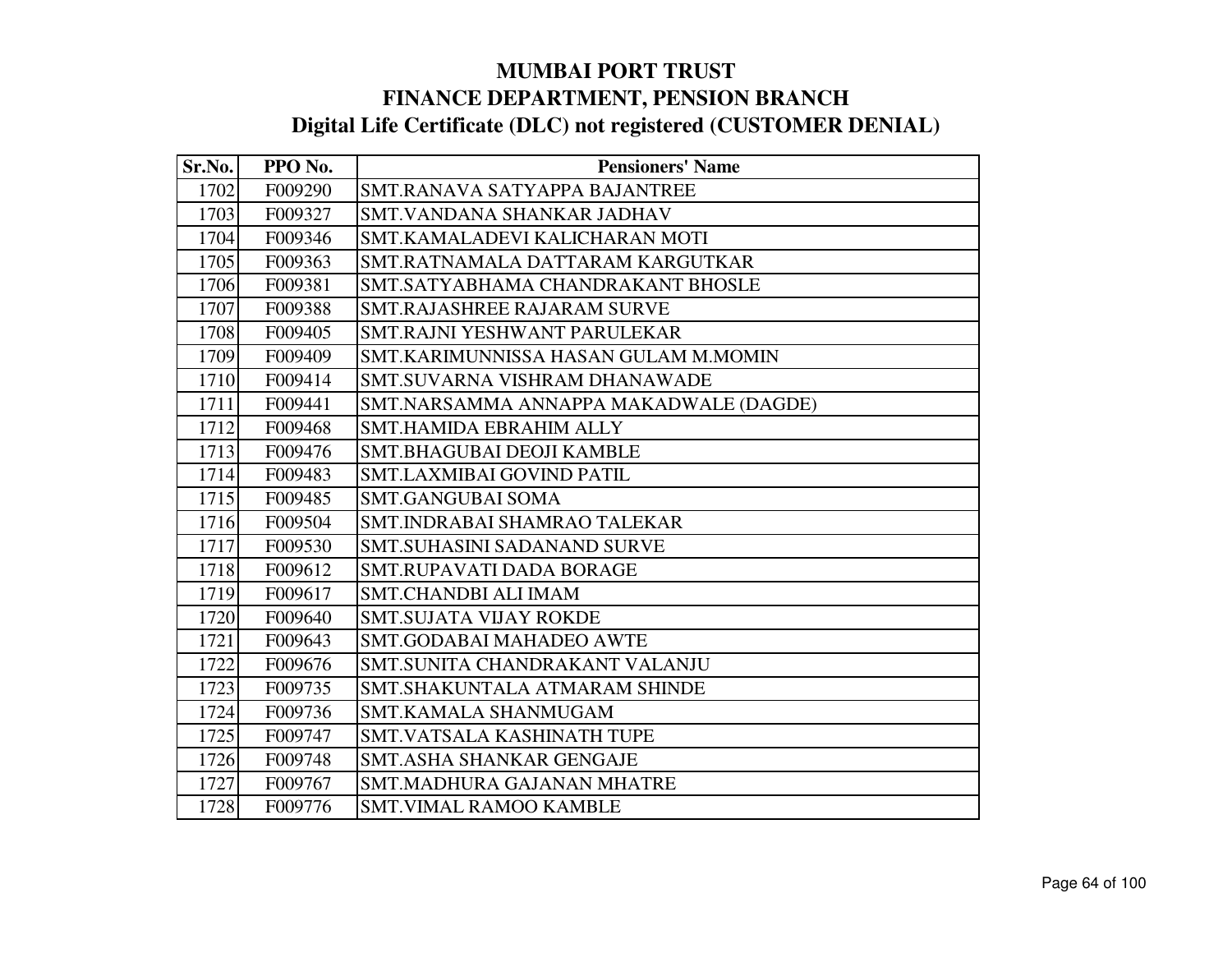| Sr.No. | PPO No. | <b>Pensioners' Name</b>                    |
|--------|---------|--------------------------------------------|
| 1729   | F009795 | SMT.SAVITA RAMCHANDRA SONDKAR              |
| 1730   | F009796 | SMT. SHOBHA SHRIDHAR TARI                  |
| 1731   | F009821 | SMT.PRAVIAN W/O LATE SHRI PRAKASH T. PHUTE |
| 1732   | F009827 | SMT.JULEKHABI JAFAR VALLAD MUJAWAR         |
| 1733   | F009830 | SMT.PUSHPAALATA NAMDEO WATUMBERE           |
| 1734   | F009837 | SMT.SAROJINI KOCHU KRISHNAN                |
| 1735   | F009861 | <b>SMT.INDUBAI BABAN JADHAV</b>            |
| 1736   | F009868 | <b>SMT.AMINABI MOHIDDIN SURVE</b>          |
| 1737   | F009916 | <b>SMT.PAVITRA LAXMAN MANE</b>             |
| 1738   | F009923 | SMT.SHARIFABI ALLY MUSABAJI MAJGAONKAR     |
| 1739   | F009940 | SMT.SHABIRA ABDUL KASSAM                   |
| 1740   | F009945 | SMT.DHONDUBAI SHANKAR JADHAV               |
| 1741   | F009959 | SMT.CHANDRIKA HARI KOTKAR                  |
| 1742   | F009967 | SMT.SUNITA DATTARAM TAWADE                 |
| 1743   | F010000 | SMT.KAMABAI YASHAWANT NARLE                |
| 1744   | F010023 | SMT.JYOTI DATTARAM KHANDAGALE              |
| 1745   | F010025 | SMT. VANDANA RAMNATH MOKAL                 |
| 1746   | F010026 | SMT.MANGALA RAMCHANDRA DODAKE              |
| 1747   | F010028 | SMT.KHATOONBI MUSHTAQUE BASHIREE           |
| 1748   | F010045 | SMT.SUMATI CHANDRAKANT DHONE               |
| 1749   | F010068 | SMT.PARVATI SHANKAR MUNDHE                 |
| 1750   | F010107 | SMT.SUNANDA SURESH TALASHILKAR             |
| 1751   | F010112 | SMT.FATIMA ABDUL RAHIMAN FAKIR PAGARKAR    |
| 1752   | F010122 | SMT.JYOTI DAYANAND GIRKAR                  |
| 1753   | F010154 | SMT.SANJIVANI GULAB JADHAV                 |
| 1754   | F010162 | SMT.LILAWATI SAHADEO BAGAVE                |
| 1755   | F010178 | SMT.SHALINI NAMDEO WAGHE                   |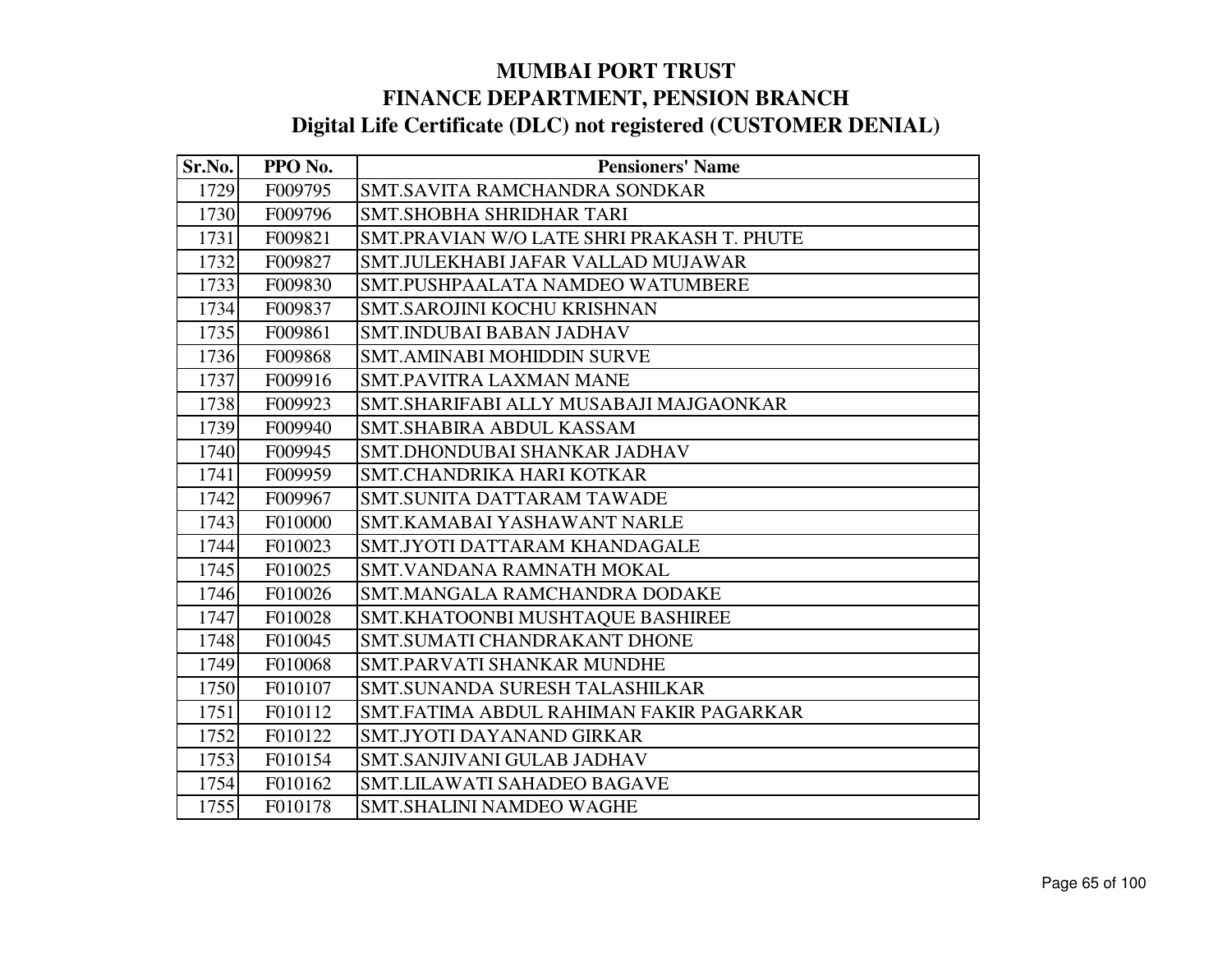| Sr.No. | PPO No. | <b>Pensioners' Name</b>             |
|--------|---------|-------------------------------------|
| 1756   | F010180 | <b>SMT.JAINAB HUSEIN</b>            |
| 1757   | F010203 | <b>SMT.SUMATI RAJARAM SAWANT</b>    |
| 1758   | F010240 | SMT.SANTOKBEN SAVJIBHAI CHARANIA    |
| 1759   | F010241 | <b>SMT.INDUBAI RAGHU NALE</b>       |
| 1760   | F010253 | SMT. SHOBHA CHANDRAKANT IRANDE      |
| 1761   | F010266 | SMT.SUBHADRABAI PANDURANG KARAMBLE  |
| 1762   | F010275 | <b>SMT.MANGALA JAIPAL KHADE</b>     |
| 1763   | F010297 | <b>SMT.LAXMI WAMAN SAJEKAR</b>      |
| 1764   | F010307 | <b>SMT.NIRMALA DATTU DHONE</b>      |
| 1765   | F010335 | <b>SMT.RAJASHREE RAJARAM WARISE</b> |
| 1766   | F010358 | <b>SMT.SHANTA BABAN BANGAR</b>      |
| 1767   | F010363 | <b>SMT.SINDHU DINKAR CHAVAN</b>     |
| 1768   | F010374 | SMT.USHA YASHWANT JADHAV            |
| 1769   | F010375 | SMT.NANDA SHANKAR PAWAR             |
| 1770   | F010409 | SMT.GEETA YOGESHKUMAR VACHHARAJANI  |
| 1771   | F010426 | <b>SMT.VANITA VITHOO PALAV</b>      |
| 1772   | F010476 | <b>SMT.SITA TUKARAM CHUDJI</b>      |
| 1773   | F010478 | SMT.PARVATI NARSIH SAKARIA          |
| 1774   | F010479 | <b>SMT.MALTI MUKUND SHARMA</b>      |
| 1775   | F010488 | <b>SMT.SAVITRI SAKHARAM MOHITE</b>  |
| 1776   | F010532 | SMT.PUSHPA SHASHIKANT SARWAGOD      |
| 1777   | F010553 | <b>SMT.SUHASINI ARUN TORASKAR</b>   |
| 1778   | F010554 | SMT.CHANDBI MAHAMOOD ALBA           |
| 1779   | F010556 | <b>SMT.KHATUN HAROON TAMBE</b>      |
| 1780   | F010569 | <b>SMT.NAZMUNNISHA OOMER SONDE</b>  |
| 1781   | F010577 | SMT.MANGAL KRISHNA SONAWALE         |
| 1782   | F010597 | SMT.SUMITRA PARSHURAM CHALKE        |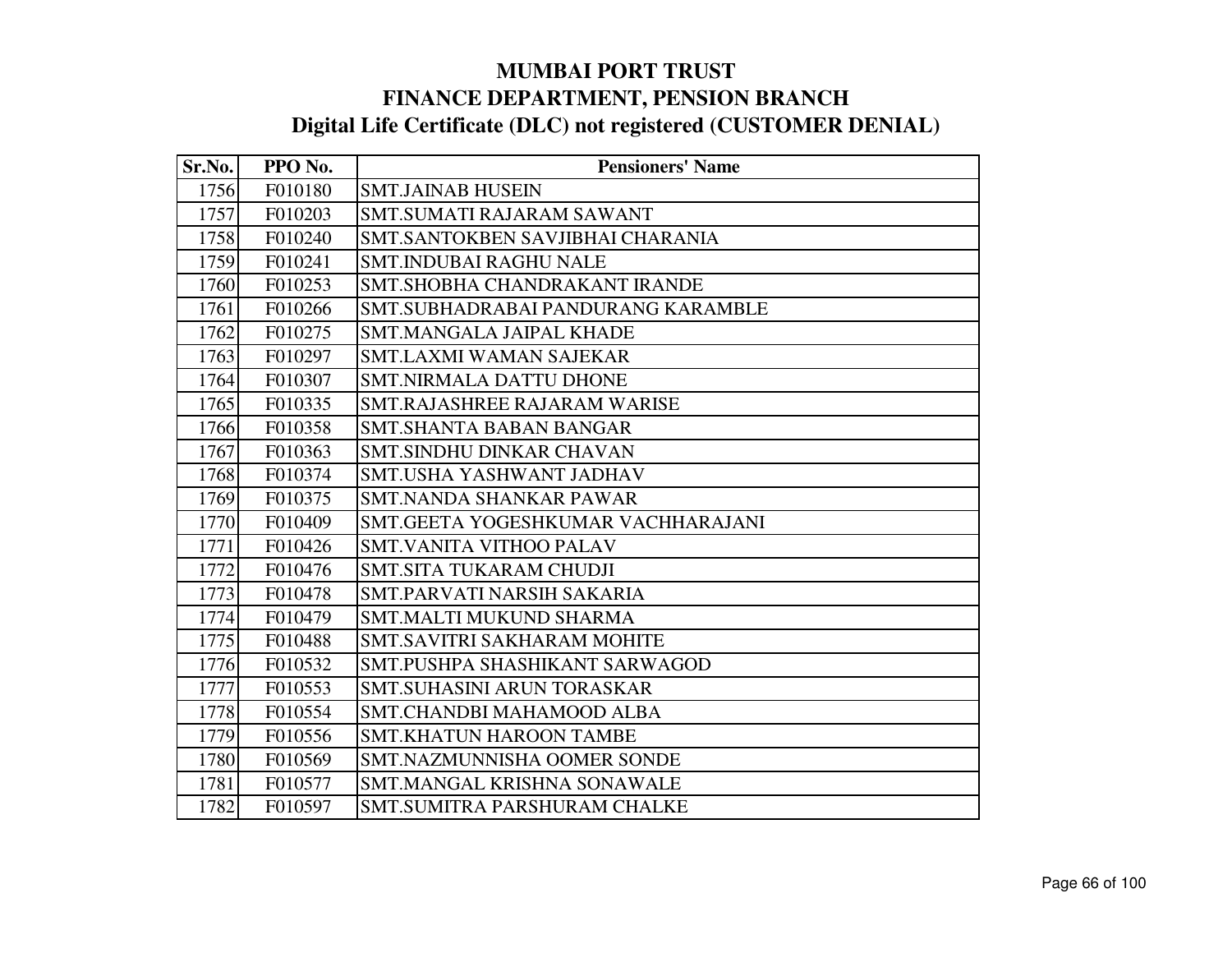| Sr.No. | PPO No. | <b>Pensioners' Name</b>            |
|--------|---------|------------------------------------|
| 1783   | F010606 | SMT.AMRUTA RAGHAVJI MAKWANA        |
| 1784   | F010624 | <b>SMT.SEEMA SANJEEV SURVE</b>     |
| 1785   | F010627 | <b>SMT.GEETA GAJANAN DHAWLE</b>    |
| 1786   | F010629 | SMT.VALUBAI RAMCHANDRA KAMBLE      |
| 1787   | F010645 | SMT.KANTABAI BHARAT GAIKWAD        |
| 1788   | F010654 | SMT.SHAILAJA BALKRISHNA MULEKAR    |
| 1789   | F010661 | SMT.KANTABAI GENBHAU DHADWAD       |
| 1790   | F010685 | SMT.YAMUNABAI GAJANAN BHURE        |
| 1791   | F010696 | SMT.SUNANDA SITARAM SHINDE         |
| 1792   | F010704 | <b>SMT.LAXMI JAISING KATKAR</b>    |
| 1793   | F010714 | <b>SMT.SUNANDA DHONDU GHADGE</b>   |
| 1794   | F010727 | <b>SMT.ANITA MARUTI PAWAR</b>      |
| 1795   | F010746 | SMT.KHATIJA ABDUL CARRIM A DARVESH |
| 1796   | F010747 | <b>SMT.MALAN DILIP WAGHMARE</b>    |
| 1797   | F010755 | SMT.SUNANDA YESHWANT MUNGEKAR      |
| 1798   | F010791 | <b>SMT.LAXMIBAI MAHADU AHIRE</b>   |
| 1799   | F010802 | <b>SMT.KANTA MARUTI GHATGE</b>     |
| 1800   | F010807 | SMT.ARUNDHATI ARUN WARANG          |
| 1801   | F010837 | SMT.VIMAL KRISHNA SAKPAL           |
| 1802   | F010873 | SMT.RESHMA GHANSHYAM KELUSKAR      |
| 1803   | F010907 | <b>SMT.NIRMALA VITHAL KHAMSE</b>   |
| 1804   | F010918 | SMT.SUSHILA KASHIRAM NARWADE       |
| 1805   | F010923 | <b>SMT.LATA TUKARAM BALAL</b>      |
| 1806   | F010944 | SMT.RADHIKA KRISHNA KARANJE        |
| 1807   | F010945 | SMT.NEETA NANDKUMAR SAKPAL         |
| 1808   | F010971 | SMT.MANGAL LAHOO CHANDANSHIVE.     |
| 1809   | F010977 | SMT.RAMKALI BHAGWATI PRASAD PAL.   |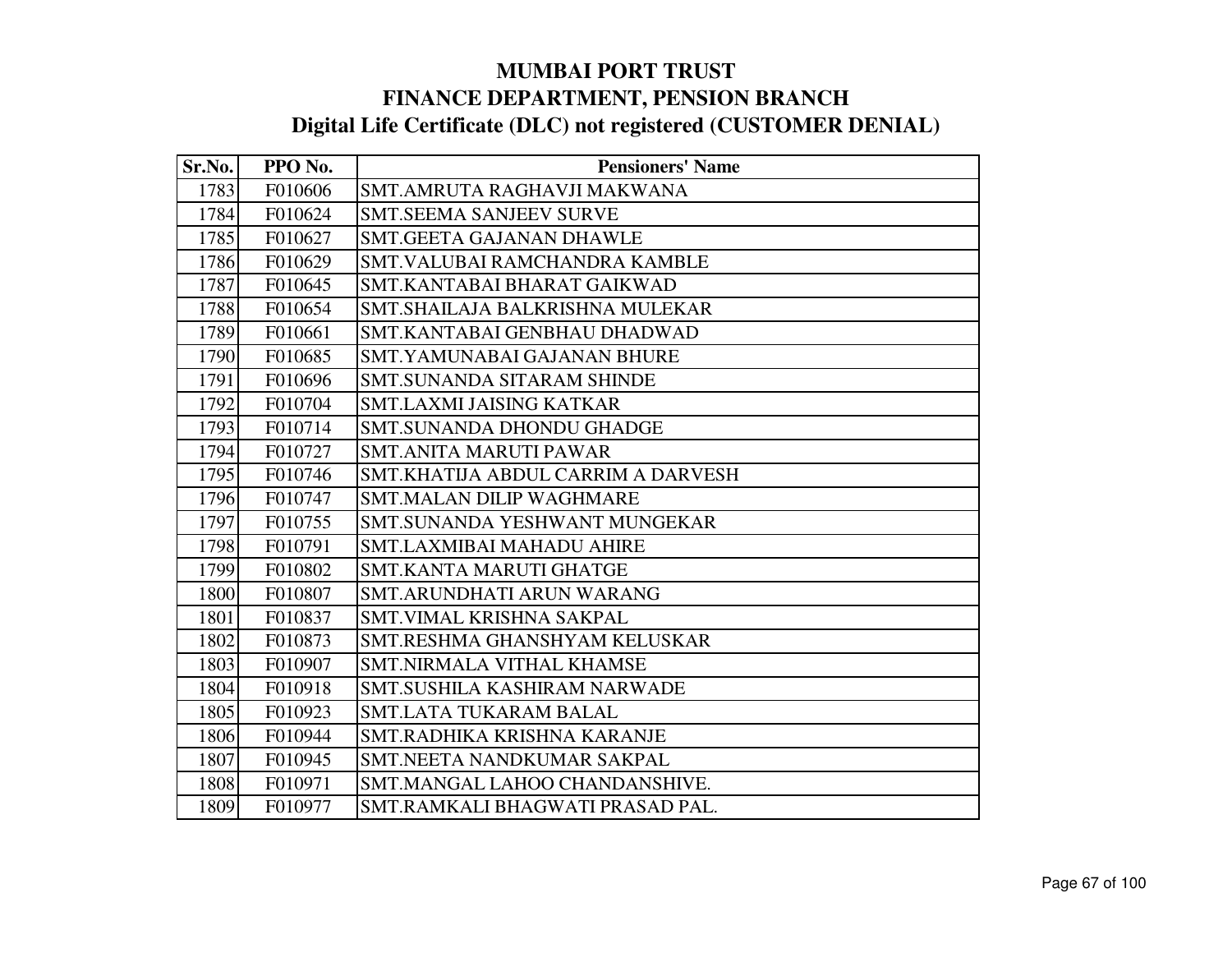| Sr.No. | PPO No. | <b>Pensioners' Name</b>                 |
|--------|---------|-----------------------------------------|
| 1810   | F010978 | SMT.INDIRABAI DHONDIRAM SHRIVARDHANKAR. |
| 1811   | F011014 | SMT.VANITA MOTIRAM SHIRKAR.             |
| 1812   | F011017 | SMT.ROHINI CHANDRAKANT KAMBLI.          |
| 1813   | F011030 | SMT.SUGRABI AHMED KAPADI                |
| 1814   | F011034 | SMT.YASHODABAI SAKHARAM KADAM           |
| 1815   | F011042 | SMT. VENUBAI UTTAM TUPLONDHE            |
| 1816   | F011059 | SMT.VANDANA PRABHAKAR SARANG            |
| 1817   | F011091 | SMT.RABIA ABDUL GAFOOR KAZI             |
| 1818   | F011125 | <b>SMT.FATIMA YUSUF DALVI</b>           |
| 1819   | F011134 | <b>SMT.SAVITA VASANT TAMBE</b>          |
| 1820   | F011157 | SMT.LAXMI DEVENDRANATH AREKAR           |
| 1821   | F011170 | <b>SMT.LAXMI MADHUKAR SARAK</b>         |
| 1822   | F011183 | SMT.KULLAMMAL SAMY KANNU.               |
| 1823   | F011208 | SMT.DHONDUBAI SAMBHAJI JADHAV           |
| 1824   | F011212 | <b>SMT.GANGUBAI SHAMRAO BAJI</b>        |
| 1825   | F011218 | SMT.LATIFABI YACUBKHAN                  |
| 1826   | F011241 | SMT.JYOTSANA JANARDAN SAWANT.           |
| 1827   | F011242 | SMT.PARVATIBAI MAHADEO SADHU.           |
| 1828   | F011281 | SMT.ASHALATA GANPAT SAWANT              |
| 1829   | F011324 | SMT.HAWABI ABDUL KADIR SURVE            |
| 1830   | F011361 | SMT. SHUBHADA MADHUKAR MODAK.           |
| 1831   | F011372 | <b>SMT.NALINI WASUDEO THAKUR</b>        |
| 1832   | F011375 | SMT.SANGEETA SAHEBRAO JAKHERE           |
| 1833   | F011413 | SMT.MAIMUNABAI MEHMOODMEYA MOHD. ESSACK |
| 1834   | F011417 | SMT.SHAILA BABAN NALAWADE               |
| 1835   | F011442 | <b>SMT.RAJU ANANT BHOIR</b>             |
| 1836   | F011448 | <b>SMT.INDU MAHADEO PATIL</b>           |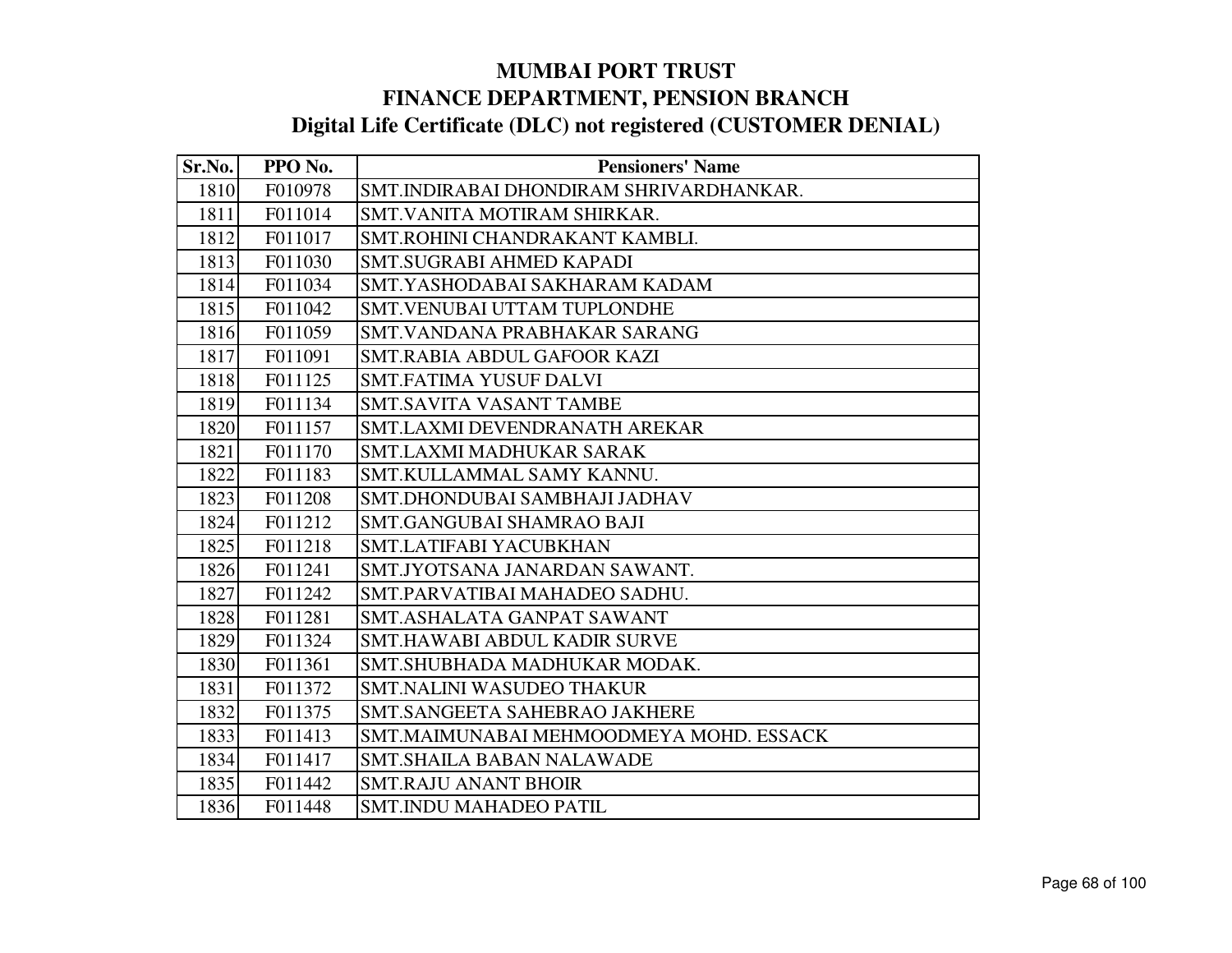| Sr.No. | PPO No. | <b>Pensioners' Name</b>           |
|--------|---------|-----------------------------------|
| 1837   | F011469 | <b>SMT.SUDHA SHRIPAD TAMBE</b>    |
| 1838   | F011486 | <b>SMT.SUMATI VASANT APRAJ</b>    |
| 1839   | F011489 | <b>SMT.FARIDA KHATOON SAYED</b>   |
| 1840   | F011490 | <b>SMT.SITABAI NAVNATH MORE</b>   |
| 1841   | F011496 | SMT.KAMALABAI NABAJI RANDIVE      |
| 1842   | F011519 | SMT.KALPANA PANDURANG SURYAWANSHI |
| 1843   | F011580 | <b>SMT.NIRMALA RAMAKANT RODE</b>  |
| 1844   | F011597 | <b>SMT.SUNANDA RAM GAIKWAD</b>    |
| 1845   | F011609 | SMT.RANJANA EKNATH MALGAONKAR     |
| 1846   | F011615 | <b>SMT.ASHA VASANT DIGHE</b>      |
| 1847   | F011627 | SMT.KUSUM HARIBHAU JADHAV         |
| 1848   | F011679 | <b>SMT.SAKHUBAI JAYSING AWLE</b>  |
| 1849   | F011710 | SMT.SHARDABAI LAXMAN MANE.        |
| 1850   | F011730 | SMT.RANJANA DATTARAM DEORUKHKAR.  |
| 1851   | F011741 | SMT.LATA SHIVAJI GHASTE.          |
| 1852   | F011745 | SMT.GITANJALI GAUTAM SAWANT.      |
| 1853   | F011750 | SMT.ALKA DNYANESHWAR KASWET.      |
| 1854   | F011761 | SMT.SHAKUNTALA SHANTARAM GAIKWAD. |
| 1855   | F011765 | <b>SMT.SUMAN RANGRAO KURNE.</b>   |
| 1856   | F011784 | SMT.SEEMA ANANT SAWANT.           |
| 1857   | F011793 | SMT.ALKA MAHENDRA KACHARE.        |
| 1858   | F011803 | SMT.PRABHAVATI DAGDU MANDALE.     |
| 1859   | F011816 | SMT.MAYA CHANDRAKANT DHANVE.      |
| 1860   | F011826 | SMT.SULOCHANA MAHADEO NALAWADE.   |
| 1861   | F011828 | SMT. VIJAYALAXMI SHRIDHAR PARAB.  |
| 1862   | F011830 | SMT.TARAMATI RAMKRISHNA RAUT.     |
| 1863   | F011832 | SMT. VIJAYALAXMY VASANT AMBOLKAR. |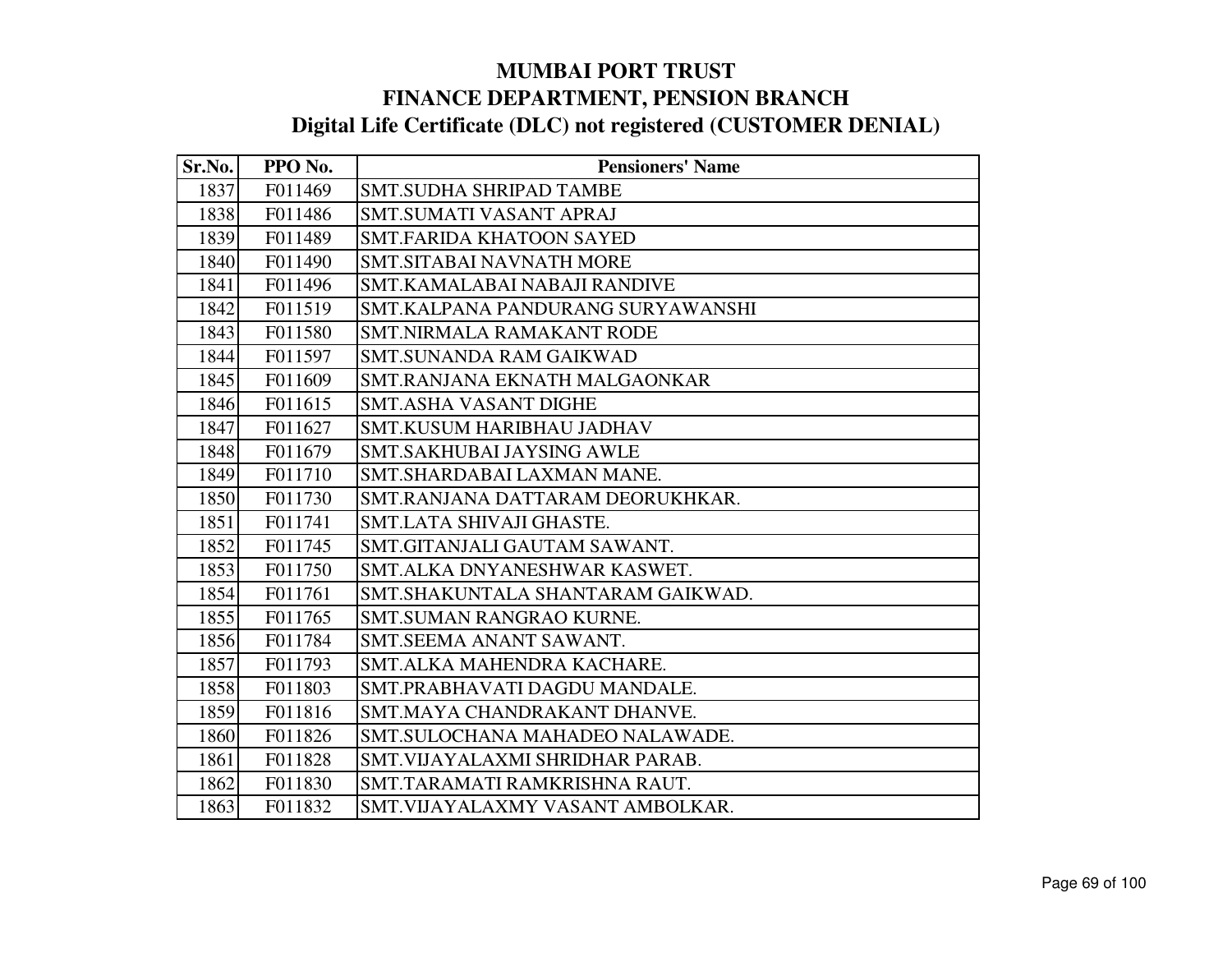| Sr.No. | PPO No. | <b>Pensioners' Name</b>               |
|--------|---------|---------------------------------------|
| 1864   | F011844 | SMT.SUNITA BHIKAJI PARAB.             |
| 1865   | F011875 | <b>SMT.SUMAN SHRIHARI PAGARE</b>      |
| 1866   | F011894 | SMT.MISHRA ABDUL SAMAD SONDE          |
| 1867   | F011914 | SMT.YASHODA SAMPATI JAGTAP            |
| 1868   | F011915 | <b>SMT.JANABAI APPA GHODKE</b>        |
| 1869   | F011936 | SMT.RAHIMABI HUSSAIN DARVESH          |
| 1870   | F011940 | SMT.ELIZABETH RICHARD PEREIRA         |
| 1871   | F011945 | SMT.PARVATI PANDURANG TAWARE          |
| 1872   | F011956 | SMT.ARIFA FAKI ABDUL HAMID MOHD.ARAI. |
| 1873   | F011964 | <b>SMT.AZIZA DAWOOD GOTHE</b>         |
| 1874   | F011971 | SMT.GANGABAI HARISHCHANDRA PATIL      |
| 1875   | F011987 | <b>SMT.SUMAN SHANKAR GOSAVI</b>       |
| 1876   | F012005 | SMT.HEMADEVI HARI PANDYA              |
| 1877   | F012006 | SMT.YANKUBAI SATVA PAWAR              |
| 1878   | F012021 | SMT.SHAKUNTALA GAJANAN SONAWANE       |
| 1879   | F012022 | <b>SMT.ANITA VIJAY BHANDARE</b>       |
| 1880   | F012035 | <b>SMT.SUNANDA GANPAT KHETALE</b>     |
| 1881   | F012039 | SMT.MANDAKINI MADHUKAR KHADSE         |
| 1882   | F012060 | SMT.SULOCHANA SHANKAR DHURI           |
| 1883   | F012066 | <b>SMT.KAMINI GANGARAM SHIRKE</b>     |
| 1884   | F012067 | SMT.IPILI SAIBANI P.                  |
| 1885   | F012090 | <b>SMT.SUZAN FRANCIS ANDRADE</b>      |
| 1886   | F012099 | <b>SMT.MADHUMATI SHRINIWAS SURVE</b>  |
| 1887   | F012108 | SHRI.YESHWANT NARAYAN GADRE           |
| 1888   | F012114 | SMT.KAUSABAI BAJIRAO SHINDE           |
| 1889   | F012126 | SMT.SAPNA LAXMAN JADHAV               |
| 1890   | F012129 | SMT.RASHIDA AMIR AHMED BAIG           |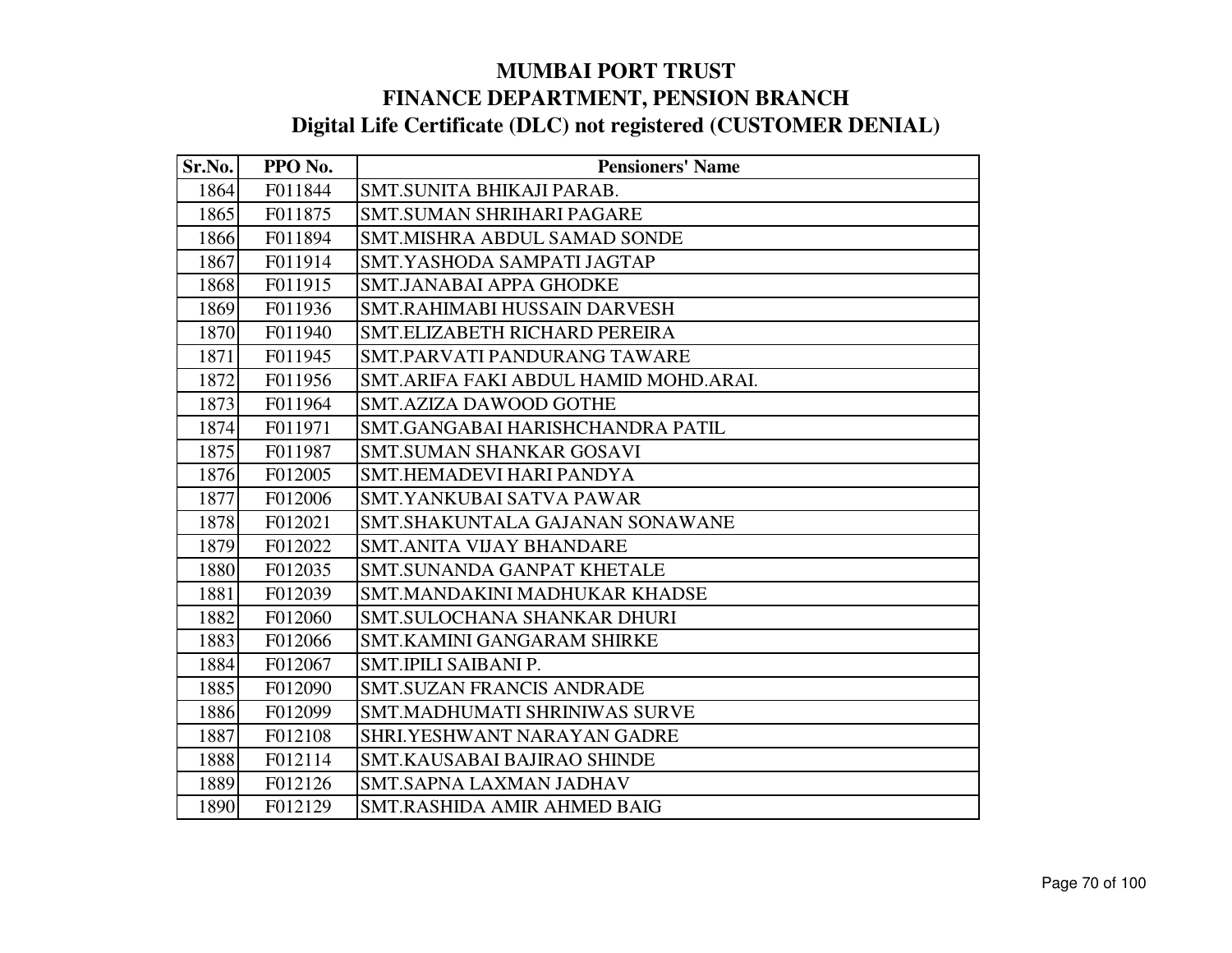| Sr.No. | PPO No. | <b>Pensioners' Name</b>            |
|--------|---------|------------------------------------|
| 1891   | F012147 | SMT.HALIMABIBI RAFIUDDIN BALSARI   |
| 1892   | F012159 | SMT.SULOCHANA NARAYAN JADHAV       |
| 1893   | F012177 | <b>SMT.ASMITA ASHOK MORE</b>       |
| 1894   | F012195 | SMT.RADHABAI SHANKAR GHADI         |
| 1895   | F012211 | SMT.MANDAKINI TOOKARAM MAHADIK     |
| 1896   | F012218 | <b>SMT.LAXMI ARJOON MOHITE</b>     |
| 1897   | F012219 | <b>SMT.VIJAYA LAWOO KADAM</b>      |
| 1898   | F012231 | SMT.TARABAI SITARAM NALAWDE        |
| 1899   | F012245 | SMT.SUMITRA CHANDRAKANT SALUNKHE   |
| 1900   | F012253 | <b>SMT.FATIMA ABDUL SAKUR</b>      |
| 1901   | F012262 | SMT.SNEHAL MANOHAR DOIPHODE        |
| 1902   | F012290 | SMT.NAJMA SHAIKH ALLY SK. HASSAN   |
| 1903   | F012299 | <b>SMT.MALINI KAILAS GAIKWAD</b>   |
| 1904   | F012309 | SMT.HIRABAI BABASAHEB CHORGE       |
| 1905   | F012312 | SMT. VIJAYALAXMI BALKRISHNA CHAWAN |
| 1906   | F012346 | <b>SMT.VANITA HARI KADAM</b>       |
| 1907   | F012354 | <b>SMT.NIRMALA MOHAN NAIK</b>      |
| 1908   | F012414 | SMT.HIRABAI KRISHNA KAMBLE         |
| 1909   | F012428 | SMT.MADHAVI MADHUSUDAN RAWALE      |
| 1910   | F012439 | <b>SMT.ROSHANBI OOMER</b>          |
| 1911   | F012455 | SMT.SUMAN SHANKAR DHANESHWAR       |
| 1912   | F012461 | SMT.RATNAMALA SADASHIV JADHAV      |
| 1913   | F012468 | SMT.KALABAI SAKHARAM KADAM.        |
| 1914   | F012503 | SMT.SHANTABAI VISHNOO GAIKWAD      |
| 1915   | F012504 | SMT.PRAMILA SUDHAKAR LOKHANDE      |
| 1916   | F012515 | SMT.ASHA MADHUKAR HARCHEKAR        |
| 1917   | F012518 | SMT.LAXMI MAGAN PURBIYA            |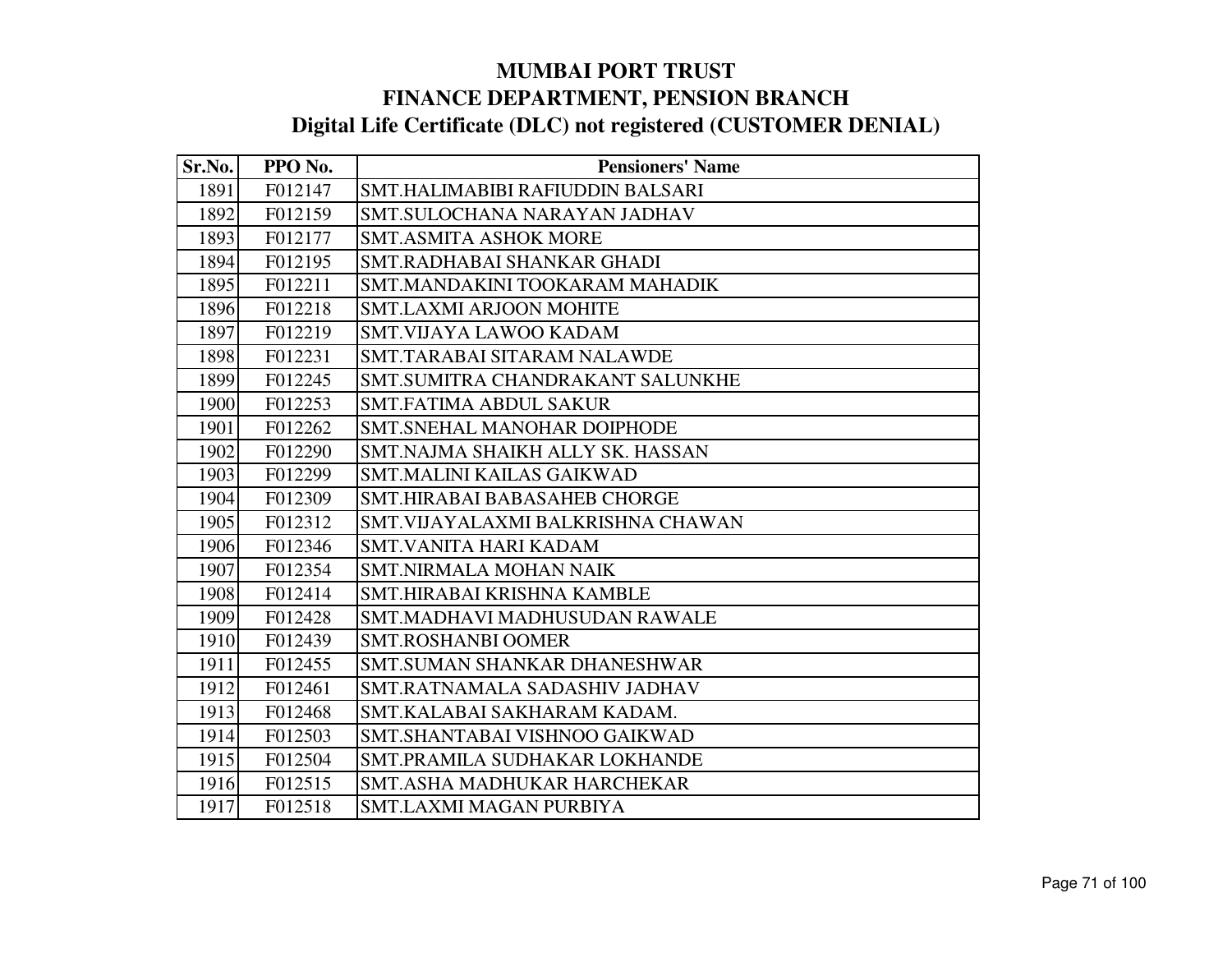| Sr.No. | PPO No. | <b>Pensioners' Name</b>                       |
|--------|---------|-----------------------------------------------|
| 1918   | F012522 | SMT.AZIJA CHANDMIYA GAONKHADKAR               |
| 1919   | F012540 | SMT.MABEL PETER D'SOUZA                       |
| 1920   | F012542 | SMT.JAYA SAWANT G/O KAMLA BORICHA             |
| 1921   | F012578 | SMT.DHONDABAI YESHWANT GALANDE                |
| 1922   | F012581 | SMT.NARMADABAI DNYANU GERDE                   |
| 1923   | F012654 | SMT.FATMABI NAWAZUDDIN SHAIKH                 |
| 1924   | F012668 | <b>SMT.ANJANA ANANT MANE</b>                  |
| 1925   | F012678 | SMT.ESTHER JOSEPH FERNANDEZ                   |
| 1926   | F012684 | <b>SMT.NIRABAI NARAYAN NIKAM</b>              |
| 1927   | F012688 | SMT.YASHODHARA GANESH JADHAV                  |
| 1928   | F012730 | <b>SMT.LATIFA ADAM WALVATKAR</b>              |
| 1929   | F012762 | SMT.VIJAYA VASUDEO BHAGWAT                    |
| 1930   | F012845 | <b>SMT.SARASWATI GANPAT MORE</b>              |
| 1931   | F012889 | <b>SMT.SUSHILA TAGARAM YOHAN</b>              |
| 1932   | F012921 | <b>SMT.SUNANDA SHRIDHAR JOSHI</b>             |
| 1933   | F012925 | SMT.SUSHILA SHAMRAO JADHAV.                   |
| 1934   | F012945 | SMT.AZIZABI ABDUL RAWOOF M.RAUT               |
| 1935   | F012952 | <b>SMT.RUKMINI GANGARAM AMBRE</b>             |
| 1936   | F012958 | SMT.SULBHA ARUNKUMAR SHINDE.                  |
| 1937   | F012966 | <b>SMT.SUSHMA ASHOK SHIRKE</b>                |
| 1938   | F012981 | <b>SMT.SHAILA SHANTARAM LANDE</b>             |
| 1939   | F012991 | SMT.KAMALABAI POPAT JADHAV                    |
| 1940   | F013001 | SMT.DEHIBEN KALYANJI PADAYA                   |
| 1941   | F013005 | <b>SMT.KHAIRUNNISA BEGUM ALLAUDDIN HUSEIN</b> |
| 1942   | F013008 | SMT.MAHADEVI ANANDA KAMBLE                    |
| 1943   | F013009 | <b>SMT.MEENA LAXMAN KAMBLE</b>                |
| 1944   | F013014 | SMT.VASUNDHARA SUDHAKAR KORE                  |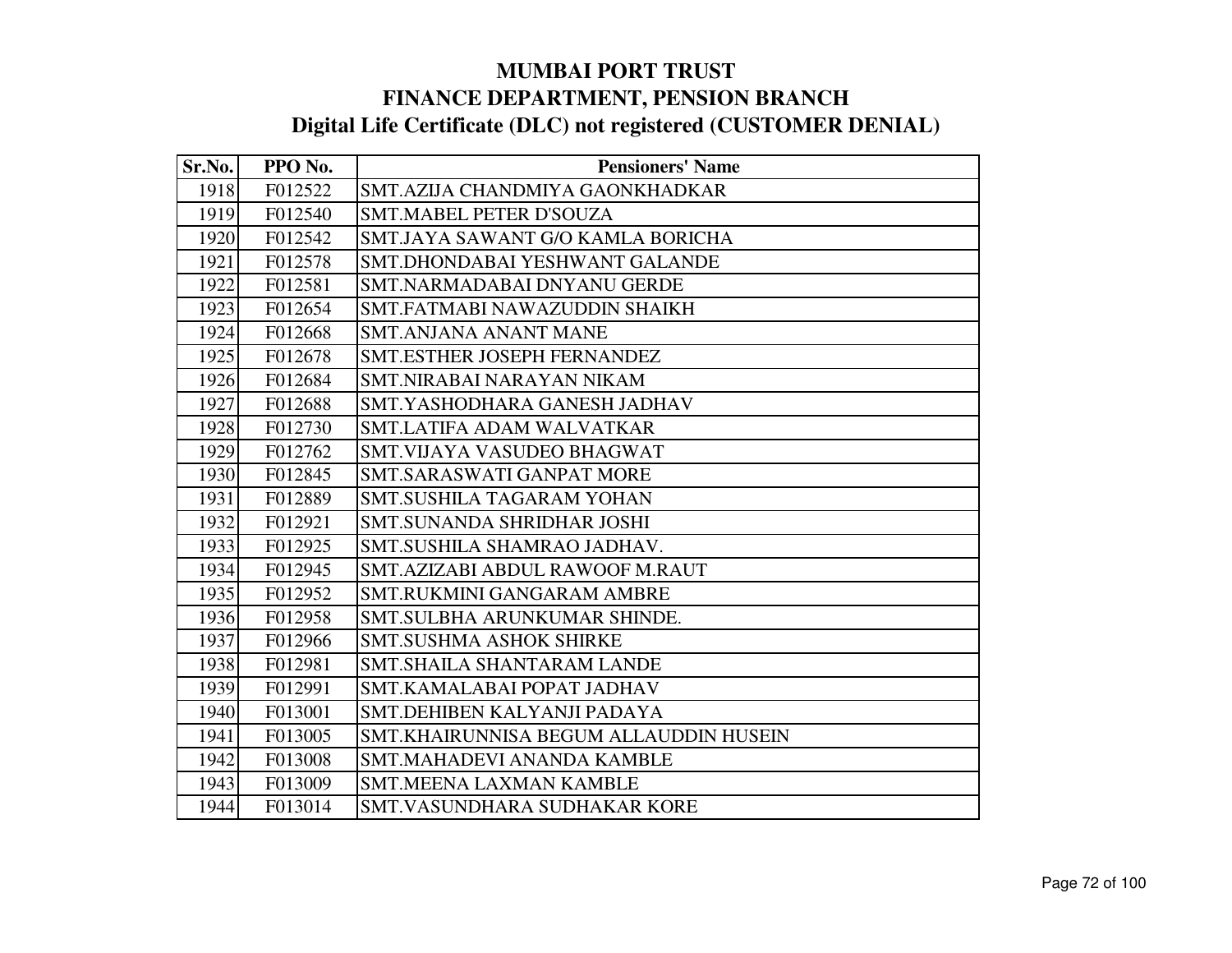| Sr.No. | PPO No. | <b>Pensioners' Name</b>             |
|--------|---------|-------------------------------------|
| 1945   | F013024 | SMT.SHOBHA SHANKAR JADHAV           |
| 1946   | F013044 | SMT.SHANTABAI RAGHUNATH BHALERAO    |
| 1947   | F013063 | <b>SMT.SHOBHA LAXMAN TAMBE</b>      |
| 1948   | F013089 | <b>SMT.MALU KERU KAMBLE</b>         |
| 1949   | F013091 | <b>SMT.ARCHANA ASHOK JADHAV</b>     |
| 1950   | F013142 | SMT.KRISHNABAI GHANSHAM ADSULE      |
| 1951   | F013146 | <b>SMT.GAURU DAGDOO PADMA</b>       |
| 1952   | F013152 | SMT.SUSHEELA GANGARAM SAKPAL        |
| 1953   | F013167 | SMT.YAMUNABAI NILOO MULIK.          |
| 1954   | F013198 | <b>SMT.BARFI BABOO GABA</b>         |
| 1955   | F013207 | <b>SMT.ASHA DILIP MORAJKAR</b>      |
| 1956   | F013219 | <b>SMT.ANJALI SUDHIR VICHARE</b>    |
| 1957   | F013224 | <b>SMT.INDU MADHV NAIKNAVRE</b>     |
| 1958   | F013227 | <b>SMT.LILAWATI GOVINDRAO PATIL</b> |
| 1959   | F013232 | SMT.SHOBHA BHIKAJI GHADIGAONKAR     |
| 1960   | F013252 | <b>SMT.SUMATI LAXMAN SAWANT</b>     |
| 1961   | F013259 | <b>SMT.SULAKSHANA SONU MOHITE</b>   |
| 1962   | F013348 | SMT.JAYASHREE SHASHIKANT SAWANT     |
| 1963   | F013349 | SMT.SHUBHANGI LAWOO SAWANT          |
| 1964   | F013350 | SMT.SUMATI ANAND PAIVAIDYA          |
| 1965   | F013364 | SMT.SHASHIKALA VIJAYKUMAR MHETRE    |
| 1966   | F013372 | SMT.LAXMIBAI RAMCHANDRA PANCHAL     |
| 1967   | F013373 | SMT. VANDANABAI BABURAO JADHAV      |
| 1968   | F013376 | <b>SMT.BABAI HANMANT MANE</b>       |
| 1969   | F013389 | SMT.JASPAL HARVINDERSINGH           |
| 1970   | F013402 | SMT.MARIAMBI KASSAM RAJWADKAR       |
| 1971   | F013415 | <b>SMT.APARNA ASHOK SHIRKE</b>      |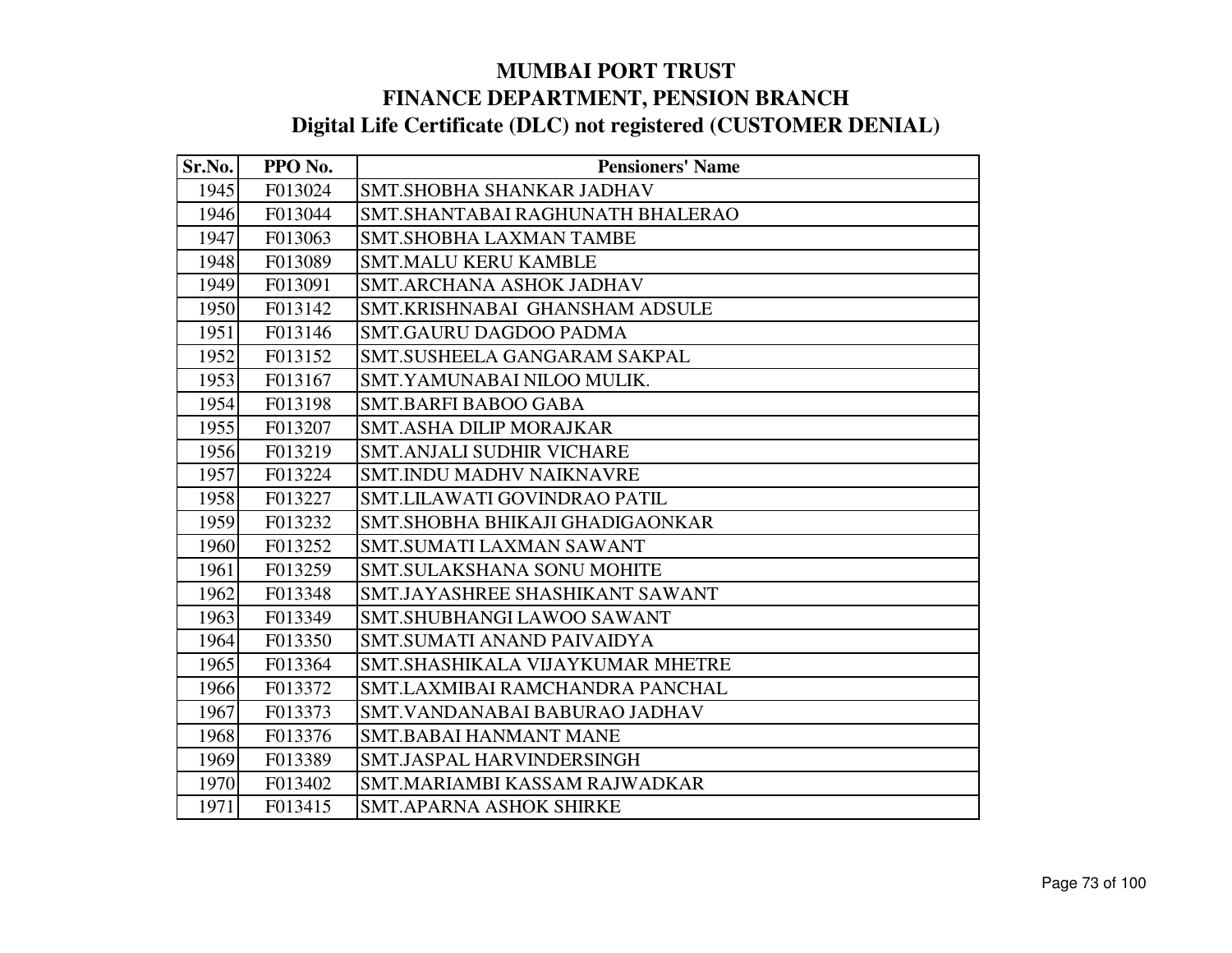| Sr.No. | PPO No. | <b>Pensioners' Name</b>              |
|--------|---------|--------------------------------------|
| 1972   | F013420 | <b>SMT.RATAN VASANT GIRI</b>         |
| 1973   | F013428 | SMT.TARAMATI HARISCHANDRA PATIL      |
| 1974   | F013434 | <b>SMT.VIJAYA ANANT RAUT</b>         |
| 1975   | F013436 | SMT.KAVITA YESHWANT SHINDE           |
| 1976   | F013440 | <b>SMT.HABIBA EBRAHIM MIRKAR</b>     |
| 1977   | F013447 | SMT.SHAILABAI BALAJI KADAM           |
| 1978   | F013449 | <b>SMT.SULABAI GENU PILANI</b>       |
| 1979   | F013477 | SMT.DRUPABAI NIVRUTTI MORE           |
| 1980   | F013511 | SMT.RAJANI MAYA BASWAT               |
| 1981   | F013516 | <b>SMT.SHOBHA SATISH RANE</b>        |
| 1982   | F013520 | SMT.GEETANJALI GANPAT INDULKAR       |
| 1983   | F013542 | <b>SMT.SHEVANTI MAHADEV GOGAVALE</b> |
| 1984   | F013573 | SMT.MAYAWATI BHAGOJI                 |
| 1985   | F013577 | <b>SMT.SAVITA VILAS MOHITE</b>       |
| 1986   | F013593 | SMT.VAIJAYANTA DILIP DEVAKAR         |
| 1987   | F013608 | SMT.JAYASHRI JAIRAM SAWANT           |
| 1988   | F013616 | SMT. VIMAL TUKARAM KIRTIKUDWE        |
| 1989   | F013628 | SMT.PRABHA VASANT KULKARNI           |
| 1990   | F013667 | SMT.MEENABAI KARBHARI HADAVALE       |
| 1991   | F013677 | SMT.SAGARBAI JAGANNATH GAIKWAD       |
| 1992   | F013701 | SMT.MAIMUNA KUTUBUDDIN ULDE          |
| 1993   | F013729 | <b>SMT.MANIK GULABRAO MANE</b>       |
| 1994   | F013736 | SMT.YOGITA MAHADEO KARANJAVKAR       |
| 1995   | F013738 | <b>SMT.PUSHPA CHRISTOPHER DAVID</b>  |
| 1996   | F013741 | <b>SMT.LAXMIBAI BIRA PINGALE</b>     |
| 1997   | F013744 | SMT.RAJKUMARI SELVARAJ S.            |
| 1998   | F013753 | SMT.SHANTABAI PADMANABH PAI          |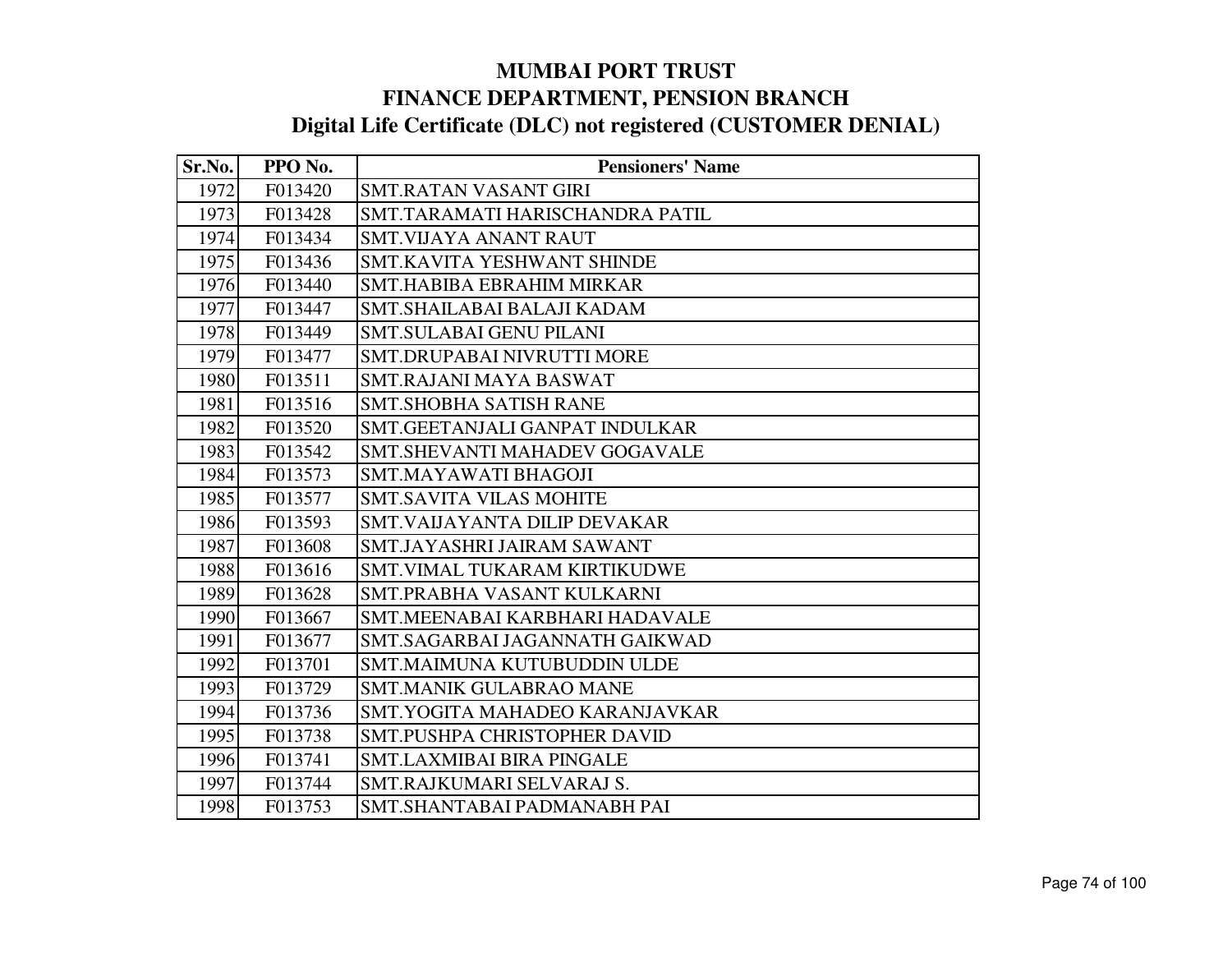| Sr.No. | PPO No. | <b>Pensioners' Name</b>              |
|--------|---------|--------------------------------------|
| 1999   | F013761 | SMT.BHARATI VIJAYKUMAR KARKHANIS     |
| 2000   | F013763 | <b>SMT.ANKITA AMAR NAKHWA</b>        |
| 2001   | F013770 | SMT.SUMITRA SURESH KAVHA             |
| 2002   | F013771 | SMT.TARABAI LAXMAN KADAM             |
| 2003   | F013794 | <b>SMT.REKHA NAGOJI WANDRE</b>       |
| 2004   | F013795 | <b>SMT.INDUBAI SHIVRAM MORE</b>      |
| 2005   | F013799 | SMT.SUDHA SHRIPAD JUWATKAR           |
| 2006   | F013808 | <b>SMT.TULSIBAI GAURAJI JADHAV</b>   |
| 2007   | F013829 | <b>SMT.TEJU JETHA KOLIWADE</b>       |
| 2008   | F013847 | SMT.PARVATI GANPAT AWTE              |
| 2009   | F013857 | SMT. SHARADA SACCHIDANAND SHIPOSKAR  |
| 2010   | F013873 | SMT. VIJAYALAXMI SHASHIKANT PATKAR   |
| 2011   | F013875 | SMT.LAXMIBAI TULSIRAM SURVE          |
| 2012   | F013886 | SMT.SHALINI BHALCHANDRA KAMBLI       |
| 2013   | F013908 | <b>SMT.ABIDA ALLY AKLEKAR</b>        |
| 2014   | F013917 | SMT.SHASHIKALA MAHADEO SHINDE        |
| 2015   | F013931 | SMT.SUMAN MARUTI JAGTAP.             |
| 2016   | F013940 | SMT.JANABAI SAKHARAM SAHANE          |
| 2017   | F013975 | SMT.SHAMA ABDUL RAHIMAN ABBAS SHEMLE |
| 2018   | F014018 | <b>SMT.MATHABAI BHAGOJI AMRALE</b>   |
| 2019   | F014066 | SMT.VANDANA RAMCHANDRA BAMHANE       |
| 2020   | F014087 | SMT.SHASHIKALA SAMPATI MORE          |
| 2021   | F014091 | <b>SMT.SUHSILA BALKRISHNA SHINDE</b> |
| 2022   | F014113 | SMT.ANUSUYA LAXMAN KUMTAKAR          |
| 2023   | F014132 | <b>SMT.LATA VILAS KAMBLE</b>         |
| 2024   | F014198 | <b>SMT.ANJALI MARUTI HADKAR</b>      |
| 2025   | F014207 | SMT.SARUBAI GANPAT SOLANKAR          |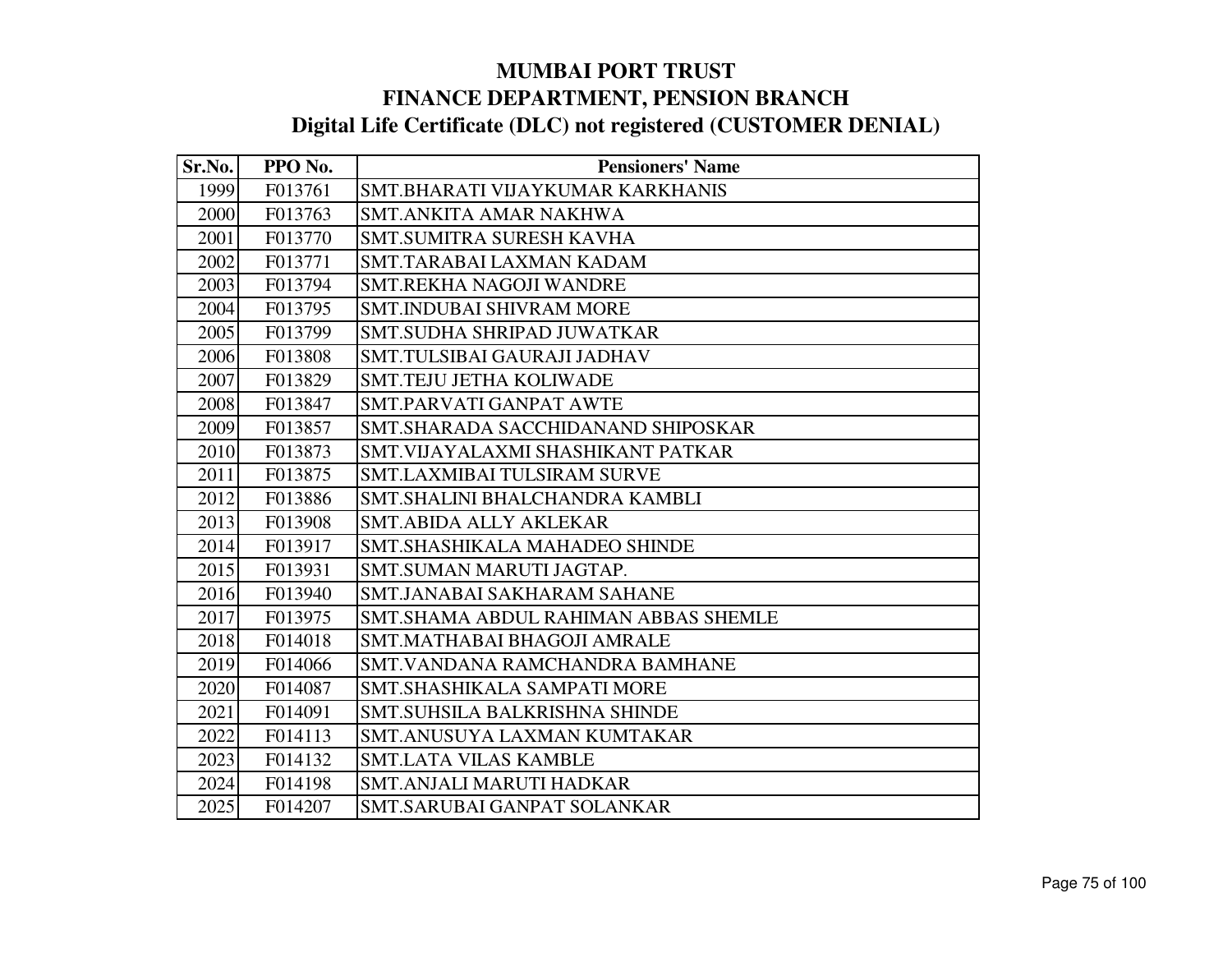| Sr.No. | PPO No. | <b>Pensioners' Name</b>                  |
|--------|---------|------------------------------------------|
| 2026   | F014224 | SMT.SHARADA DNYANDEO KACHARE             |
| 2027   | F014231 | SMT.BADRUNNISA A.WAHAB DANDEKAR          |
| 2028   | F014238 | <b>SMT.NALINI NARSOO KONDE</b>           |
| 2029   | F014242 | SMT.SHEELA A. UBALE                      |
| 2030   | F014304 | <b>SMT.SHANTABAI HARI LAGAD</b>          |
| 2031   | F014311 | SMT.HAMIDA SAYYAD HISHAMUDDIN KADARI     |
| 2032   | F014312 | SMT.MARIYAMBI FAKIR MOHD ISAK            |
| 2033   | F014316 | <b>SMT.SADIKA OOMER DARVESH</b>          |
| 2034   | F014319 | <b>SMT.AMITA EKNATH PANCHAL</b>          |
| 2035   | F014327 | SMT.RUKMINI VITHAL TARI                  |
| 2036   | F014365 | SMT.SUNITA CHANDRAKANT GURAV             |
| 2037   | F014375 | SMT.SITABAI GOVIND LONKAR                |
| 2038   | F014392 | <b>SMT.MEENA RAGHAVAN</b>                |
| 2039   | F014400 | SMT.SUSHILA SHIVRAM GOKHALE              |
| 2040   | F014434 | SMT.AYASHABI ABDUL REHMAN SHAIKH         |
| 2041   | F014444 | <b>SMT.JAINABBI HAMID ABBAS</b>          |
| 2042   | F014445 | <b>SMT.CATHERINE CONCEICAO FERNANDES</b> |
| 2043   | F014464 | SMT.JAINABEE ABUBAKAR UKAYE              |
| 2044   | F014475 | SMT.SHANTABAI ANANDRAO PHADTARE          |
| 2045   | F014478 | SMT.REVATIBAI MAHADEO GAMRE              |
| 2046   | F014482 | SMT.MITHI/PUSHPA TRIKAM RATHOD           |
| 2047   | F014485 | SMT.KULSUMBI PICHEGANI                   |
| 2048   | F014510 | SMT.SUNITA RAMCHANDRA KARALKAR           |
| 2049   | F014538 | SMT.KHAIRUNNISA ADAM KATMALE             |
| 2050   | F014545 | <b>SMT.SAFIYA SK OOMER MAHADIK</b>       |
| 2051   | F014555 | <b>SMT.MAYA GOPAL PRASAD</b>             |
| 2052   | F014594 | SMT.VIMAL JANABHAWOO WAGH                |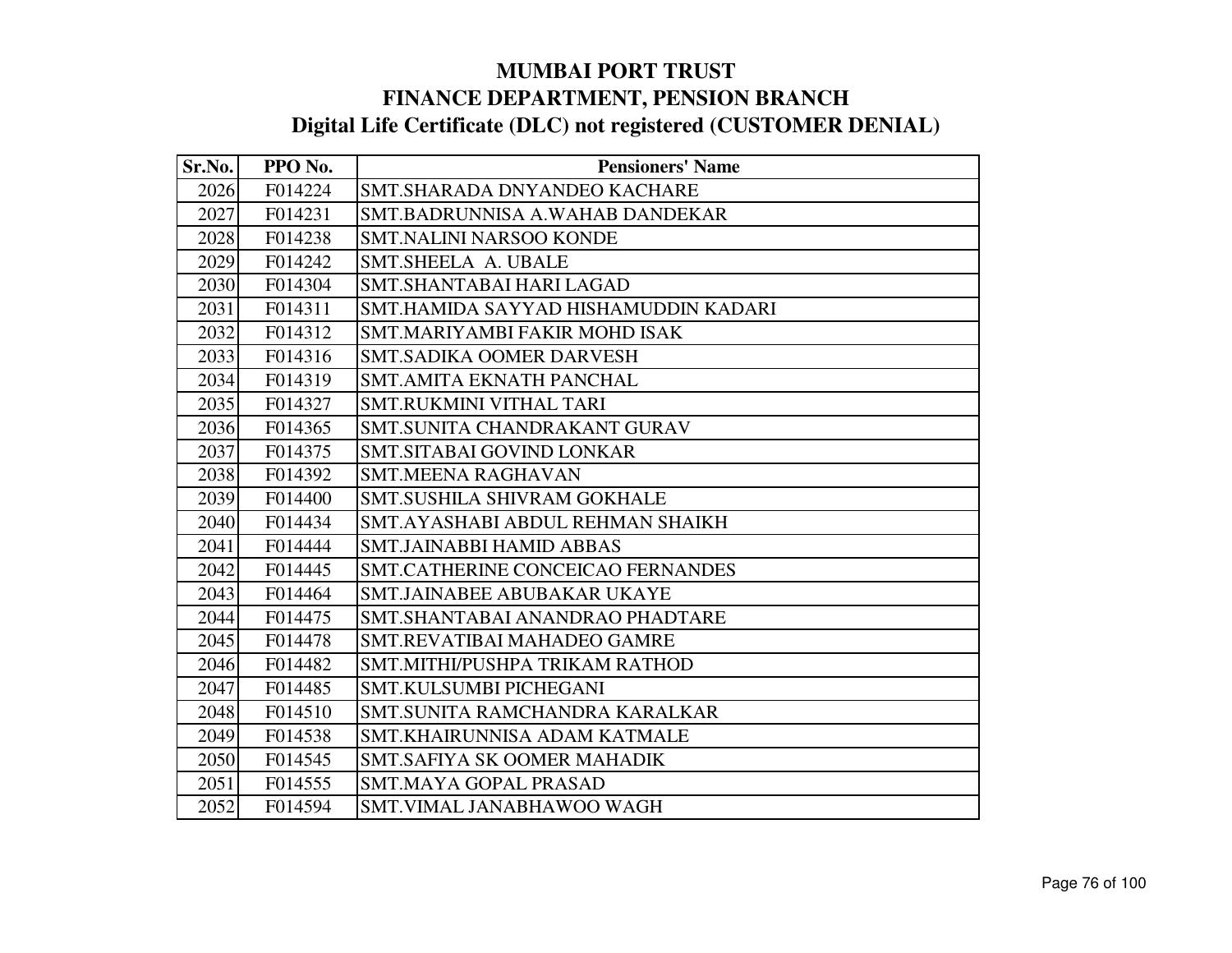| Sr.No. | PPO No. | <b>Pensioners' Name</b>                |
|--------|---------|----------------------------------------|
| 2053   | F014596 | <b>SMT.ARCHANA ASHOK KADAM</b>         |
| 2054   | F014597 | SMT.TAIBAI NARAYAN KACHARE             |
| 2055   | F014598 | SMT.LAXMIBAI G/O LAXMAN KRISHNA THORAT |
| 2056   | F014607 | <b>SMT.BIBIJAN MIRA KHAN</b>           |
| 2057   | F014622 | <b>SMT.JANABAI SOPANA KARANDE</b>      |
| 2058   | F014632 | SMT.GOKULABAI SANDIPAN KASHID          |
| 2059   | F014655 | <b>SMT.LAXMI GOVIND CHAVAN</b>         |
| 2060   | F014666 | SMT.SHARMILA SHAMSUNDER THAKUR         |
| 2061   | F014673 | SMT.SULOCHANA CHINTAMAN MANE           |
| 2062   | F014690 | <b>SMT.LATA PRABHAKAR SARODE</b>       |
| 2063   | F014706 | <b>SMT.GEETA RAMDAS CHOGALE</b>        |
| 2064   | F014711 | SMT.SUNDARABAI LAXMAN MALUSKAR         |
| 2065   | F014722 | SMT.CHANDRABHAGA CHANDRAKANT GAONKAR   |
| 2066   | F014753 | SMT.RATNABAI RAMCHANDRA SAWANT         |
| 2067   | F014756 | <b>SMT.SULBHA SUNDAR KHOT</b>          |
| 2068   | F014799 | SMT.SHANTABAI TULSIRAM KARANDE         |
| 2069   | F014800 | <b>SMT.JEANETTE AGNELO DIAS</b>        |
| 2070   | F014801 | SMT.REKHA PRABHAKAR SUDRIK             |
| 2071   | F014808 | <b>SMT.M.JAYAMMA YOSEPU</b>            |
| 2072   | F014823 | SMT.SHASHIKALA POPAT ASHTUL            |
| 2073   | F014824 | <b>SMT.JAINAB HUSAIN BOOLE</b>         |
| 2074   | F014836 | SMT.SHAILAJA MANOHAR DEORUKHKAR        |
| 2075   | F014838 | SMT.JAYSHREE BALKRISHNA GAWAS          |
| 2076   | F014852 | SHRI.SATISH UMANATH ULLAL              |
| 2077   | F014857 | SMT.MANDABAI GOPAL DHONGADE            |
| 2078   | F014871 | SMT.KAMALA BALKRISHNA DIVTI            |
| 2079   | F014897 | SMT.LEELA VITHAL ADHAV                 |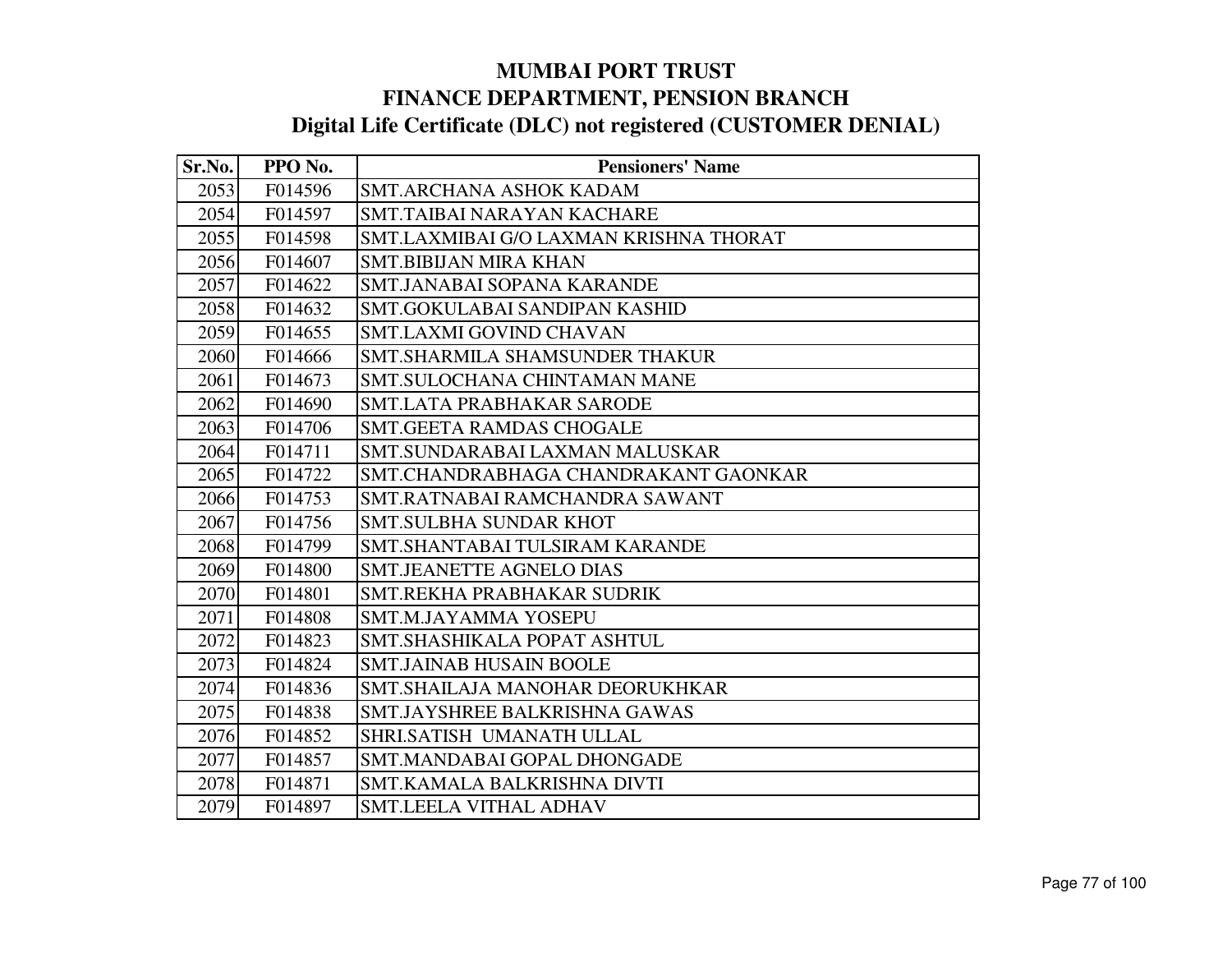| Sr.No. | PPO No. | <b>Pensioners' Name</b>                   |
|--------|---------|-------------------------------------------|
| 2080   | F014906 | SHRI.RAMESH P. JADHAV                     |
| 2081   | F014925 | SMT.SAROJ SANTOSHKUMAR BARIA              |
| 2082   | F014936 | SMT.CHATURABAI YESHWANTA CHAVAN           |
| 2083   | F014938 | <b>SMT.VANDANA KIRAN BHISE</b>            |
| 2084   | F014954 | <b>SMT.RUKMINI RAM THORAT</b>             |
| 2085   | F014958 | <b>SMT.ANANDIBAI SADASHIV AWTE</b>        |
| 2086   | F014959 | SMT. VITHABAI HARISHCHANDRA CHOGLE        |
| 2087   | F014962 | SMT.KHATUNBI MEHMODKHAN DESHMUKH          |
| 2088   | F014963 | SMT. VAIJANTI RAMCHANDRA MANCHEKAR.       |
| 2089   | F014980 | <b>SMT.YAMUNABAI BAJIRAO IDATE</b>        |
| 2090   | F015019 | SMT.RAKHMABAI DAGDOO PILANE               |
| 2091   | F015025 | <b>SMT.AMITA ASHOK DHURI</b>              |
| 2092   | F015029 | <b>SMT.REVTI ANANT DHONDEKAR</b>          |
| 2093   | F015061 | SMT.JAYASHRI DINANATH MANJREKAR           |
| 2094   | F015079 | <b>SMT.NOORJAHAN ABDUL CARRIM KUMBHAR</b> |
| 2095   | F015086 | <b>SMT.UJWALA SHIVARAM BHOGALE</b>        |
| 2096   | F015102 | SMT.NIRMALA VASANT TILAK                  |
| 2097   | F015105 | <b>SMT.RATNAMALA ASHOK PAGARE</b>         |
| 2098   | F015110 | <b>SMT.VAISHALI RAJARAM GURAV</b>         |
| 2099   | F015117 | <b>SMT.RUKHMINI BALIRAM SAWANT</b>        |
| 2100   | F015122 | SMT.KAUSHILYA RAMDHAN GUPTA               |
| 2101   | F015137 | SMT.DHANI DAMJI VALODRA                   |
| 2102   | F015138 | SMT.NANDA LAXMAN KUNCHIKORVI              |
| 2103   | F015139 | SMT.VAISHALI VIJAY KADAM                  |
| 2104   | F015151 | SMT. SHANTA HIRACHAND VALEKAR             |
| 2105   | F015153 | <b>SMT.JAINABI EBRAHIM WAGLE</b>          |
| 2106   | F015156 | <b>SMT.VAIJYANTA MANSING KAMBLE</b>       |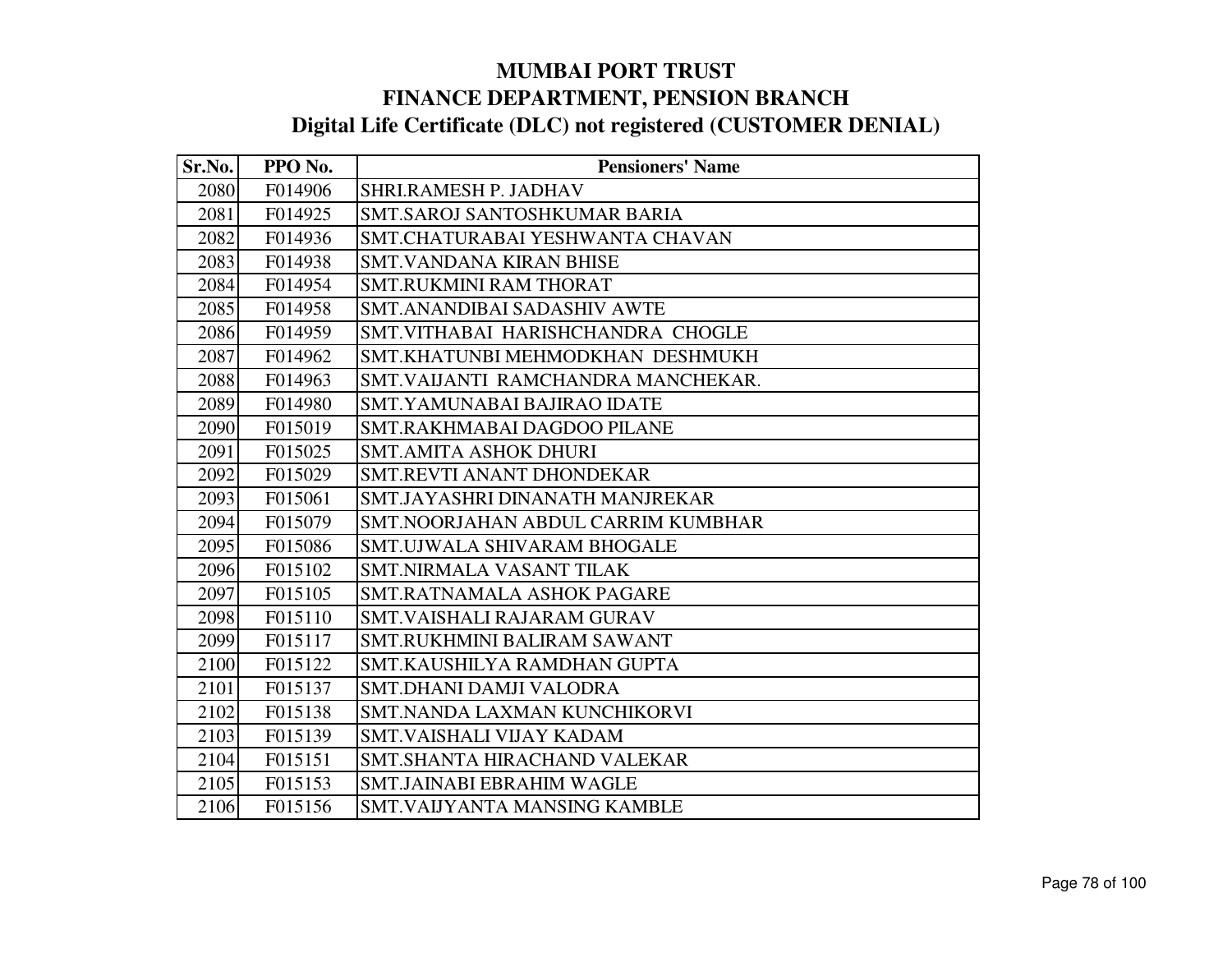| Sr.No. | PPO No. | <b>Pensioners' Name</b>            |
|--------|---------|------------------------------------|
| 2107   | F015159 | SMT.NITA RAMKRISHNA SONTAKKE.      |
| 2108   | F015167 | SMT.K.P. RATNAVALLI                |
| 2109   | F015175 | SMT.PUTCHA MAHALAXMI               |
| 2110   | F015186 | <b>SMT.SUMAN KRISHNA DANGE</b>     |
| 2111   | F015188 | <b>SMT.KISANBAI SOMA KHAIRE</b>    |
| 2112   | F015209 | <b>SMT.ANITA MANESH PATOLE</b>     |
| 2113   | F015210 | SMT.RAJIYA MOOSA KAPDI             |
| 2114   | F015231 | <b>SMT.NANDUBAI VASANT BARVE</b>   |
| 2115   | F015234 | <b>SMT.ANWARI UMAR JIVRAK</b>      |
| 2116   | F015247 | <b>SMT.SUNITA UTTAM GOLATKAR</b>   |
| 2117   | F015250 | SMT.SUNITA PARSHURAM KASARE        |
| 2118   | F015251 | <b>SMT.LAXMIBAI RAMA NIVALE</b>    |
| 2119   | F015259 | SMT. VAISHALI SAHADEO JOSHI        |
| 2120   | F015280 | <b>SMT.GIRIJABAI VITHU KHADE</b>   |
| 2121   | F015289 | SMT.GOKULABAI GOVIND KOKARE        |
| 2122   | F015294 | <b>SMT.LAXMI RAMCHANDRA TANDEL</b> |
| 2123   | F015319 | SMT.MANDA MAHADEO UJAGHARE         |
| 2124   | F015327 | <b>SMT.KUSUM BHIMA KESHAR</b>      |
| 2125   | F015330 | <b>SMT.NIRMALA MALAPPA MALI</b>    |
| 2126   | F015357 | SMT.SARITA SHASHIKANT KARKARE      |
| 2127   | F015394 | SMT.SITABAI GOVIND KAMBLE          |
| 2128   | F015409 | SMT.ANUSAYA RAMCHANDRA PATIL       |
| 2129   | F015423 | <b>SMT.ROHINI MANOHAR SATHAYE</b>  |
| 2130   | F015438 | SMT.PRIYA PRAKASH PATIL            |
| 2131   | F015450 | <b>SMT.CELINE FRANCIS D'SOUZA</b>  |
| 2132   | F015459 | <b>SMT.SHALINI ATMARAM SHINDE</b>  |
| 2133   | F015466 | SMT.NANDA GANAPATI TAMBEKAR        |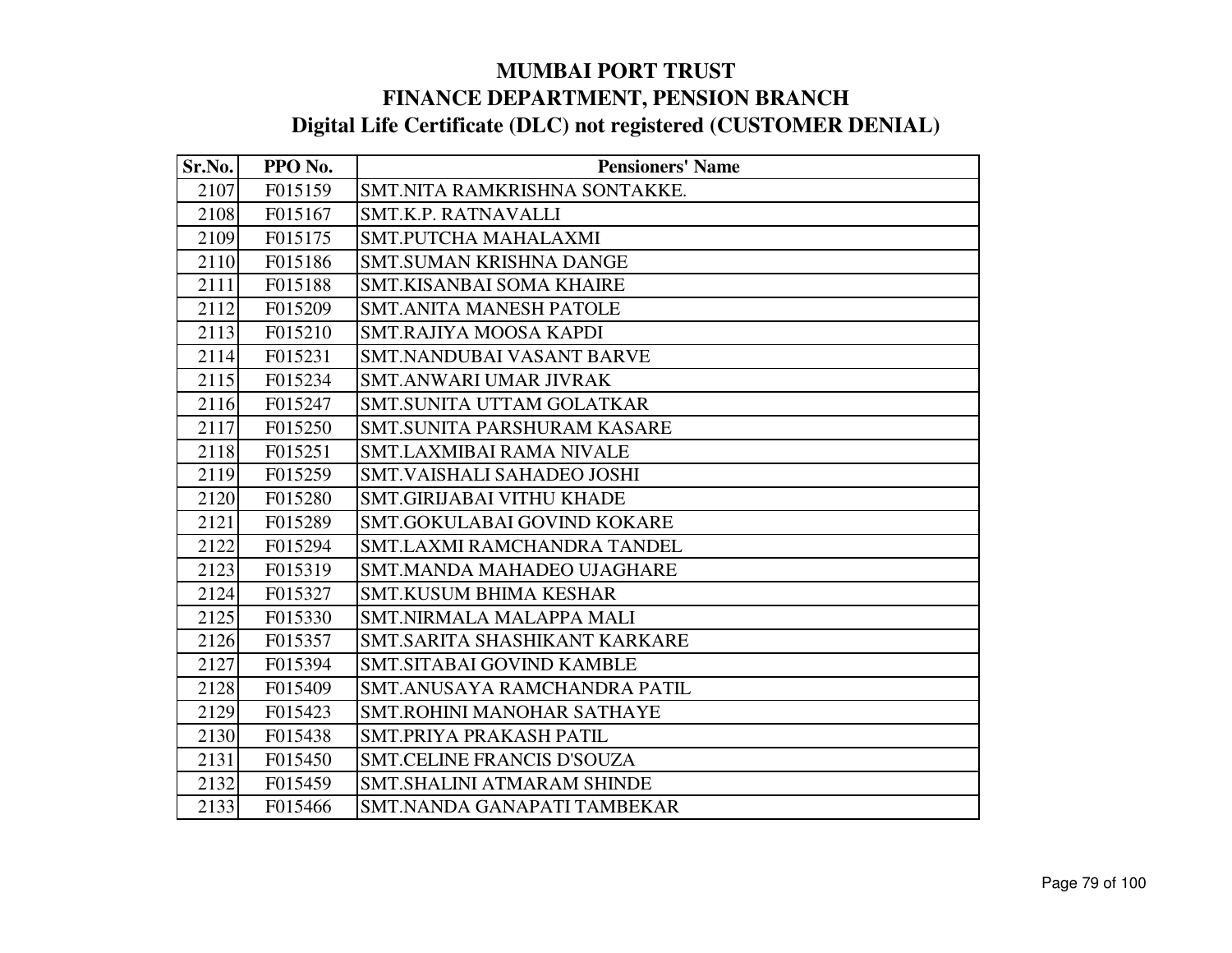| Sr.No. | PPO No. | <b>Pensioners' Name</b>              |
|--------|---------|--------------------------------------|
| 2134   | F015467 | SMT.BHAMABAI RAMDAS THORAT           |
| 2135   | F015474 | SMT.VANDANA VINAYAK JOSHI            |
| 2136   | F015479 | SMT.PRABHAVATI VASANT AJGAONKAR      |
| 2137   | F015492 | SMT.HIRABAI DNYANDEO NEHARKAR        |
| 2138   | F015500 | <b>SMT.MEENA BHIMRAO GAIKWAD</b>     |
| 2139   | F015502 | SMT.KALPANA GANPAT REDKAR            |
| 2140   | F015510 | <b>SMT.TEJU GIGABHAI BORICHA</b>     |
| 2141   | F015512 | SMT.VANITA JAGANNATH JADHAV          |
| 2142   | F015513 | <b>SMT.SMITA ASHOK KHAMBE</b>        |
| 2143   | F015522 | <b>SMT.SHARDA SAKRU SARODE</b>       |
| 2144   | F015566 | <b>SMT.BABUTAI LAXMAN MOHITE</b>     |
| 2145   | F015571 | <b>SMT.SNEHA GAJANAN PATKAR</b>      |
| 2146   | F015573 | <b>SMT.VIMAL SHANTARAM POTKULE</b>   |
| 2147   | F015589 | SMT.LILABAI TUKARAM MISLE            |
| 2148   | F015595 | <b>SMT.MEENA VIJAYSING PAWAR</b>     |
| 2149   | F015596 | SMT.RUKMINI BHIKAJI KAMBLE           |
| 2150   | F015624 | <b>SMT.VANDANA SAMPAT VAIRAT</b>     |
| 2151   | F015626 | SMT.MINIYAMMAT KALIYAN KESHAVAN      |
| 2152   | F015627 | SMT.UJWALA VIJAY NERURKAR            |
| 2153   | F015629 | <b>SMT.MANGAL SUHAS SALVE</b>        |
| 2154   | F015644 | <b>SMT.DULCINE JOHN LOBO</b>         |
| 2155   | F015672 | SMT.ASHA HARISHCHANDRA RAJEJADHAVRAO |
| 2156   | F015674 | <b>SMT.FATIMA ABDULLA RAUT</b>       |
| 2157   | F015691 | SMT.PUSHPALATA VILAS MOKAL           |
| 2158   | F015696 | SMT.KALPANA CHANDRAKANT GANDHI       |
| 2159   | F015700 | <b>SMT.SHAFIYA SHAFI GHALTE</b>      |
| 2160   | F015703 | <b>SMT.RAMU VISHRAM MARU</b>         |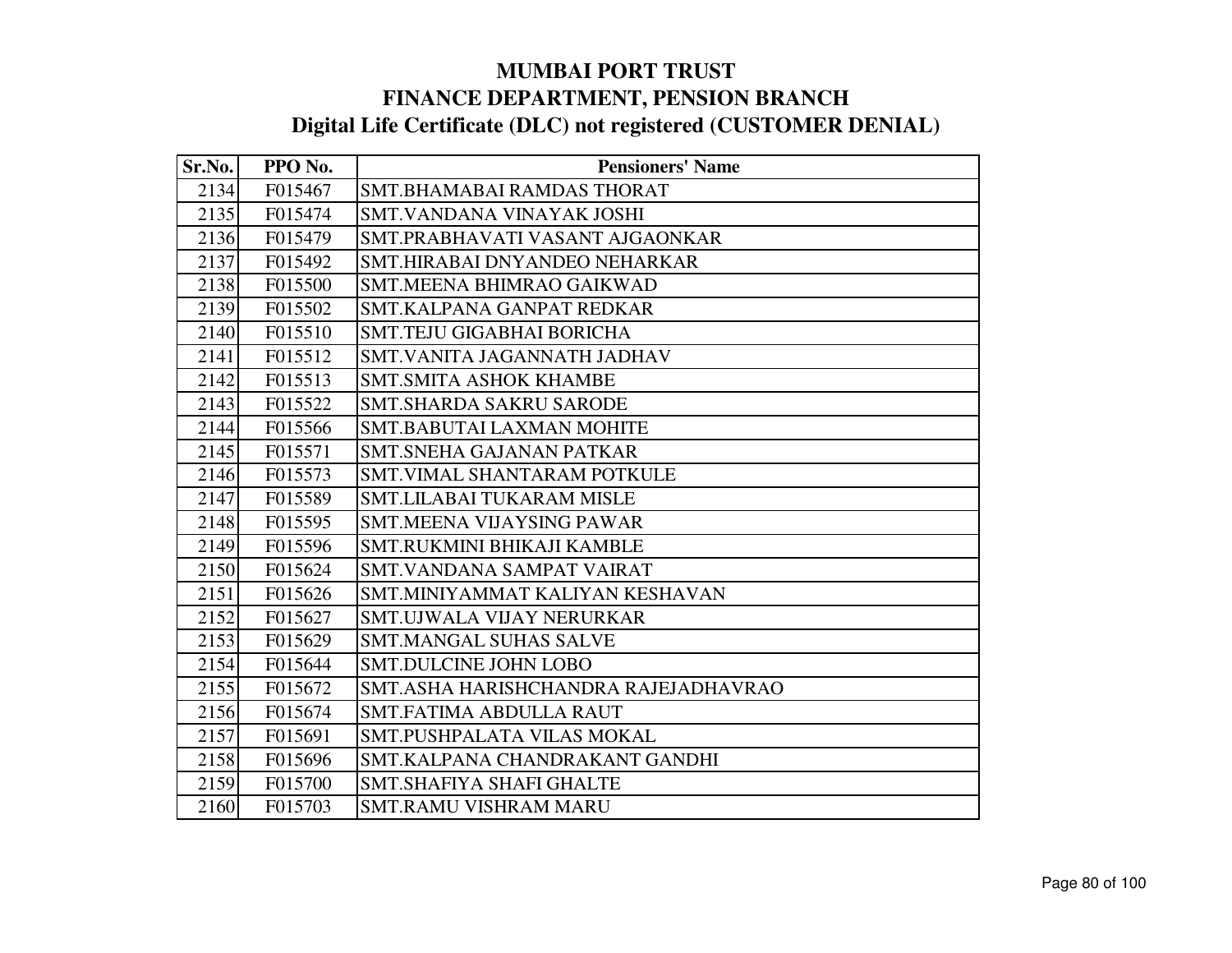| Sr.No. | PPO No. | <b>Pensioners' Name</b>            |
|--------|---------|------------------------------------|
| 2161   | F015721 | <b>SMT.ASHWINI ASHOK KARNIK</b>    |
| 2162   | F015730 | <b>SMT.LALITA GAUTAM KADAM</b>     |
| 2163   | F015738 | <b>SMT.VRUSHALI SURESH KADAM</b>   |
| 2164   | F015742 | SMT.SHWETA SHARAD JADHAV           |
| 2165   | F015743 | SMT.SUNITA KRISHNA KHOPKAR         |
| 2166   | F015753 | <b>SMT.ANUSAYA MARUTI BHOSLE</b>   |
| 2167   | F015761 | <b>SMT.LAXMIBAI SIDU SAWANT</b>    |
| 2168   | F015767 | SMT.SUMATI VISHNU GHAG             |
| 2169   | F015774 | <b>SMT.SUJAYA SANJAY JORE</b>      |
| 2170   | F015779 | SMT.SOUDABI HASSANMIYA PAWASKAR    |
| 2171   | F015781 | <b>SMT.VAIBHAVI VASUDEO SHENOY</b> |
| 2172   | F015787 | <b>SMT.BAIJABAI ABA BANGAR</b>     |
| 2173   | F015789 | <b>SMT.NAZEEM FARITHA</b>          |
| 2174   | F015791 | SMT.SAVITA PRABHAKAR BANDEKAR      |
| 2175   | F015799 | SMT.PRABHAVATI SITARAM KAMBLE      |
| 2176   | F015810 | KUMARI.KAMAL VISHNU MUNGEKAR       |
| 2177   | F015835 | KUMARI.LEELA BHAGAJI KHARE         |
| 2178   | F015837 | <b>SMT.MUNNIBAI PRAKASH PARCHA</b> |
| 2179   | F015855 | SMT.JANNAMA SOMA KUNCHIKORVE       |
| 2180   | F015856 | SMT.ARCHANA ANIL PUNALEKAR         |
| 2181   | F015859 | <b>SMT.DAGADUBAI SUDAM PINGLE</b>  |
| 2182   | F015862 | KUMARI.BHARATEE BHAGWAN JADHAV     |
| 2183   | F015863 | KUMARI.SUREKHA VITHAL PARAB        |
| 2184   | F015866 | SMT.SHARADA PANDURANG SANKAV       |
| 2185   | F015892 | <b>SMT.SMITA SHAMSUNDAR NAIK</b>   |
| 2186   | F015893 | KUMARI.SUSHILA VITHAL BORUDE       |
| 2187   | F015897 | SMT.VIJAYA CHANDRAKANT PAWAR       |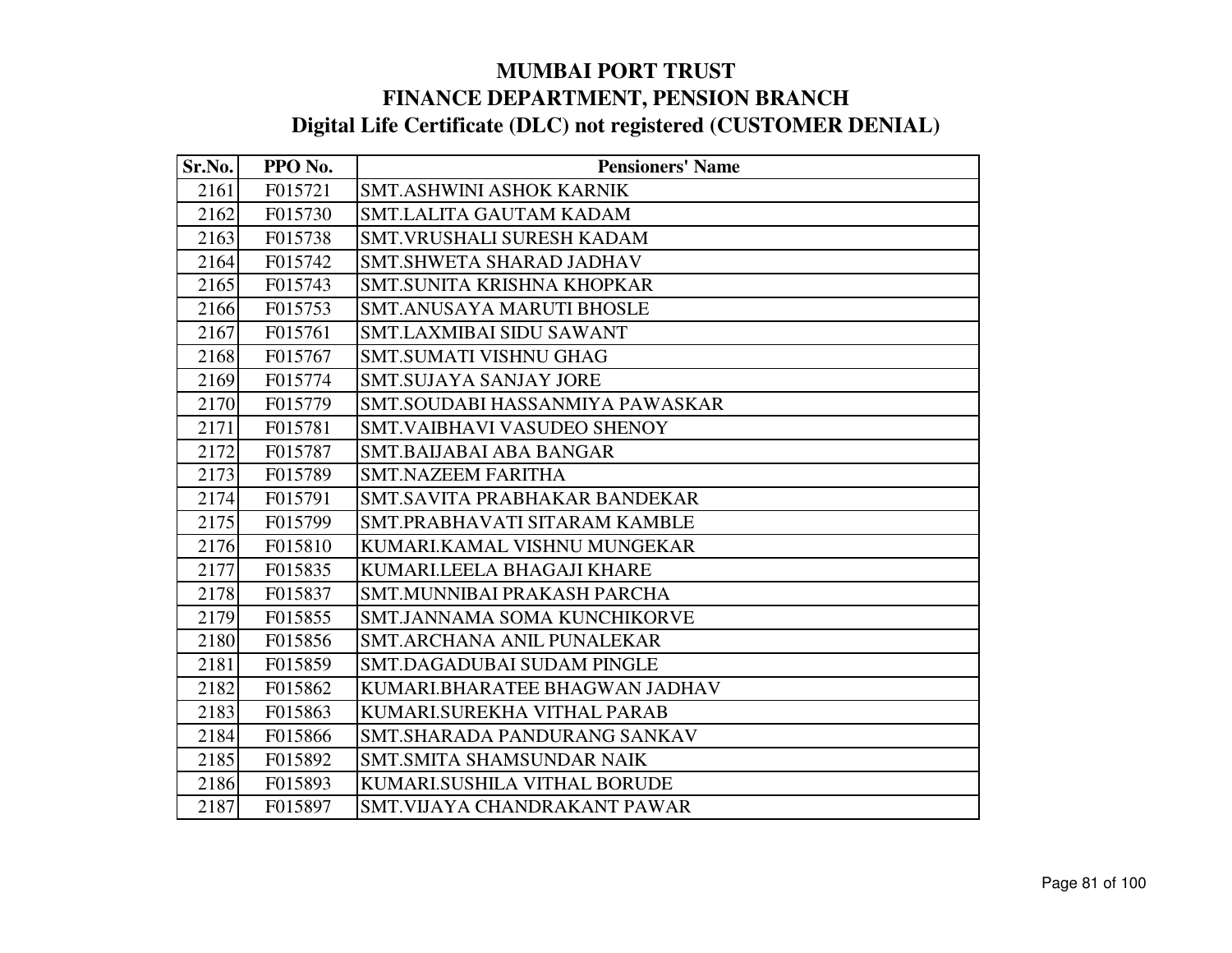| Sr.No. | PPO No. | <b>Pensioners' Name</b>           |
|--------|---------|-----------------------------------|
| 2188   | F015898 | SMT.RAKHAMABAI SANTOO HANDE       |
| 2189   | F015909 | <b>SMT.ALKA BHIMRAO KEDARE</b>    |
| 2190   | F015947 | <b>SMT.ANITA SHARAD PRABHU</b>    |
| 2191   | F015959 | SMT.CEEILIA CHARLES BAPTISTA      |
| 2192   | F015971 | <b>SMT.SHALAN GAJABA PAWAR</b>    |
| 2193   | F015990 | SMT.PARVATABAI KRISHNA TAKALKAR   |
| 2194   | F015999 | SMT.SHESHABAI JAGANNATH SONVALKAR |
| 2195   | F016008 | SMT.RAJANI KISHOR GOLATKAR        |
| 2196   | F016009 | SMT.FULABAI SHAMU GOSAVIBUWA      |
| 2197   | F016013 | SMT.SHAILAJA SUDHAKAR PARKAR      |
| 2198   | F016018 | <b>SMT.ANITA SURESH SAWANT</b>    |
| 2199   | F016023 | SMT.KHADIJA NURUDDIN MALIK        |
| 2200   | F016031 | SMT.MATHUBAI DAMU KADAM           |
| 2201   | F016041 | SMT.SANJIVANI HARI GAIKWAD        |
| 2202   | F016044 | SMT.JAYWANTI BALU GHANEKAR        |
| 2203   | F016055 | SMT.MANDAKINI MADHUKAR BANDEKAR   |
| 2204   | F016057 | SMT.BACKIYAM BHAGWANDAS PILLAI    |
| 2205   | F016065 | SMT.VASUNDHARA SHAMSUNDAR PARAB   |
| 2206   | F016083 | SMT.ZINGABAI SOPANA KADAM         |
| 2207   | F016105 | SMT.SULBHA RAJARAM KACHKAYAL      |
| 2208   | F016119 | <b>SMT.BABY RANJAN BHADANGE</b>   |
| 2209   | F016120 | <b>SMT.MARLENE D'SOUZA</b>        |
| 2210   | F016125 | SMT.SUVIDHYA SUHAS CHINDARKAR     |
| 2211   | F016155 | SMT.RATNAMALA MUKESH BHOSALE      |
| 2212   | F016164 | <b>SMT.ANJALI KISHORE BHOIR</b>   |
| 2213   | F016172 | SMT.SUBHADRA BABOO SAWANT         |
| 2214   | F016180 | SMT.SUNANDA KASHINATH SURYAWANSHI |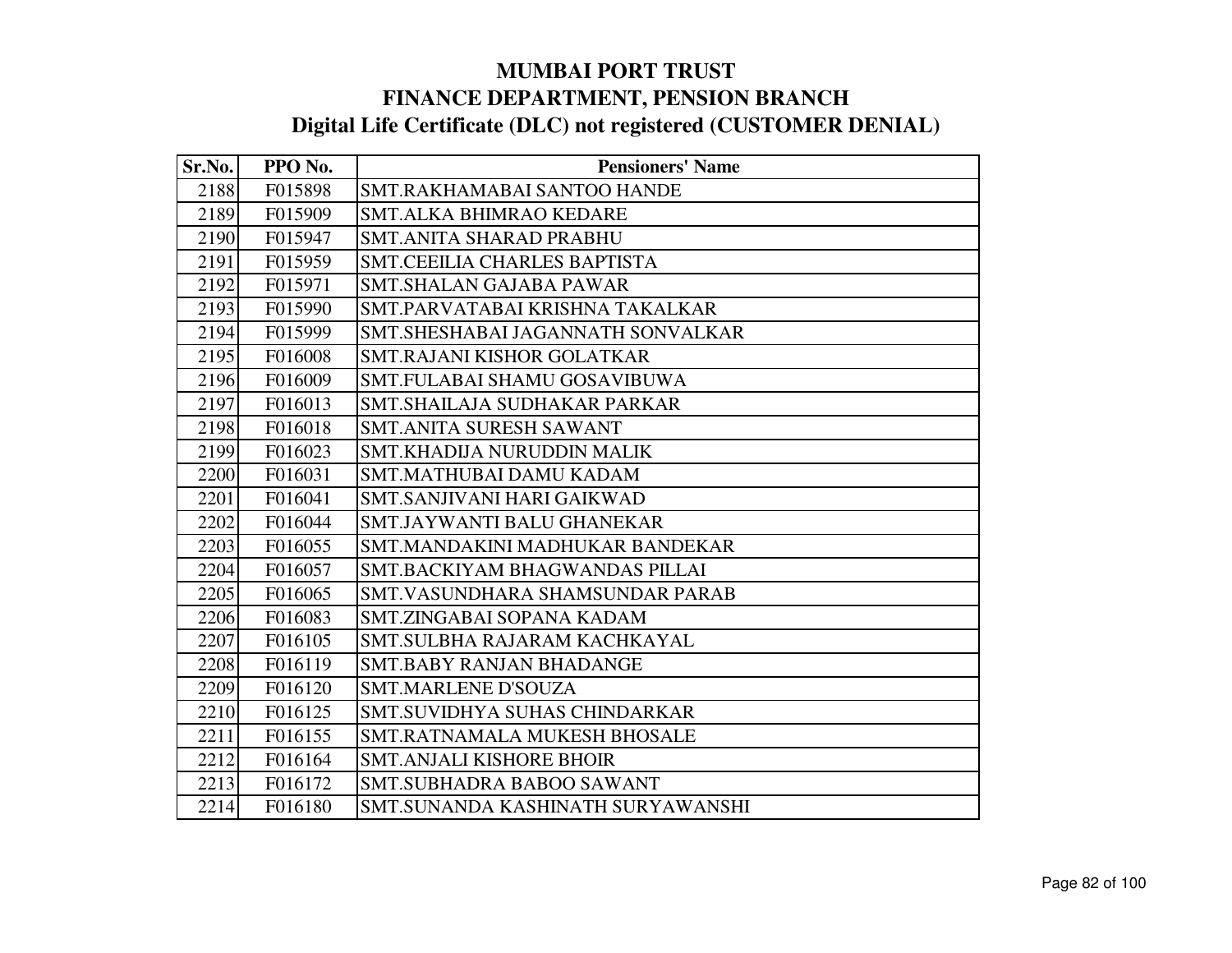| Sr.No. | PPO No. | <b>Pensioners' Name</b>             |
|--------|---------|-------------------------------------|
| 2215   | F016181 | SMT.FASABAI KASHINATH MOHARE        |
| 2216   | F016195 | <b>SMT.HANIFA SHAFFI GHARE</b>      |
| 2217   | F016216 | <b>SMT.HUSNABAI BURMA BANSODE</b>   |
| 2218   | F016221 | SMT.URMILA DHARMANGAD KADAM         |
| 2219   | F016237 | SMT.VATSALA NEWRUTI PAGARE          |
| 2220   | F016252 | SMT.YASHODHABAI PONA LANGHI         |
| 2221   | F016255 | SMT.MEERA PRABHAKAR RANDIVE         |
| 2222   | F016256 | SMT. VAISHALI PRABHAKAR NIGUDKAR    |
| 2223   | F016299 | SMT.REKHA NIVRUTTI NADAWADE         |
| 2224   | F016304 | SMT.SHEVANTA DAULAT SAWANT          |
| 2225   | F016321 | <b>SMT.SHALINI SURESH BHOSALE</b>   |
| 2226   | F016331 | <b>SMT.SITABAI SONU WAGHMARE</b>    |
| 2227   | F016334 | SMT.HOORBANU ADAMMIYA BHATKAR       |
| 2228   | F016349 | SMT.SHUBHANGI KASHINATH MALGAONKAR  |
| 2229   | F016367 | SMT.SHAILAJA NAMDEO CHAVAN          |
| 2230   | F016369 | SMT.VAISHALI VIJAYCHANDRA JOGALEKAR |
| 2231   | F016370 | <b>SMT.SUJATA RAMDAS KAMBLI</b>     |
| 2232   | F016380 | SMT.MATHABAI SHANKAR PHAWADE        |
| 2233   | F016412 | <b>SMT.ALKA SUNIL GAMRE</b>         |
| 2234   | F016417 | SMT.MAIMUNABI HUSEIN MEYAKHAN       |
| 2235   | F016425 | <b>SMT.ASHA TANAJI DUMBRE</b>       |
| 2236   | F016437 | <b>SMT.MARTINA ANTHONY FEREIRA</b>  |
| 2237   | F016439 | SMT.SANGEETA ANANT KAJARE.          |
| 2238   | F016449 | SMT.STELLA AUGUSTINE PEREIRA        |
| 2239   | F016455 | <b>SMT.LEELA BAPU MAYEKAR</b>       |
| 2240   | F016459 | SMT.MANGALA PANDURANG SAKPAL        |
| 2241   | F016462 | SMT.RABIYA ABDUL REHMAN BULE        |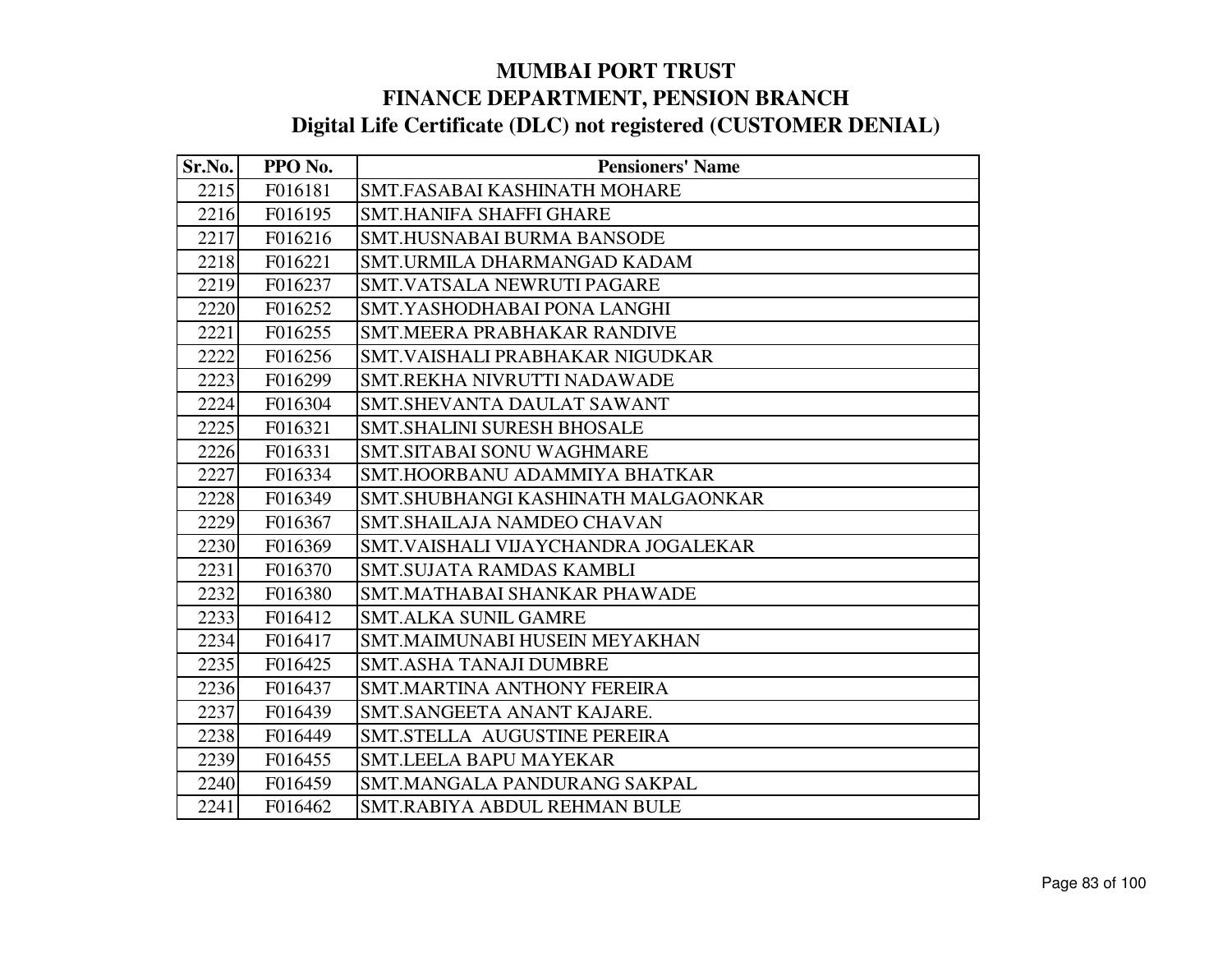| Sr.No. | PPO No. | <b>Pensioners' Name</b>           |
|--------|---------|-----------------------------------|
| 2242   | F016477 | SMT.ALKA ARVIND SAKPAL            |
| 2243   | F016501 | <b>SMT.GIRJABAI LAXMAN MORE</b>   |
| 2244   | F016520 | SMT.NAJMUNISSA JAINUDDIN JIVRAK   |
| 2245   | F016522 | <b>SMT.NANDA HINDURAO KAMBLE</b>  |
| 2246   | F016533 | <b>SMT.LAKHMU GOVIND PATIL</b>    |
| 2247   | F016551 | SMT.RUKSANA NOOR MUHAMMED SHAIKH  |
| 2248   | F016565 | SMT.PRABHAVATI PRABHAKAR MOKAL    |
| 2249   | F016581 | SMT.HIRABAI DAMODAR SHISATKAR     |
| 2250   | F016586 | <b>SMT.ALKA YESHWANT KHUNTE</b>   |
| 2251   | F016587 | SMT.RANJANA KISAN PILANE          |
| 2252   | F016607 | <b>SMT.SUNANDA GOPAL UPALE</b>    |
| 2253   | F016609 | SMT.GAUTAMI SARJERAO JAGTAP       |
| 2254   | F016610 | <b>SMT.SUMAN MAHADU INDORE</b>    |
| 2255   | F016612 | SMT.ANUSAYA EKNATH GHORPADE       |
| 2256   | F016613 | <b>SMT.SHOBHANA RAJAN MALI</b>    |
| 2257   | F016616 | SMT.SUREKHA YESHWANT PADWAL       |
| 2258   | F016626 | SMT.MARGARET LAWRENCE NARONHA     |
| 2259   | F016631 | SMT.SARASWATI BHIKAJI KAMBLE      |
| 2260   | F016645 | SMT.EKADASHI CHANDRAKANT KANGI    |
| 2261   | F016648 | SMT.NINA FRANCISCA CORTEREAL      |
| 2262   | F016652 | <b>SMT.ARPITA SANDIP MANE</b>     |
| 2263   | F016659 | <b>SMT.SUNANDA ARJUN LAKAM</b>    |
| 2264   | F016663 | <b>SMT.LAKSHMI ABA MALUSARE</b>   |
| 2265   | F016676 | <b>SMT.CHANGUNABAI NATHA DERE</b> |
| 2266   | F016688 | SMT.SHAKUNTALA MAHADEV BHOSALE    |
| 2267   | F016689 | SMT.BHAGUBAI RAMOO CHORGE         |
| 2268   | F016697 | SMT.MIRABAI DINKAR SHIRSAT        |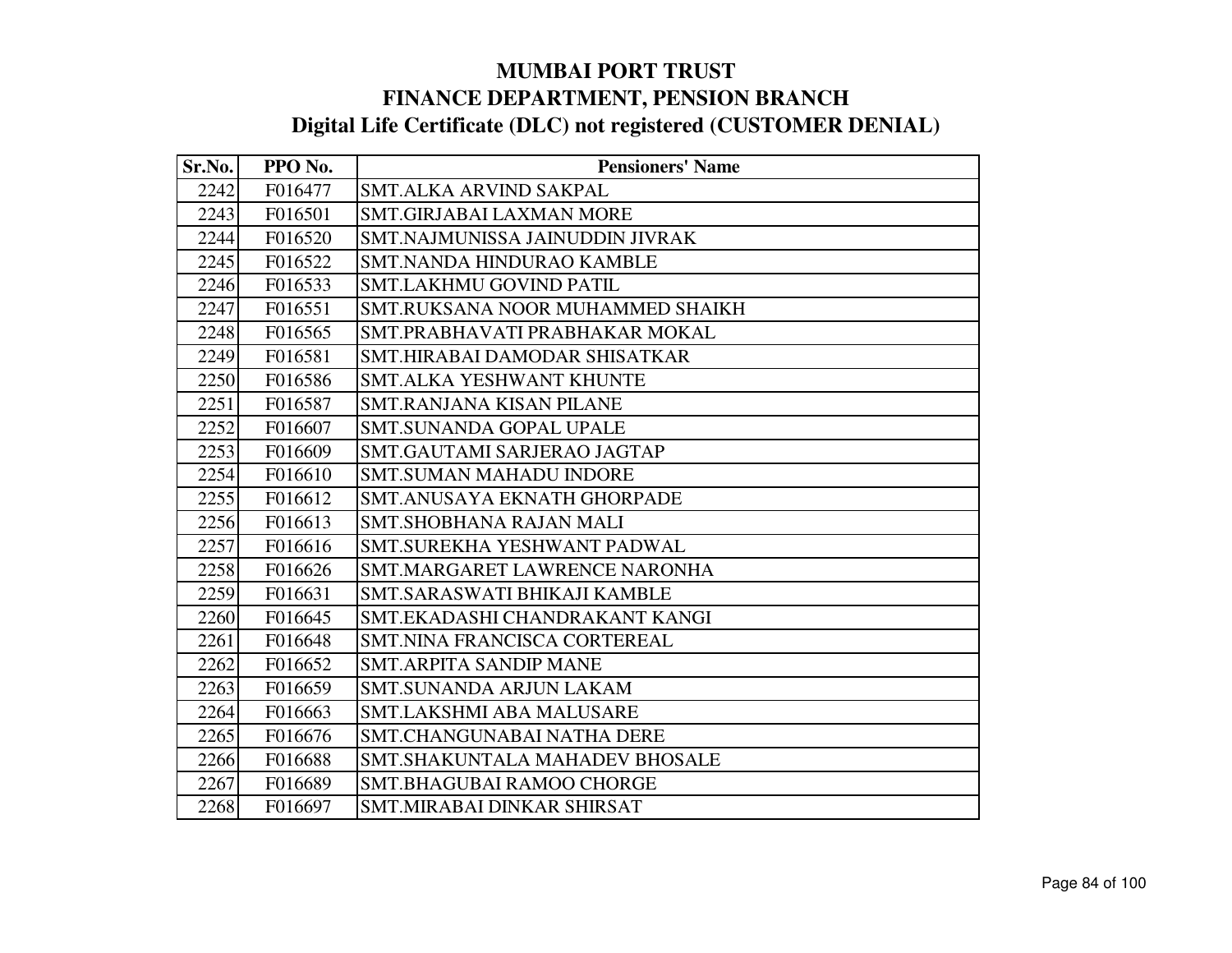| Sr.No. | PPO No. | <b>Pensioners' Name</b>             |
|--------|---------|-------------------------------------|
| 2269   | F016704 | SMT.SHARADA RAMDAS PRADHAN          |
| 2270   | F016705 | SMT.NAJMUNNISA MEHMOODKHAN DESHMUKH |
| 2271   | F016730 | <b>SMT.FATIMA MAHMOOD BARDE</b>     |
| 2272   | F016762 | SMT.PRAMILA VISHWANATH WAGHMARE     |
| 2273   | F016763 | SMT.PUSHPA KIRORI MAKHIJANI         |
| 2274   | F016767 | SMT.JAYASHRI KASHIRAM KAJARE        |
| 2275   | F016771 | SMT.SUSHILA KRISHNA GAIKWAD         |
| 2276   | F016772 | SMT.ANUSAYA GANPATI KHILARE         |
| 2277   | F016778 | SMT.CHANDRABHAGA KRISHNA ROMAN      |
| 2278   | F016779 | <b>SMT.SONABAI SAMBHAJI BABAR</b>   |
| 2279   | F016781 | SMT.MADHUMATI KRISHAN CHANDER       |
| 2280   | F016783 | SMT.HIRABAI DAGDU NIKAM             |
| 2281   | F016794 | SMT.RAHIBAI GANAPATI PILANE         |
| 2282   | F016806 | SMT.PARVATI KASHIRAM KADAM          |
| 2283   | F016826 | <b>SMT.NIRMALA ABASAHEB PAWAR</b>   |
| 2284   | F016831 | SMT.DHARMUBAI RAMCHANDRA PAWSE      |
| 2285   | F016846 | SMT. VAJRABAI VIJAYKUMAR AINCHI     |
| 2286   | F016866 | <b>SMT.ANJALI SANDEEP PANE</b>      |
| 2287   | F016886 | <b>SMT.KALABAI SHIVRAM DUMBRE</b>   |
| 2288   | F016911 | <b>SMT.RESHMA VILAS MUNAGEKAR</b>   |
| 2289   | F016917 | SMT.LILAVATI HIRAMAN MOKAL          |
| 2290   | F016926 | SMT. VIJAYA DATTARAM KADAM          |
| 2291   | F016935 | SMT.JAYWANTI LAXMAN AWALEGAONKAR    |
| 2292   | F016991 | <b>SMT.SUNITA JAIRAM GAMRE</b>      |
| 2293   | F017006 | SMT.SOMAKKABAI GANGARAM PAWAR       |
| 2294   | F017010 | SMT.PARVATI YADAV BHALERAO          |
| 2295   | F017018 | <b>SMT.SHOBHA GOPAL AVERE</b>       |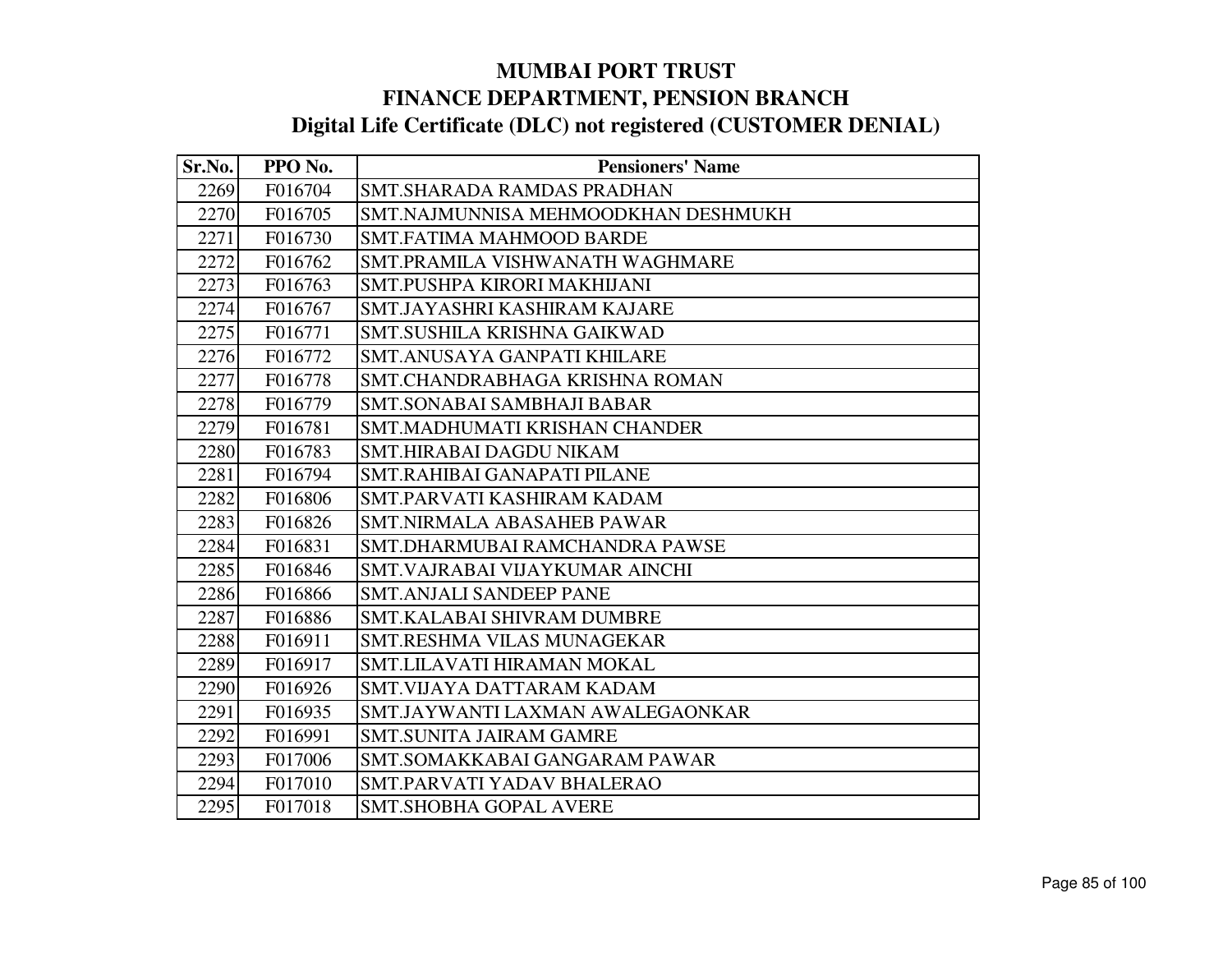| Sr.No. | PPO No. | <b>Pensioners' Name</b>          |
|--------|---------|----------------------------------|
| 2296   | F017028 | SMT.SHASHIKALA KRISHNA JADHAV    |
| 2297   | F017032 | SMT.PARVATI MARUTI PATIL         |
| 2298   | F017039 | <b>SMT.MARIYAM ABDUS SHAKOOR</b> |
| 2299   | F017050 | SMT.SULOCHANA PRAKASH SAKPAL     |
| 2300   | F017056 | SMT.RAMAVATI PURUSHOTTAM POSE    |
| 2301   | F017057 | SMT.SAVITRI LAKSHMAN MOHITE      |
| 2302   | F017060 | <b>SMT.GANGU NAGU</b>            |
| 2303   | F017067 | SMT.SUVARNA SURYAKANT INDAP      |
| 2304   | F017070 | SMT.SITABAI JAIRAM VENGURLEKAR   |
| 2305   | F017071 | SMT.RADHIKA RAJARAM CHORGE       |
| 2306   | F017075 | <b>SMT.DIPTI DIPAK TAMBE</b>     |
| 2307   | F017076 | SMT.NANDA RAVINDRA JADHAV        |
| 2308   | F017087 | SMT.PRAMILA SARJERAO BHOSALE     |
| 2309   | F017091 | SMT. SEEMA NANDKUMAR NAGVEKAR    |
| 2310   | F017109 | SMT.LAXMI SHANTARAM MUNAGEKAR    |
| 2311   | F017126 | SMT.SURAIYA KASSUM DARVESH       |
| 2312   | F017134 | <b>SMT.ASIYA AFTAB KADRI</b>     |
| 2313   | F017140 | SMT.PUTALABAI TATOBA MASALE      |
| 2314   | F017145 | <b>SMT.SAVITA SADANAND GAMRE</b> |
| 2315   | F017147 | <b>SMT.RAMAL PIRAJEE AIWALE</b>  |
| 2316   | F017151 | SMT.SINDHU SHRIRANG INDALKAR     |
| 2317   | F017156 | SMT.SUMITRA MADHUKAR PUJARI      |
| 2318   | F017182 | SMT.JAYASHREE MADHUKAR SATAM     |
| 2319   | F017186 | SMT.KAMAL SAKHARAM KURHADE       |
| 2320   | F017187 | <b>SMT.HASINA DAWOOD KHAN</b>    |
| 2321   | F017196 | SMT.SUSHMA ASHOK JADHAV          |
| 2322   | F017206 | <b>SMT.SHOBHA DATTU BHAGAT</b>   |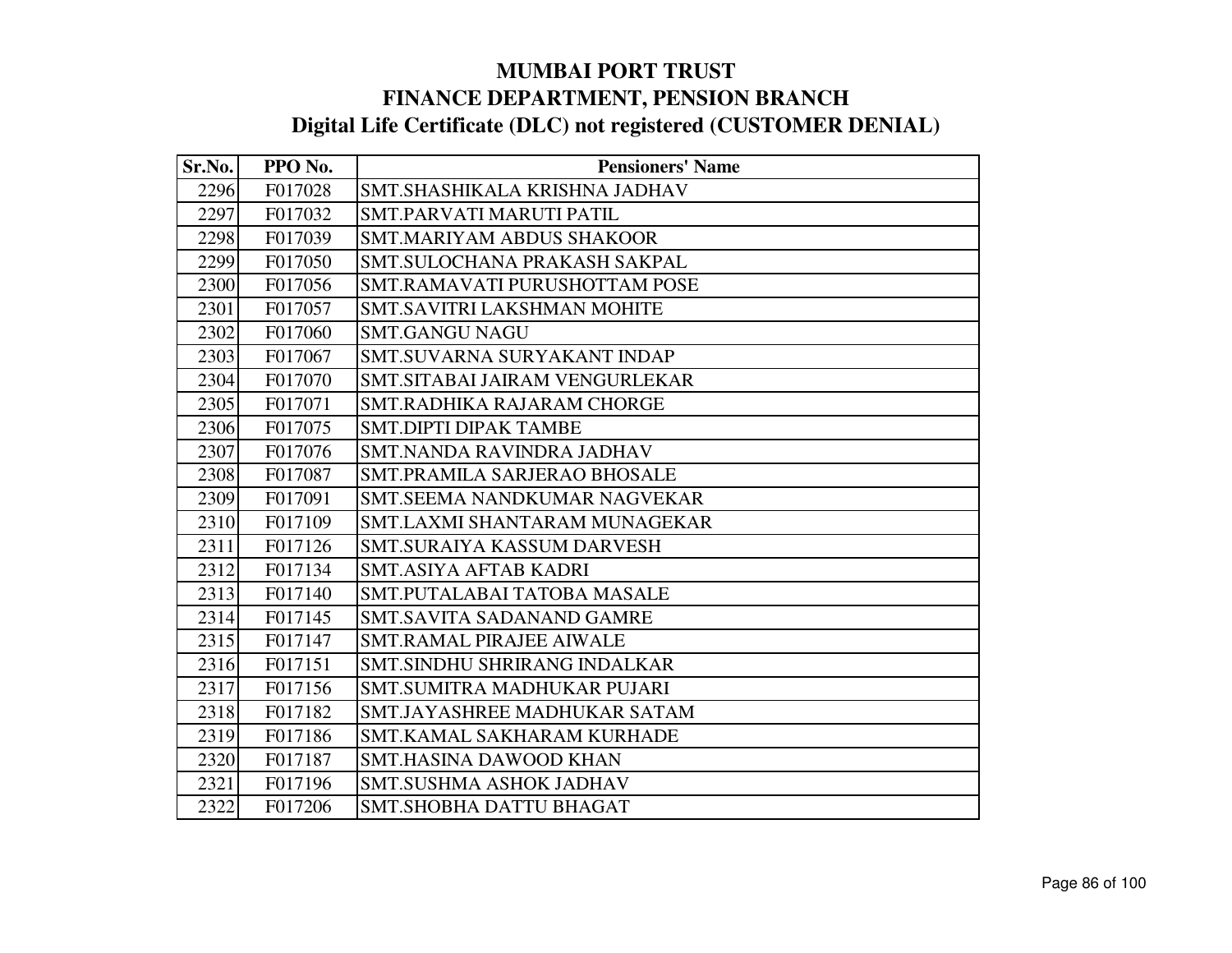| Sr.No. | PPO No. | <b>Pensioners' Name</b>                              |
|--------|---------|------------------------------------------------------|
| 2323   | F017208 | <b>SMT.PALUBEN UGAMASHI MARU</b>                     |
| 2324   | F017219 | SMT.LAXMI CHANDRAMOHAN SHARMA                        |
| 2325   | F017236 | <b>SMT.SUHASINI SUHAS VARTAK</b>                     |
| 2326   | F017240 | SMT.SUHASINI GANGARAM KUBAL                          |
| 2327   | F017251 | SMT.SUSHILABAI JIJU KAMBLE                           |
| 2328   | F017262 | SMT.ROHINI VITHAL PANDHARPURKAR                      |
| 2329   | F017265 | SMT.RADHABAI SHANKAR GHADGE.                         |
| 2330   | F017285 | SMT.SAMPATABAI BABURAO GAIKWAD                       |
| 2331   | F017286 | SMT.PUSHPA RAVINDRA PRABHU                           |
| 2332   | F017288 | <b>SMT.LATA BABAN SAPKAL</b>                         |
| 2333   | F017294 | SMT.GANDHARI AUDUMBAR WAGH                           |
| 2334   | F017295 | SMT.ROHINI RAVINDRA KOCHAREKAR                       |
| 2335   | F017314 | <b>SMT.SUNITA DASHARATH GORULE</b>                   |
| 2336   | F017316 | SMT.SULOCHANA RAJARAM JAITAPKAR                      |
| 2337   | F017318 | <b>SMT.USHA JAYWANT KAMBLE</b>                       |
| 2338   | F017319 | <b>SMT.MEERA VASANT JADHAV</b>                       |
| 2339   | F017351 | <b>SMT.SADHANA SHAMRAO MORE</b>                      |
| 2340   | F017354 | <b>SMT.VEENA NARSINH SAMANT</b>                      |
| 2341   | F017356 | <b>SMT.SUSHMA LAXMAN KAMBLE</b>                      |
| 2342   | F017370 | <b>SMT.VANDANA SOMA PAWAR</b>                        |
| 2343   | F017371 | SMT.SUSHILA EKNATH PATIL                             |
| 2344   | F017372 | <b>SMT.ALKA BALARAM GADE</b>                         |
| 2345   | F017377 | SMT.JYOTIBAI AJIT SAWANT                             |
| 2346   | F017378 | SMT.SUNITA DATTARAM SHINDE                           |
| 2347   | F017379 | SMT.RADHABAI MADHUKAR AVASTHI                        |
| 2348   | F017381 | SMT.SHASHIKIRAN MOHINDER SINGH MANHAS                |
| 2349   | F017385 | SMT.KESHAR ABA SARAK G/O KUM. YASHODA SAMBHAJI SARAK |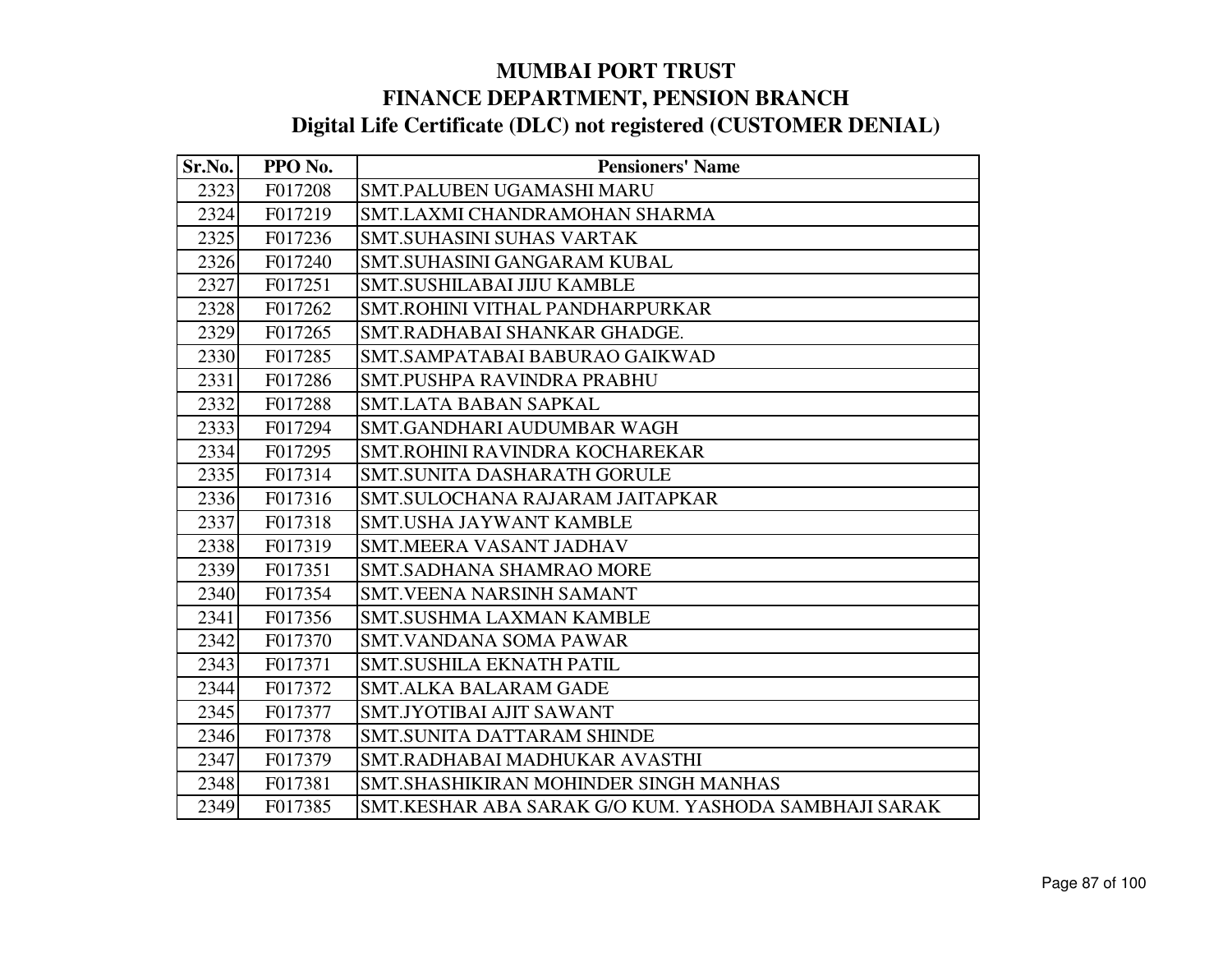| Sr.No. | PPO No. | <b>Pensioners' Name</b>           |
|--------|---------|-----------------------------------|
| 2350   | F017391 | SMT.YELLAVA YELLAPA JADHAV        |
| 2351   | F017395 | <b>SMT.MARIUM BANSI GORDE</b>     |
| 2352   | F017397 | <b>SMT.KUSUM GANPAT AIWALE</b>    |
| 2353   | F017425 | KUMAR.MAYURESH AJAY PIMPLE        |
| 2354   | F017427 | SMT.MANORAMA DASHRATH PARAB       |
| 2355   | F017434 | SMT.MATHURA HANUMANT PARADKAR     |
| 2356   | F017454 | SMT.REKHA SUDHAKAR KULKARNI       |
| 2357   | F017458 | <b>SMT.PUSHPA SHREERAM JOSHI</b>  |
| 2358   | F017463 | <b>SMT.IRENE JOSEPH FERNANDES</b> |
| 2359   | F017464 | SMT.BHIKUBAI MANA DAVKHAR         |
| 2360   | F017475 | <b>SMT.NIRMALA SHIVAJI CHAVAN</b> |
| 2361   | F017490 | <b>SMT.SAKHUBAI DADA WAIDANDE</b> |
| 2362   | F017493 | SMT.JAYA UGAMSHI MARU             |
| 2363   | F017495 | SMT.SHAKUNTALA KONDAJI DHADWAD    |
| 2364   | F017496 | SMT.RADHIKA SHIVAJI MOKASHI       |
| 2365   | F017497 | SMT.SAFIYA ABDUL REHMAN BACHOO    |
| 2366   | F017509 | <b>SMT.BHAGUBAI SONA PANMAD</b>   |
| 2367   | F017519 | <b>SMT.INDUBAI BALA BULE</b>      |
| 2368   | F017522 | SMT.SAKSHI PRADEEP PAWAR          |
| 2369   | F017528 | <b>SMT.STELLA WILLIAM MACHADO</b> |
| 2370   | F017530 | SMT.KUNDA HARISHCHANDRA BHAIDE    |
| 2371   | F017535 | SMT.ALKA SHASHIKANT NIMKAR        |
| 2372   | F017537 | <b>SMT.SUMAN SHAMRAO NIGADE</b>   |
| 2373   | F017538 | SMT.VIJAYA VISHWAS KADAM          |
| 2374   | F017543 | SMT.REHMANBI ALLABUX SHAH         |
| 2375   | F017555 | SMT.MANISHA MANSING KADAM         |
| 2376   | F017565 | SMT.MANJULA MAHADEO PITHE         |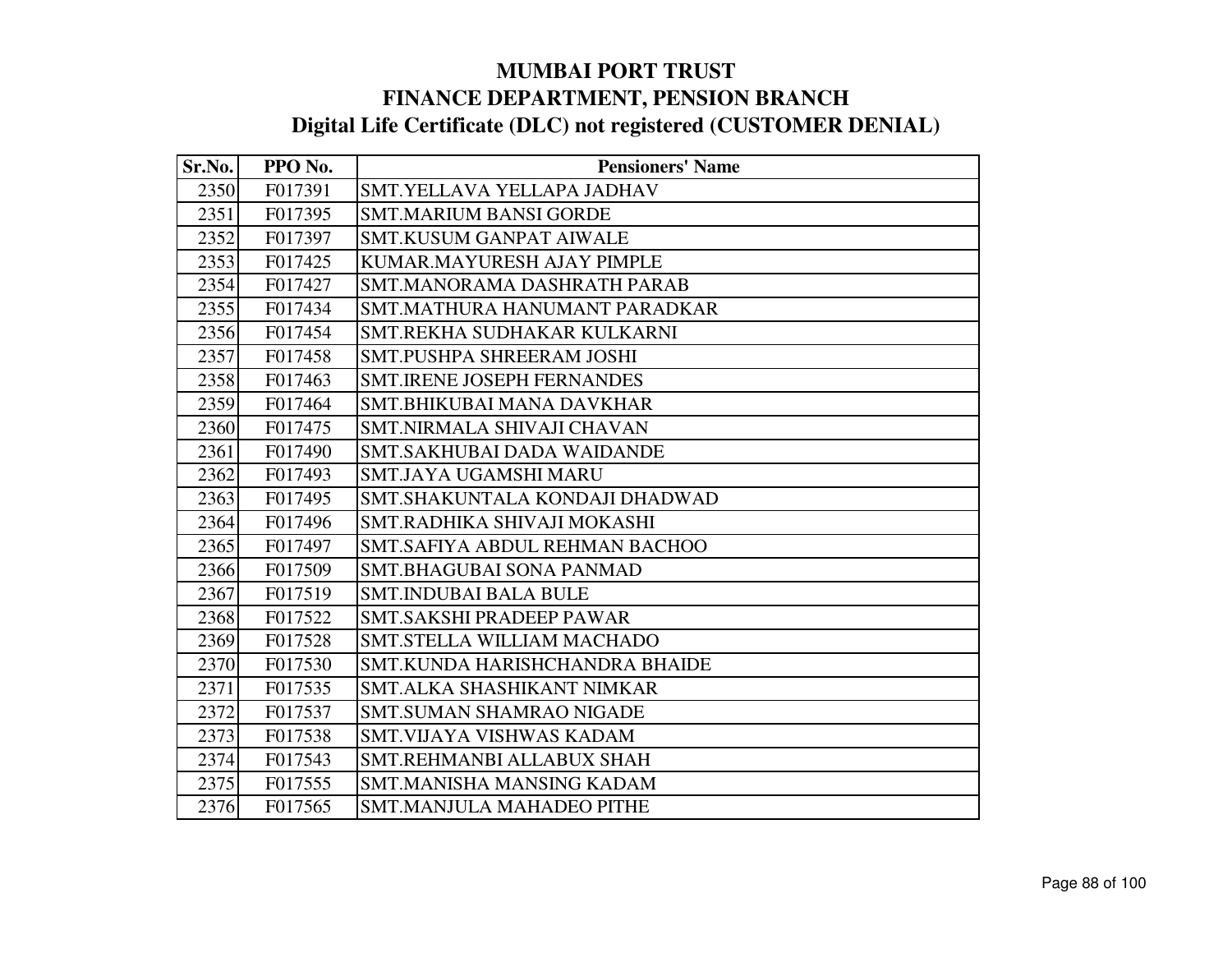| Sr.No. | PPO No. | <b>Pensioners' Name</b>             |
|--------|---------|-------------------------------------|
| 2377   | F017571 | SMT.SANGITA SADASHIV JADHAV         |
| 2378   | F017587 | SMT.MANISHA NANDKISHOR MASHILKAR    |
| 2379   | F017593 | <b>SMT.PUSHPA JIVAN PATIL</b>       |
| 2380   | F017605 | SMT.SUREKHA SRIPAT SALUNKE          |
| 2381   | F017630 | SMT.RAMZANBI ABDUL RAZAK            |
| 2382   | F017637 | <b>SMT.SITABAI BAPU KATKAR</b>      |
| 2383   | F017661 | SMT.ASHALATA MANOHAR DALVI          |
| 2384   | F017675 | <b>SMT.ABIDA MOHAMED MAYE</b>       |
| 2385   | F017689 | <b>SMT.SARASWATI RAMU BHOSALE</b>   |
| 2386   | F017694 | SMT.JAINABI HOOSEIN KAGDI           |
| 2387   | F017700 | <b>SMT.AYESHA ABDULLA BADE</b>      |
| 2388   | F017701 | <b>SMT.KHATOON MEHMOOD NAIK</b>     |
| 2389   | F017714 | SMT.SUNANDA SITARAM KHEDEKAR        |
| 2390   | F017715 | SMT.MINABAI VASANT DHADWAD          |
| 2391   | F017718 | <b>SMT.VANITA VASANT PAWAR</b>      |
| 2392   | F017744 | SMT.SHANTABAI SAMPAT CHAVAN         |
| 2393   | F017751 | SMT.RADHABAI KRISHNA YADAV          |
| 2394   | F017763 | <b>SMT.FULABAI SARJERAO BHOSALE</b> |
| 2395   | F017766 | SMT.VANITA SHANTARAM KADAM          |
| 2396   | F017779 | SMT.AKHUBAI DURGA MAKADWALA         |
| 2397   | F017785 | <b>SMT.RANJANA RAMESH MORE</b>      |
| 2398   | F017794 | KUMARI.LALITA VASANT MOKAL          |
| 2399   | F017803 | <b>SMT.SHALAN DINKAR GAIKWAD</b>    |
| 2400   | F017809 | SMT.REHMATBI HUSSAIN KHAN           |
| 2401   | F017812 | SMT.PUSHPALATA DATTARAM CHAULKAR    |
| 2402   | F017834 | <b>SMT.GALAL AMARSI DABHI</b>       |
| 2403   | F017836 | SMT.HANIFABIBI RUKHUDDIN MUKADDAM   |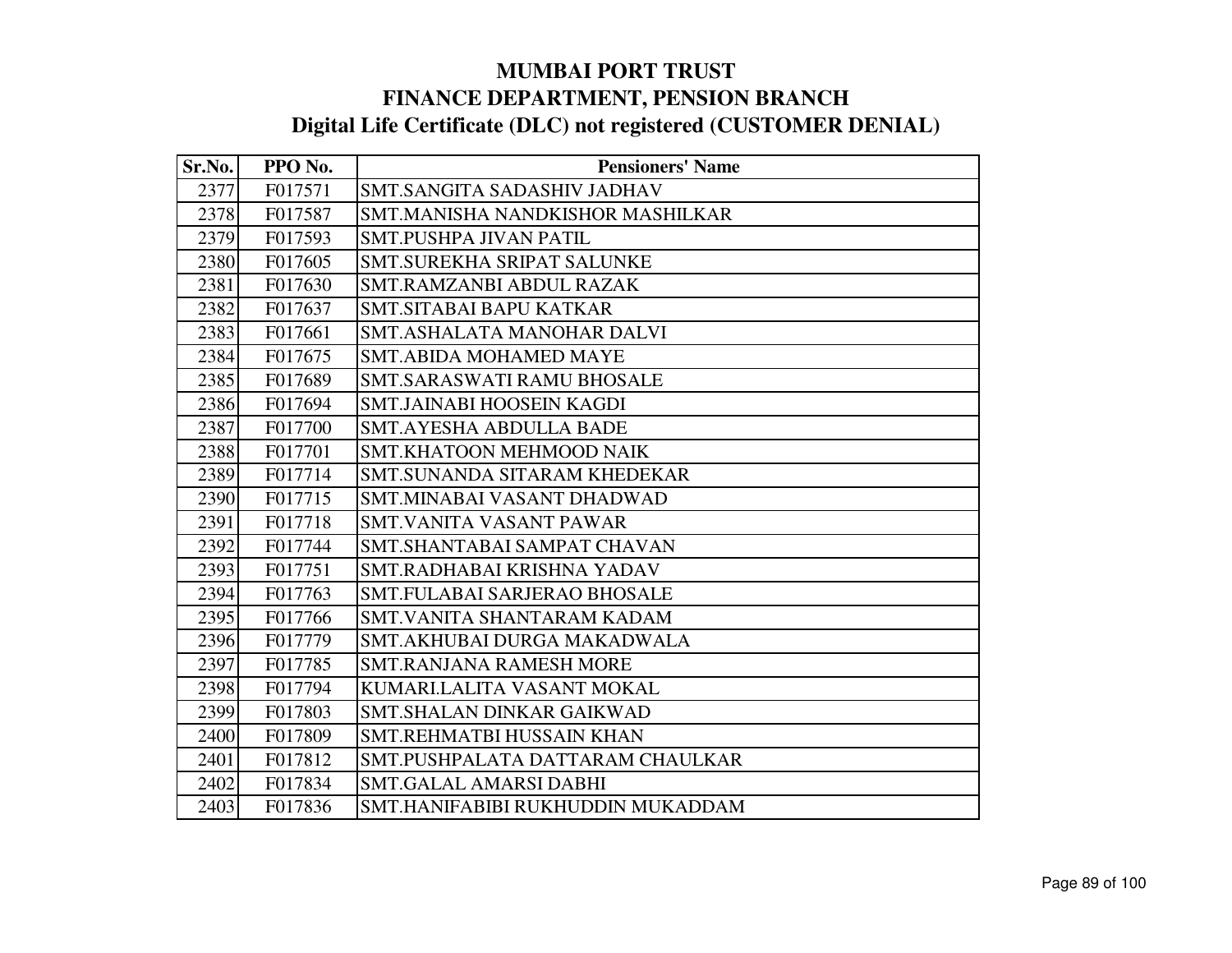| Sr.No. | PPO No. | <b>Pensioners' Name</b>                          |
|--------|---------|--------------------------------------------------|
| 2404   | F017844 | SMT.PALLAVI SUDHAKAR GOLATKAR                    |
| 2405   | F017849 | KUMARI.SHAHEEN ABDULLAH FAKIH HAJATAY            |
| 2406   | F017852 | <b>SMT.NANDA MAHADEO MORE</b>                    |
| 2407   | F017862 | SMT.NANDA NAMDEO VAITY                           |
| 2408   | F017871 | <b>SMT.NIRMALA DEVSHI MARU</b>                   |
| 2409   | F017875 | <b>SMT.MEENA JANNARDHAN KATE</b>                 |
| 2410   | F017887 | <b>SMT.MOMINA ABDULLA MOMIN</b>                  |
| 2411   | F017909 | SMT.KALAWATI KESHAV PATIL                        |
| 2412   | F017914 | KUMARI.JYOTI YESHWANT NAKHAWA                    |
| 2413   | F017919 | SMT.SULOCHANA BALKRISHNA RANE                    |
| 2414   | F017924 | KUMARI.PUSHPA SAKHARAM VANJARE                   |
| 2415   | F017930 | KUMARI.INDIRA SAKHARAM VASKAR                    |
| 2416   | F017933 | KUMARI.LATA DINKAR KADAM                         |
| 2417   | F017938 | <b>SMT.GAUSIA AHMED KHAN</b>                     |
| 2418   | F017954 | <b>SMT.BIBIJAN HOOSEIN BANDARKAR</b>             |
| 2419   | F017959 | <b>SMT.VARSHA GAJANAN PATHARE</b>                |
| 2420   | F017964 | <b>SMT.AISHABI ABDUL RAHIMAN</b>                 |
| 2421   | F017980 | KUMARI.JAYSHREE KRISHNA GHADIGAONKAR             |
| 2422   | F017983 | SMT.BHARATI BHARAT BHAYPATIL                     |
| 2423   | F017990 | SMT.UJWALA JANARDHAN GAIKWAD                     |
| 2424   | F017993 | SMT.SAKHUBAI SHIVRAM TALPADE                     |
| 2425   | F018003 | <b>SMT.INDUBAI SHRIPATI SHINDE</b>               |
| 2426   | F018006 | <b>SMT.JAYA DEVDAS NAIK</b>                      |
| 2427   | F018024 | <b>SMT.FATIMA MOHIDDIN PAL</b>                   |
| 2428   | F018040 | SMT.REVATI A. BHATKAR G/O.KUM.DHARMARAJ BHATAKAR |
| 2429   | F018041 | SMT.KASABAI HAUSABHAU GADVE                      |
| 2430   | F018053 | <b>SMT.VIJAYA BALARAM SONTAKKE</b>               |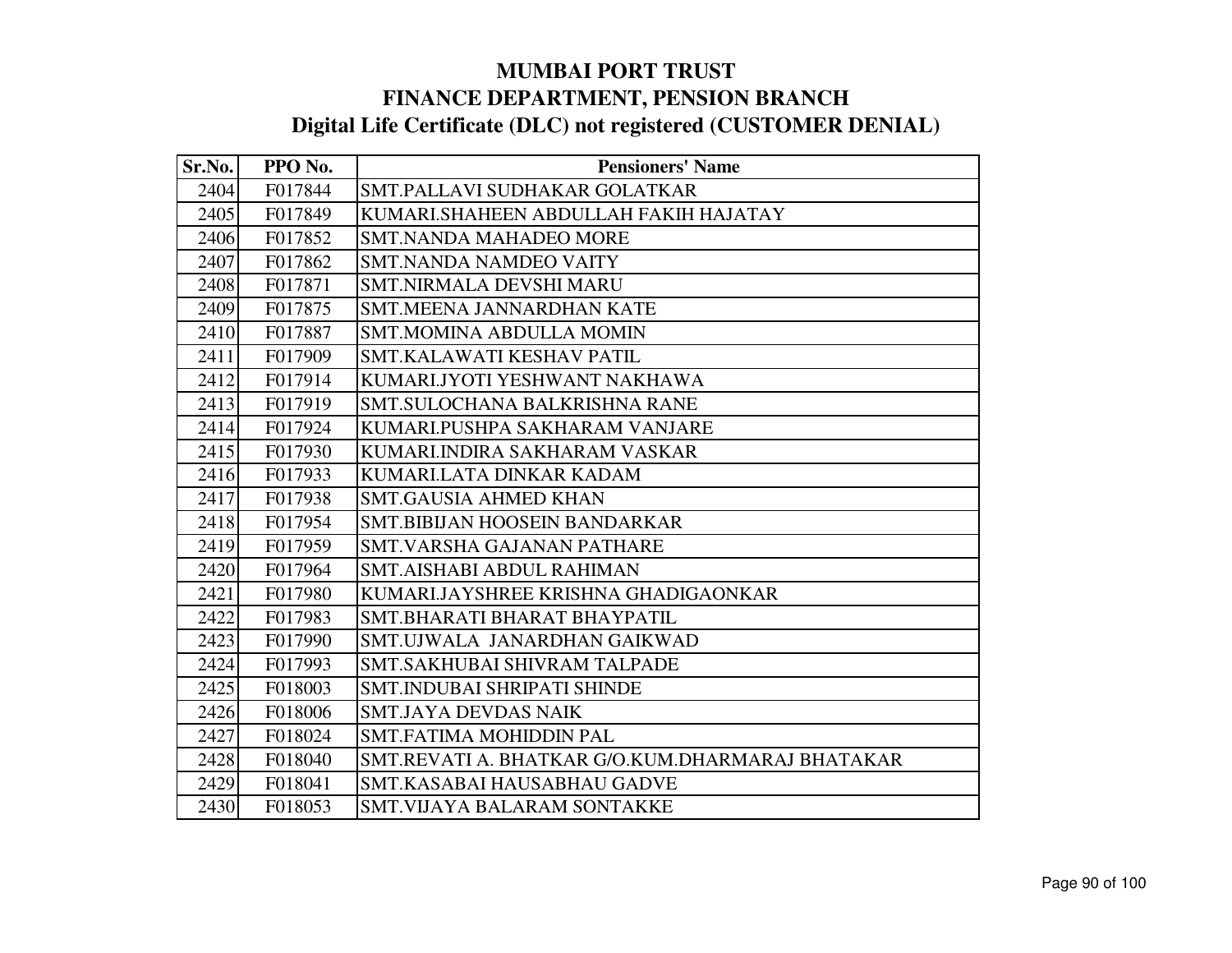| Sr.No. | PPO No. | <b>Pensioners' Name</b>                    |
|--------|---------|--------------------------------------------|
| 2431   | F018073 | SMT.SUPRIYA SHASHIKANT KAMBLI              |
| 2432   | F018079 | <b>SMT.VENUBAI DHONDIBA SHINDE</b>         |
| 2433   | F018087 | SMT.MASUDA IQBAL DAWOOD KHAMSE             |
| 2434   | F018096 | SMT.USHA NAMDEO DHURI                      |
| 2435   | F018110 | SMT.KALYANI KADIA BANGERA                  |
| 2436   | F018134 | SHRI.BHAVESH SURESH BORICHA                |
| 2437   | F018146 | SMT.SHEVANTA HARIBA WALAVE                 |
| 2438   | F018153 | SMT.MRUDULA SUDHAKAR RANGNEKAR             |
| 2439   | F018154 | SHRI.AKBAR G/O. SHAUKAT ABDUL REHMAN KHEMA |
| 2440   | F018166 | SMT.FATIMA ABDUL KARIM LAMBE               |
| 2441   | F018183 | SMT.GITANJALI BABAN SAWANT                 |
| 2442   | F018187 | SMT.FATIMABI CHANDKHAN                     |
| 2443   | F018188 | SMT.VIDYA VIJAY DINDE                      |
| 2444   | F018189 | SMT.REKHA SHASHIKANT REVADANDKAR           |
| 2445   | F018195 | SMT.RAKHAMABAI SHANKAR TARSE               |
| 2446   | F018197 | SMT.KHATUN MOHIDDIN BANGI                  |
| 2447   | F018211 | SMT.GEETANJALI DNYANESHWAR SAWANT          |
| 2448   | F018239 | <b>SMT.NANDA GANPAT MOHITE</b>             |
| 2449   | F018271 | SMT.SANGEETA ANKUSH MASURKAR               |
| 2450   | F018291 | SMT.SHAKUNTALA RAMCHANDRA THORAVE          |
| 2451   | F018292 | KUMARI.KASHMIRA ADI ICHAPORIA              |
| 2452   | F018297 | SMT.HAJRAMBI MOHD. EBRAHIM                 |
| 2453   | F018304 | KUMARI.KALYANI GUNAJI GAMRE                |
| 2454   | F018308 | KUMARI.LATA TUKARAM SAGWEKAR               |
| 2455   | F018316 | SMT.SHANTABAI SHANKAR UJGHARE              |
| 2456   | F018318 | SMT.PRATIBHA KESHAO PALKAR                 |
| 2457   | F018327 | KUMARI.USHABAI MURLIDHAR GANGURDE          |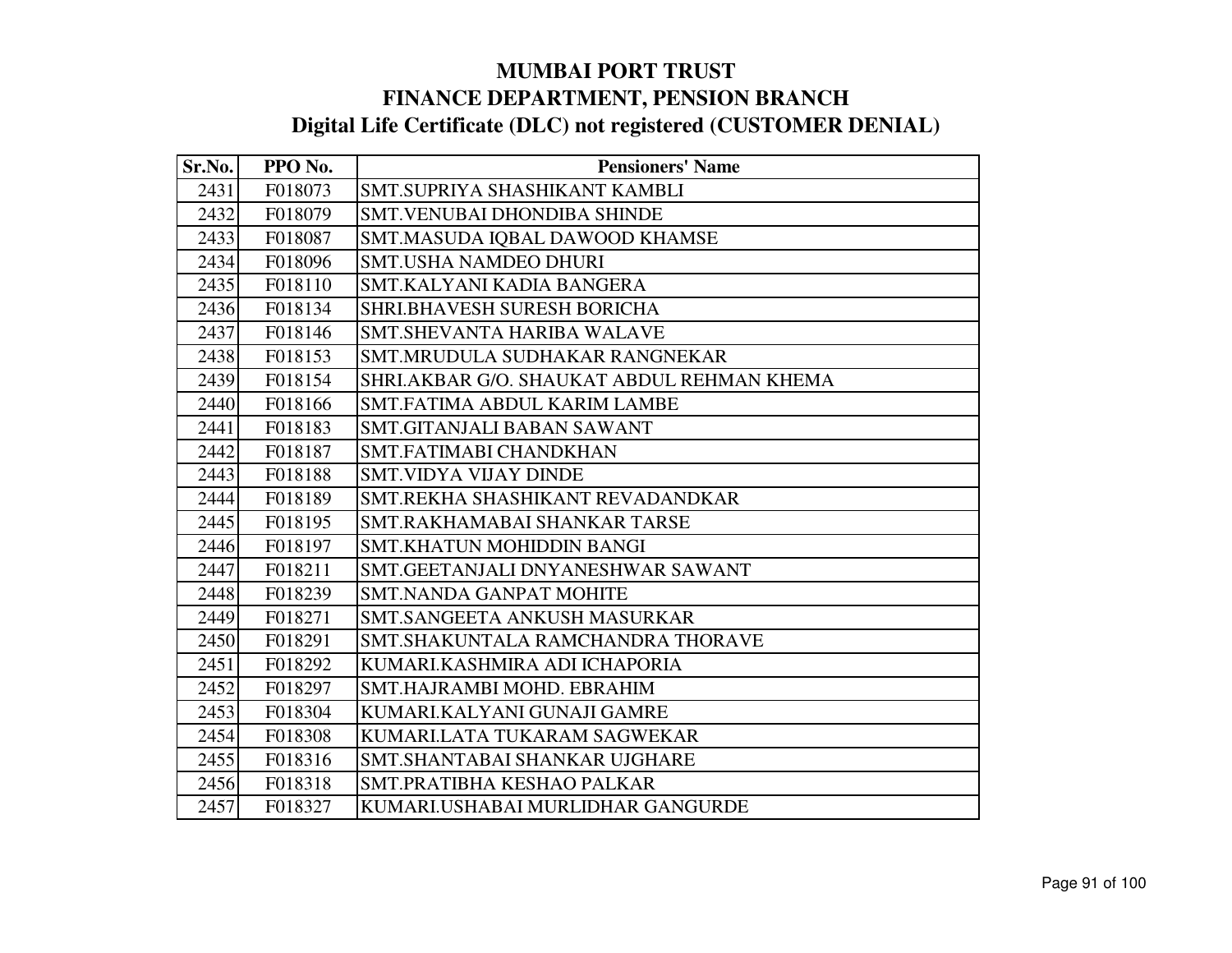| Sr.No. | PPO No. | <b>Pensioners' Name</b>            |
|--------|---------|------------------------------------|
| 2458   | F018328 | SMT.KARIMABI HOOSEIN WADKAR        |
| 2459   | F018332 | SMT.RAJBEE MOHAMMED SAYYAD KHAJA   |
| 2460   | F018338 | SMT.CHANDRABHAGA RAMCHANDRA JAMBLE |
| 2461   | F018348 | KUMARI.NIGAR ALIMIYA SONDHE        |
| 2462   | F018360 | SMT.SAVITA KRISHNAJI VICHARE       |
| 2463   | F018366 | <b>SMT.GULAB LAXMIDAS PATIL</b>    |
| 2464   | F018368 | SMT.KANCHAN DILIP BHALERAO         |
| 2465   | F018374 | SMT.SUNITA MADHUKAR GOLVANKAR      |
| 2466   | F018378 | SMT.SUSHILA YESHWANT SALGAONKAR    |
| 2467   | F018381 | SMT.BHARATI BHASKAR DHURI          |
| 2468   | F018401 | SMT.SUDHABAI SHANTARAM KAMBLE      |
| 2469   | F018440 | SMT.PRAMODINI PRAKASH PARAB        |
| 2470   | F018468 | SMT.LATA GOVIND GAMRE              |
| 2471   | F018478 | SMT.ANUSAYA RAJARAM MOTLING        |
| 2472   | F018484 | <b>SMT.SUMAN PUNA JADHAV</b>       |
| 2473   | F018504 | SMT.VALUBAI BHAGUJI MANE           |
| 2474   | F018505 | SMT.CHANDRABHAGA MOHAN SHINDE      |
| 2475   | F018525 | SMT. VIJAYA MORESHWAR DESHMUKH     |
| 2476   | F018529 | SMT.SAVITRA MUGAT ADAGALE.         |
| 2477   | F018543 | SMT.SUNANDA GOVIND GURAV           |
| 2478   | F018544 | <b>SMT.SULBHA EKANATH SALUNKE</b>  |
| 2479   | F018548 | SMT.VIDYA VINAYAK DANDEKAR         |
| 2480   | F018554 | SMT.ANITA ANKUSH NIVATKAR          |
| 2481   | F018575 | SMT.VENUBAI SHANKAR JADHAV         |
| 2482   | F018617 | SMT.LILAWATI DATTARAM SAWANT       |
| 2483   | F018618 | SMT.SUNANDA SUNDAR SAWANT          |
| 2484   | F018623 | SMT.SHAKUNTALA RAMCHANDRA PANT     |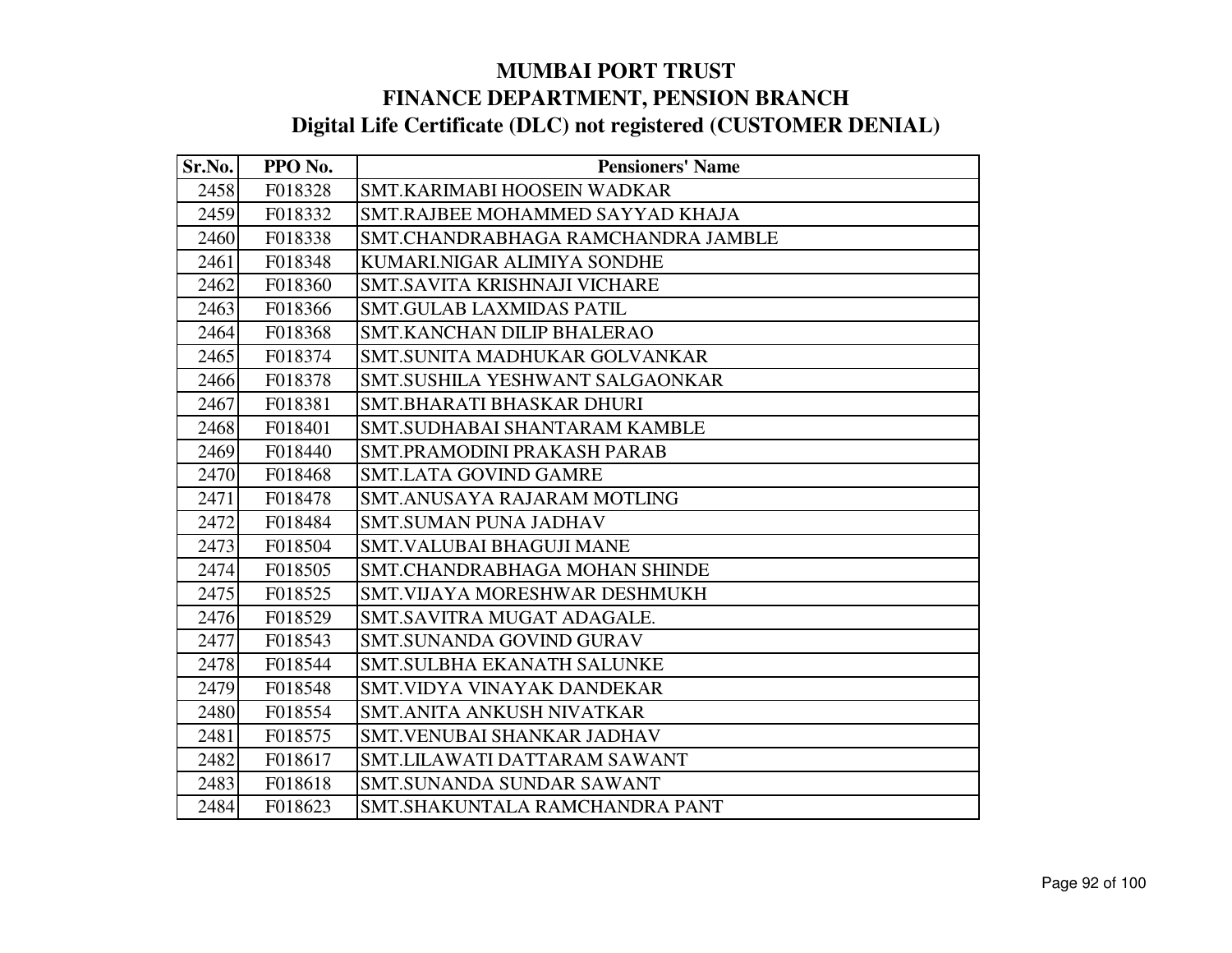| Sr.No. | PPO No. | <b>Pensioners' Name</b>            |
|--------|---------|------------------------------------|
| 2485   | F018633 | SMT.AKKATAI KALLAPPA KALGONDA      |
| 2486   | F018637 | <b>SMT.ZUBEIDA U MULLA</b>         |
| 2487   | F018640 | SMT.BHARATI TRIMBAK JADHAV         |
| 2488   | F018646 | SMT.SUMAN SHANKAR SHERKHANE        |
| 2489   | F018647 | SMT.ANANDI SAKHARAM NIKAM          |
| 2490   | F018653 | SMT.RUKMINIBAI DHONDIRAM NIKAM     |
| 2491   | F018660 | SMT.GAYATRI JANARDHAN KHOPATE      |
| 2492   | F018676 | SMT.K.AUSHALYA ARUN DESHMUKH       |
| 2493   | F018680 | SMT.PRABHA PRAMOD BANDKAR          |
| 2494   | F018711 | SMT.MEENA HARI PANDIRKAR           |
| 2495   | F018724 | <b>SMT.RASHMI RAMESH KULSUNGE</b>  |
| 2496   | F018732 | <b>SMT.ASHA KISAN SALVE</b>        |
| 2497   | F018743 | SMT.KAMAL KRISHNA HINDOLE          |
| 2498   | F018747 | SMT.SHANTABAI RAGHUNATH MAHARUGADE |
| 2499   | F018768 | SMT.MARIAMBI ABDUL RAHIM NAWSHEKAR |
| 2500   | F018769 | SMT.NALINI NAMDEV WARISHE          |
| 2501   | F018772 | SMT.RANJANA RAGHUNATH BHOIR        |
| 2502   | F018777 | <b>SMT.THAKUBAI KISAN ZAWRE</b>    |
| 2503   | F018795 | SMT.KULSUM SHAUKATALI RAKHANGI     |
| 2504   | F018802 | SMT.CHOTIKASIMBI PIR SAHEB         |
| 2505   | F018803 | <b>SMT.SUDHA MAHADEO GUPTE</b>     |
| 2506   | F018804 | SMT.ASHALATA MAHADEO ARABEKAR      |
| 2507   | F018832 | SMT.RANJANA ANKUSH RANDIVE         |
| 2508   | F018851 | <b>SMT.SHINDU BALU BANDE</b>       |
| 2509   | F018853 | SMT.FATIMA KASEEM KHEMA            |
| 2510   | F018877 | <b>SMT.MEENAXI DILIP HEMBADE</b>   |
| 2511   | F018902 | SMT.SANJANABAI BANSI KHARMALE      |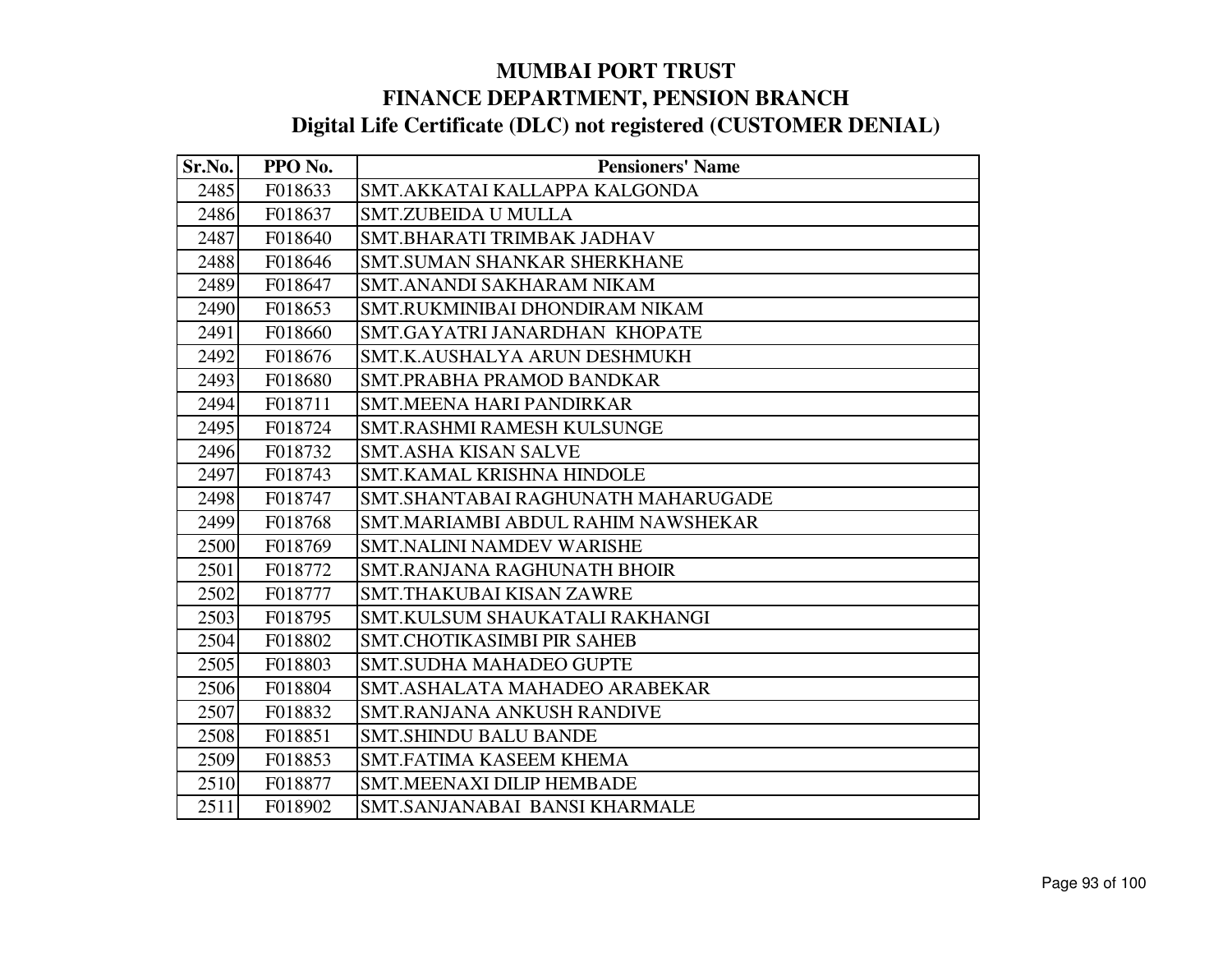| Sr.No. | PPO No. | <b>Pensioners' Name</b>            |
|--------|---------|------------------------------------|
| 2512   | F018915 | <b>SMT.MEENAKSHI SANJAY MOHITE</b> |
| 2513   | F018919 | SMT.SUBHADRA BALARAJ MADHLI        |
| 2514   | F018924 | SMT.FULERIN MARSHALL D'SILVA       |
| 2515   | F018932 | SHRI.SHRIMANTI SIDDAPPA BYALE      |
| 2516   | F018934 | <b>SMT.KALPANA RANI GHOSH</b>      |
| 2517   | F018935 | SMT.HAUSABAI SHANKAR DHONDE        |
| 2518   | F018937 | SMT.DHANASHREE ANANT ADARKAR       |
| 2519   | F018980 | <b>SMT.KAMAL VASANT YENDHE</b>     |
| 2520   | F019014 | SMT.CHANDRABHAGA MAHADEO MOHITE    |
| 2521   | F019022 | SMT.CHANGUNABAI DADA DALVI         |
| 2522   | F019024 | SMT.JAMBHUVATI RAMCHANDRA RAUL     |
| 2523   | F019044 | SMT.LATA GOPAL ACHARYA             |
| 2524   | F019048 | SMT.NANDA PRAKASH NIRBHAVNE        |
| 2525   | F019067 | SMT.PRABHA SATISH PAWAR            |
| 2526   | F019074 | SMT.HEMLATA BALKRISHNA TAMBE       |
| 2527   | F019080 | SMT.HABIBUNNISA JABBAR ABDUL       |
| 2528   | F019084 | SMT.UJWALA BHAGURAM JADHAV         |
| 2529   | F019093 | <b>SMT.ROHINI MOHAN SAWANT</b>     |
| 2530   | F019098 | SMT.PRABHAVATI KAMALAKAR VARTAK    |
| 2531   | F019104 | SMT.DIPIKA DINESH BHAGAT           |
| 2532   | F019109 | SMT.LAXMIBAI JAGANNATH MAHARUGDE   |
| 2533   | F019115 | SMT.BHAMABAI TUKARAM POKHARKAR     |
| 2534   | F019129 | SMT.PRAMILA DATTARAM KOKITKAR      |
| 2535   | F019133 | <b>SMT.JECY FRANCIS D'SILVA</b>    |
| 2536   | F019160 | SMT.KALPANA NANDKUMAR MAYEKAR      |
| 2537   | F019167 | <b>SMT.ISTELIN FRANCIS BANDAR</b>  |
| 2538   | F019169 | SMT.AMBIKA SHANTARAM GAIKWAD       |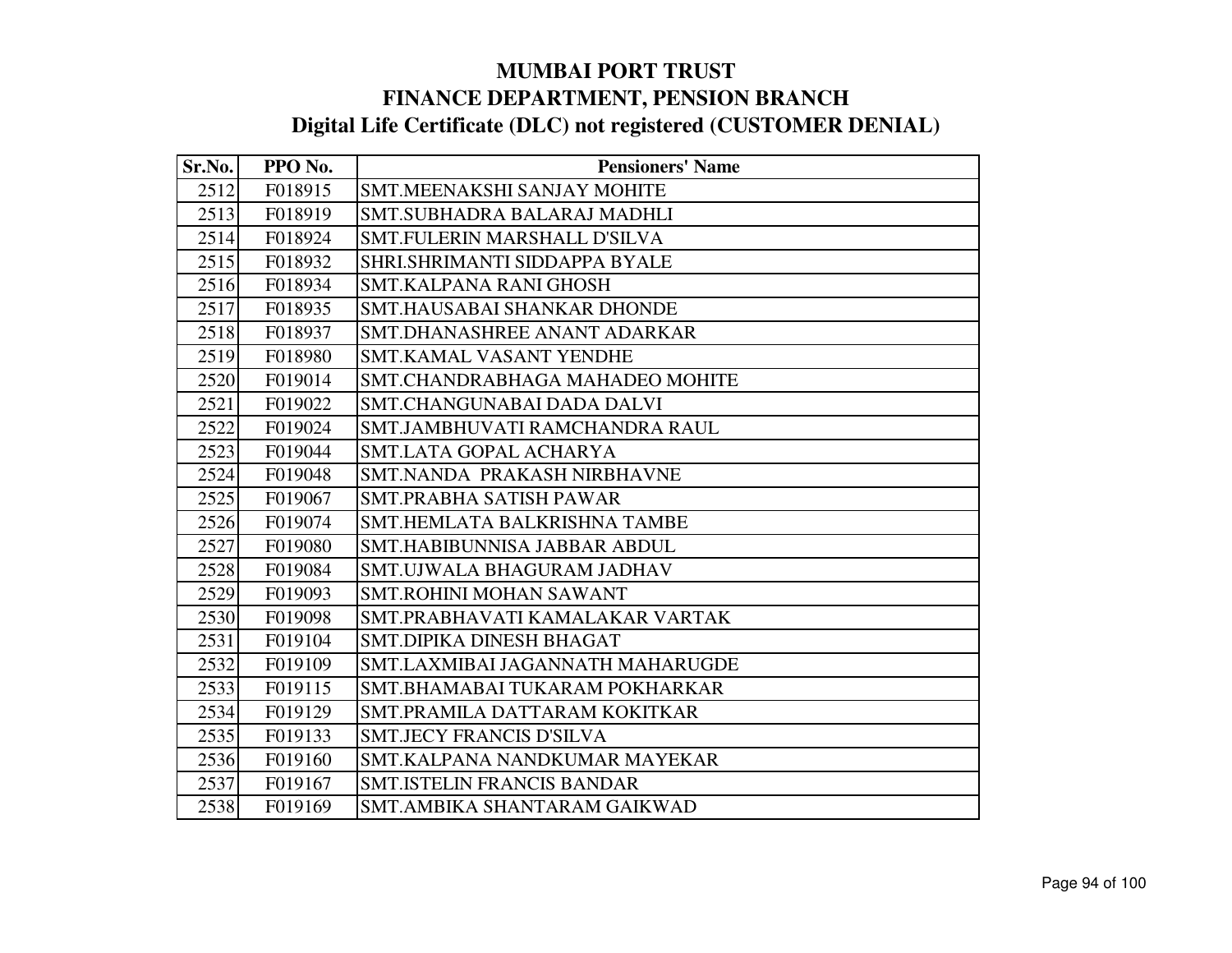| Sr.No. | PPO No. | <b>Pensioners' Name</b>          |
|--------|---------|----------------------------------|
| 2539   | F019179 | SMT.LAXMI RAJARAM CHAWAN         |
| 2540   | F019198 | SMT.KAUSHALYA VIVEK SALVE        |
| 2541   | F019201 | SMT.SHELLAPANGI SINGARVELU       |
| 2542   | F019216 | SMT.SINDHUBAI PANDHARI BHOSALE   |
| 2543   | F019224 | <b>SMT.MANISHA MAHADEO TARI</b>  |
| 2544   | F019230 | SMT.KASABAI DADA PATOLE          |
| 2545   | F019238 | SMT.SULABAI HARI GOTE            |
| 2546   | F019241 | SMT.VAISHALI VISHWAS MHASKAR     |
| 2547   | F019243 | SMT.SILAMMA HARIBANDHU DARIBUDI  |
| 2548   | F019253 | SMT.ANJANA THAKSEN SALUNKHE      |
| 2549   | F019265 | SMT.KUSUM CHANDRAKANT NALAWADE   |
| 2550   | F019266 | SMT.SUREKHA CHANDRAKANT JADHAV   |
| 2551   | F019306 | SMT.LAXMI TUKARAM BELWADE        |
| 2552   | F019330 | <b>SMT.MADHURI BHAGWAN PARAB</b> |
| 2553   | F019337 | <b>SMT.LAXMI VITHAL NIWASE</b>   |
| 2554   | F019339 | SMT.RATNAMALA RAVJI KAVALE       |
| 2555   | F019345 | <b>SMT.HASINA MAINUDDIN KHAN</b> |
| 2556   | F019346 | SMT.SMT GITA MADHAV KANITKAR     |
| 2557   | F019349 | SMT.SMT VIJAYA JAYASHING BHAGAT  |
| 2558   | F019353 | SMT.NASEEMBANU YUSUFMIYA NAIK    |
| 2559   | F019354 | <b>SMT.SUMATI BHAU SURV E</b>    |
| 2560   | F019360 | SMT.SUGANDHA SITARAM ONKAR       |
| 2561   | F019362 | SMT.VANDANA VIJAY JADHAV         |
| 2562   | F019370 | SMT.KULSUMBI ALIMIYA KHEMA       |
| 2563   | F019410 | <b>SMT.VIJAYA SHANKAR KADAM</b>  |
| 2564   | F019414 | <b>SMT.NIRMALA BALIRAM NAIK</b>  |
| 2565   | F019415 | SMT.SUDHABAI SURYAKANT HULAWALE  |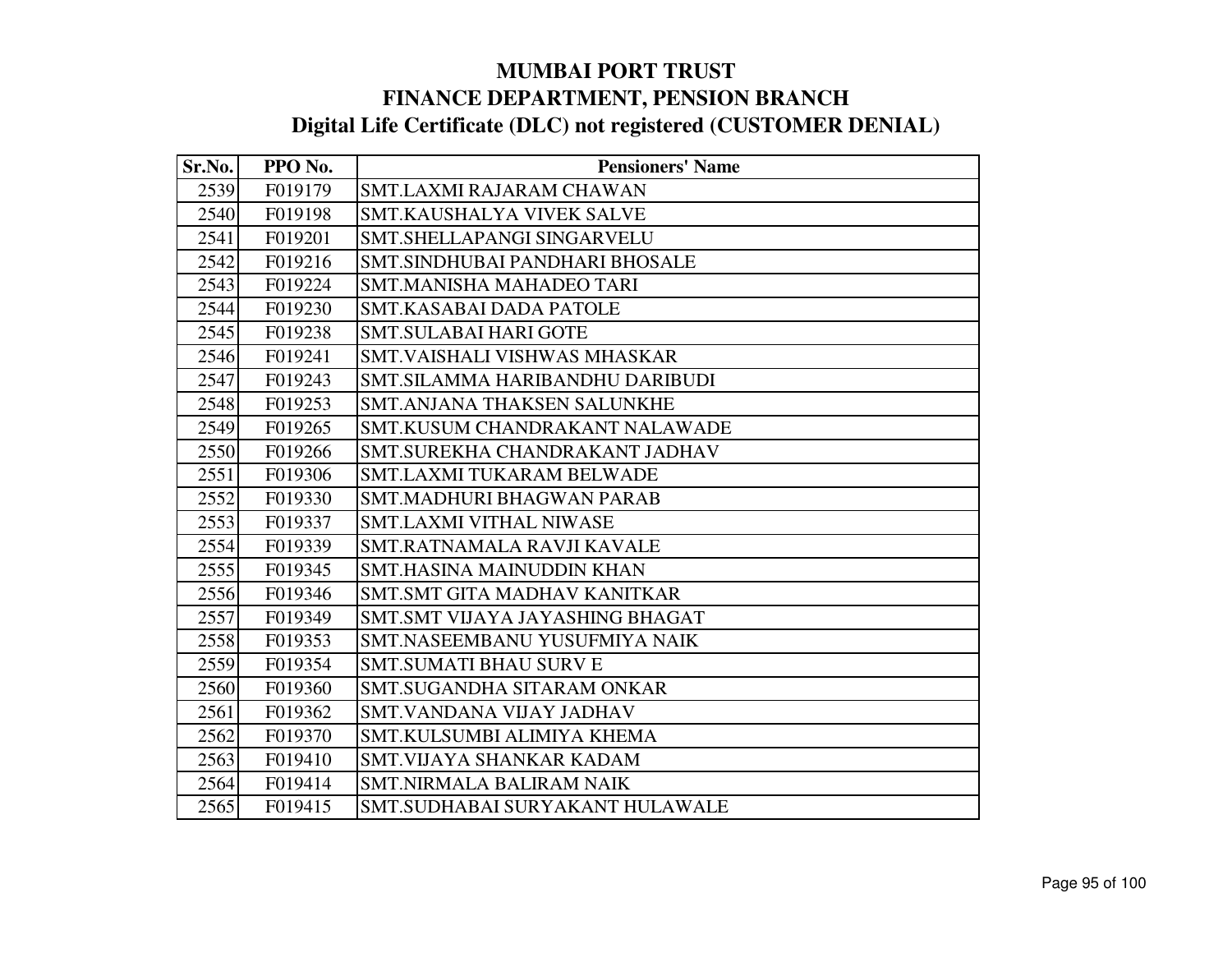| Sr.No. | PPO No. | <b>Pensioners' Name</b>            |
|--------|---------|------------------------------------|
| 2566   | F019442 | SMT.PRATIMA KIRIT MISTRY           |
| 2567   | F019444 | SMT.LILABEN BHAGWAN MAKWANA        |
| 2568   | F019445 | <b>SMT.SWATI SURYAKANT MANE</b>    |
| 2569   | F019457 | KUMARI.NANDA GUNAJI TAMBE.         |
| 2570   | F019475 | <b>SMT.LEELA BAPU ROKADE</b>       |
| 2571   | F019477 | <b>SMT.WIMAL SHASHIKANT LAD</b>    |
| 2572   | F019490 | <b>SMT.SHUBHADA SANJAY SARANG</b>  |
| 2573   | F019496 | <b>SMT.MARIAM MAHMOOD MANDRE</b>   |
| 2574   | F019505 | <b>SMT.PARUBAI SUKHADEO SHELKE</b> |
| 2575   | F019508 | SMT.VIJAYA VINAYAK BAGKAR          |
| 2576   | F019513 | KUMARI.PRATIBHA NAMDEO JADHAV      |
| 2577   | F019552 | SMT.KAUSHALYA VILAS JADHAV         |
| 2578   | F019578 | SMT.JANABAI RAMCHANDRA WADKAR      |
| 2579   | F019612 | SMT.SUNITA SATCHIDANAND PUJARI     |
| 2580   | F019631 | <b>SMT.KUNDA DIGAMBAR PARAB</b>    |
| 2581   | F019652 | <b>SMT.LILABAI JAYA PISE</b>       |
| 2582   | F019653 | <b>SMT.VANDANA KASHIRAM BHOSLE</b> |
| 2583   | F019677 | <b>SMT.NIRMALA BHAGWAN NAIK</b>    |
| 2584   | F019704 | SMT.MATINA RIYAZ LOUNDAY           |
| 2585   | F019705 | SMT.BASHIRA ABDUL SHAKUR DANDEKAR  |
| 2586   | F019707 | SMT.SULABHA BALIRAM DUDUMKAR       |
| 2587   | F019708 | SMT.SITABAI RAM DESHMUKH           |
| 2588   | F019717 | <b>SMT.UMA DINGARA NAIDU</b>       |
| 2589   | F019726 | SMT.CHANDRABHAGA ANAJI KULYE       |
| 2590   | F019729 | SMT.KELABAI DAYAL SINGH            |
| 2591   | F019771 | <b>SMT.SUMAN DINKAR KSHIRSAGAR</b> |
| 2592   | F019772 | SMT.TARAMATI HARISCHANDRA NALAWADE |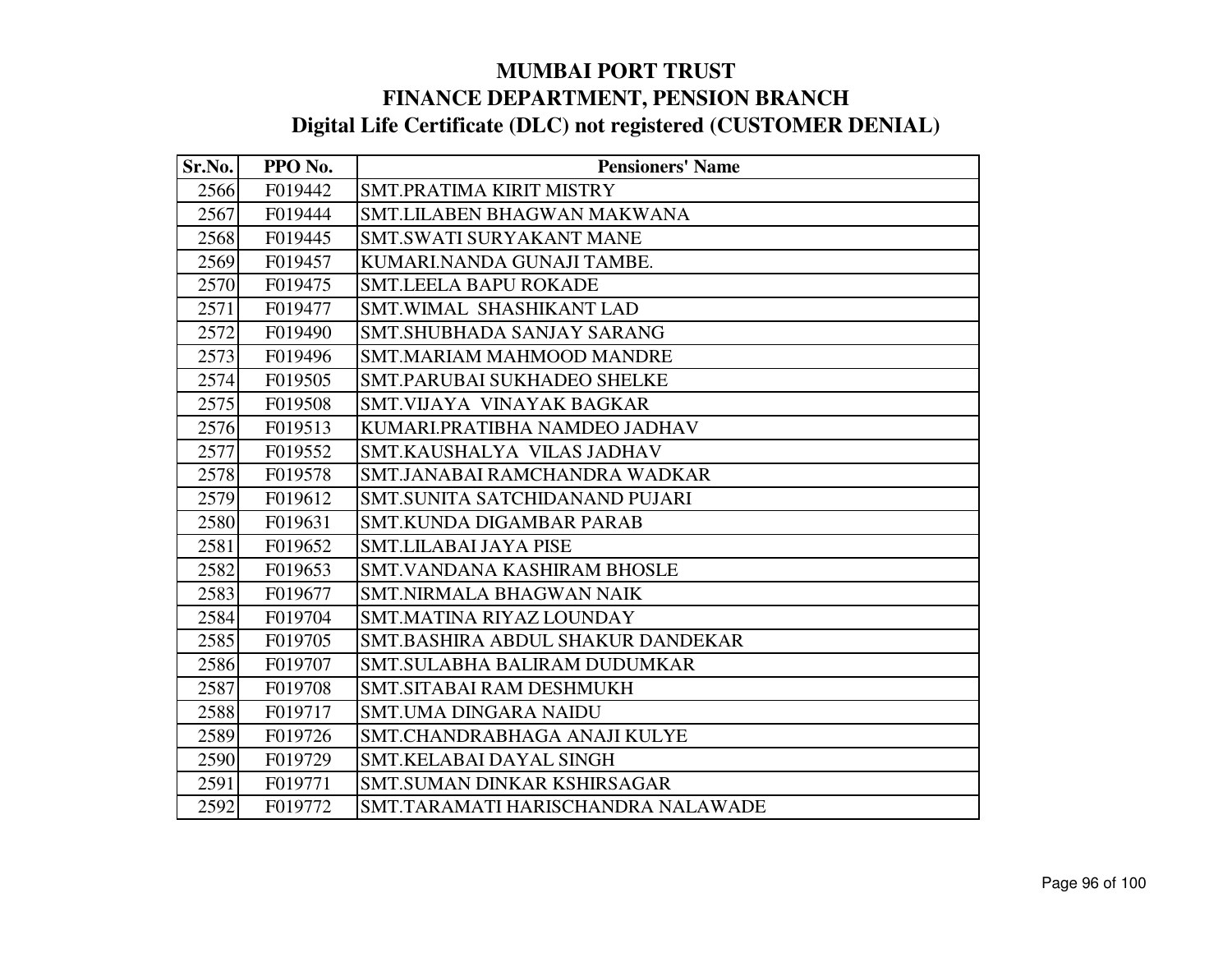| Sr.No. | PPO No. | <b>Pensioners' Name</b>             |
|--------|---------|-------------------------------------|
| 2593   | F019774 | <b>SHRI.ANILKUMAR R JOSHI</b>       |
| 2594   | F019781 | <b>SMT.LIMBABAI SOMA KORAKE</b>     |
| 2595   | F019790 | <b>SMT.MUKTABAI WAMAN PAWAR</b>     |
| 2596   | F019801 | SMT.BHIMABAI SOPAN KHANEKAR         |
| 2597   | F019810 | SMT.DHARMAVATI AVADESH TIWARI       |
| 2598   | F019817 | <b>SMT.VIDYA DATTATRAY KAKIRDE</b>  |
| 2599   | F019831 | SMT.SUNDARA TUKARAM GAIKAR          |
| 2600   | F019854 | SMT.JYOTSNA JANARDHAN KOLATE        |
| 2601   | F019863 | <b>SMT.KANTABAI ANKUSH SHELAR</b>   |
| 2602   | F019868 | SMT.SUREKHA BALKRISHNA PAWAR        |
| 2603   | F019875 | SMT.KANCHAN GAJANAN CHAVAN          |
| 2604   | F019893 | <b>SMT.PARVATI VISHNU BURUNGALE</b> |
| 2605   | F019908 | <b>SMT.SAKHUBAI NARAYAN HANDE</b>   |
| 2606   | F019916 | SMT.INDUBAI UTTAM BAGUL             |
| 2607   | F019926 | <b>SMT.SUNTA SHIWRAM KADAM</b>      |
| 2608   | F019927 | <b>SMT.VIJAYA ANKUSH TAMBE</b>      |
| 2609   | F019928 | SMT.KAMINI SHASHIKANT PATHARE       |
| 2610   | F019936 | <b>SMT.BHARATI ARUN KATARE</b>      |
| 2611   | F019940 | <b>SMT.SUMAN RAMBHAU MALUSKAR</b>   |
| 2612   | F019945 | SMT.ASHA ANANT YESHVANTRAO          |
| 2613   | F019947 | SMT.ANURADHA GOPLING LINGAYAT       |
| 2614   | F019991 | <b>SMT.SINDHU TANAJI WAGHMARE</b>   |
| 2615   | F019992 | <b>SMT.MALAN BABOO KUMBHAR</b>      |
| 2616   | F020039 | <b>SMT.LAXMIBAI PANDIT AHIRE</b>    |
| 2617   | F020062 | SHRI.ANANDA BHAIRU SHINDE           |
| 2618   | F020092 | <b>SMT.VIDHYA KRISHNA MHATRE</b>    |
| 2619   | F020095 | SMT.CHITRA DATTATRAY GURAV          |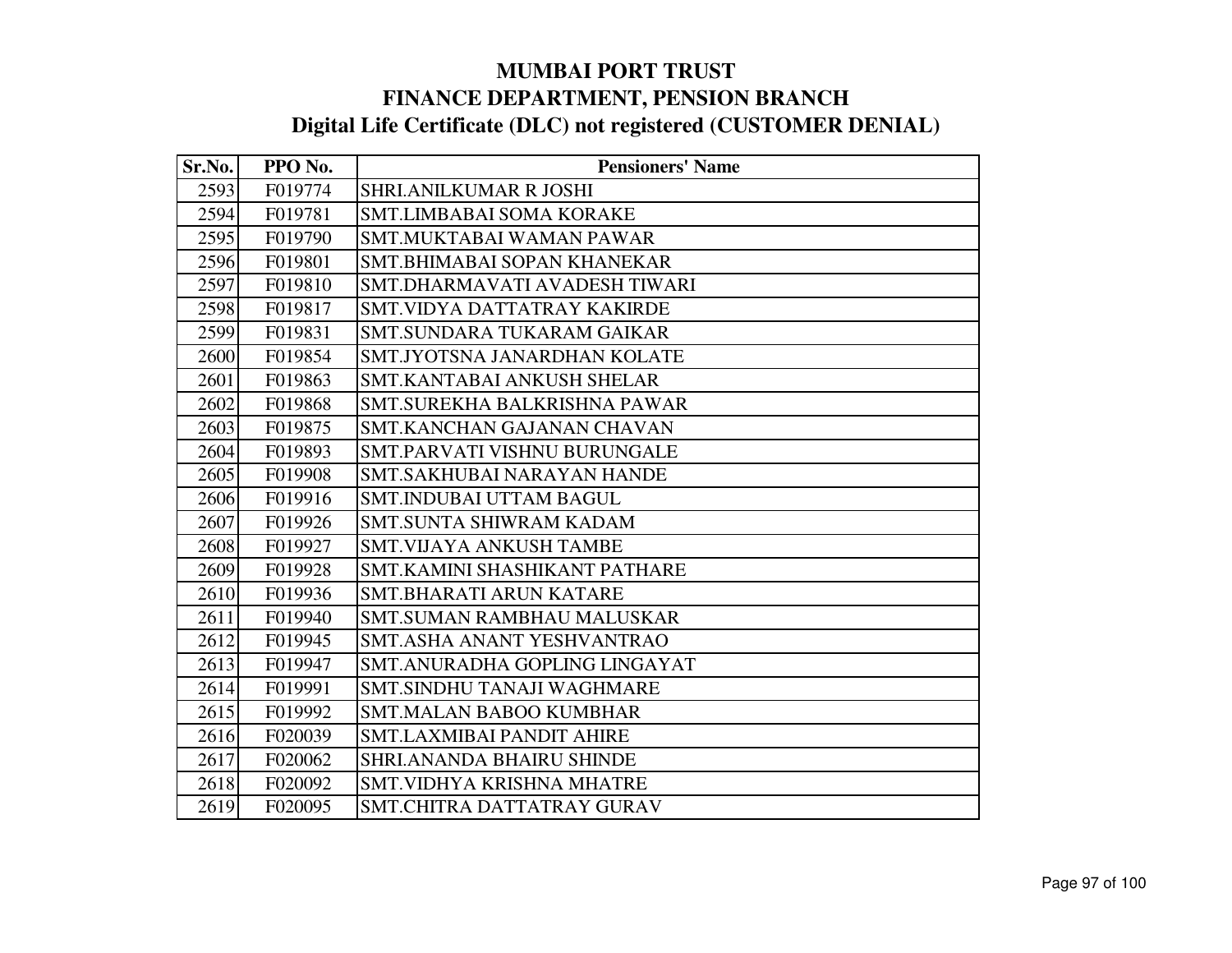| Sr.No. | PPO No. | <b>Pensioners' Name</b>                    |
|--------|---------|--------------------------------------------|
| 2620   | F020097 | SMT.SHALINI SHANKAR VESVIKAR               |
| 2621   | F020103 | SMT.HARSHADA CHANDRAKANT KERKAR            |
| 2622   | F020105 | SMT.KADARBI MOHD ALLAPICHE                 |
| 2623   | F020112 | SMT.SRIDEVI GANPATI CHOUGULE               |
| 2624   | F020158 | SMT.FIRDOS ANWAR KARLEKAR GUARDIAN OF SABA |
| 2625   | F020169 | <b>SMT.TAJILABAI SUDAM ZENDE</b>           |
| 2626   | F020174 | <b>SMT.RAJASHREE BALU KAMBLE</b>           |
| 2627   | F020181 | SMT.SUREKHA RAMESH GHAG                    |
| 2628   | F020188 | SMT.RUKAYA HASSAN DANDEKAR                 |
| 2629   | F020191 | SMT.LATA SAYAJI NIRBHAWANE                 |
| 2630   | F020224 | <b>SMT.AASIA BANO ANSARI</b>               |
| 2631   | F020230 | SMT.NANDINI VISHWAS DESAI                  |
| 2632   | F020235 | SMT.KALAVATI SHRIRANG JAGTAP               |
| 2633   | F020248 | KUMARI.KUSUM KASHINATH MADHAVI             |
| 2634   | F020249 | SMT.FARIDA SHABBIR KOTWAL G/O SHAINAZ      |
| 2635   | F020250 | SMT.SITABAI YESHWANT KAMBLE                |
| 2636   | F020254 | <b>SMT.ROHINI SUDHIR WAGH</b>              |
| 2637   | F020270 | SMT.SUNANDA YESHWANT JADHAV                |
| 2638   | F020275 | SMT.IDALINA PATRICK D'SOUZA                |
| 2639   | F020291 | SMT.KHAIRUNNISA SK AHMED FAKIR MOHD        |
| 2640   | F020292 | <b>SHRI.NANIK D VAZIRANI</b>               |
| 2641   | F020306 | <b>SMT.HEMLATA SURESH SATPUTE</b>          |
| 2642   | F020317 | SMT.PARBATIBAI KISAN POONEKAR              |
| 2643   | F020320 | <b>SMT.USHA VILAS TELHORE</b>              |
| 2644   | F020332 | <b>SMT.AMRUTHM C PATCHAMUTHU</b>           |
| 2645   | F020362 | SMT.DEVIYANI DEVGAN BHABAL                 |
| 2646   | F020365 | SMT.SUMAN ASHOK NIKAM                      |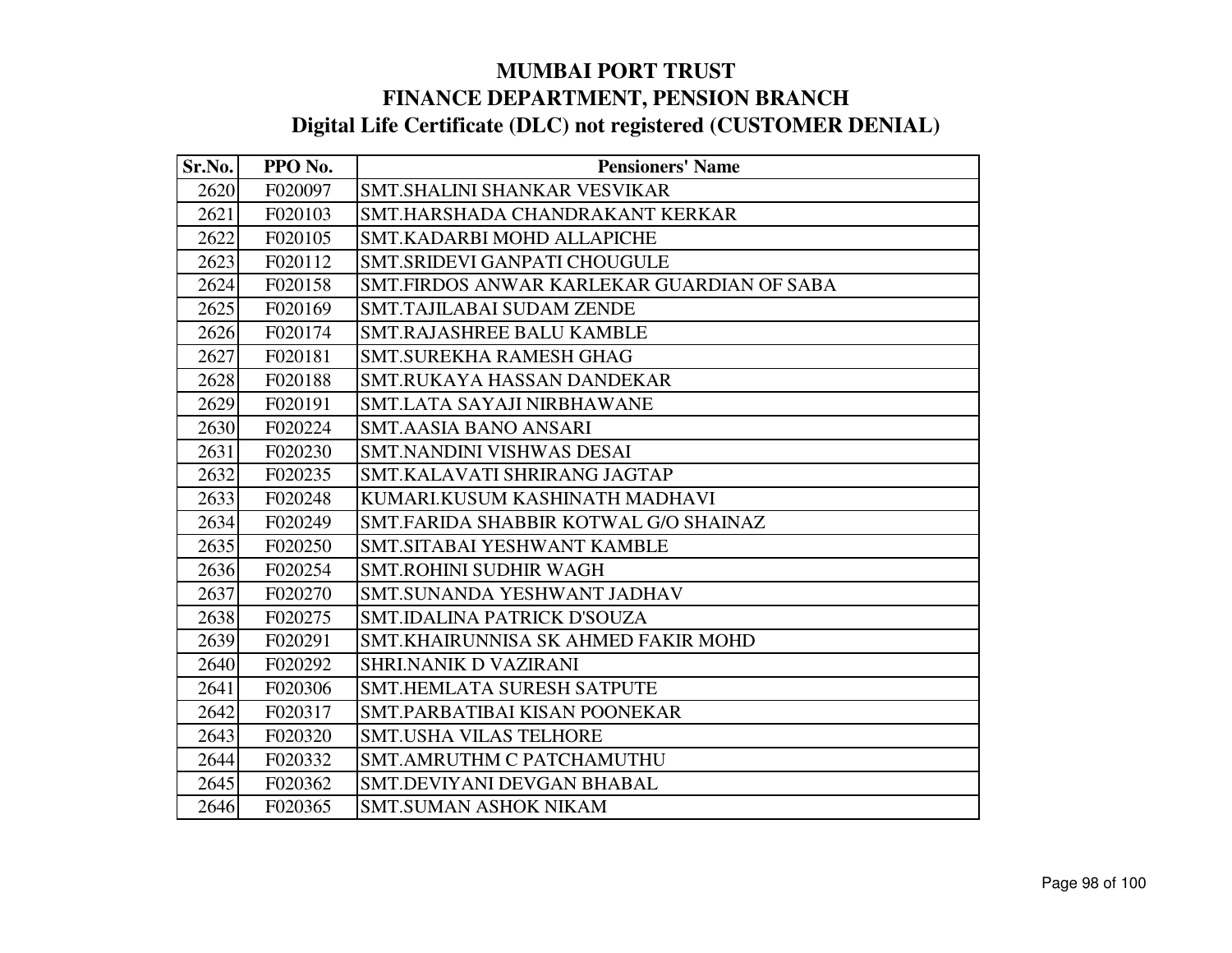| Sr.No. | PPO No. | <b>Pensioners' Name</b>                  |
|--------|---------|------------------------------------------|
| 2647   | F020379 | <b>SMT.SUMAN DHANAJI JAGDALE</b>         |
| 2648   | F05949A | SMT.HAUSABAI MARUTI ADAGALE              |
| 2649   | X000071 | SMT.NANDABAI KRISHNA KADAM.              |
| 2650   | X000139 | SMT.FLORIDA ANTHONY D'SOUZA.             |
| 2651   | X000188 | SMT.ABIDA HASAN SEMNA.                   |
| 2652   | X000275 | SMT.LAXMIBAI CHANGIA JADHAV.             |
| 2653   | X000454 | SMT.ANGELINE JOPSEPH D'SOUZA             |
| 2654   | X000520 | <b>SMT.SONUBAI POPAT GANGURDE</b>        |
| 2655   | X000617 | SMT.KHATIJABI ADAM MUCCADAM.             |
| 2656   | X000645 | SMT.MARIAMBIBI HUSSAIN NEVREKAR.         |
| 2657   | X000649 | SMT.SHABIRA GAFFOOR PATHAN.              |
| 2658   | X000652 | SMT.MAIMUNA AHMED KALINJKAR.             |
| 2659   | X000704 | SMT.KHAIRUNNISA SHERIF KHAN.             |
| 2660   | X000994 | SMT.YASHODABAI SAHADEV PADTE             |
| 2661   | X000998 | <b>SMT.JAMBABAI ISHWARA TAKLE</b>        |
| 2662   | X001006 | SMT.FATIMABI MOHAMED AJIMUDDIN.          |
| 2663   | X001074 | SMT.YAMUNABAI DHONDI KADAM.              |
| 2664   | X001108 | <b>SMT.FLORINE EVEREST FURTADO</b>       |
| 2665   | X001117 | SMT.SHEVANTABAI DAGDU KANWALU            |
| 2666   | X001134 | SMT.SATYAWATI GOVIND PEDNEKAR            |
| 2667   | X001135 | SMT.PARVATI BABOO KADAM.                 |
| 2668   | X001388 | SMT.AISHABI ABDUL DAWOOD.                |
| 2669   | X001407 | <b>SMT.KHAIRUNISSA BADRUDDIN SAIKULE</b> |
| 2670   | X001576 | SMT.SARUBAI MARUTI DHEMBRE.              |
| 2671   | X001672 | SMT.RUKMINIBAI DADOO GAIKWAD.            |
| 2672   | X001674 | SMT.IYASHABI ABDUL HAMID.                |
| 2673   | X001692 | SMT.GOKULA DHONDIRAM NALWADE.            |